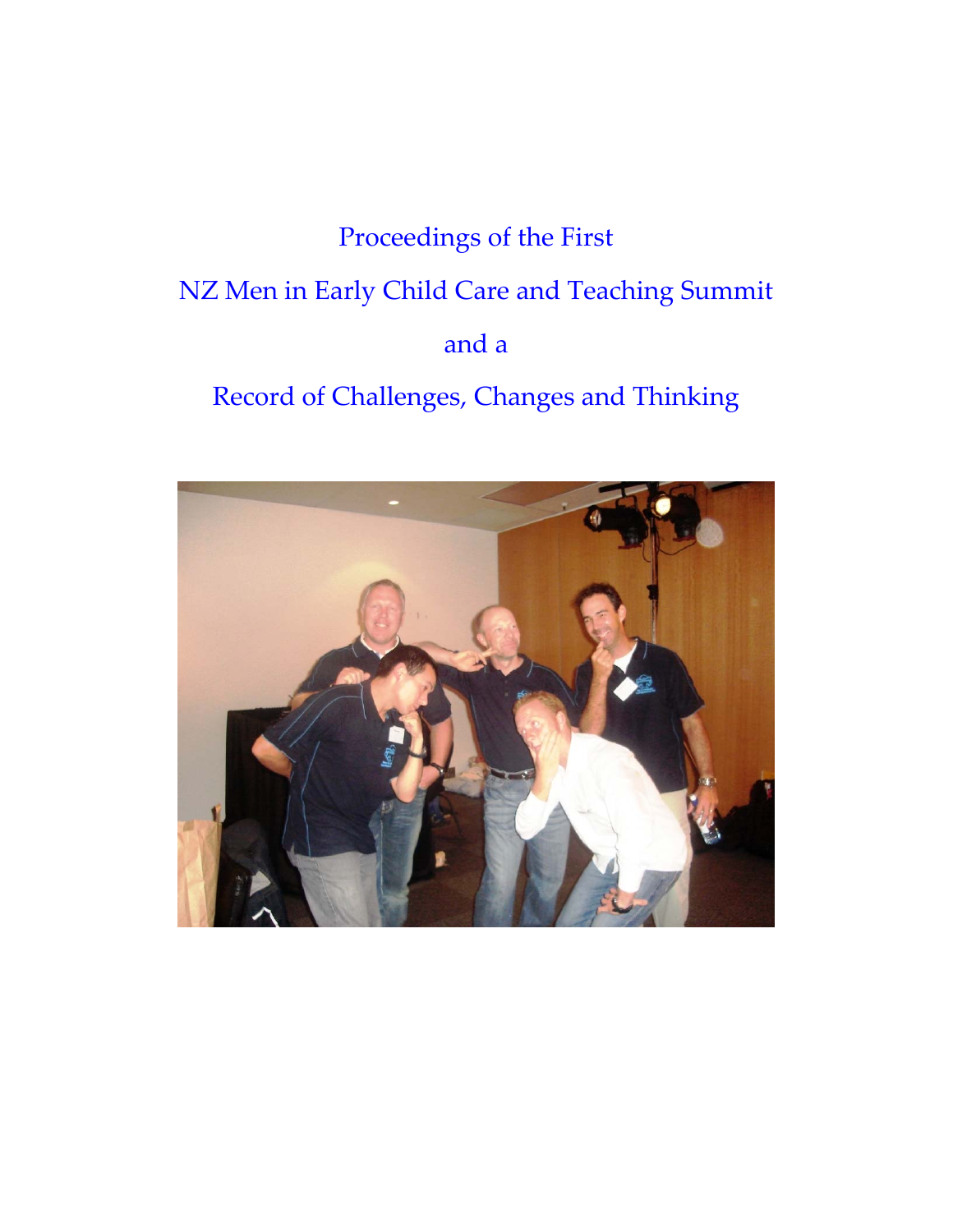### CHILDFORUM RESEARCH

Proceedings of the First

## NZ Men in Early Child Care and Teaching Summit

and a

Record of Challenges, Changes and Thinking

Sarah-Eve Farquhar (editor)

2007

ISBN 978-0-473-12547-9 (internet)



Proposed logo for discussion by members when the men's network is officially formed at the next Summit, Feb 2008 *Design by Lisa Margrain and Ray Margrain* **© Childforum Research** 

This work is copyright. It may not be reproduced for the purposes of sale or commercial exploitation. Single copies for personal study purposes only are permitted. For multiple copying of all, or extracts from, this work beyond the 3% or 3-page level contact Childforum for permission

http://www.childforum.com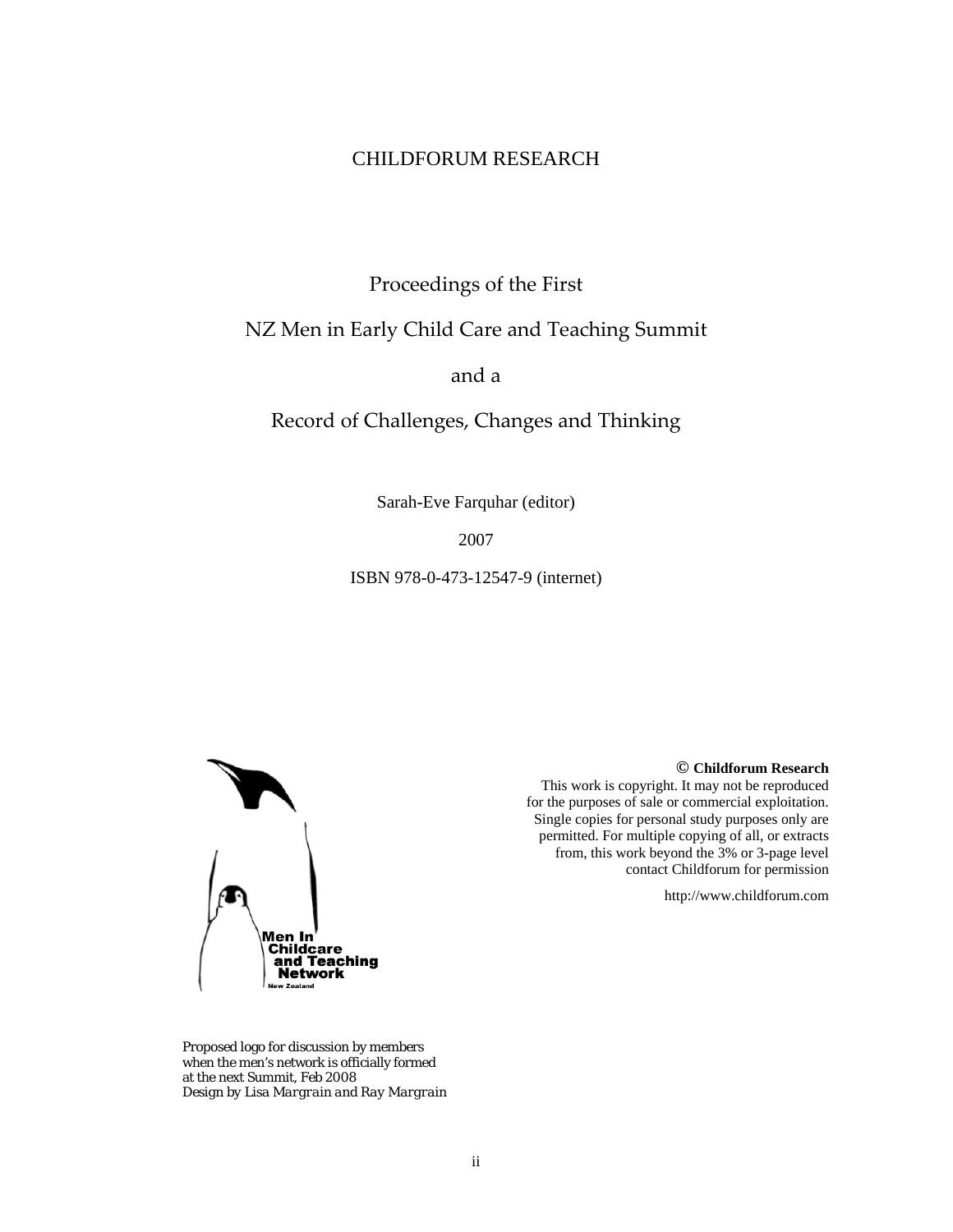## **FOREWARD AND ACKNOWLEDGMENTS**

If gender wasn't an issue in the early child care and education workforce there would be no need for this publication. The decreasing representation of men working in early child care and education is a problem that needed to be addressed at national level before it got to this point. It's not been good to be negative, to be talking about the problem year after year, and all the time it seemed nothing would change because no one with power to change the situation was willing to risk speaking up over what was perceived to be a men's only issue.

In 1982 I recall discussion of a remit to support and encourage more men into kindergarten teaching at the NZ Kindergarten Teachers' Association Annual Conference in Wanganui. Men were valued and wanted as teachers. It was a good time to be a male teacher. The male teachers I met at this conference and during my student teacher days, like Simon Easton, David Spraggs, Anton Wartmann, and many others, made me realise that early childhood teaching was something that men could do, and very well too! And I was, and still am a strong feminist. But my beliefs about men being important in the lives of children have been well challenged by the male teachers I've met, watched, and talked with.

So if it was good to be a male in early childhood in the 80s, what happened to change this? In the 1990s we saw early childhood teaching becoming much more defined as a 'women's' profession. Tremendous pride in this being so was projected and written about. No longer was it a good time to be a male teacher. Male teachers started to feel more professionally isolated, different, and not always welcome. The Christchurch Civic Childcare Centre and the Wellington hospital childcare centre abuse cases added the element of fear; that teachers who were male would always now be more likely than their female colleagues to be suspect. And to the mix of promotion of women's ownership of the profession and sex abuse allegation fears came greater government influence over the sector and workforce after administrative responsibility for childcare services was passed from the Dept of Social Welfare to the Department of Education, and the Dept of Education became the Ministry of Education. The NZEI (which incorporated the previous the kindergarten and childcare unions along with primary) appeared hesitant to promote men in teaching and the union's perception of the need to tell teachers not to touch children was explained to be regrettable but necessary.

In late 1996, I was contacted by Al Morrison of Radio NZ about research I was doing on men in early childhood teaching. He thought it was an important topic and wanted to do a story. Yet to be written up, I promised him a copy when it was in January 1997. He set up an interview on the Kim Hill nine to noon show. After talking with Kim Hill I got back into my car in Wellington and my mobile phone wouldn't stop ringing. I must have talked to reporters from just about every radio station, major newspaper, and the story was carried as a second lead news item on TVNZ six o'clock news that night. But, early childhood sector leaders and the government were silent. No action resulted.

It's hard continuing to talk about something that's wrong (being negative and not positive) but when Adam Buckingham emailed me about an assignment he was doing on men in early childhood teaching and I read what he wrote, I was motivated into thinking that perhaps it was time to look at what had changed since 1996/7. Adam wrote an article, as did David Butler, Russell Ballantyne and Lance Cablk to include in a report. In May 2006 I contacted Jane Skinner, a reporter with the Sunday Programme at TVNZ, and asked her if she was interested in the topic and our report. Jane got back to me the same day to say yes her producer was interested, and as a field producer now she'd be doing the story. So we held off formally releasing the report until the documentary was made and later aired in Sept 2006.

For the first time a Minister of Education was interviewed as part of the Sunday documentary on national TV about men in early childhood. For the first time, a national early childhood group publicly voiced concern about the situation and called for change (the Early Childhood Council; thank you to Anthony Keesing and Sue Thorne for doing so much to get the ball rolling). For the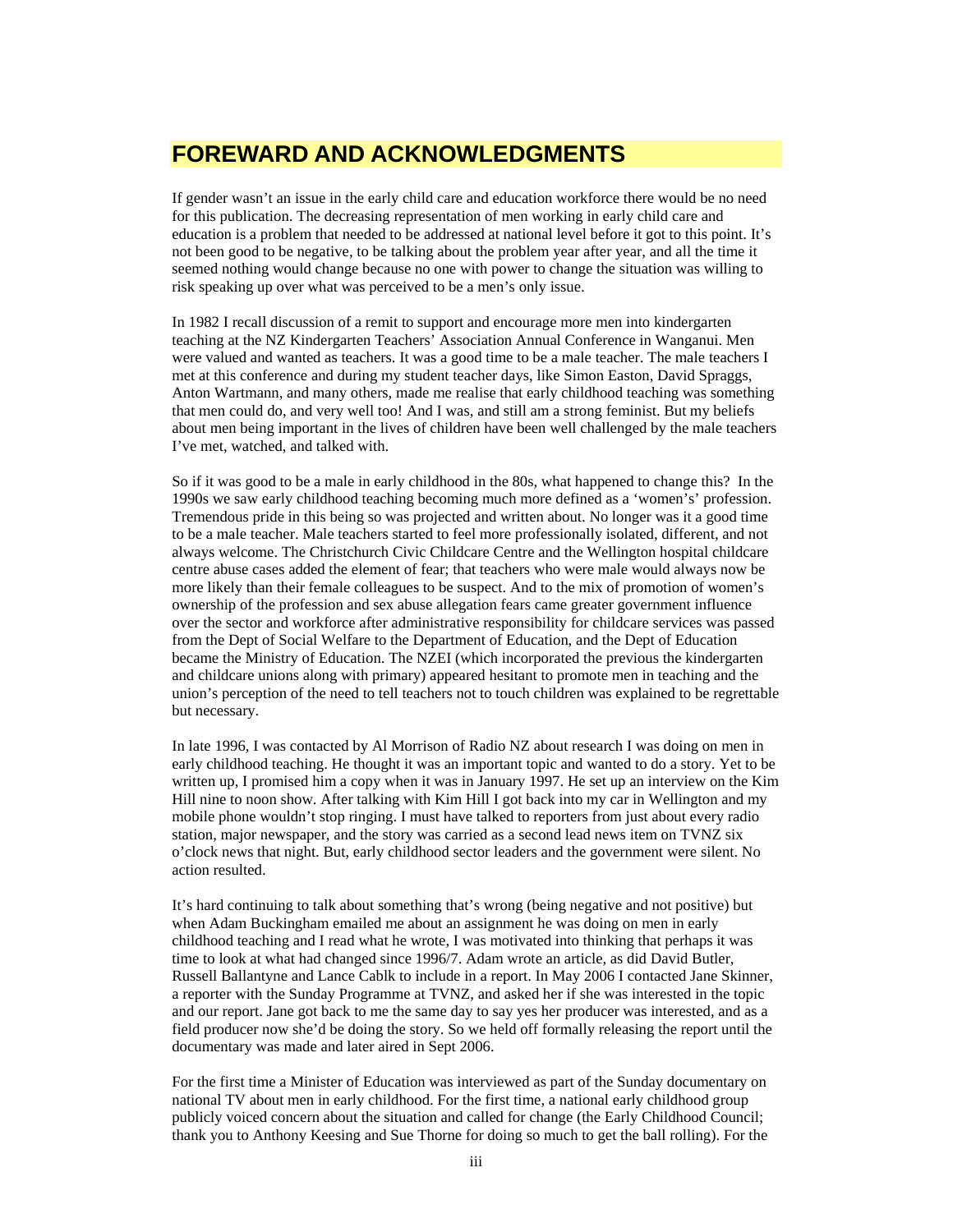first time a group of representatives and leaders got together to begin planning a campaign to get more men into the sector, including teacher education providers, Kindergarten, Montessori, the NZ Childcare Association and the Early Childhood Council. TeachNZ and the Ministry of Education are right behind the call for more male teachers and are keen to open the door for men.

We held a Summit for men in early child care and teaching. Resulting from the Summit, regional support groups have been formed and a national group is to be formalised at the next Men's Summit in 2008. New Zealand men in early child care and teaching now have their own website http://www.ecmenz.org This website has built on the very good one established by male early childhood teachers in Canterbury/Westland who successfully established their regional support network many years ago, doing much to encourage each other to stay in teaching.

So while this publication is about a problem, it is also an historical record that looks back on what has been and on where we are at now. We may not be at this point for much longer. Hopefully male representation will never be allowed to be as low as it has been again. Our attitudes and our acceptance of male under-representation may never be the same. It is therefore also a good news publication.

#### **Thank you to all the men in early childhood and to everyone (men and women) who have contributed in small and big ways to getting to where we are now.**

The material in this publication provides essential background reading for reflection and idea gathering. It can be used to help inform ways that will be effective in addressing the gender imbalance in the teaching workforce for the benefit of children and the profession.

Happy reading – and thinking!

Sarah Farquhar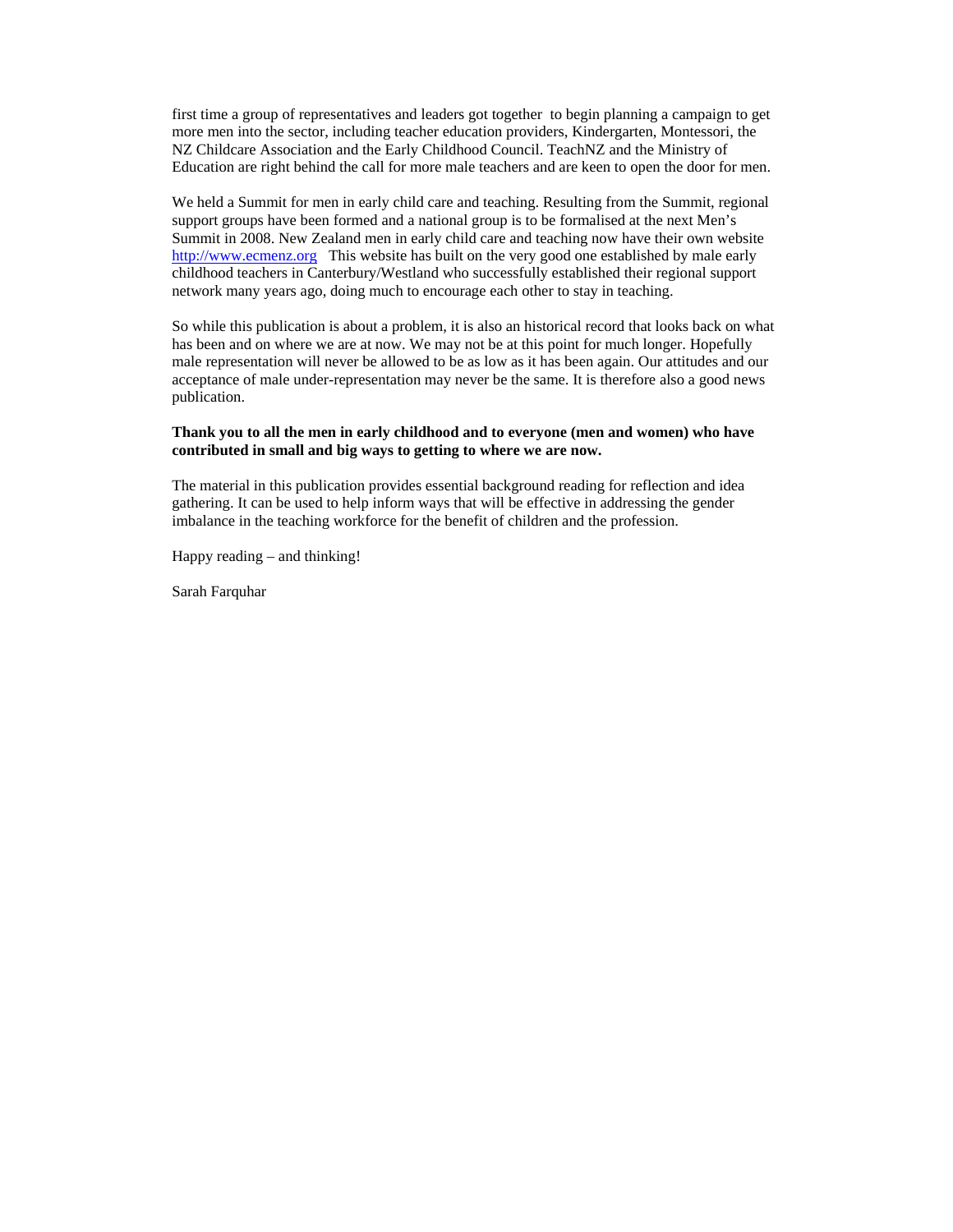## **Contents**

| WHAT WE WANT TO SEE HAPPENING TO ENCOURAGE MALE RECRUITMENT, AND TO INVOLVE AND        |  |
|----------------------------------------------------------------------------------------|--|
|                                                                                        |  |
|                                                                                        |  |
|                                                                                        |  |
| Paul Callister                                                                         |  |
| LATEST INTERPRETATIONS OF WHY MALES IN TEACHER-STAFFED SERVICES HAVE GONE FROM         |  |
|                                                                                        |  |
| Sarah Farquhar                                                                         |  |
|                                                                                        |  |
| Paul Callister                                                                         |  |
| AVOIDING THE MINEFIELD AS A MALE IN TEACHER TRAINING AND EMPLOYMENT: TIPS AND          |  |
|                                                                                        |  |
| Adam Buckingham (Auckland) with Stuart Cottam (Nelson), Duncan Fisher (Christchurch) & |  |
| Garth Armstrong (Wellington)                                                           |  |
|                                                                                        |  |
|                                                                                        |  |
| <b>Sue Thorne</b>                                                                      |  |
|                                                                                        |  |
| Alex Gunn                                                                              |  |
|                                                                                        |  |
| Stu Cottam                                                                             |  |
|                                                                                        |  |
| Dr Beverley Clark                                                                      |  |
|                                                                                        |  |
| Ron Blatz                                                                              |  |
|                                                                                        |  |
| Dale Neill                                                                             |  |
|                                                                                        |  |
| <b>Christopher Jones</b>                                                               |  |
|                                                                                        |  |
| Denise Heald                                                                           |  |
|                                                                                        |  |
| Larry Walker                                                                           |  |
|                                                                                        |  |
| Caterina Murphy                                                                        |  |
|                                                                                        |  |
|                                                                                        |  |
| <b>Harald Breiding-Buss</b>                                                            |  |
| THE CONSEQUENCES FOR CHILDREN OF AN ABSENCE OF MEN IN EARLY CHILDHOOD 50               |  |
| Peter Heaslip                                                                          |  |
|                                                                                        |  |
| Sarah-Eve Farquhar                                                                     |  |
|                                                                                        |  |
| B. Cunningham & L. Watson                                                              |  |
|                                                                                        |  |
| Sarah Farquhar, Lance Cablk, Adam Buckingham, David Butler and Russell Ballantyne      |  |
|                                                                                        |  |
| OF PUPPY DOG TAILS, SUGAR AND SPICE: GENDER INEQUALITY AND DISCRIMINATION IN EARLY     |  |
|                                                                                        |  |
| Sarah-Eve Farquhar                                                                     |  |
| FATHERS' INVOLVEMENT IN EARLY YEARS SETTINGS: FINDINGS FROM RESEARCH 64                |  |
| Tim Kahn                                                                               |  |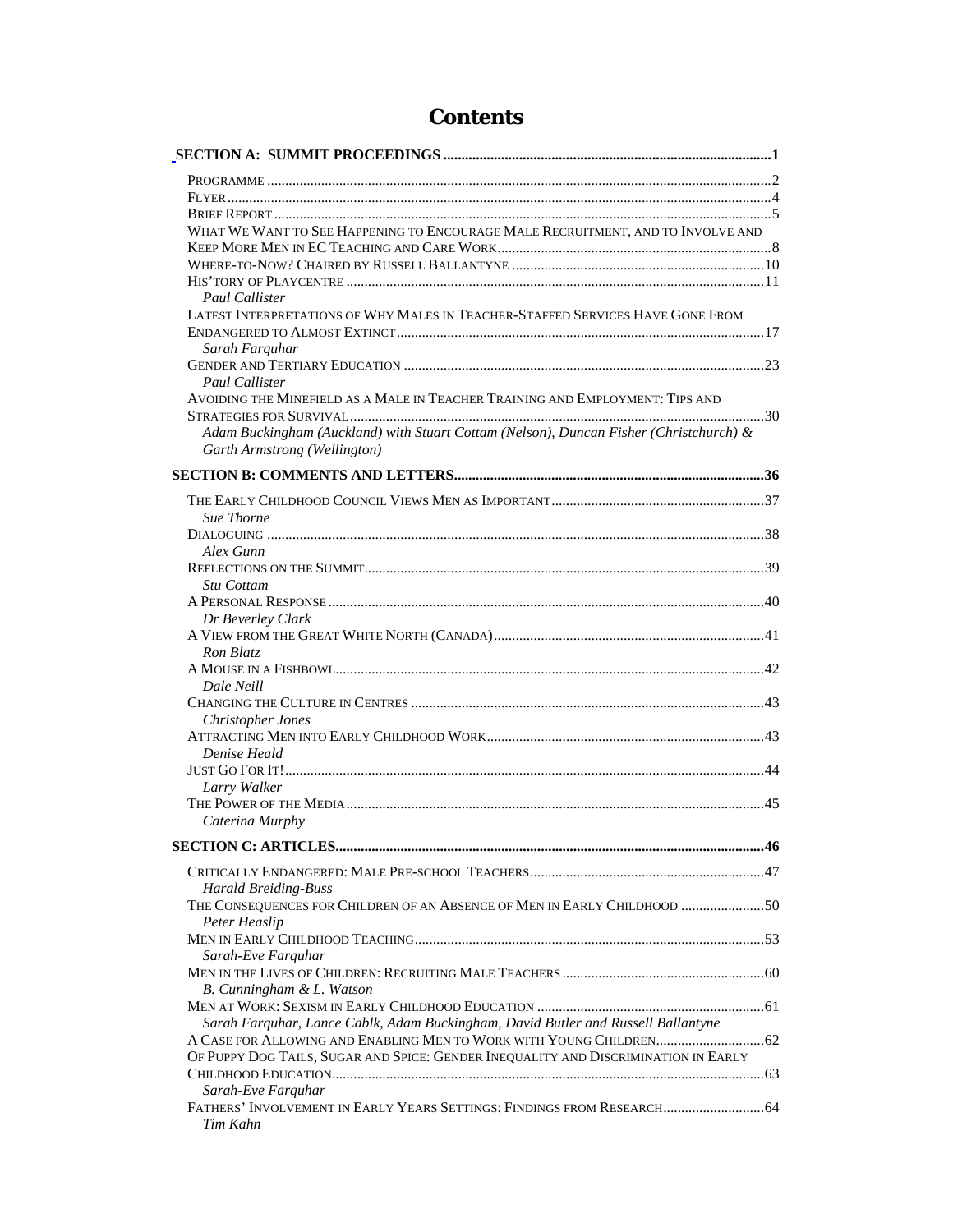| INCLUDING MEN IN EARLY CHILDHOOD EDUCATION: INSIGHTS FROM THE EUROPEAN EXPERIENCE .65 |  |
|---------------------------------------------------------------------------------------|--|
| <b>Jan Peeters</b>                                                                    |  |
| THE MEN AS ROLE MODELS ARGUMENT: A CASE FOR RESEARCHING CHILDREN'S VIEWS  66          |  |
| <b>Richard Harty</b>                                                                  |  |
|                                                                                       |  |
|                                                                                       |  |
| Editorial                                                                             |  |
|                                                                                       |  |
| James Gardiner                                                                        |  |
|                                                                                       |  |
| <b>Alison Tocker</b>                                                                  |  |
|                                                                                       |  |
| Mark Stevens                                                                          |  |
|                                                                                       |  |
| Editorial                                                                             |  |
| Lisa Webber                                                                           |  |
|                                                                                       |  |
|                                                                                       |  |
|                                                                                       |  |
|                                                                                       |  |
| Mark Henderson                                                                        |  |
|                                                                                       |  |
|                                                                                       |  |
| Arwen Hann                                                                            |  |
|                                                                                       |  |
| Arwen Hann                                                                            |  |
|                                                                                       |  |
| Lane Nichols                                                                          |  |
|                                                                                       |  |
| <b>Claire Trevett</b>                                                                 |  |
|                                                                                       |  |
| Editorial                                                                             |  |
|                                                                                       |  |
| Michele Hewitson                                                                      |  |
|                                                                                       |  |
| Rebecca Rowe                                                                          |  |
| Jon Morgan                                                                            |  |
|                                                                                       |  |
| Tara Ross                                                                             |  |
|                                                                                       |  |
| Claire Trevett                                                                        |  |
|                                                                                       |  |
| Lane Nichols                                                                          |  |
|                                                                                       |  |
| Patrick Crewdson                                                                      |  |
|                                                                                       |  |
| Ruth Hill                                                                             |  |
|                                                                                       |  |
| Ruth Hill                                                                             |  |
|                                                                                       |  |
| Arwen Hann                                                                            |  |
|                                                                                       |  |
| Arwen Hann                                                                            |  |
|                                                                                       |  |
| Jenifer Johnston                                                                      |  |
|                                                                                       |  |
|                                                                                       |  |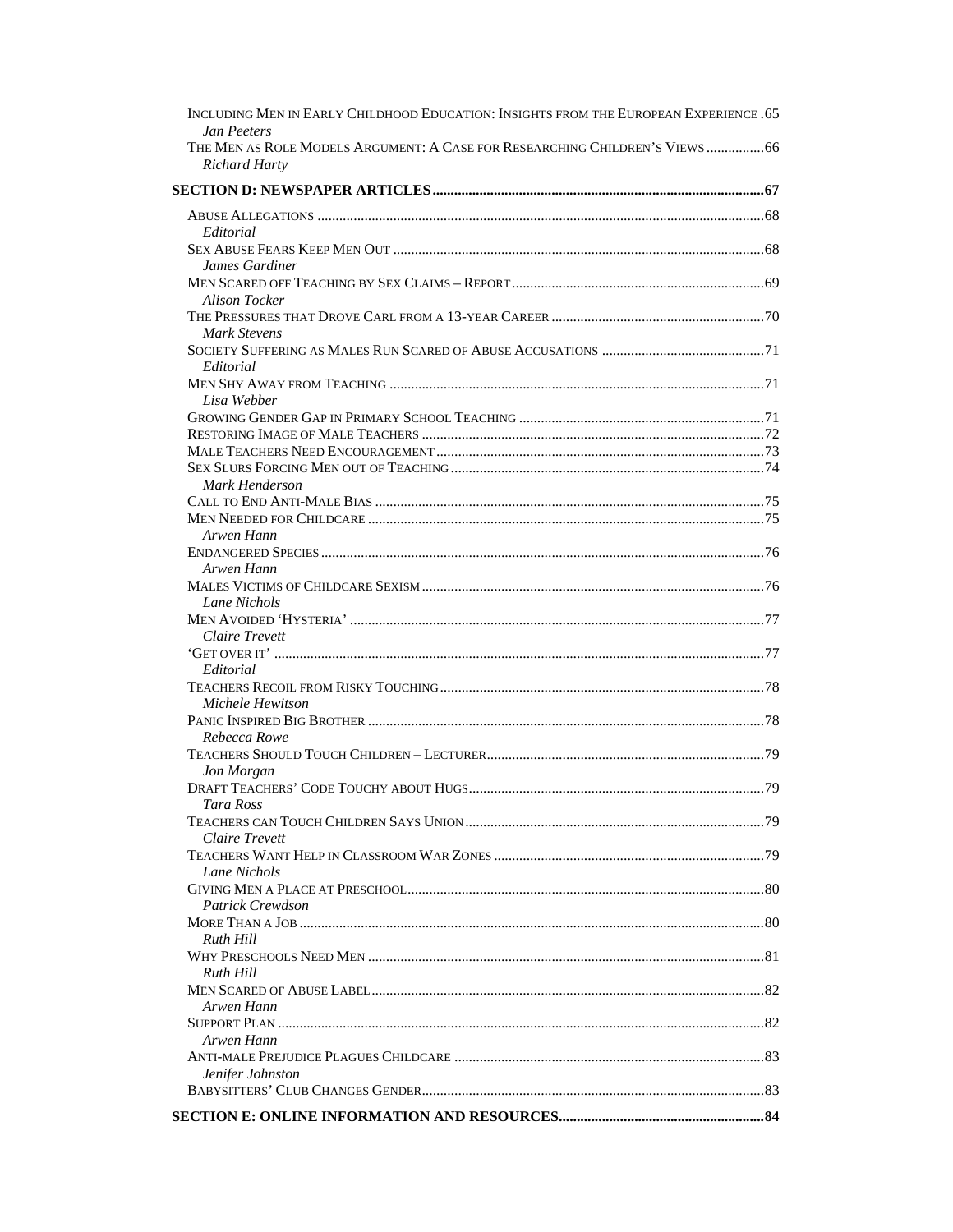## **SECTION A SUMMIT PROCEEDINGS**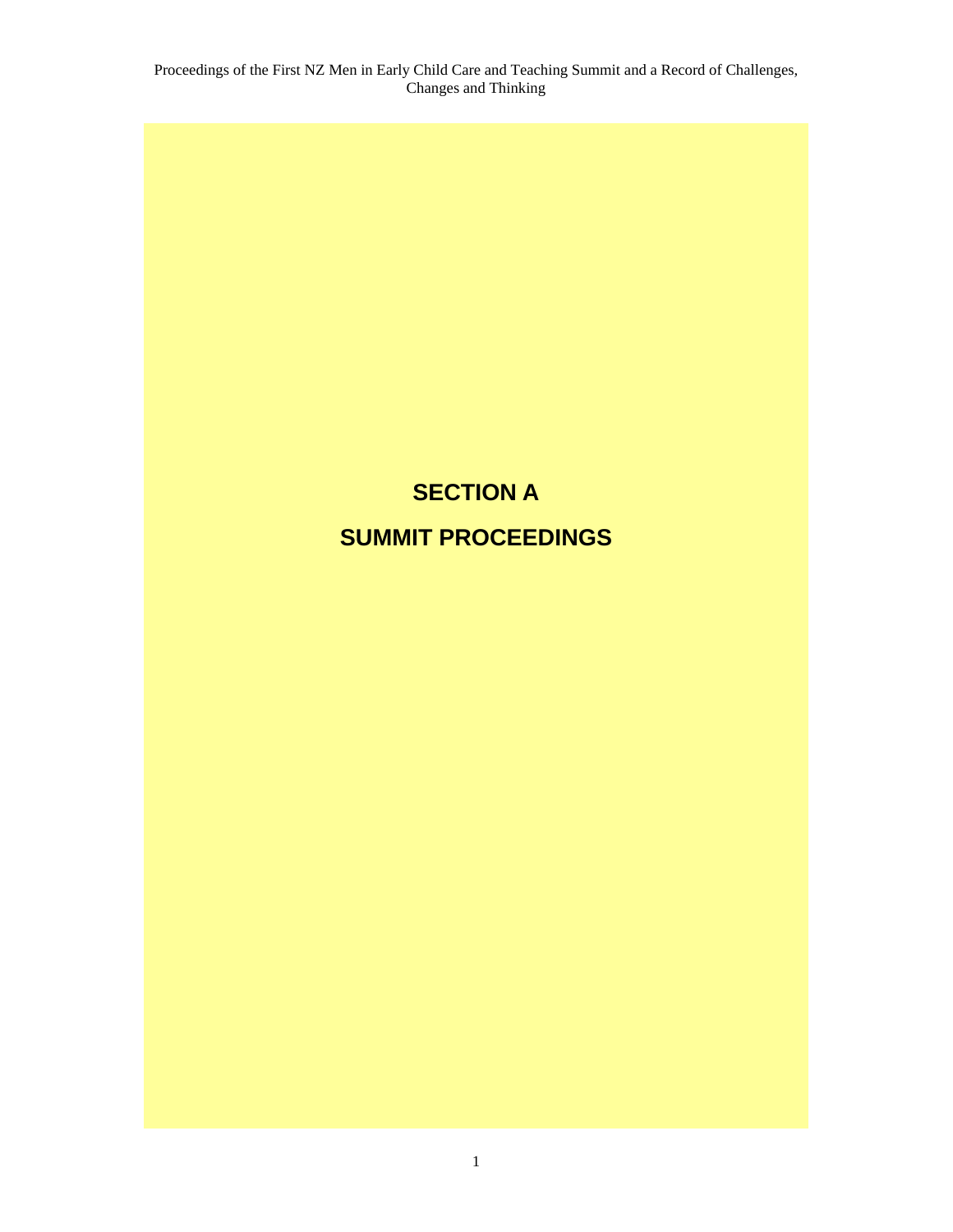## **Programme**

#### **Men in Early Child Care and Teaching Summit**  Christchurch Convention Centre, Kilmore Street

Meeting Room 6 & 7, Thursday 29 March 2007

| <b>AIMS</b>                                                                                                                                                                                                                                                                                                                                              |                                                                                                                       |  | <b>SESSION 1: Visibility and Contributions</b> |                                                                                                                                                                                                                                                                                                                                               |  |
|----------------------------------------------------------------------------------------------------------------------------------------------------------------------------------------------------------------------------------------------------------------------------------------------------------------------------------------------------------|-----------------------------------------------------------------------------------------------------------------------|--|------------------------------------------------|-----------------------------------------------------------------------------------------------------------------------------------------------------------------------------------------------------------------------------------------------------------------------------------------------------------------------------------------------|--|
| 1. To bring together, for the first time, men<br>working in the early childhood sector from<br>across New Zealand.<br>2. To provide a forum for discussion, learning,<br>networking and support.<br>3. To discuss what we want to see happening<br>to encourage recruitment and to involve and<br>keep men in early childhood teaching and care<br>work. |                                                                                                                       |  |                                                | 10.30-11.00am The 'His' story of Men in<br>Playcentre. Dr Paul Callister<br>(University of Victoria,<br>Wellington)<br>11.00-11.30am What it Means to be a Man in<br>the Early Childhood Sector.<br>The Contributions We Make<br>and Our Relationships with<br>Children, Parents and<br>Colleagues. Craig D'Arcy<br>(Males in Early Childhood |  |
|                                                                                                                                                                                                                                                                                                                                                          |                                                                                                                       |  |                                                | Network Group, NSW)                                                                                                                                                                                                                                                                                                                           |  |
| PRE-PROGRAMME<br>8.30-9.45am                                                                                                                                                                                                                                                                                                                             | Casual Coffee and Chat at                                                                                             |  |                                                | 11.30-12.00pm Men in the NZ Early<br>Childhood Workforce. A<br>Look at the Numbers, Issues                                                                                                                                                                                                                                                    |  |
|                                                                                                                                                                                                                                                                                                                                                          | Metro Cafe, cnr Kilmore and<br>Colombo Streets.                                                                       |  |                                                | and Media Interest (1997-<br>2007). Dr Sarah Farquhar<br>(Childforum, Early Childhood<br>Research Network)                                                                                                                                                                                                                                    |  |
| <b>PROGRAMME</b>                                                                                                                                                                                                                                                                                                                                         |                                                                                                                       |  |                                                | 12.00-1.30pm Lunch (sponsored by                                                                                                                                                                                                                                                                                                              |  |
| From 9.30am                                                                                                                                                                                                                                                                                                                                              | Arrive, meet others and pick                                                                                          |  |                                                | NZ Kindergartens Inc.)                                                                                                                                                                                                                                                                                                                        |  |
|                                                                                                                                                                                                                                                                                                                                                          | up your name tag, printed<br>materials etc (polo-shirt if pre-                                                        |  | <b>SESSION 2: Analysis</b>                     |                                                                                                                                                                                                                                                                                                                                               |  |
|                                                                                                                                                                                                                                                                                                                                                          | ordered) from the registration<br>desk at Rooms 6 & 7.                                                                |  | $1.30 - 2.00$ pm                               | Latest Interpretations of Why<br>Males in Teacher-Staffed                                                                                                                                                                                                                                                                                     |  |
|                                                                                                                                                                                                                                                                                                                                                          | 10.00–10.15am Welcome and Opening<br>Remarks from the Chair.<br>Russell Ballantyne (Co-owner<br>of Early Childhood on |  |                                                | <b>Services Have Gone From</b><br><b>Endangered to Almost</b><br>Extinct. Dr Sarah Farquhar<br>(Childforum)                                                                                                                                                                                                                                   |  |
|                                                                                                                                                                                                                                                                                                                                                          | Stafford in Dunedin)<br>10.15-10.30am Opening Address.<br>Sue Thorne (CEO ECC)                                        |  | 2.00-2.30pm                                    | Gender and Tertiary<br><b>Education: Similarities to</b><br>Early Childhood<br><b>Including Why Policy Makers</b><br>are Not Worried. Dr Paul                                                                                                                                                                                                 |  |

2.30-2.45pm Group Discussion

*Victoria)* 

*Callister (University of*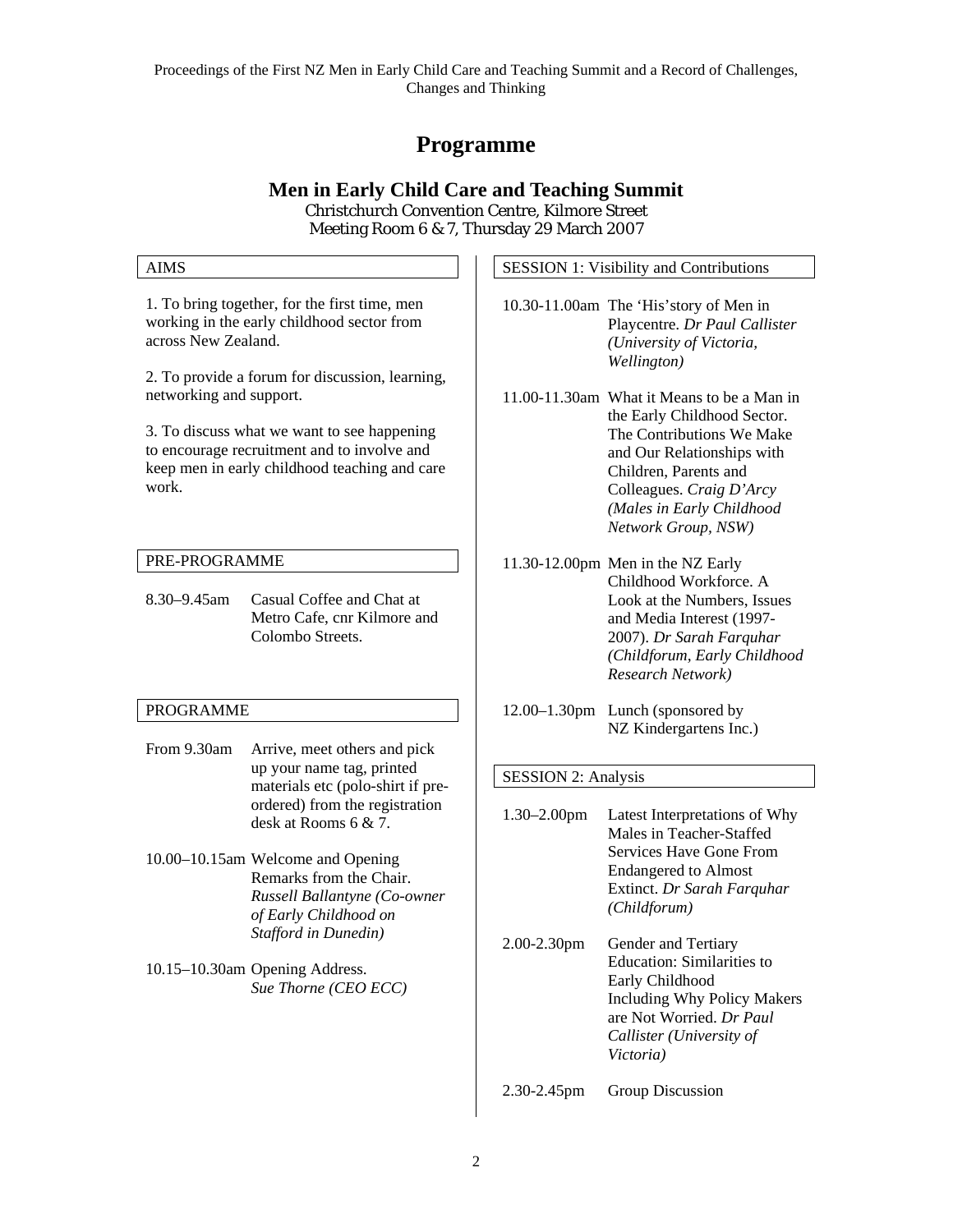SESSION 3: Daily Challenges in Training and Work

- 2.45-3.30pm Panel: Avoiding the Minefield as a Male in Teacher Training and Employment. Tips and Strategies for Survival. *Session Chair: Adam Buckingham with Stu Cottam, Duncan Fisher & Garth Armstrong*
- 3.30-3.45pm Quick Refreshment Break

#### SESSION 4: Options for Change

- 3.45-4.15pm An Overview of Early Childhood Teacher Recruitment Activities and Opportunities *(Jacky Robertson, ECE Co-ordinator, TeachNZ & Karl Le Quesne, Senior Manager – Policy, Ministry of Education)*
- 4.15-5.15pm Brainstorming on **What We Want to See Happening to Encourage Male Recruitment, and to Involve and Keep More Men in EC Teaching and Care Work** (e.g. Scholarships for ec students who are male? Acceptance of male volunteers in centres? Can we envisage an all-male staffed centre?) And **Whose Responsibility is it to Take These Actions?** *Session Chair: Richard Harty, (University of East London)*

SESSION 5: Summary of the Day. Follow-up and Plans

5.15-5.45pm Closing Summary and Whereto-Now Discussion led from the Chair *Russell Ballantyne* 

#### EVENING SOCIAL

Are you staying over in Christchurch? Why not join up with others from the Summit for drinks at a local bar followed by dinner.

#### PROUDLY SUPPORTED BY

Principal Sponsor

Early Childhood Council

#### **Supporters**

- $\star$  NZ Kindergartens Incorporated
- $\star$  PORSE In-Home Childcare Network
- $\star$  Napier Kindergarten Association
- $\star$  Father and Child Trust
- Early Childhood on Stratford

Organised by Sarah Farquhar Contact Email: Sarah@childforum.com website: www.childforum.com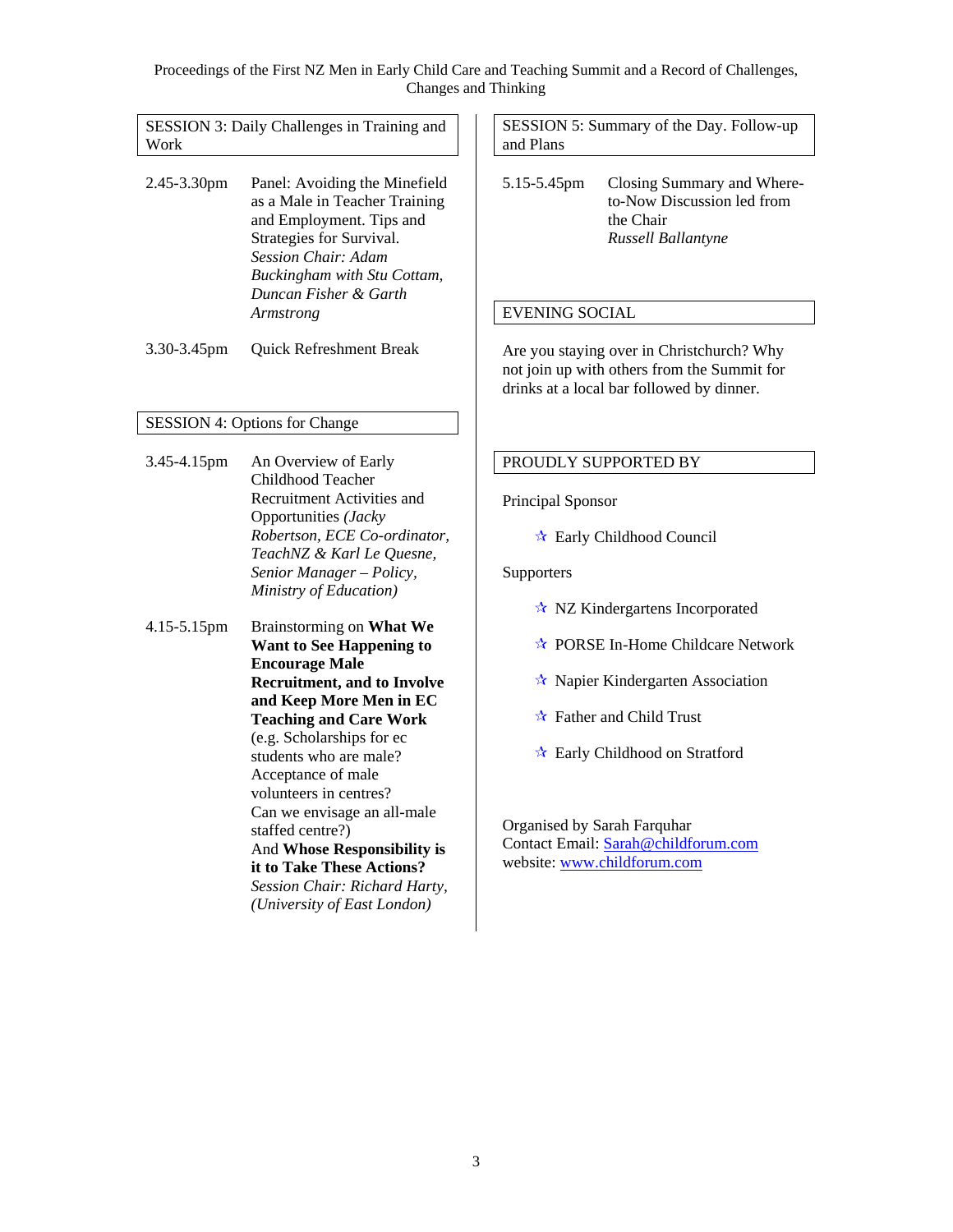## **Flyer**

## **Men in Early Child Care and Teaching Summit**

#### **"Kiwi Men Can Do Anything"**

The Childforum Research Network warmly invites you to the inaugural national meeting of men in early childhood care and education services. This is a very important event for the sector. Please help by spreading the word and forwarding this notice to people you know who will be interested, and especially male teachers and volunteers.

#### **The Summit is for:**

- Men working and studying in early childhood
- Staff recruiters, student advisers, tertiary educators, service managers/owners, professional development managers/providers, public officials and administrators, and anyone (male and female) who is interested in hearing the voices of men in the sector and discussing the way forward

#### **Thursday 29 March 2007, 9.30am – 6pm**

#### **Christchurch Convention Centre, 95 Kilmore Street**

This is your chance to be part of an extraordinary special event. To find out more and for a registration form Email: Sarah@childforum.com or go online to www.childforum.com

\* Local and Overseas Presenters. \* Group Discussions. \* Panel Discussions.

\* Informal Early Morning Café Coffee and Chat and Night-out-on-the-Town.

\* Save on travel costs and also attend the Early Childhood Council Conference after the Summit (it's at the same venue on Friday and over the weekend!)

#### **Session Topics**

#### **Men's Visibility and Contributions**

- History of men's involvement
- What it means to be a man in the sector
- A look at the numbers, issues, and media interest

#### **Analysis**

- Latest interpretations of why there are too few men in early childhood
	- Gender and tertiary education: Similarities to early childhood

#### **Daily Challenges in Training and in Work**

• Sharing stories, tips and strategies; gaining strength and inspiration

#### **Forward to the Future: Options for Change**

- An overview of teacher recruitment
- What we want to see happening to encourage and involve more men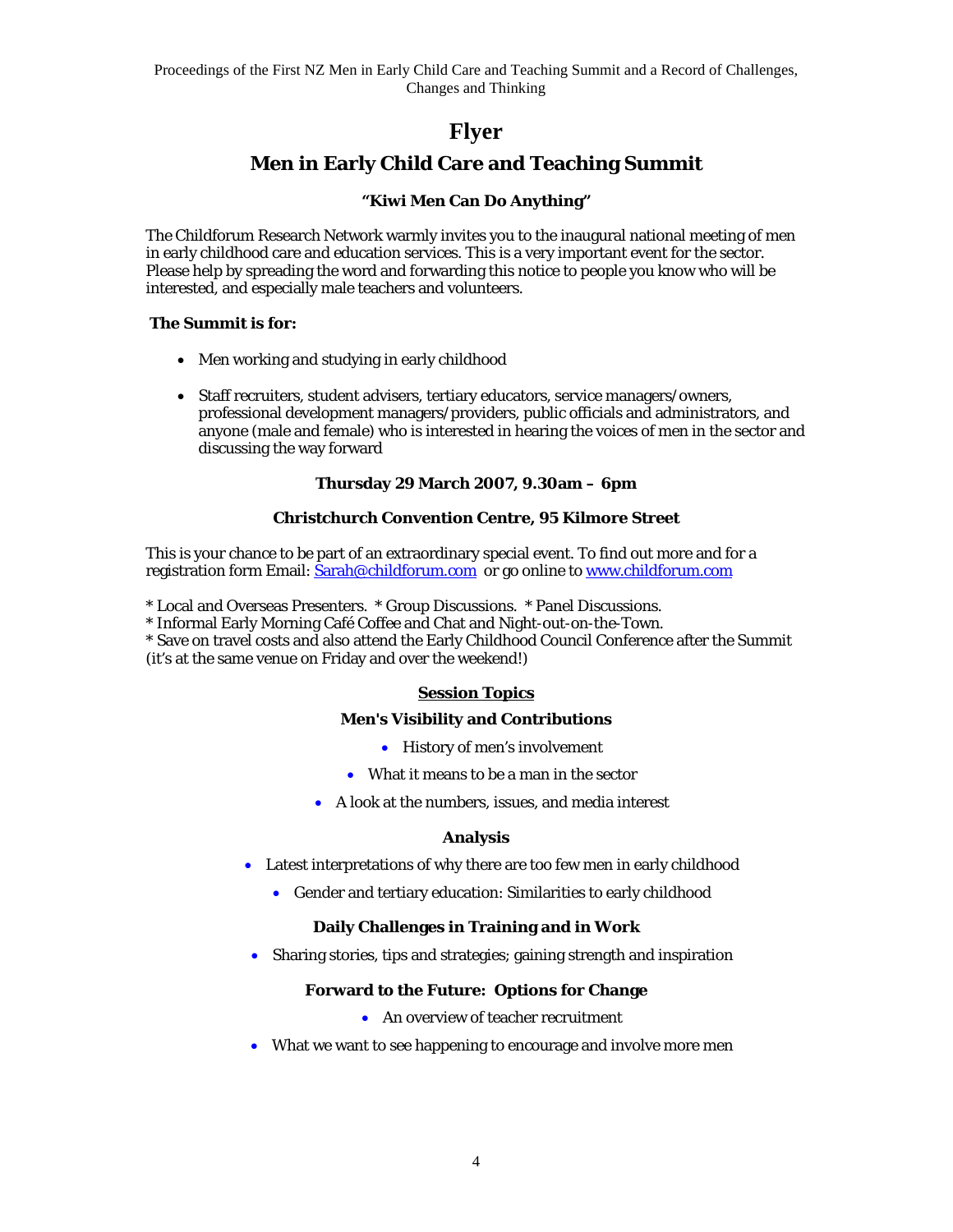## **Brief Report**

## **The First**

## **Men in Early Child Care and Teaching Summit**

*"Men can do anything"* 



On 29th March 2007 an extraordinary event in education - a Summit on "Men in Early Child Care and Teaching" was held in Christchurch. It was probably the first time that men outnumbered women at an early childhood meeting.

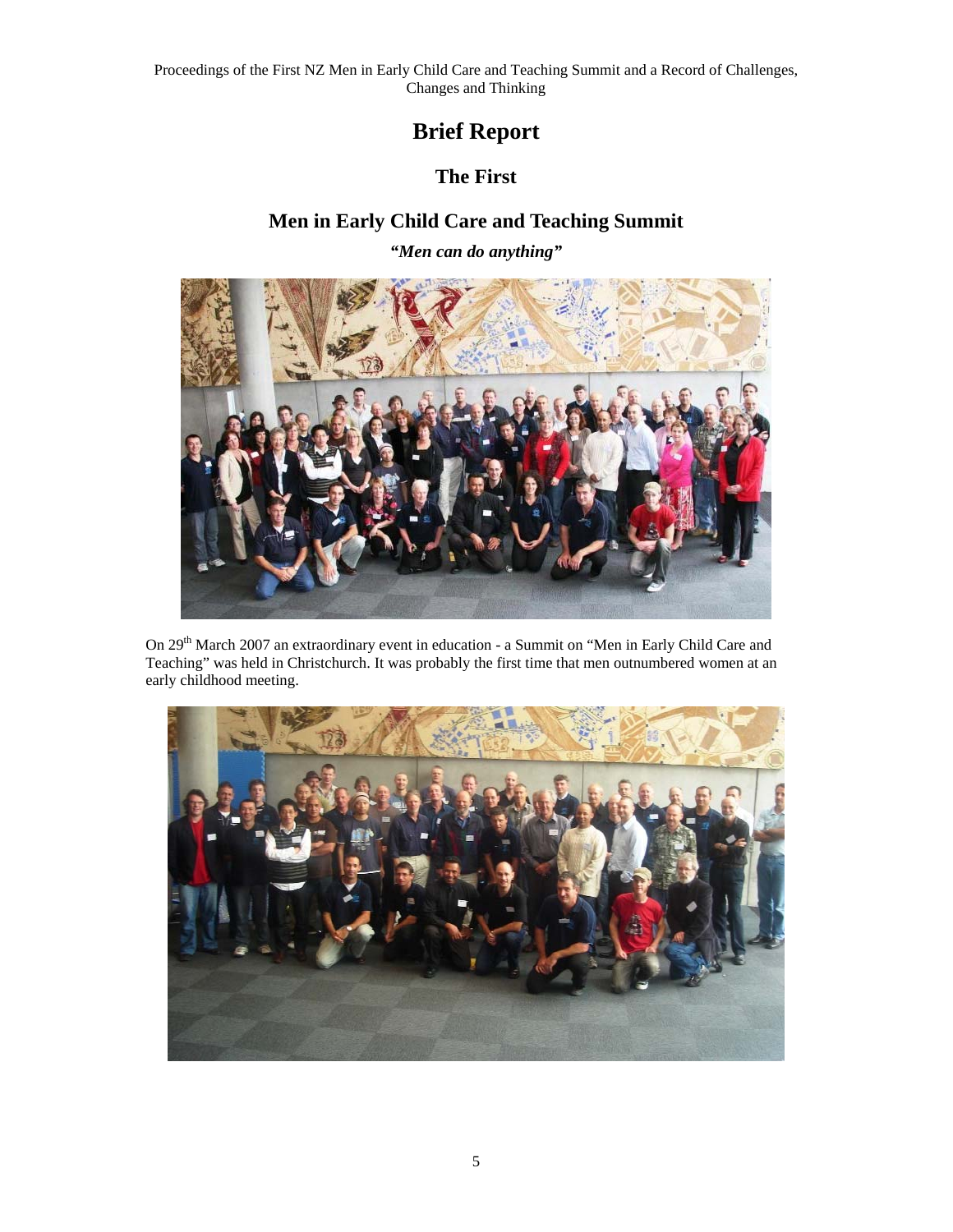Did you know that men now represent just less than 1% of the staff in teacher-staffed services? (Including kindergartens, childcare centres and home-based education coordinators). Parent-staffed services, like playcentres and kohanga reo are not so gendered.

The scarcity of males was highlighted by one male teacher from Gisborne who discovered at the Summit that there weren't other males working in centres in his region.

If you are a woman in teaching, remember that kiwi men can nurture and care for young children and encourage the men you know to consider early childhood teaching as a career. Gender diversity is needed in our profession. Unfortunately men only see women working in early childhood services, and think there is no place for men.

Men as well as women should have the wonderful opportunity to work with young children. Children need to have contact with men in their lives, especially in the early years. We can be telling men that:

#### "It is cool to be a man in early child care and teaching".

Teacher-staffed early childhood services need to catch up with social change. Today more fathers engage in active parenting and almost all traditionally gendered occupations have changed, or are changing, to become more gender inclusive (with the exception of early childhood teaching and midwifery perhaps).

The Childforum Research Network organised Men's Summit served an important political purpose to generate interest in, and support for, getting more men into teaching and to provide a forum for male teachers and students from across the country to meet.

We were thrilled to receive support from Judy Turner M.P. (deputy leader of United Future) who attended. It was great to have Dr. Judy McGregor (Human Rights Commission), Lynley Hood (author), and Nicola Atwool (office of the Children's Commissioner) participate in the Summit along with representatives from the Ministry of Education and TeachNZ, Barnardos, University of Canterbury, University of Victoria in Wellington, Open Polytechnic of NZ, Te Tari Puna ora o Aotearoa, AUT, University of Auckland, ERO, NZEI Te Riu Roa and Vision College.

Planning for the Summit came on the back of a report released last year on *Sexism in Early Childhood Teaching* and a TVNZ Sunday Documentary *A Few Good Men* inspired by the report. The Early Childhood Council issued a media release immediately after the screening of the documentary describing the lack of men in early childhood teaching as "a national disgrace". The Council decided to make "men in early childhood" the theme of their national conference. Sarah Farquhar discussed with the Council an idea to have a national summit for the men in early childhood work. The Council offered support and the Summit was held the day prior to their conference.

When interviewed by the reporter for the TVNZ Sunday Documentary in 2006 the Minister for Education said that a national recruitment drive for men was being planned and was weeks away from being implemented. As pointed out in the documentary this turned out not to be quite true. But certainly attention from the media seems to have been pivotal in helping to stimulate action at both government and sector group levels.

At the National Men's Summit in March 2007 we got to see TeachNZs' just printed pamphlet *Is there a Place for You in Early Childhood Teaching?* containing the stories of four men working in early childhood. It reads:

Right now there is a place and need for more males in early childhood teaching. While TeachNZ promotes the need for quality teachers first and foremost, we'd welcome and encourage more men into early childhood teaching. Currently 51% of children participating in early childhood education are boys and only 1% of the teaching workforce is male.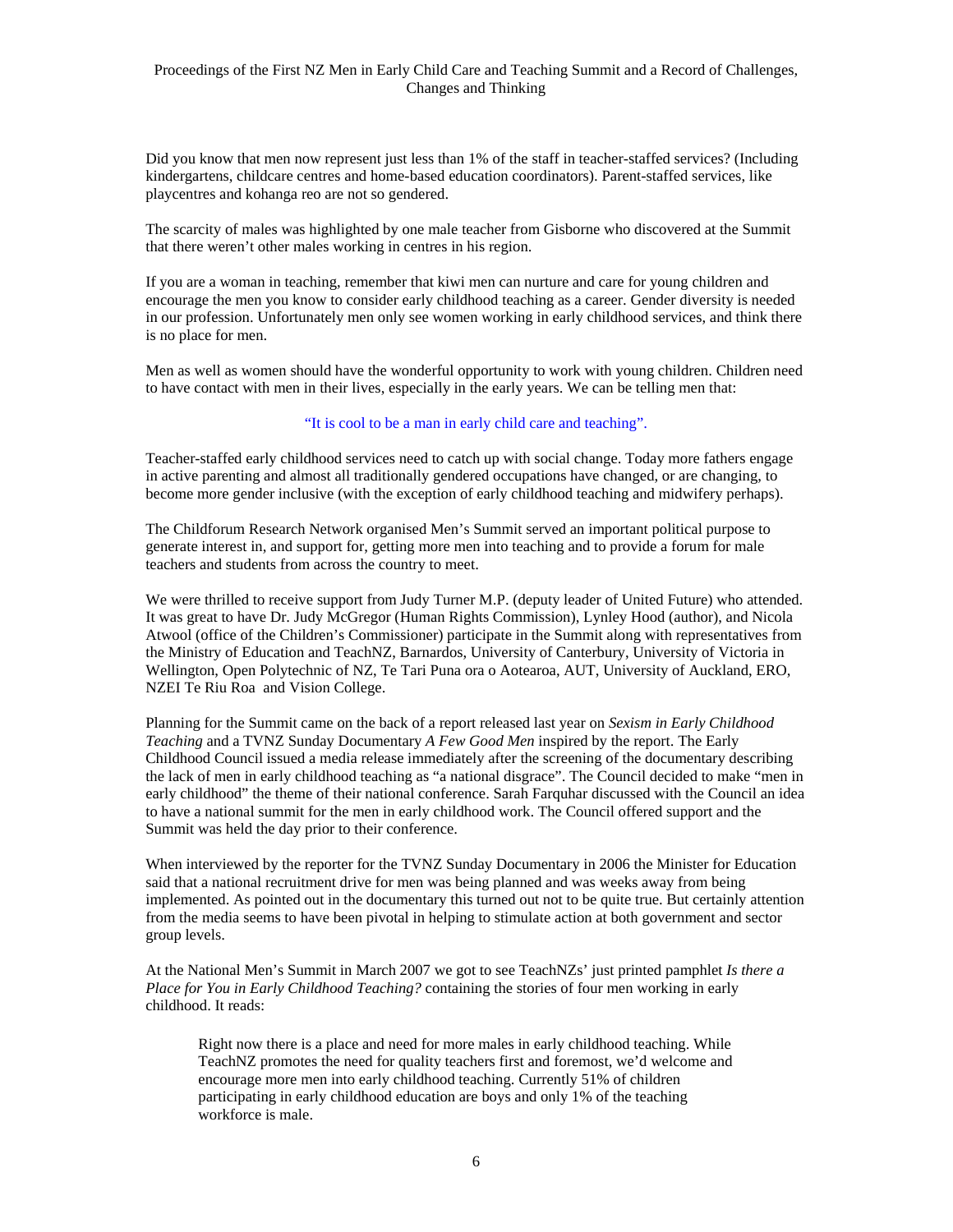In his opening address at the Early Childhood Council Conference, the Minister, while not giving a personal commitment to change the situation of male under-representation in early childhood teaching, did acknowledge the issue:

It is important that we have a diverse range of people who come from all walks of life to teach our children. It is pleasing to know that there have been steady increases in early childhood teachers from Mâori and Pasifika backgrounds.

I know many of you are concerned about the low proportions of men working as early childhood teachers, and that more men in early childhood teaching would improve the balance of educational experience for children. It's a challenge for us all.

Some of you may have read the story about Ray Margrain in the Sunday Star Times on 4 March. Ray enjoyed being a stay-at-home dad so much that he decided the next step was a career in ECE. He'd been an electrical technician for 27 years before he decided ECE was for him. Ray did his diploma in ECE and says he's found his "passion". The article notes too that "a couple of the boys [at his centre] have told me they want to be teachers too – it's great that they see it as an option.

You'll be interested to know that TeachNZ are currently developing promotional material to get more men into ECE teaching. Samples of the work to date will be available at this conference. (Minister of Education, Steve Maharey)

The ECC hosted a top-level meeting during their conference to discuss developing a national strategy for getting more men into the sector.

Those attending the workshop came from the three main parts of the early childhood sector: Government including the Ministry of Education and Chair of Parliament's Education and Science Select Committee Hon Brian Donnelly; senior teacher educators including those from the universities of Auckland and Canterbury; and leaders from service delivery organizations such as the Kindergartens, Kohanga Reo, the New Zealand Childcare Association and the Early Childhood Council. The workshop devised an outline plan for getting more men working in the early childhood education sector and committed to developing a more detailed plan in the coming months. (ECC Council press release)

In conclusion, from the Summit came a commitment from the men in early childhood to form regional groups for support and formally establish a national network. And, there is now a commitment from many of the movers and shakers in the early childhood and political worlds to work towards changing the situation of male under-representation.

Will change happen in the future? Well, the future looks exciting if the momentum is kept going!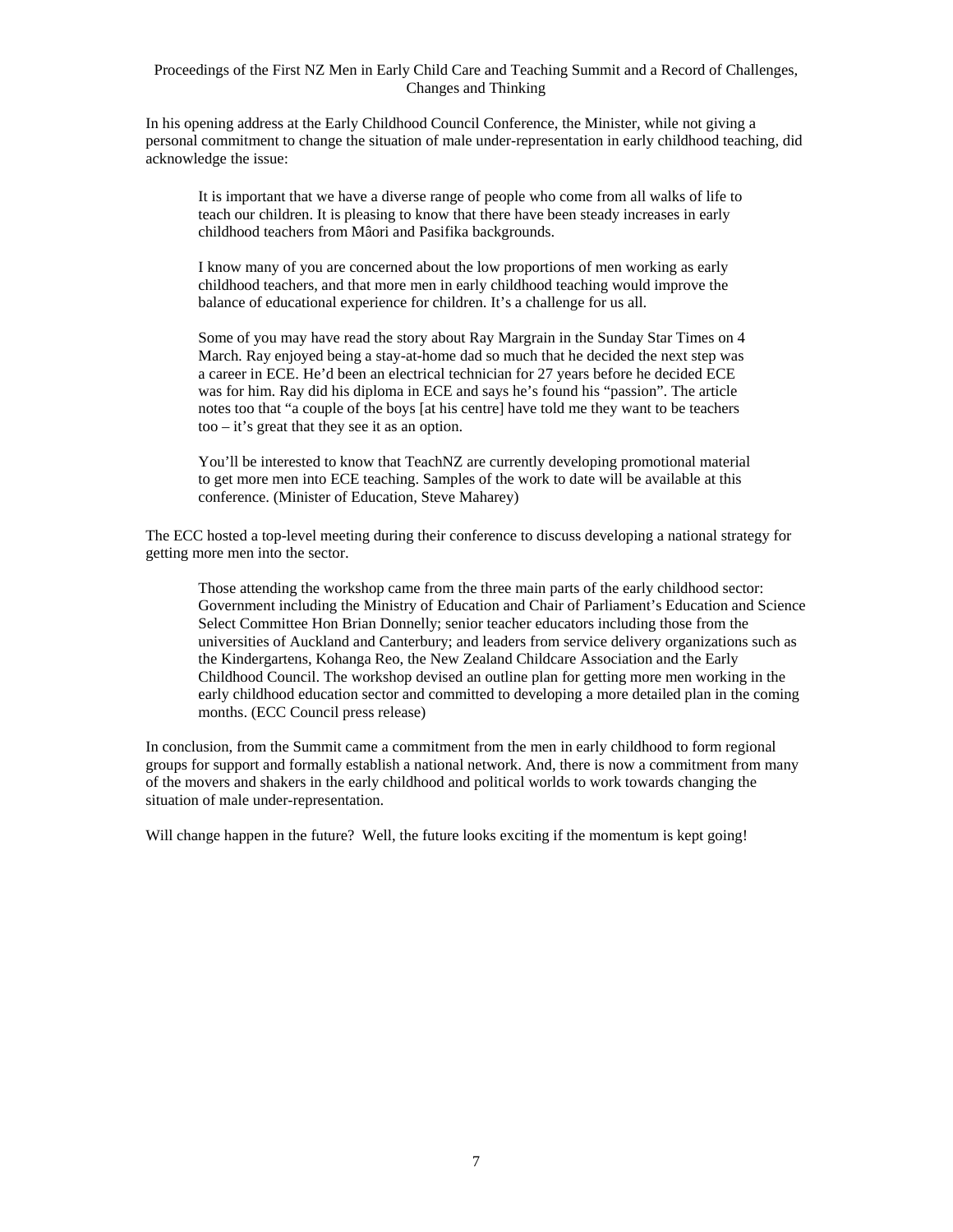Main Points Made by Participants in a Discussion Session at the Men in Early Child Care and Teaching Summit, Christchurch Convention Centre, NZ, 29 March 2007

## **What We Want to See Happening to Encourage Male Recruitment, and to Involve and Keep More Men in EC Teaching and Care Work**

#### **Recruitment**

Gentle, non-threatening introduction

- Encourage dads to be involved and then consider it as a career
- Male high school students given work experience in an early childhood centre
- Centres phone and invite Secondary Schools to send male students to visit

Scholarships for men? Currently scholarships are available for people in Pacific and Maori programmes and low income earners but not men most of whom come into ECE from a well-paying career and are very likely to be the main income earner in their family. It can take a year on low or no income to become eligible to apply for a scholarship.

Male teachers are contracted by recruitment brokers and career advisors, or seconded by their employer to be presenters at career advice days and sessions.

Training provider open days, putting a male face on this career option

#### **Advertising**

Have a high profile male promoting it as a career (but not another rugby player)

Show excitement in working in the sector for men – the challenges, the fun, a lot that would attract men

Focus groups to get at community views so advertising has an impact

Early childhood groups need to get into the public eye as providing employment for males. The profession needs to promote itself as an attractive option for males

Job adverts could specify "Men welcome to apply"

#### **Training**

Understand that early childhood work mostly attracts second career males, who likely will be giving up a stable income to train. It's not the wage that is turning men off – but the costs of training over three or four years especially when scholarships are not available to them. One year graduate programmes suit best, or shorter programmes that take into account the skills and experience from their parenting and their previous careers.

Support for male students from early childhood staff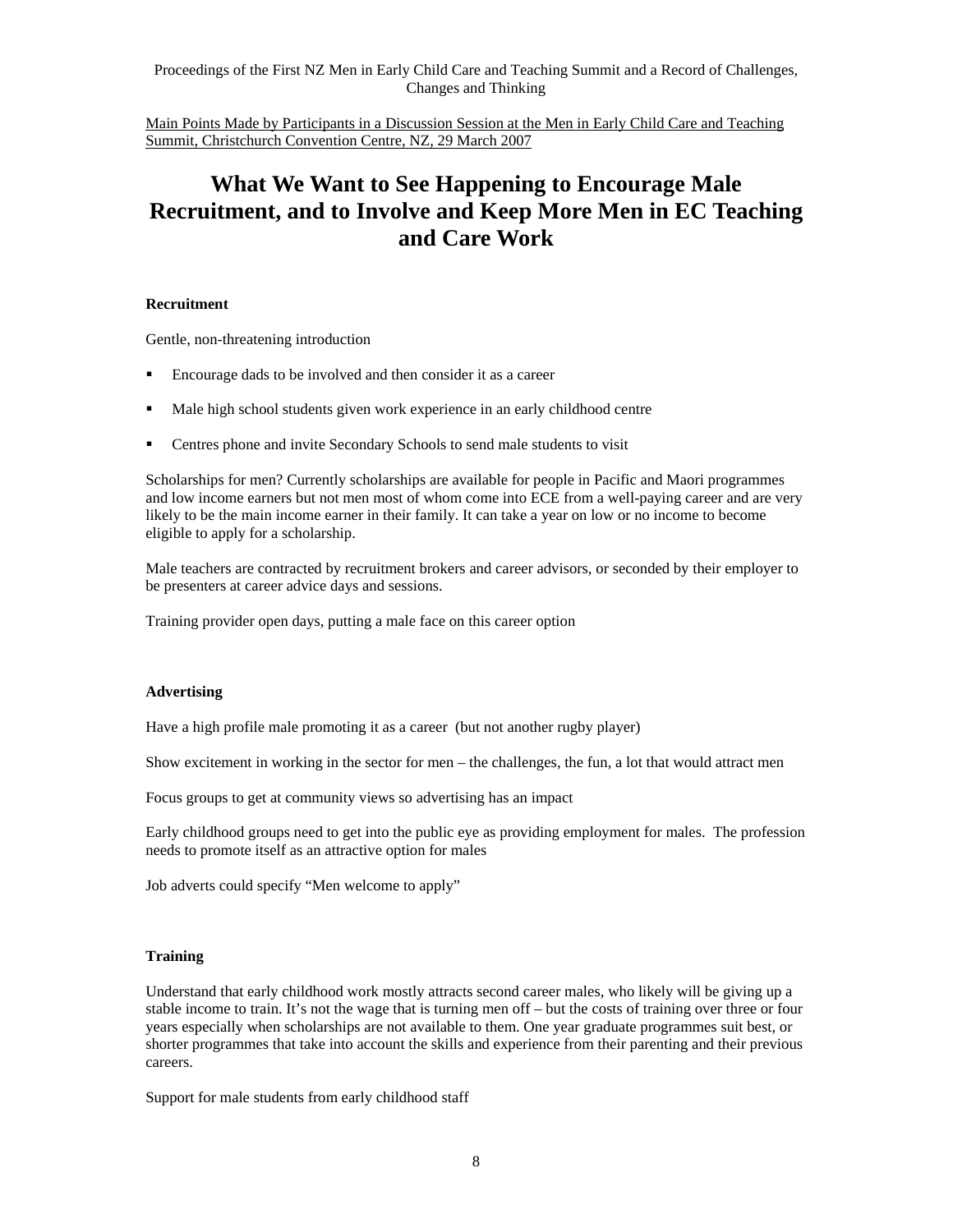Training providers given professional development component on men in teaching

Put male students together in the same class. Aim to have more than one or two in a class. Support comes from not standing out as an oddity.

Place students with male associate teachers.

Have at least some male lectures or tutors available for male students to talk with

#### **Retention – We Want to Keep the Men in the Field Who are Already There**

Research to find out why men leave after they have qualified. Do they came back later?

New male teachers are linked up with other male teachers in their region.

Employers to regard regional meetings and attendance at national summit as professional development for male staff

Review working conditions and ensure they are the same for both genders e.g. paid parental leave and incentives to return to work after parental leave.

#### **Attitude**

Positive

Proactive

Celebrating differences (male – female). Celebration **not** justification of presence of men.

United male voice

Promoting the great things about early childhood work for men e.g. not alone, inside/outside environment, spontaneity, relationships with children/parents/colleagues, life-time influence on children, professional support.

Aim should be for similar representation of males as females – i.e. 50/50.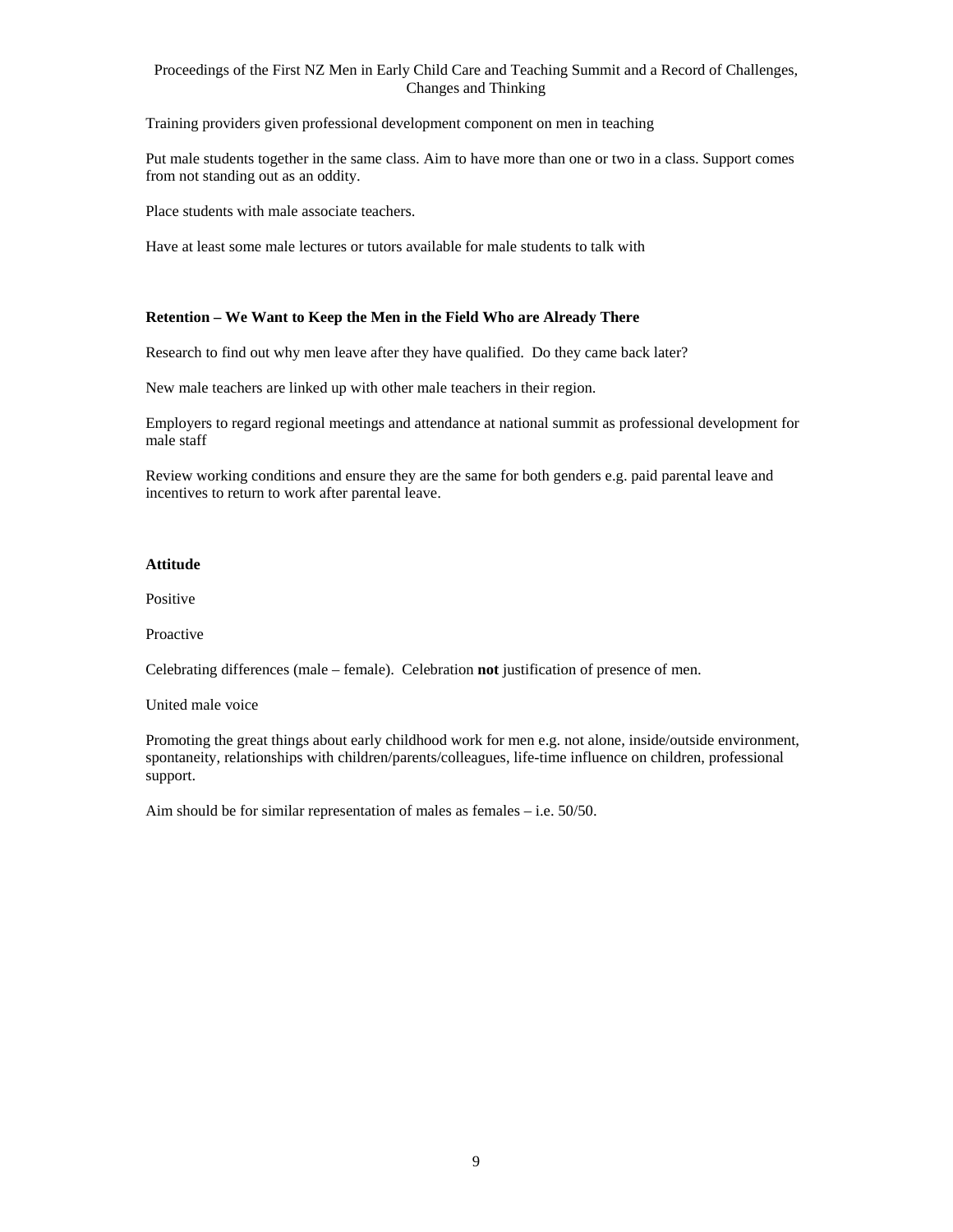Summary of Agreements and Discussion by Participants in the Closing Session at the Men in Early Child Care and Teaching Summit, Christchurch Convention Centre, NZ, 29 March 2007

## **Where-to-Now? Chaired by Russell Ballantyne**

Priority to be given to forming Satellite or Regional groups to feed into a new National Network for Men in Early Child Care and Teaching. Someone from each regional group will take responsibility for bringing men together in their region. Peter Visser volunteered to coordinate the development of the regional networks. He is to make sure that someone from each group takes responsibility for leading their area. Sarah Farquhar is to email those men who attended the summit and those on the mailing list who couldn't make it and check if they are happy for their email address to go forward for the regional networks. She will pass on contact details to Peter who will continue to identify new members and put people in each region in contact with one another.

The national network is to be formalised at the Second Summit to be held next year. The Summit will be an annual event to keep the momentum going. It will be in the North Island.

Feedback to the Ministry will be very important as the door has been opened. In the interim until the Network is formalised Russell Ballantyne and Adam Buckingham will be the spokesmen in communications with the Ministry.

What everyone in the regions can do:

• We need to get better as males at networking, approaching Colleges and finding out who is in Colleges. If we are not proactive, if we don't ask questions we won't get answers.

To keep the momentum going, keep getting exposure. Aim for regional exposure, stories about local male teachers in regional papers.

#### **Towards the Formation of Regional Groups and a National Men's Network**

Regional networks to be coordinated by Peter Visser Email: P.visser@paradise.net.nz

Second summit for Males in Early Child Care and Teaching to be arranged next year. Formalisation of National Men's Network to occur then, and election of committee.

The steering group is: **Peter Visser** (Coordinator), **Adam Buckingham and Russell Ballantyne** (providing advice and support to Peter and regional networks as needed; also public liaison and Ministry liaison spokesmen), **David Baxendell** (website development and webmaster), **Lance Cablk** (supporting men in training and providing advice/feedback on men's needs in training), plus anyone in the regional networks who can offer assistance.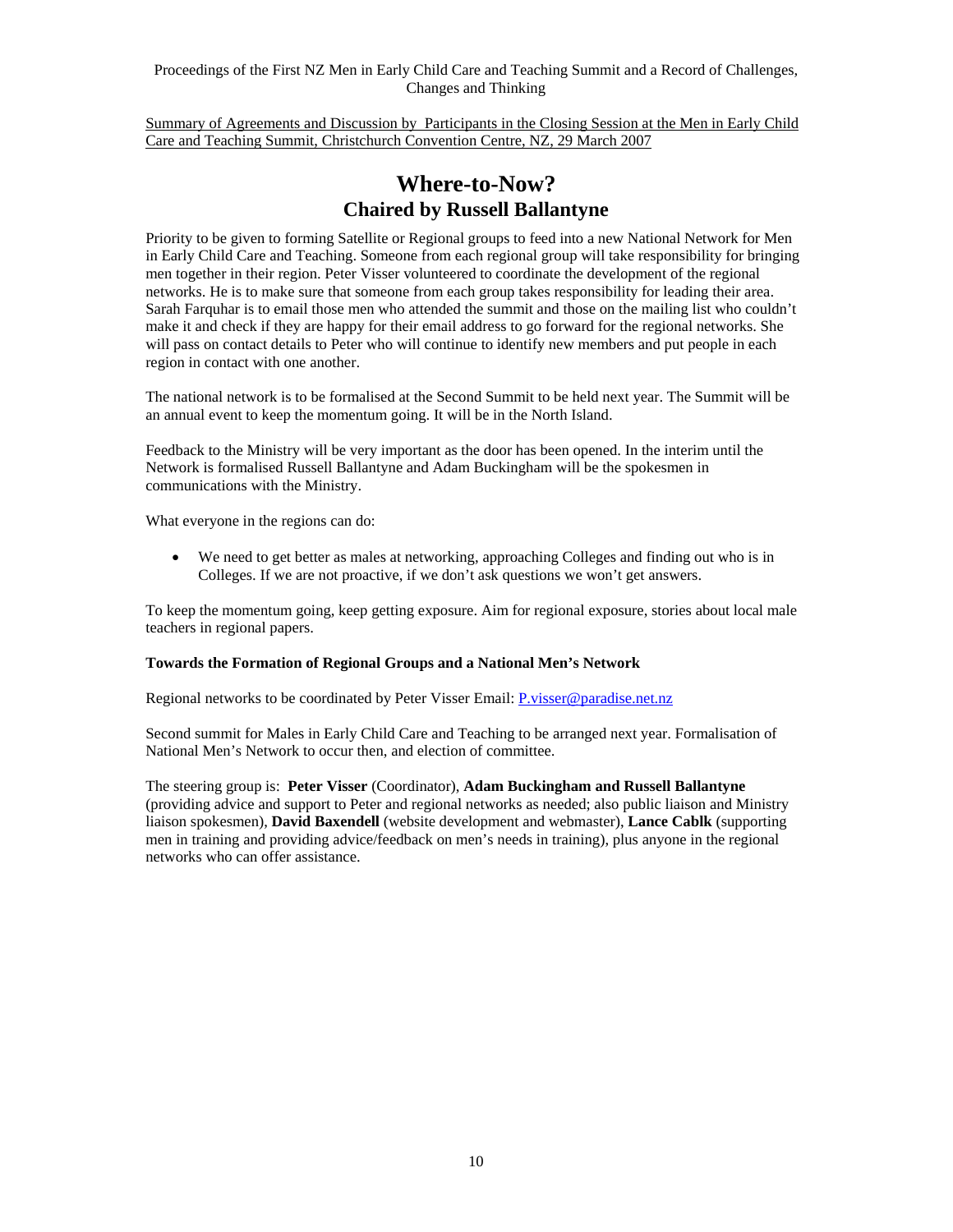Presentation to the Men in Early Child Care and Teaching Summit, Christchurch Convention Centre, NZ, March, 2007

## **His'tory of Playcentre**

#### **Paul Callister Institute of Policy Studies, Victoria University**

Men's traditional roles of providing muscles, money and mana have been generally welcomed in the Playcentre movement. There have, however, been mixed feelings about getting men more involved in its daily life

#### Len Grey

 ...I could go and I was welcome, mainly because I could hammer a nail in to the place - more for that reason than any other. But we gradually changed that and I became secretary and they began to realise that men were able to relate to children - that men wanted to relate to children - that the men were just as scared of children as women can be - that men were human and men were people - that we had to take a bit of the sexism out of pre-school and start thinking in terms of people instead of male and female in what we were doing - 1948

In 1976 of the 1,362 parents surveyed only six were male, or 0.4%.

In a 1980 article with the title "The future of the Playcentre movement - a personal viewpoint*"*, Bruce McMillan predicted that a major change would be in the responsibility for child-rearing, with much more sharing between couples

At the start of the 1980s this scenario seemed possible. But In 2005 there were 3 men out of a paid staff of 701 (0.4%). In 2005 there were 208 men out of an unpaid staff of 6,364 (3.3%)

'Breaking stereotypes

'It can be quite difficult for a man to come into these things when the stereotyped situation is for mothers to be running them'

A lot of men won't come along to a normal playcentre meeting with all women because they feel out of place' 'I was suddenly surrounded by happy, talking, breastfeeding Playcentre women who generally seemed to assume that I was either on the dole, on a sickness benefit, been made redundant, a solo dad, simply too lazy to work, or just plain weird'

Playcentre is not just about looking after children. It can be about "bonding" with like-minded adults.

Just as traditional male areas of society have resisted women's intrusions, female dominated areas can also be resistant to change.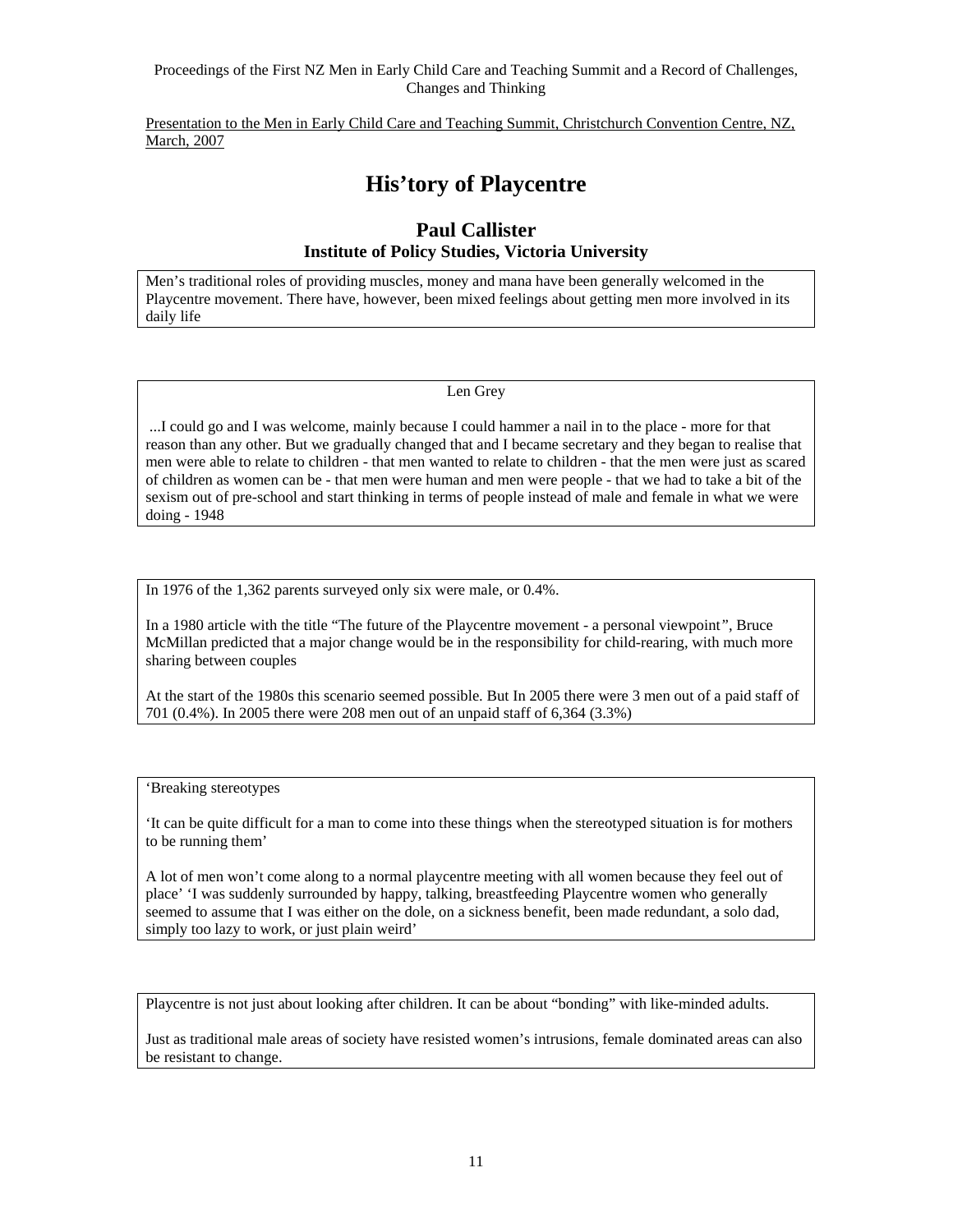A variety of views of men

'It's not up to Playcentre to change for men. It's up to men to fit in. Playcentre is oriented towards children, that's the most important thing. If men feel uncomfortable with women - that's the men's problem'

'In the four years I have been at Playcentre I have seen nothing but equality, happiness and laughter. It has not mattered that I am of a different generation (biologically mature!) and male - one of the girls, really'

'In my experience, if anyone feels uncomfortable or thinks that maybe Playcentre needs to change to meet their needs, then they should look very hard at themselves first.'

And of women

'..I know that men now attend Playcentre and that is okay I guess. However, I'm glad no men attended Playcentre in Gisborne. I have wondered why I think this and I don't really know why. I am in favour of males doing more of the child care and teaching at places like Kindergartens, and doing the hard physical work at Playcentre. I guess the only reason why I wouldn't have wanted them at Gisborne is that they would have brought a different dynamic to the place and I kind of liked the dynamics we had'







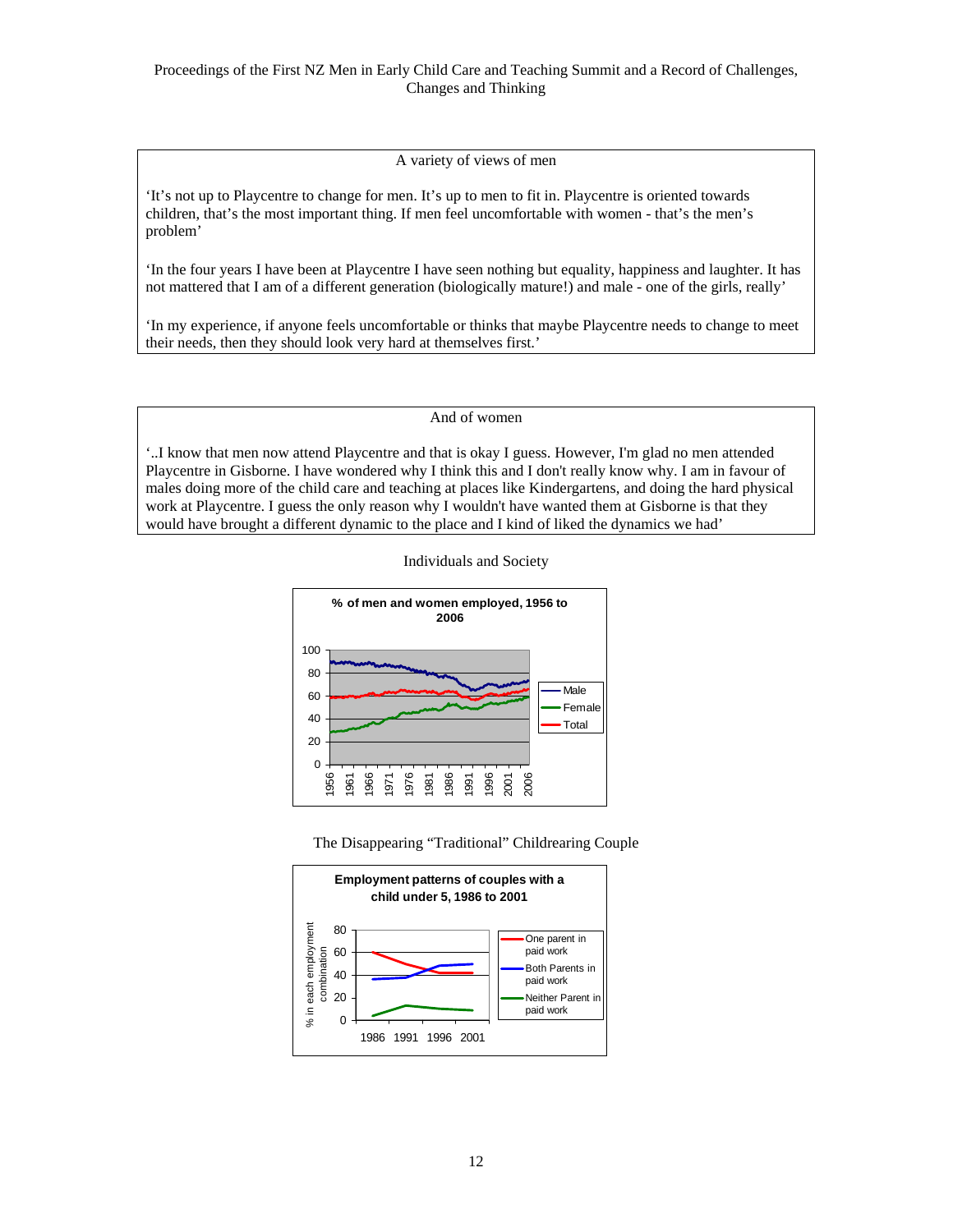



#### One and a Half Paid Jobs

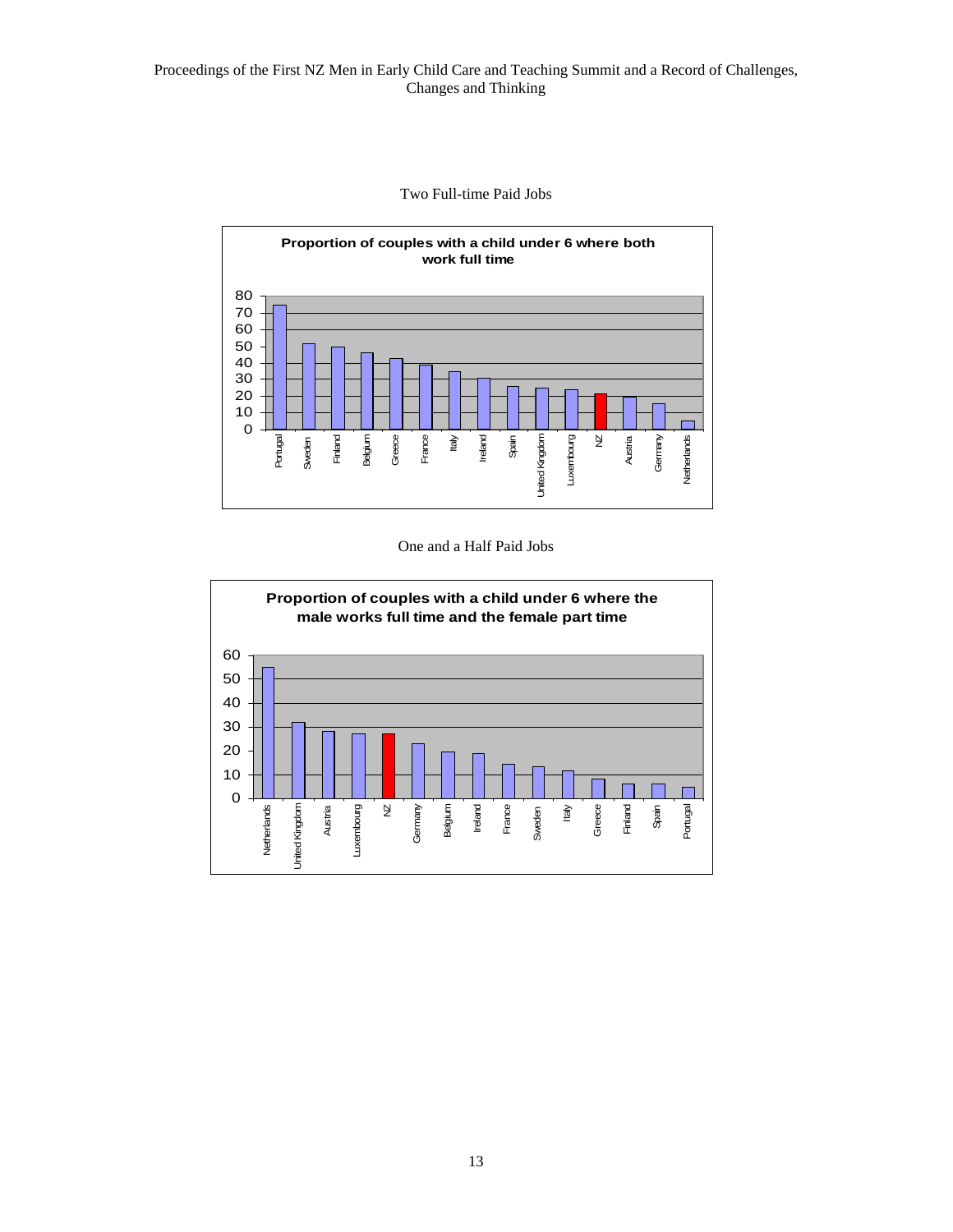#### One Paid Job



#### Some 'bad news' about men

**Prevalence of violence and collective guilt** 

"For instance, two out of three men do not physically abuse their partners. A personal step each of these men can take would be to speak out and make it clear that they do not condone violence or views that suggest women and children should be 'controlled'. This would help to change our culture of violence" says the Chief Commissioner, Rajen Prasad.

Almost all family violence is carried out by men on women and children. My personal opinion is that men who do not use violence should challenge those who do. As men, we should be the defenders, supporters, lovers and carers – not aggressive, angry bullies. Paul Curry, Families Commission

26.4% of ever partnered women had been a victim of domestic violence over their lifetime versus 18.2% of men. The incidence rate for women in the previous 12 months was 3% and for men 1.8%.

- **Peter Ellis: The Christchurch Civic Crèche Case**
- $\blacksquare$  Te Ara entry Sex and gender
- Women (those in high positions; disadvantage in paid and unpaid work)
- Gay men and lesbians
- **Prostitution**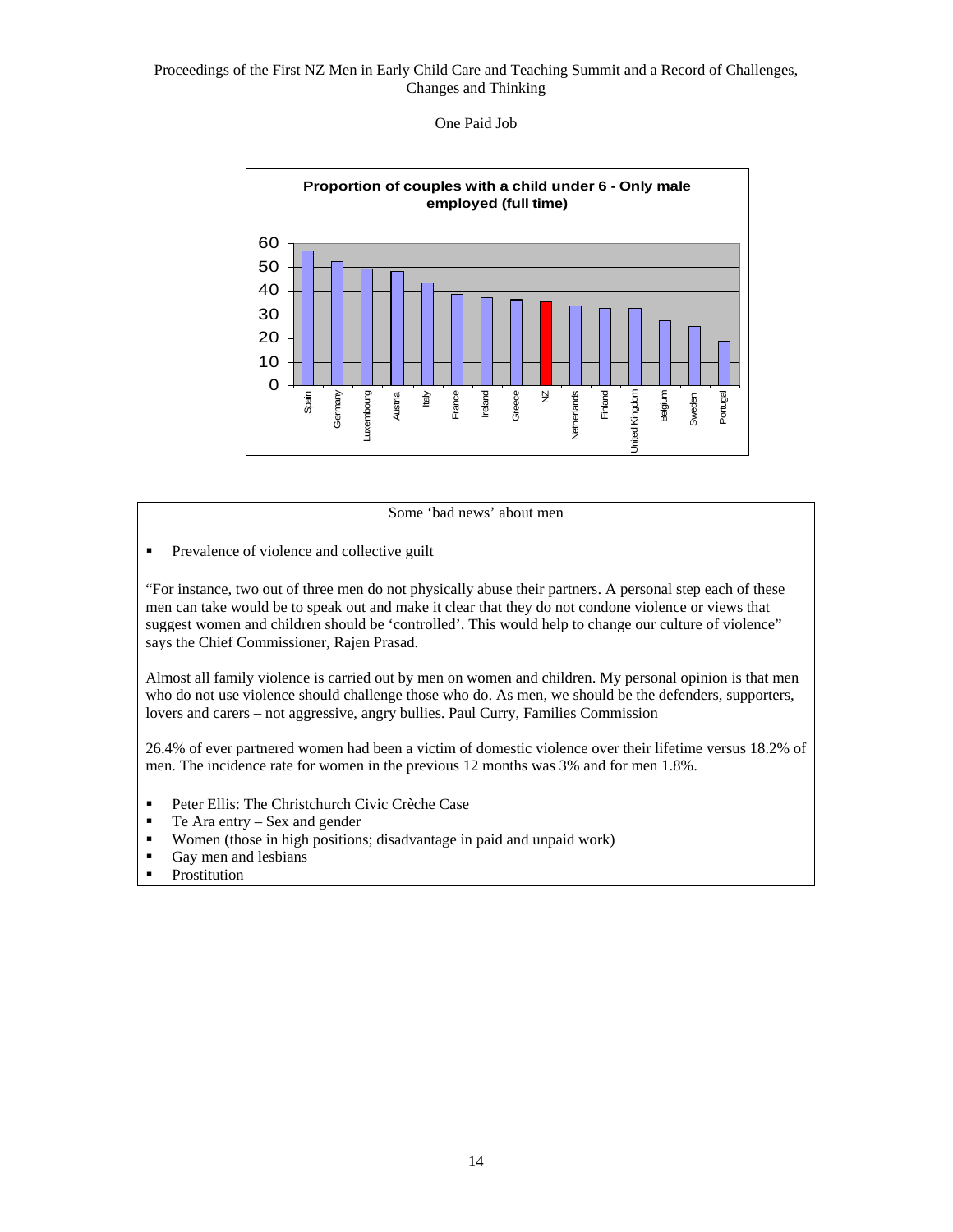**Total time working per day for partnered parents, 1999** M inutes (prim ary ac tiv ity ) Minutes (primary activity 600 500 400 **Unpaid** 300 ■Paid 200 100  $\Omega$ Female Child 5-13 male Female No child male Child under 5 Female No child m ale Child under 5 Child 5-13 m ale male

The 'Double Burden': Women undertake all the unpaid work and now are doing paid work as well

#### Fathers' childcare time

In a number of countries fathers' have been increasing their childcare time

But fathers share of childcare cannot increase much unless:

- **Fathers reduce their hours of paid work**
- Mothers reduce their hours of childcare

Who is speaking on behalf of men?

The "Good Man" project

- This involved a female, ex prison officer, going into boy's schools trying to find out the characteristics of "good men" and how to create more of them. The assumption is that they are in very short supply
- Would there be the same level of enthusiasm for the research process, and the results, if a male, ex prison officer, was going into girl's schools trying to determine what makes a "good woman".

Double standards – Discussing 'non Maori' analysing 'Maori'

"On the other hand, if the debate is meant to be amongst Pakeha, it may be terribly interesting to some academics, journalists, and a general public keen to be outraged, but outsider interpretations rarely provide genuinely useful insight." Alison Jones( Pakeha) professor in the faculty of education at the University of Auckland

#### Seeking equality

In New Zealand we have a strong commitment to achieving equality in paid work between women and men. But virtually no official attention in ensuring equality in childcare (or other female dominated industries)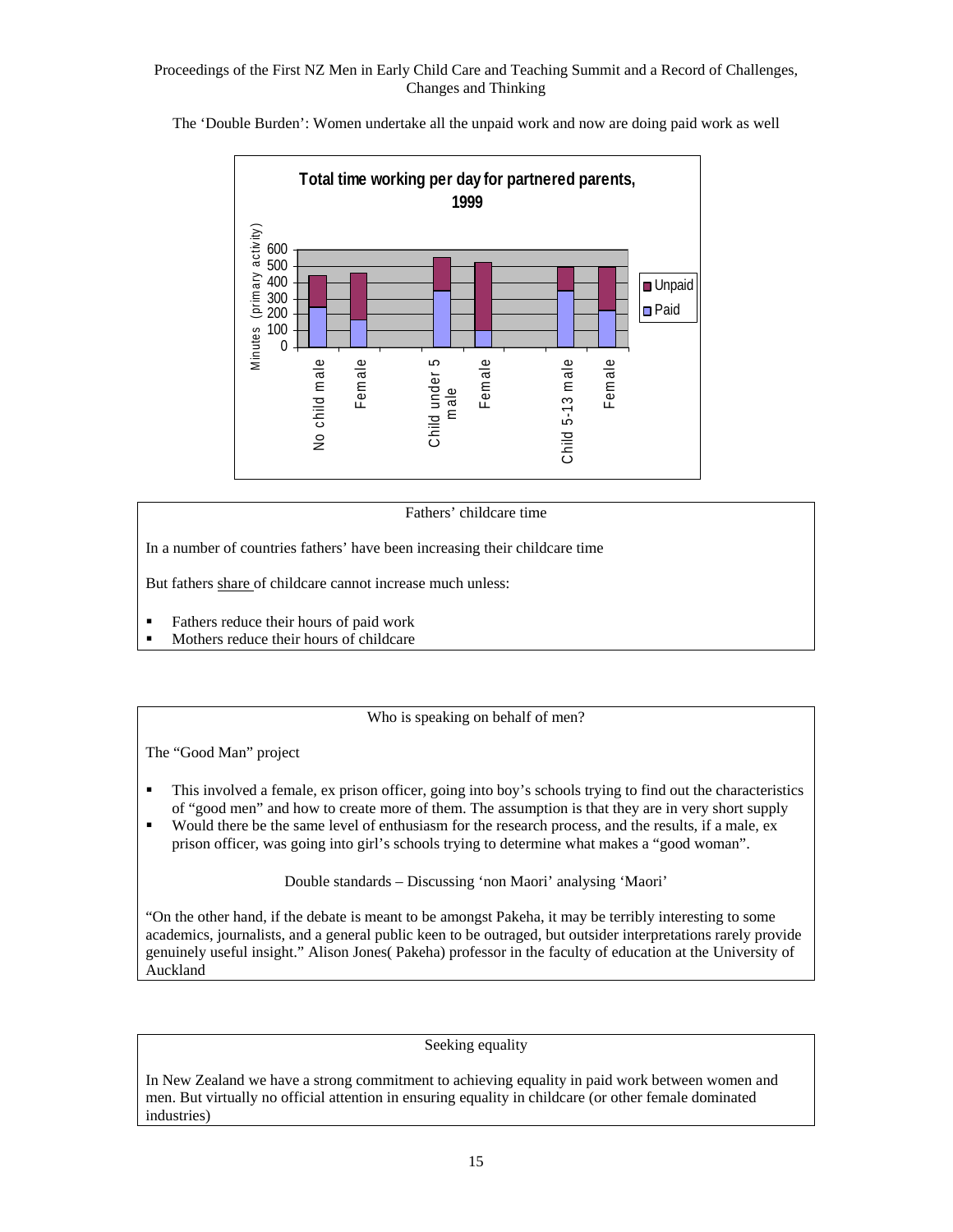"Choices for living, caring and working – The vision" pg 6

- Achieve quality outcomes for children, families, and others who require care
- Achieve greater fairness in opportunities for men and women to participate in high quality work
- Enable people to balance their work and other aspects of their lives
- Increase productivity and economic growth

Fathers and some public policy issues

- Paid parental leave
- Separated fathers
- Changing facilities in many public settings<br>• Men and flying
- Men and flying
- No Ministry of Men's Affairs
- In New Zealand and Australia it is political parties on the right that have been supporting concepts of shared parenting. In comparison, in the Nordic countries equality between men and women in the home is a concern of the left.

#### **Recommended References**

Callister, P. (1998) Playcentre 'His'Story. In S. Stover (Ed.) *Good clean fun: New Zealand's Playcentre movement* (pp. 77 – 91). Auckland: Playcentre Publications.

Alternative views of domestic violence; a good starting point is Stuart Birks page on this topic http://www.massey.ac.nz/~kbirks/gender/viol/viol.htm

Also go to Paul's website: http://callister.co.nz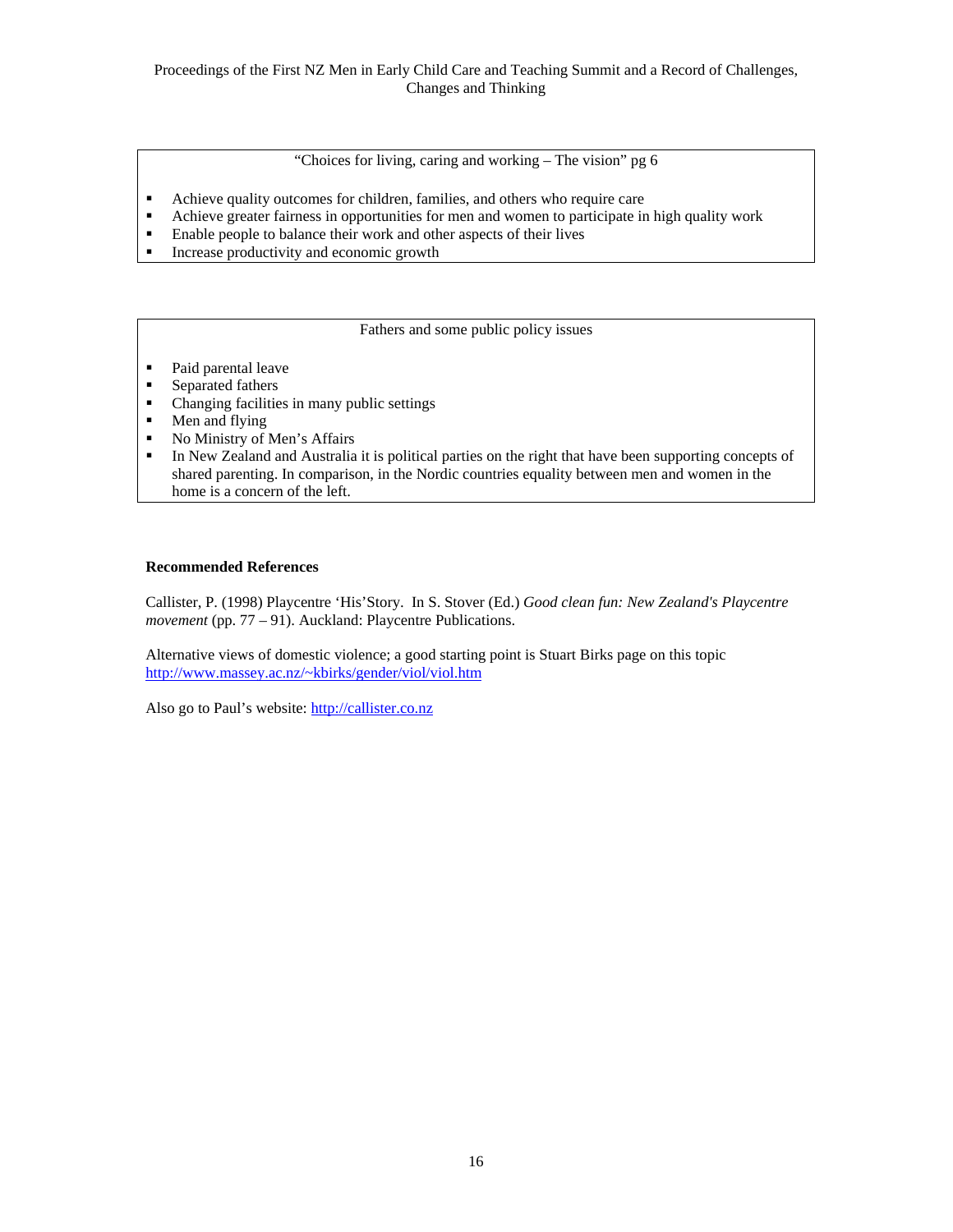Presentation to the Men in Early Child Care and Teaching Summit, Christchurch Convention Centre, NZ, March 2007

## **Latest Interpretations of Why Males in Teacher-Staffed Services Have Gone From Endangered to Almost Extinct**

#### **Sarah Farquhar Childforum Research**

## **The Problem**

Early childhood teaching is a women's profession and it has become even more so over the past decade. During this time the traditional partnership between parents and early childhood services has been replaced by government assuming more control.

Men mainly see women in the profession, and as the proportion of women to men in the profession has increased, the chances of men considering this as a career have decreased.

Today over 99% of the early childhood teacher workforce is female. That a gender imbalance of this size has gone unchallenged when it would not be tolerated if it were the other around (1% women to 99% men) can only point to sexism.

The problem is that gender diversity is not considered to be an issue in the early childhood workforce because it is a women's occupation. Yet there is considerable concern and focus on getting more women into traditionally male occupations.

Give Girls a Go - Female Modern Apprentices in New Zealand

Tautokohia te mana wahine. Tauira akonga mahi hou ki Aotearoa mo nga whahine. The Human Rights Commission launched the publication Give Girls a Go! Female Modern Apprentices in New Zealand on 11 September (2006). It is a series of profiles of young female apprentices and their employers, in a bid to attract more young women into non-traditional work. Get your copy through www.neon.orq.nz

An almost total concentration of women in early childhood teaching is a politically accepted (even valued by the union and by childcare advocates historically) situation, but it is not the best situation for anyone: women, children, men, mothers and fathers, the education profession, the economy, and NZ's development as a forward-thinking inclusive nation.

A lack of men in the NZ early childhood workforce is an issue for six reasons:

- 1. The changing role of men in society, toward engaging more in children's care in families and wanting children, is not reflected in early childhood education policy and teacher recruitment and employment practices. Society has moved on, men are more actively engaged in caring for their children; yet the early childhood workforce seems stuck in the 1970s family model.
- 2. During their formative years of early learning and development children (0-5 yrs) are placed for up to 50 hours a week in childcare environments for education that are almost exclusively female. Children's time with adult males and their contact with positive male role models in the family and community is thus reduced.
- 3. Most early childhood programmes have goals of teaching children to be non-sexist in their attitudes, behaviours, and choices of play activities, yet the composition of the workforce shows that it is not practicing what it teaches.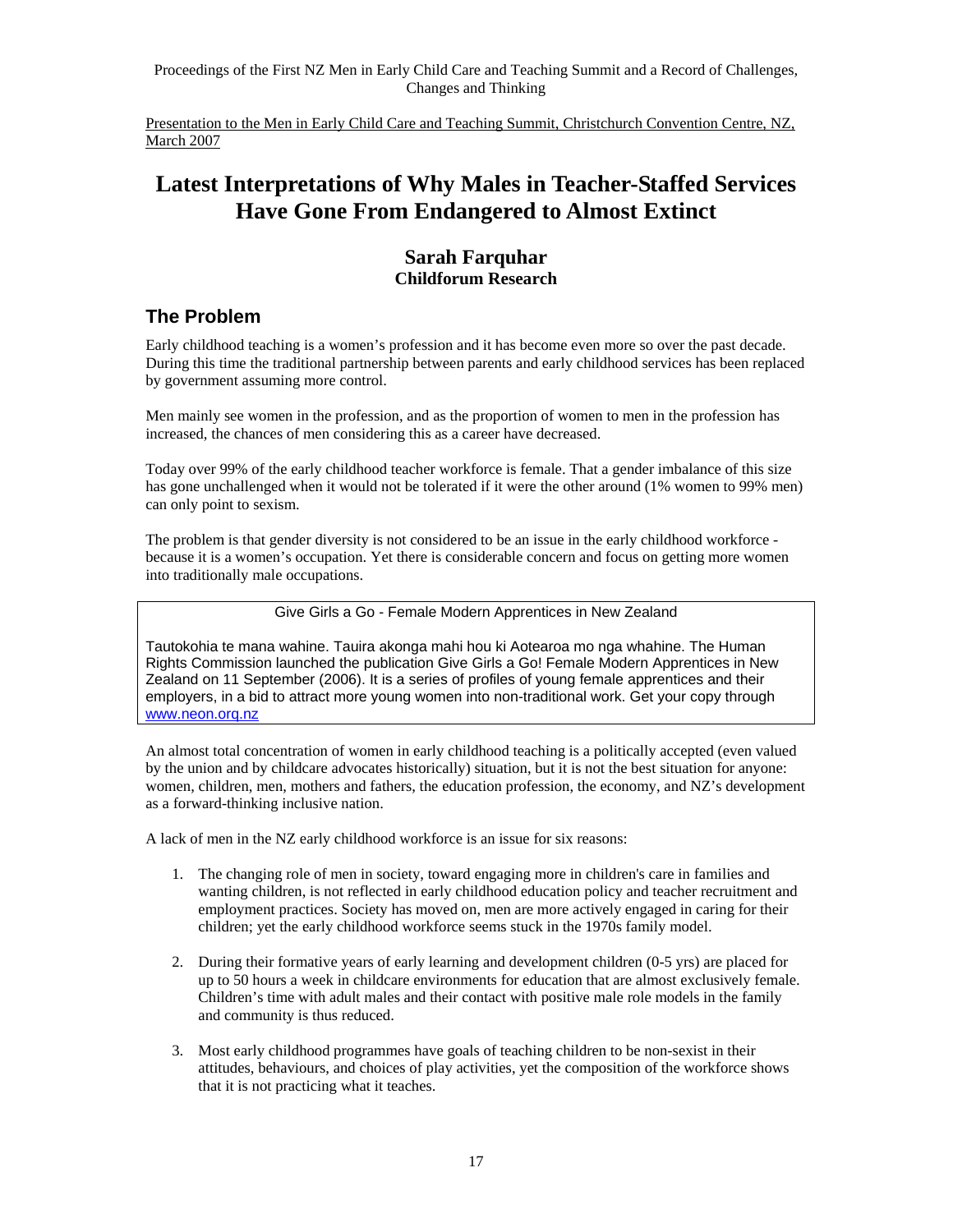- 4. NZ's tight labour market and the recently changed qualification requirement for early childhood staff means that employers are finding it harder to fill positions with people who (a) hold the approved teaching qualification, and (b) who are also personally suitable for the position. Furthermore, they can not take a pragmatic approach to employing the best staff because recruitment and training, and thus who comprises the pool of potential staff available for early childhood work, is influenced by education policy and tertiary education student selection practices. Today women have more career choices and this makes it harder to attract talented women with other career choices into teacher training and to retain them as teachers. Opening up early childhood teaching more as a career choice for men would help to provide employers with more choice in employees, so the best person for the job whether male or female can be appointed.
- 5. The high concentration of women in any single occupation, including early childhood teaching, is problematic for women's overall economic and career advancement. The clustering of women in a narrow range of traditionally female-intensive lower-paying occupations has been noted to be a problem by government agencies concerned about women's equality and status in paid work. But there is a lack of awareness of the negative consequences of the early childhood profession, in particular, continuing to be a strongly protected woman's one.
- 6. When viewed in an international context it is an embarrassment to NZ that there has yet to be much in the way of debate about involving men and maintaining male participation in childcare teaching. Also, NZ has probably one of the lowest rates of male participation in childcare teaching. For example, Australia has 4% of men in childcare and 2% in preschools and raising male participation rates is recognised to be an important education goal; England and Wales have 2-3% male childcare teachers and targets have been set at 6%; and Denmark has 8% male childcare teachers.

## **The Main Reasons Commonly Cited for Why Males are Not More Involved in Childcare Teaching Work**

#### **First Reason: Childcare (early childhood education) is a women's issue**

But - The continued dominance of women in childcare work is limiting women's capacity in the 21st Century to (a) compete equally with men in the wider labour market and (b) to achieve equal pay. "In NZ, 20 to 40 percent of the gender pay gap has been attributed to occupational segregation, with women clustered in a relatively narrow range of traditionally female-intensive lower-paying occupations"

(http://www.hrc.co.nz/home/hrc/newsandissues/skillshortagesopendoorsforwomenintrades.php

#### **Second Reason: This is women's work – that is why men aren't involved**

But - In the private sphere of the home Dads are participating more in childcare and more dads are single parents. The trend towards greater male participation in non-paid childcare work in the family is not being reflected within the early childhood sector.

Further, the predominance of women in early childhood centres and the female context of these settings can constrain father's involvement in their child's formal education and care. ("It's being with a lot of women - not the kids, they're not the problem - it's going into a setting where you're being surrounded by women", quote from a father reported in an article by T. Kahn "Father's Involvement in Early Years Settings: Findings from Research" in the *NZ Research in ECE Journal, 2006)*.

#### **Third Reason: Women are doing a perfectly good job and teacher gender in any case does not make a difference to children**

But - This justification restricts the pool of potential workers to one half of the adult population. The demand for teacher qualified staff is high in many areas, especially in Auckland. Employers often have little choice as to who they employ and may get only one or no applicants they deem to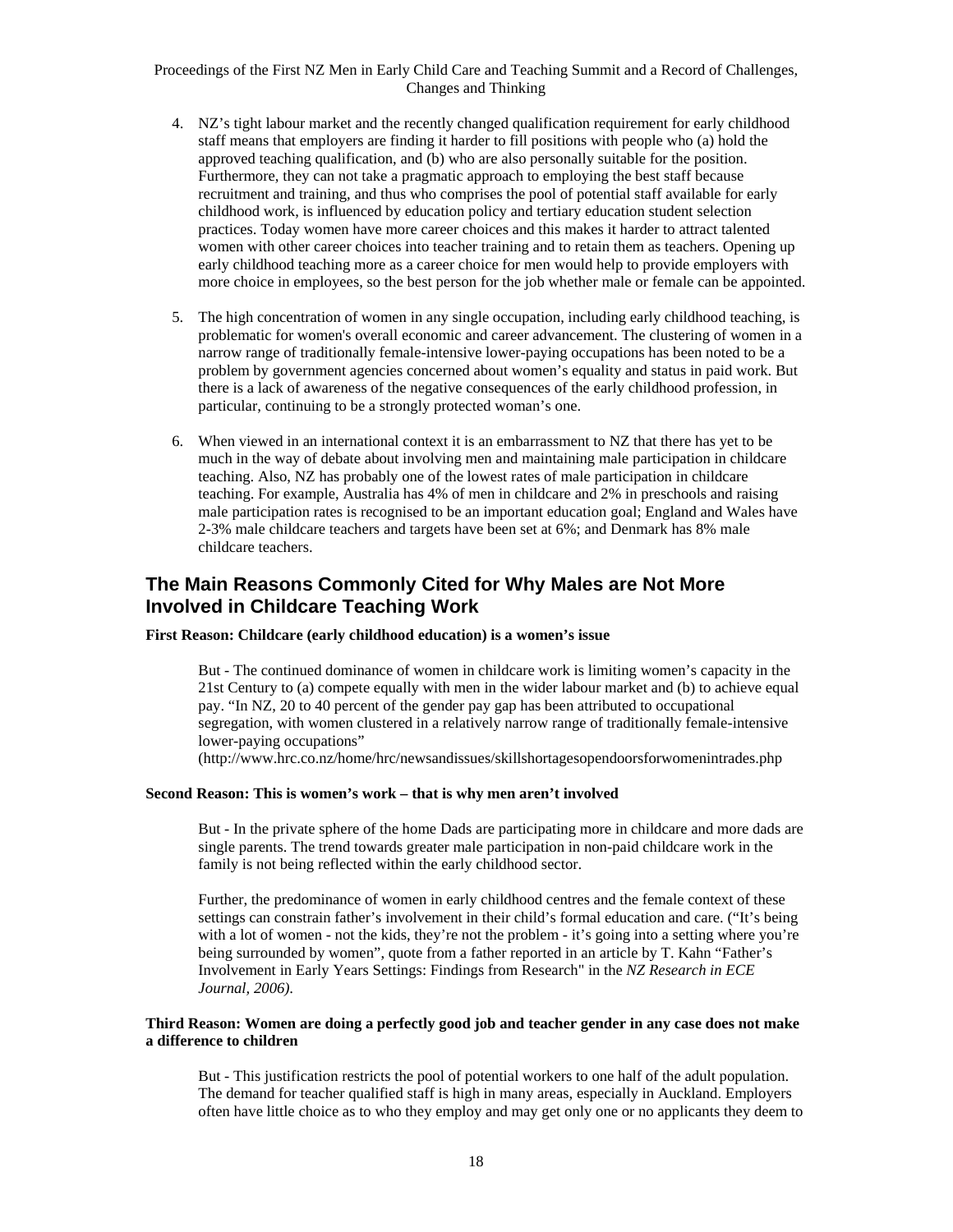be highly suitable. Opening up the occupation to men would increase choice and the pool of talent - thus potentially raising the overall competency level of the early childhood workforce.

Children certainly notice if their teacher is male or female. It's difficult for children to learn nonsexist behaviours and to learn about diversity, if they have little or no contact with men.

The argument reversed - that men are doing a perfectly good job as politicians, as doctors, or in any other occupation so women should not be included in any great number - is not politically or socially acceptable.

#### **Fourth Reason: The men who want to work with children are probably gay or not real men ("whimps") - so why actively encourage their involvement?**

But - The sexuality of women in childcare teaching does not seem to matter. Lesbian teachers are not viewed as unsuitable candidates for working with young children.

Human Rights legislation in New Zealand states that it is unlawful to discriminate on the basis of sexuality.

#### **Fifth Reason: Men don't want to work in childcare and teaching because it is a low-pay and lowstatus occupation.**

But - So are some other occupations that men work in. Money and status are important considerations, but when talking about why they got involved in teaching, it is the enjoyment of working with children that has come out in research to be most important for male teachers.

And - Childcare teaching is now more of a financially attractive career choice. From July 2002 pay parity with primary teachers began to be phased in for kindergarten teachers. The government is giving early childhood services that employ qualified staff a significantly higher rate of funding, and so services are able to afford to pay staff more. A shortage of staff with a teaching qualification means that in some geographic areas qualified staff are in a strong position to negotiate their wage and working conditions. The status of childcare teaching has also improved due to the qualification requirement being raised to a 3-year teaching-only diploma or degree. The revised Elley-lrving Socio-Economic Index (Elley & living, 2003) based on the 2001 Census places the occupational status of early childhood teacher at Level 3; some of the other occupations listed at the same level include: counsellor, dairy farmer, mechanical engineer, graphic designer, hotel manager, and fire-fighter. If the Index were revised again after the latest Census early childhood teachers could be placed at a higher level still.

#### **Sixth Reason: Women are safe to work with young children but men might (will) abuse them.**

But - There is no evidence in support of this reason.

Thirteen years on from the Ellis conviction it is time to see the hysteria and moral panic for what it was - a panic. It is time to move on.

#### **"Why show men in advertising when this is not reflective of the field?"**

Sexism in the form of apathy and acceptance of the situation is the main stumbling block to increasing the representation of men in teaching. A consensus that there is a problem is the first big step to change. Responsibility for change needs to be accepted by those who have the power to change the situation – the government through the Ministry of Education, teacher education institutions, and finally early childhood organisations who can question and advocate for change.

#### **"But child care and teaching work isn't something that men want to do!"**

My reply is that "to make choices you must have opportunities".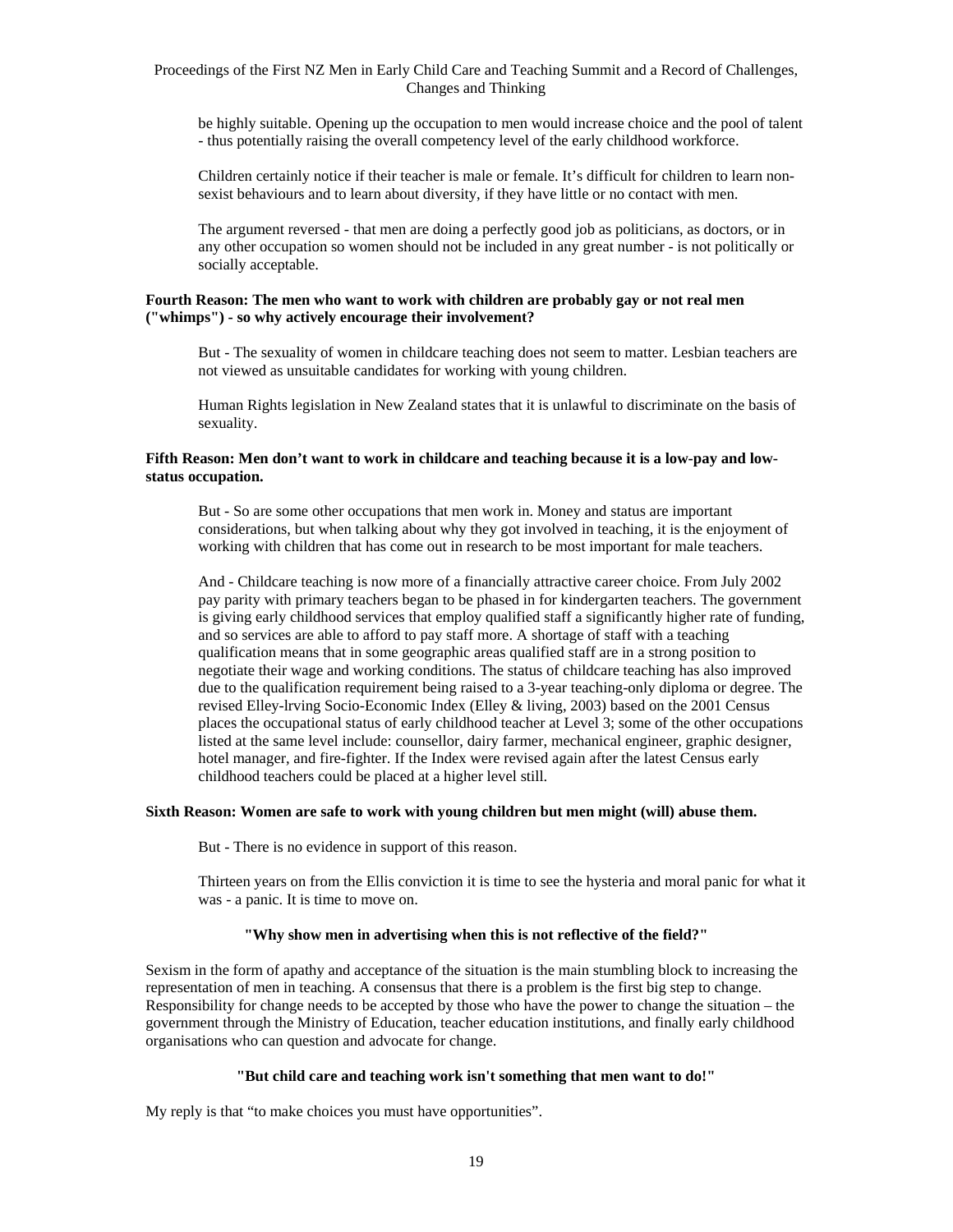The government has a major responsibility - it now has more control of the sector, teacher supply, and staffing requirements than it did pre 1990s when male participation rates were higher.

From this Summit and from the meetings to be held at the Early Childhood Council Conference to follow, a consensus is forming that there is a problem.

If men don't see men in working in child care and teaching then they will continue to consider it as a career closed to them.

We can't blame men for not being in teaching. It is not the individual responsibility of the men who are in the sector to lead change. This is a public issue and a problem for the early childhood profession.

## **The Statistics**

Today men represent just less than 1% of the staff in kindergartens, childcare centres and home-based childcare/education services. These are the services the government has chosen to provide fee-free childcare in for 20 hours a week for all of New Zealand's 3 and 4 year-olds. During the early 1990s men made up over 2% of the staff in these early childhood services.

| <b>TYPE OF SERVICE</b>    |       | 1992   | 1998  |        |       |        | 2005 |  |
|---------------------------|-------|--------|-------|--------|-------|--------|------|--|
|                           | Male  | Female | Male  | Female | Male  | Female |      |  |
| Free Kindergartens        | 12    | 1,577  | 20    | 1,658  | 26    | 1,756  |      |  |
| <b>Childcare Centres</b>  | 142   | 4,703  | 125   | 8,178  | 106   | 11,529 |      |  |
| Homebased<br>Coordinators | 0     | 134    | 0     | 280    | 0     | 324    |      |  |
| TOTAL (head count)        | 154   | 6,414  | 145   | 10,116 | 132   | 13,609 |      |  |
| <b>PERCENTAGE</b>         | 2.34% | 97.65% | 1.41% | 98.59% | 0.96% | 99.04% |      |  |

Staffing Numbers By Gender (1992 – 2005)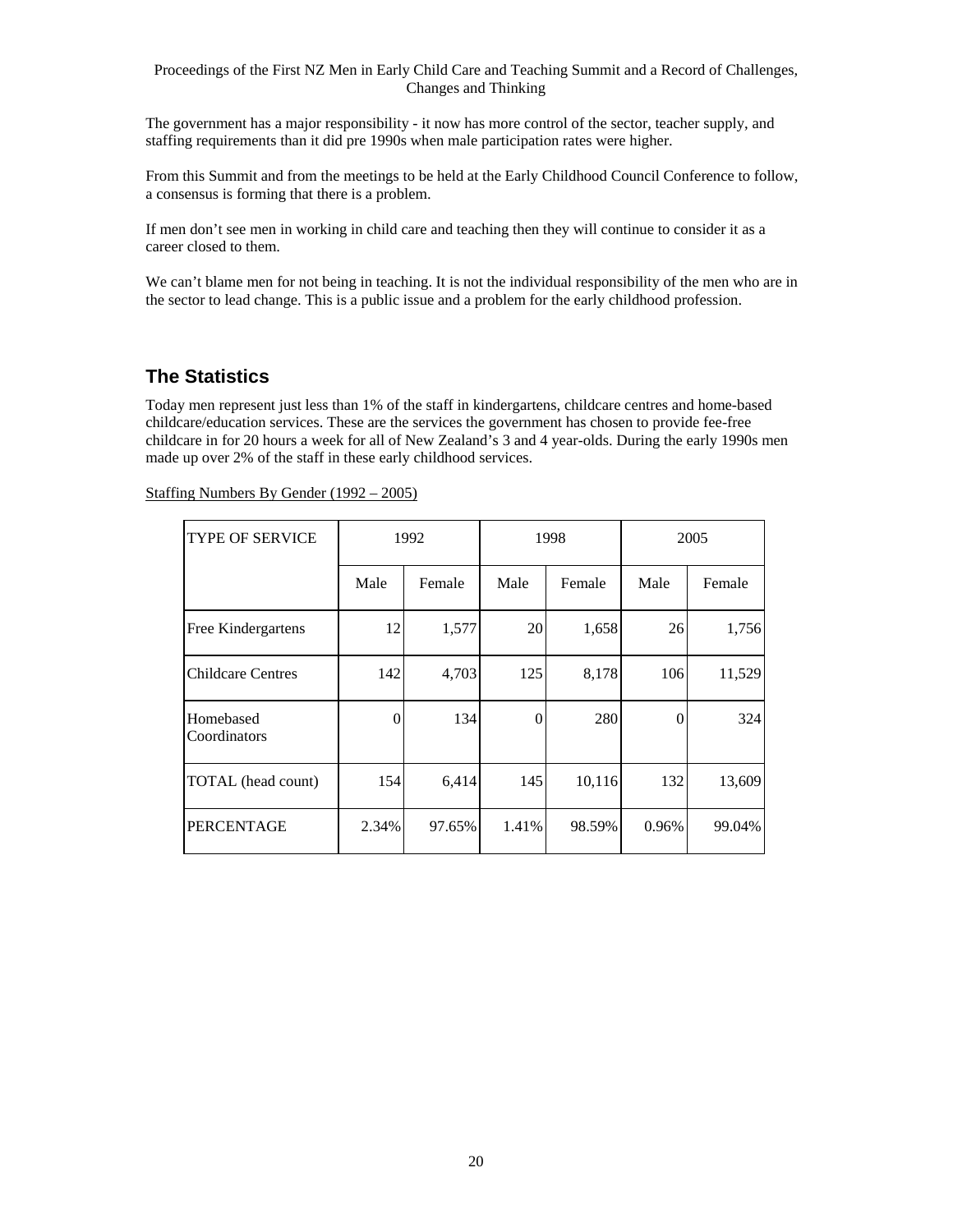Percentage of Men in Early Childhood Services 1992 - 2005



Playcentre has bucked the trend with the representation of male teachers (fathers) increasing

169 Males to  $8,796$  Females = 1.92% males in playcentres in 1992

208 Males to  $8,523$  Females = 2.44% males in playcentres in 1988

Recent figures for Te Kohanga Reo are not available from the Ministry of Education, but Te Kohanga Reo has a significantly better gender balance.

371 Males to 1,110 Females = 33.42% males in kohanga reo in 1992

These services have bucked the trend because to teach in these services, teachers are recruited from parents and within the communities in which families live, and not by government contracted recruitment brokers or tertiary education institutions.

To date policy attention and recruitment efforts have focused on ethnic diversity in staffing. But, ethnic diversity does not actually appear to be a problem according to the statistics. When Ministry of Education July 2005 statistics are reviewed on the gender and ethnic composition of enrolled children and staff in kindergartens, childcare centres and home-based education services it is apparent that these services are already doing reasonably well in employing staff that match the ethnicity of children. The data presented in the Table below indicates that there is a much stronger argument for campaigns and Ministry of Education recruitment brokers to target men (alongside a focus on support in training and retention also).

Percentage of staff to children by gender and ethnicity in early childhood services (kindergartens, childcare centres and homebased education) as at 1 July 2005

|                 | % of Staff | % of children | % difference |
|-----------------|------------|---------------|--------------|
| NZ Maori        | Ω          | 15            |              |
| Pacific Islands | 8          | 6             |              |
| Asians          |            |               | None         |
| Other           |            |               | None         |
| European/Pakeha | 76         |               |              |
|                 |            |               |              |
| Male            |            | 51            |              |
| Female          | 99         | 49            |              |

(Source: Data Management Unit, Ministry of Education)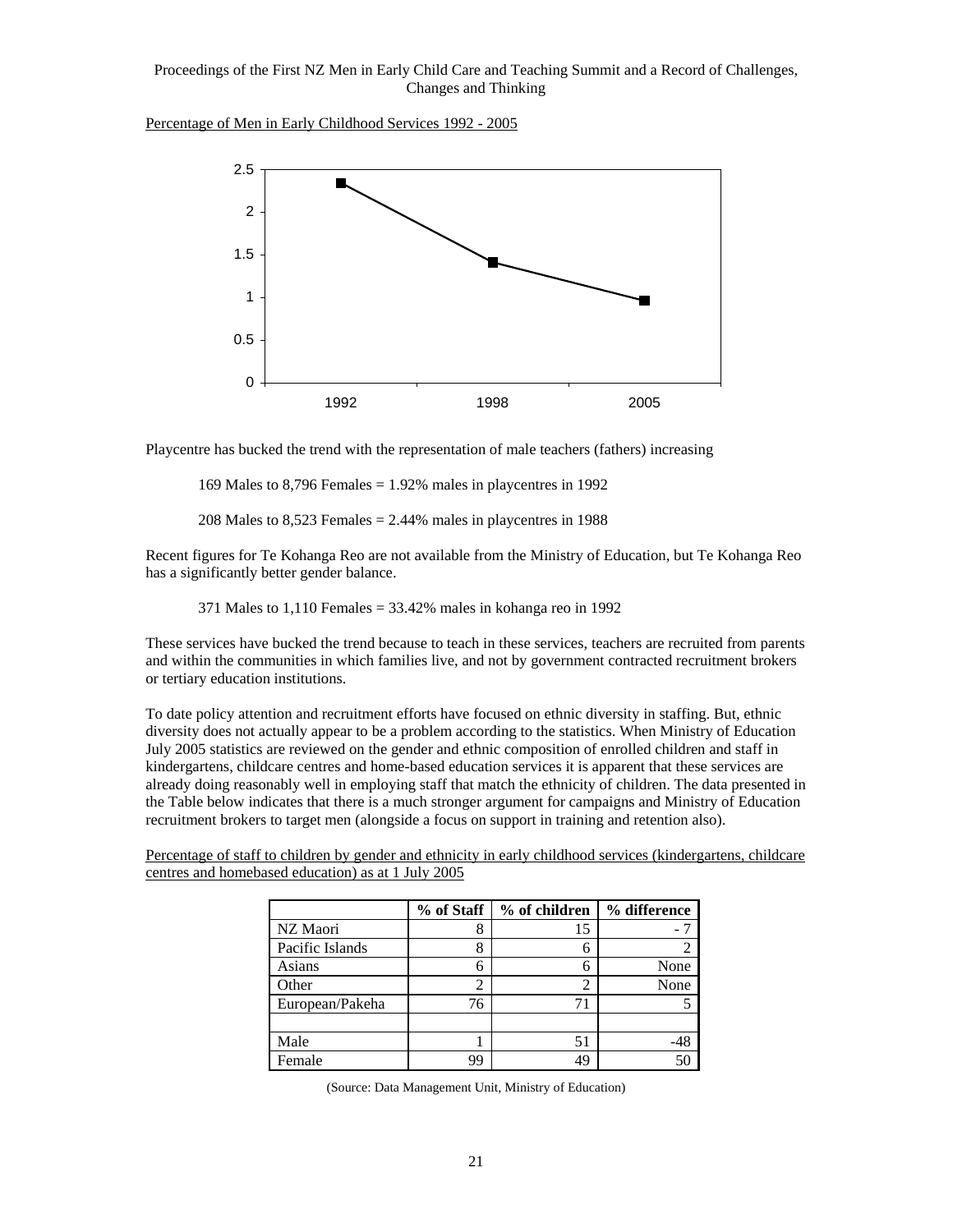## **Seven Point Action Plan**

We can help to change the current situation by:

- 1. Including men (along with women) in all early childhood policy and professional literature and advertising.
- 2. Watching our language and not talking about 'teachers', as this defaults in meaning to 'women teachers'. We should include gender – 'male and female teachers' in early child care and education services.
- 3. Providing support for female teacher trainees, female teacher educators, and female staff/managers in working with men, understanding and addressing any personal biases.
- 4. Not expecting male teachers to conform to a particular stereotype of what it is to be male or to show masculine traits and abilities in front of and with the children.
- 5. Ensuring that male teacher trainees are placed in the same classes, and not spread thinly in numbers throughout classes. Ensuring male teacher trainees are given teaching experiences in at least some services that have males working in them.
- 6. Making sure that men are involved in the recruitment. Male teachers at recruitment sessions and at career stands would encourage men to come forward and talk with someone who knows what it is like to be a man in a female profession.
- 7. Focussing recruitment on men seeking a change in career and those who through their involvement in their child's early education service could more easily be persuaded to take this up as a new career.

#### **Note**

The data and arguments presented here have been drawn from the following report:

Farquhar, S., Cablk, L., Buckingham, A., Butler, D. & Ballantyne, R. (2006). *Men at Work: Sexism in Early Childhood Education*. Porirua: Childforum Research.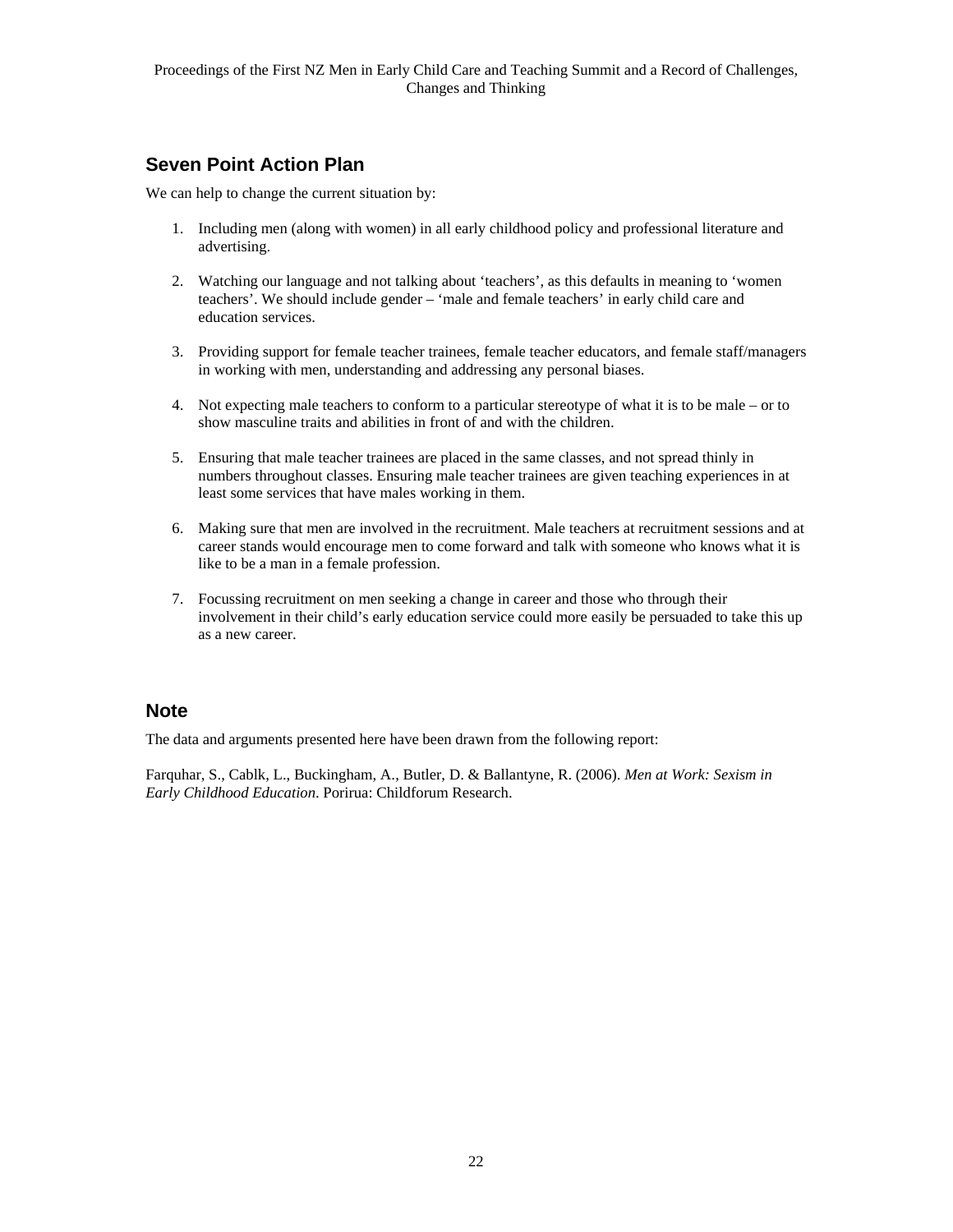Presentation to the Men in Early Child Care and Teaching Summit, Christchurch Convention Centre, NZ, March, 2007

## **Gender and Tertiary Education**







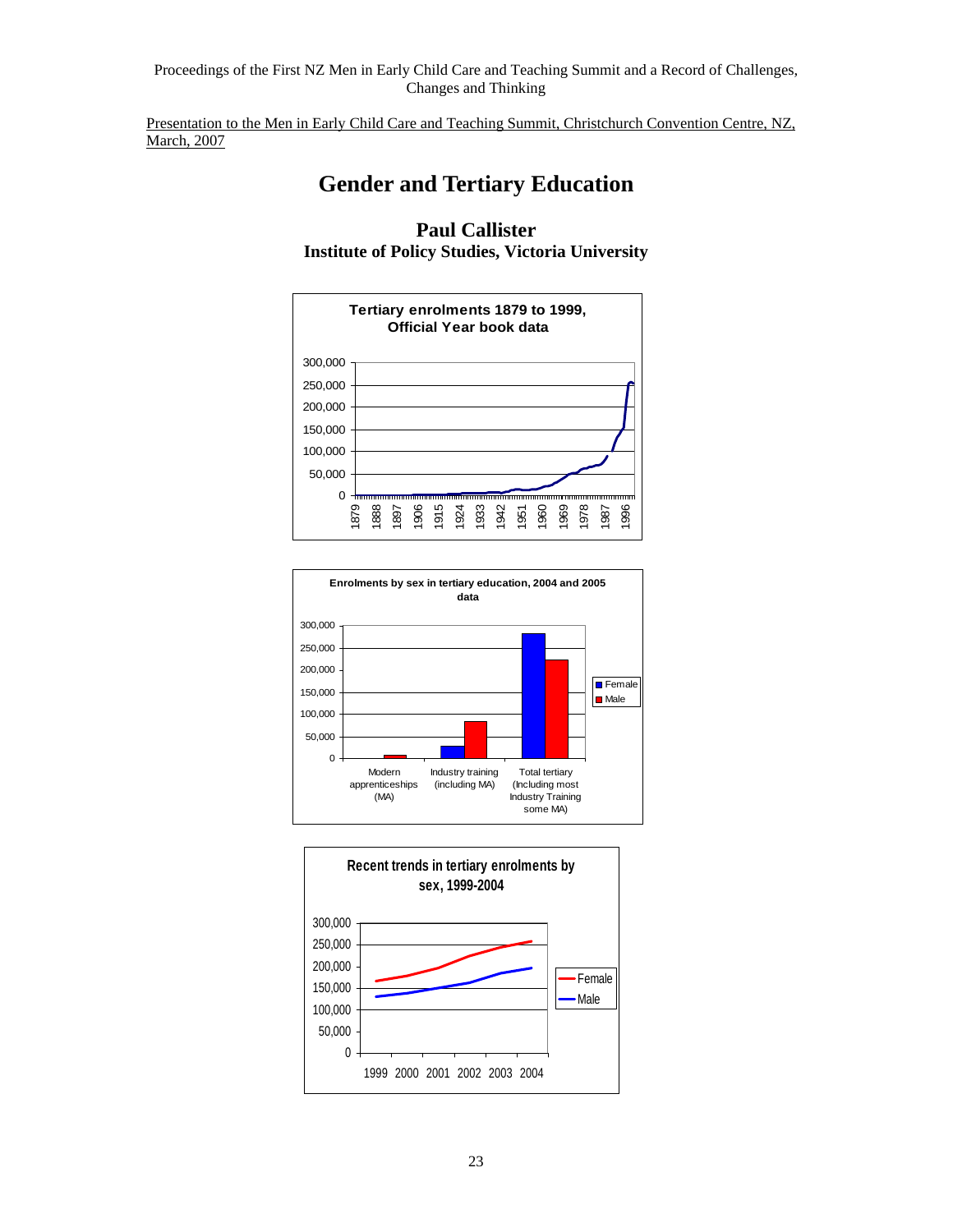|       | 1-3 Cert Cert |    | 5-6 Dip Bach | Level   Level 4 Level   Level 7 Level 8 Level 9 Level | Hons | Mast | 10 Phd |
|-------|---------------|----|--------------|-------------------------------------------------------|------|------|--------|
| 18-24 | 57            | 67 | 55           | 61                                                    | 61   | 55   |        |
| 25-39 | 61            | 65 | 62           | 63                                                    | 63   | 53   | 48     |
| $40+$ | 57            | 62 | 71           | 75                                                    | 72   | 64   | 55     |

| Percentage of Completions that were Female in 2004 by Age and Level |  |  |  |
|---------------------------------------------------------------------|--|--|--|
|                                                                     |  |  |  |



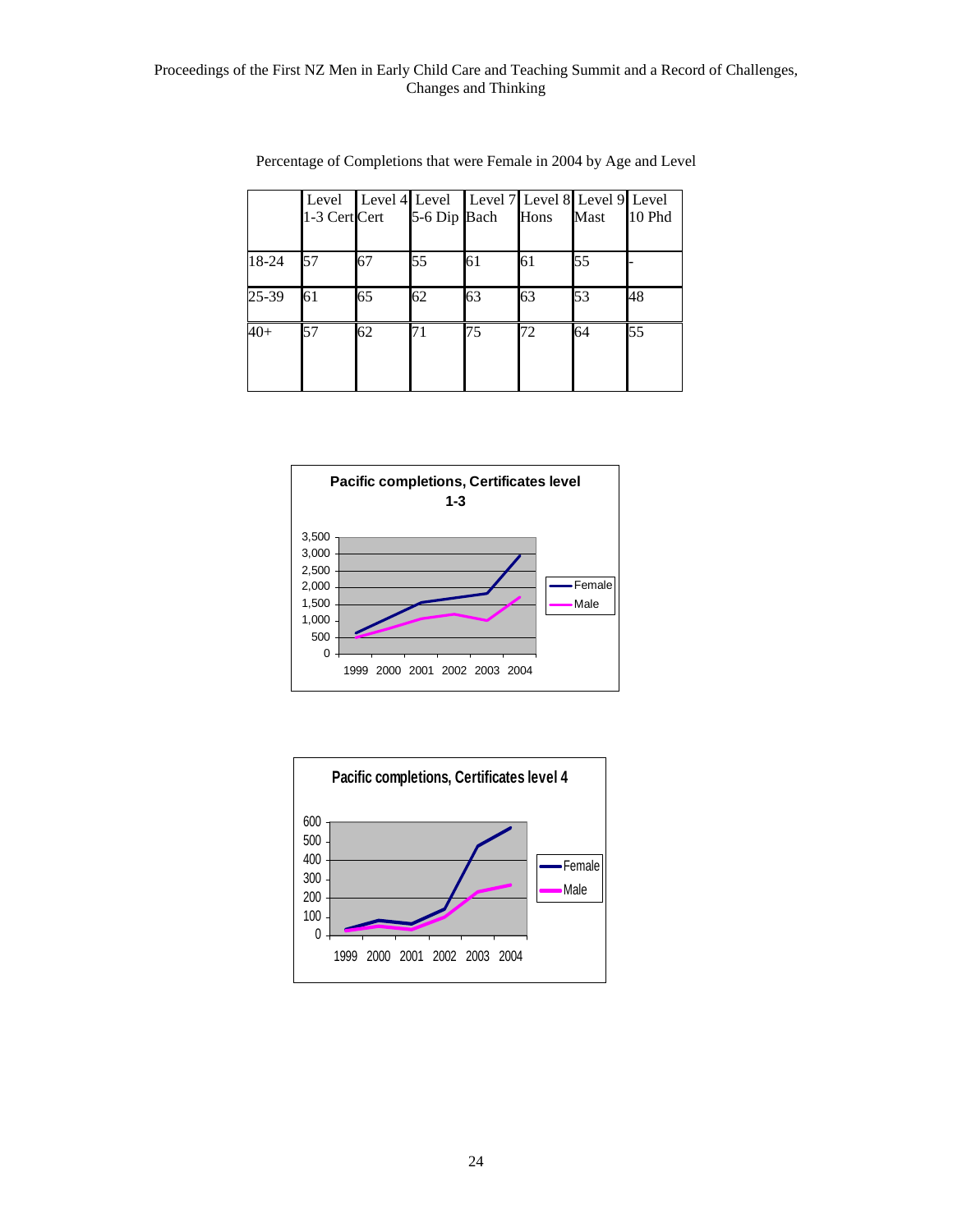



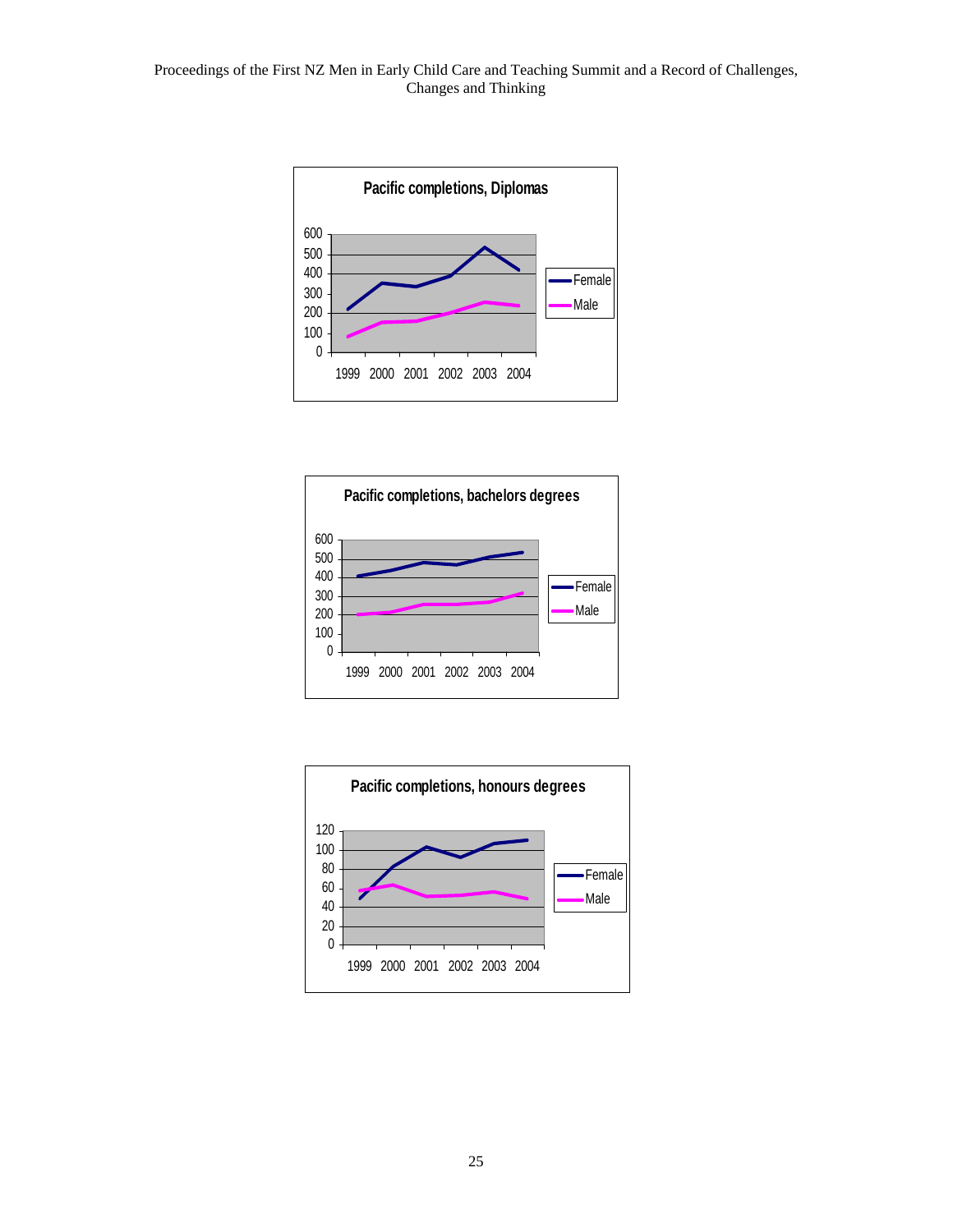# Changes and Thinking

Proceedings of the First NZ Men in Early Child Care and Teaching Summit and a Record of Challenges,



#### **Female Dominated Courses**

| <b>Personal Services</b>                | 15.06 |
|-----------------------------------------|-------|
| Nursing                                 | 12.31 |
| Librarianship & Curatorial Studies      | 7.70  |
| <b>Veterinary Studies</b>               | 6.32  |
| <b>Complementary Therapies</b>          | 5.54  |
| Human Welfare Studies and Services      | 5.51  |
| Pharmacy                                | 5.16  |
| <b>Curriculum and Education Studies</b> | 4.47  |
| <b>Behavioural Science</b>              | 4.31  |
| Radiography                             | 3.96  |
| <b>Teacher Education</b>                | 3.80  |
| <b>Rehabilitation Therapies</b>         | 3.71  |
| Tourism                                 | 3.43  |
| <b>Office Studies</b>                   | 3.36  |
| <b>Other Creative Arts</b>              | 3.04  |
| Visual Arts and Crafts                  | 2.98  |
| <b>Employment Skills Programmes</b>     | 2.87  |
| Political Science and Policy Studies    | 2.43  |
| <b>Studies in Human Society</b>         | 2.30  |
| Law                                     | 2.04  |
| Accountancy                             | 2.03  |
|                                         |       |

#### **Male Dominated Courses**

| Justice and Law Enforcement            | 0.47 |
|----------------------------------------|------|
| Horticulture and Viticulture           | 0.44 |
| <b>Earth Sciences</b>                  | 0.38 |
| Agriculture                            | 0.37 |
| Aerospace Engineering and Technology   | 0.27 |
| Other Engineering and Related          |      |
| Technologies                           | 0.27 |
| Maritime Engineering and Technology    | 0.24 |
| Other Agriculture & Environmental      |      |
| <b>Studies</b>                         | 0.20 |
| Process and Resources Engineering      | 0.20 |
| <b>Fisheries Studies</b>               | 0.20 |
| <b>Forestry Studies</b>                | 0.14 |
| <b>Chemical Sciences</b>               | 0.13 |
| Geomatic Engineering                   | 0.13 |
| Civil Engineering                      | 0.11 |
| Automotive Engineering and Technology  | 0.10 |
| <b>Building</b>                        | 0.05 |
| Electrical/Electronic Engineering &    |      |
| Technology                             | 0.05 |
| Mechanical/Industrial Engineering $\&$ |      |
| Technology                             | 0.03 |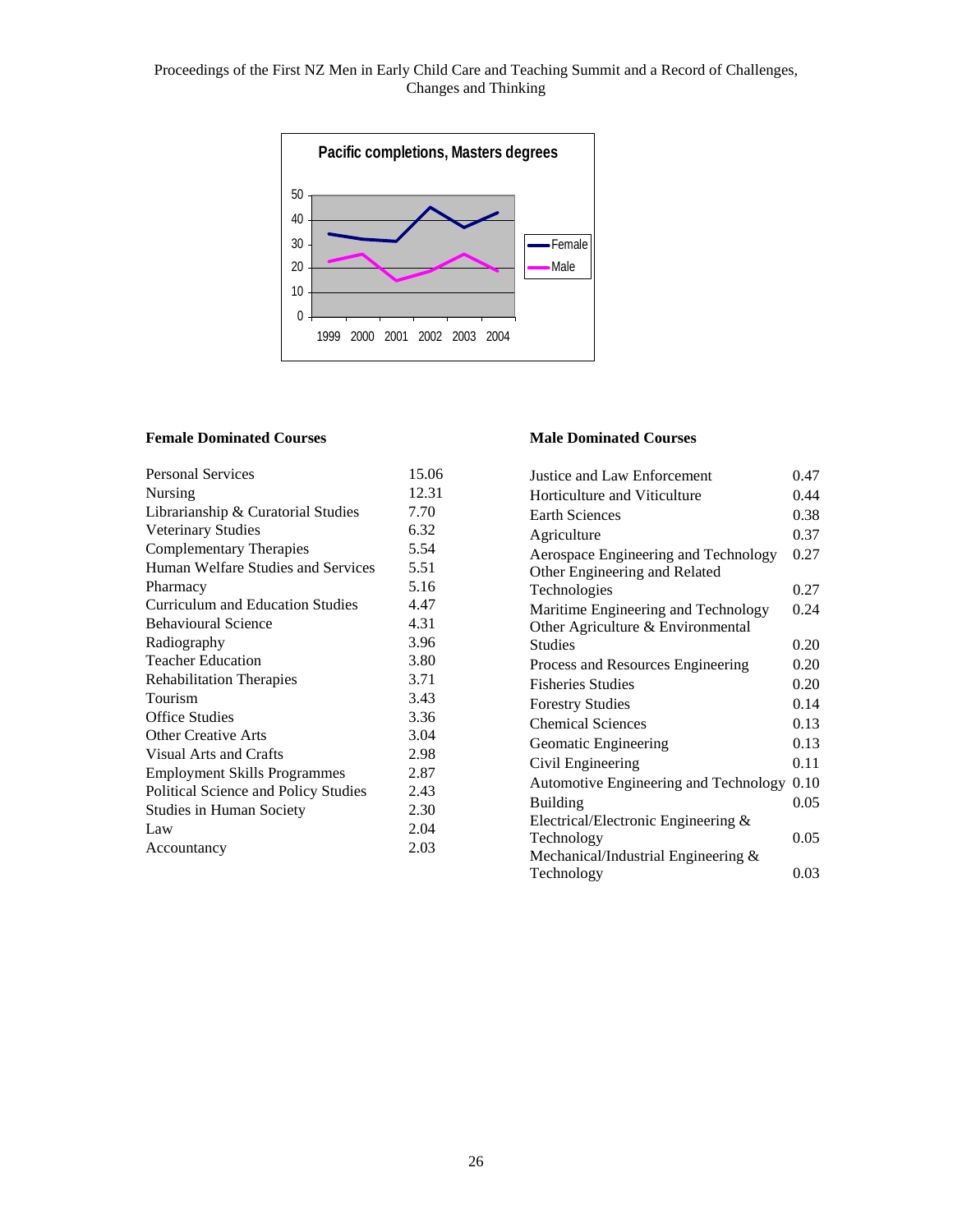





Possible implications of gender in teaching

US Longitudinal research suggests that the gender of teacher might matter for both boys and girls (Dee 2006) e.g.

- having a female science teachers is associated with girls doing well in science
- having a male teacher can encourage boys to do well in areas like English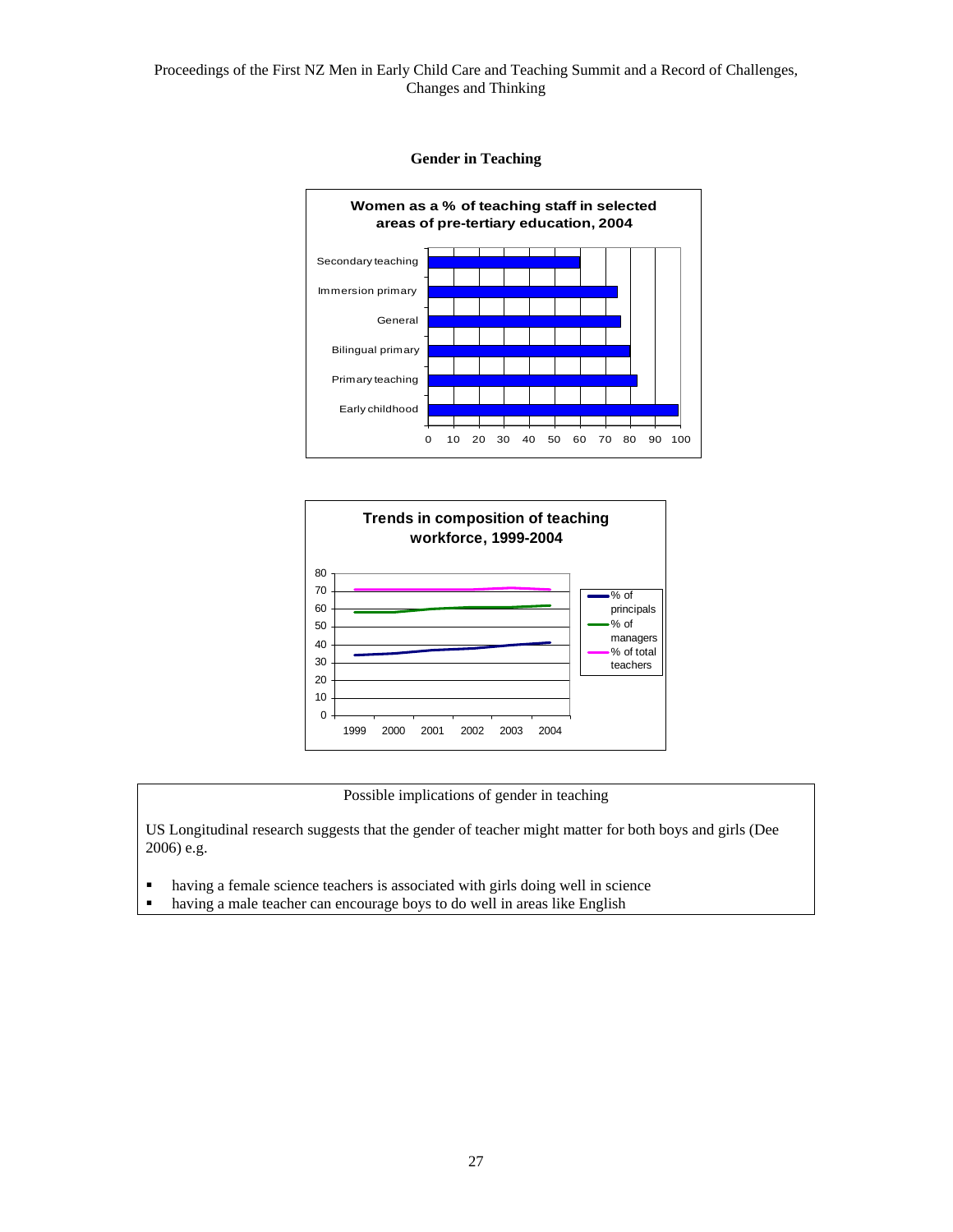#### **Changes in the Health Sector**





Some reactions to the changes

- 'Divisive and unhelpful zero sum game about gender at work'
- 'Why is it a girl's fault if her brother does not do his homework?'
- 'While there are obvious issues about the education of boys, young girls and women should not feel guilty about progress or success'
- 'Women are currently enrolling in tertiary institutions in *marginally* higher numbers than men'(emphasis added)
- 'Over the last four years the increase has levelled out'
- 'An increase in women's participation is not something to be problematised'<br>• 'Its important to remember that widespread participation by women in tertiar
- 'Its important to remember that widespread participation by women in tertiary education is still relatively new'
- If women are disadvantaged (or under-represented) it is the collective fault of society
- If men are disadvantaged (or under-represented) it's the fault of the individual men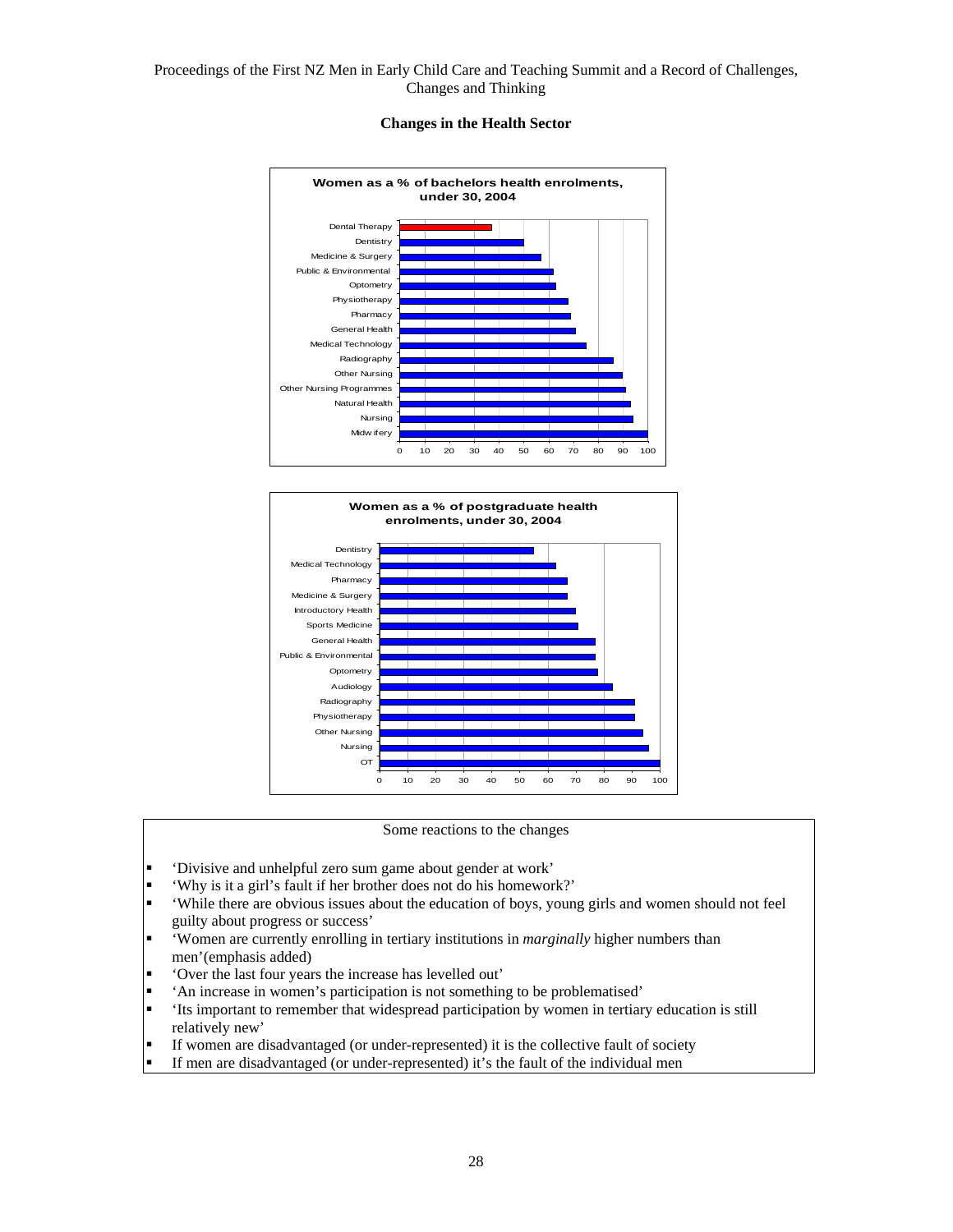Does it matter if a group of men are falling behind in education?

- Males with poorer education have become more vulnerable, but women have not (Australian Productivity Commission, 2006)
- Australian research shows that a group of men, particularly low skill men, are increasingly 'missing' from both work and family life (Birrell and Rapson, 1998).
- Men who are not connected to the labour market are also often isolated from other social networks (King and Waldegrave, 2003).
- Men, and especially poorly educated men, are significantly over-represented amongst NZ's homeless population (Smith *et al*, 2006).
- A group of men, especially poorly educated Maori and Pacific men are 'missing' from the population through higher relative mortality by comparison with women in the same ages and ethnic groups (Fawcett *et al*, 2006.)
- If we are going to be a high skill, high income society we cannot let anyone fall behind

Where to from here?

We need to know why this change in education has taken place (does it start in ECE?). What can we do to change these patterns?

### **Recommended References**

#### **Changes in tertiary education**

Callister, P., Newell, J., Perry, M. and Scott, D. (2006). The gendered tertiary education transition: When did it take place and what are some of the possible policy implications, IPS Policy Quarterly, 2(3): 4-13, http://ips.ac.nz/publications/files/627083dc2a9.pdf

#### **Changes in paid and unpaid work in NZ**

Callister, P. (2005). The changing distribution of paid and unpaid work in New Zealand, Treasury Working Paper 05/07, http://www.treasury.govt.nz/workingpapers/2005/wp05-07.asp <http://www.treasury.govt.nz/workingpapers/2005/wp05-07.asp>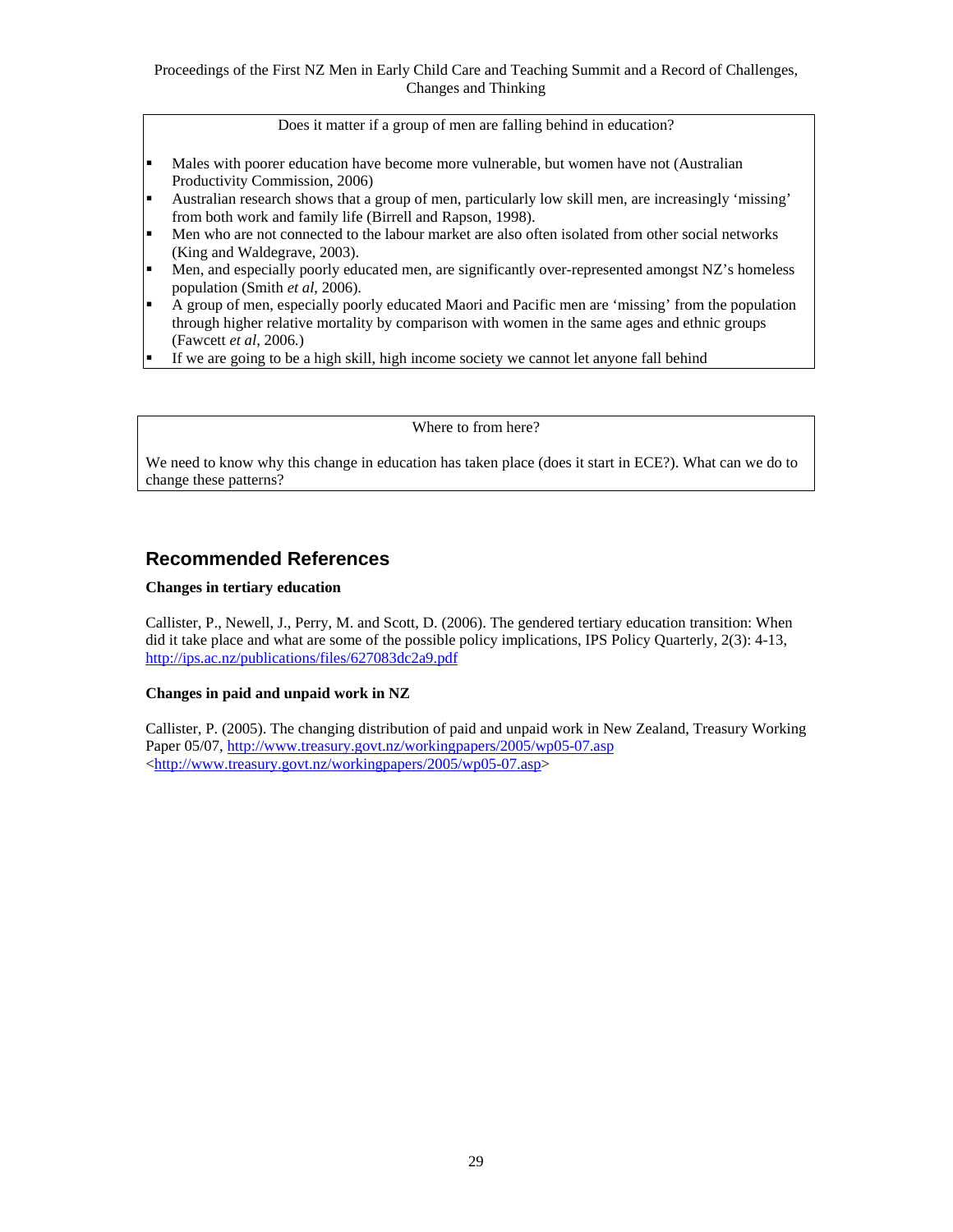Transcript of Panel Session at the Men in Early Child Care and Teaching Summit, Christchurch Convention Centre, NZ, 29 March 2007

## **Avoiding the Minefield as a Male in Teacher Training and Employment: Tips and Strategies for Survival**

## **Adam Buckingham (Auckland) with Stuart Cottam (Nelson), Duncan Fisher (Christchurch) & Garth Armstrong (Wellington)**

**Garth:** I have always enjoyed my job. Every day in different. Every day has challenges. And that is the positive thing about being an early childhood teacher. You have great interactions with people, some of them might be this big and others might be what's called the obsolete children the tall ones.

**Duncan**: One of the best things that has seen me through the more difficult issues has been that when I was training there were men around me and now when I am working there are men around me. In the industry now, although I'm not working with any men, there are men around me. I started training in 1990 at Christchurch College of Education. When I was training I think there were 7 or 8 men in training, so there was already a bit of a group of us there. When I came into the Kindergarten Assn there was a Senior Teacher, Anton, who was a male. Straight away there was a support system – a bit of a network set up for the male teachers and within two years there were 6 or 7 of us working within Kidsfirst Kindergartens and we quickly formed a network supporting each other. We got a lot of support from our Association including funding to go away on weekends to talk about issues. And there are still 5 or 6 of us male teachers here today. Next term at my kindergarten we have a male teacher starting, so there will be three teachers and two of us will be men

**Stu:** I got involved in ECE about 9 years ago. I got involved in Playcentre. There were other men involved in Playcentre and it was through support and encouragement from female colleagues that I decided to get qualified. I did an early childhood degree through Massey and have since gone on to do a post-grad Diploma in Special Education and I've just started a Master's thesis studying men in early childhood education. Almost universally I have been welcomed by female colleagues and by parents. The difficulty I have found has been at the institutional level. Sometimes it is difficult to be in a minority. I was the only male on the course. I have never had a male lecturer. Every placement I went on was with a female associate teacher. I didn't see it as being a problem. I thought of it in comparison to if you are training to be a female doctor and all through your education as a doctor you never had a single female lecturer, you never had a single female supporting you. This is what I would like to see changed.

**Adam:** I have been teaching for three years. I went through the same thing as Stuart. I was by myself in a classroom on average 80 to 100 women. I've got some tips here for anyone who is currently studying:

- Sit near the front.
- Focus on what you are there for not the girls. You do learn if you sit to the back more but they talk a bit more. You do have to get used to being around women.
- Ask questions. When you see the curriculum, is it balanced?
- You learn to comply and go with the flow
- Who do you have lunch with? It can get a bit tricky. I found I got along with people who have brothers and sons or they have known men who have been a positive influence.
- Experienced early childhood teachers will do their job rather than watching you constantly and they value having men around more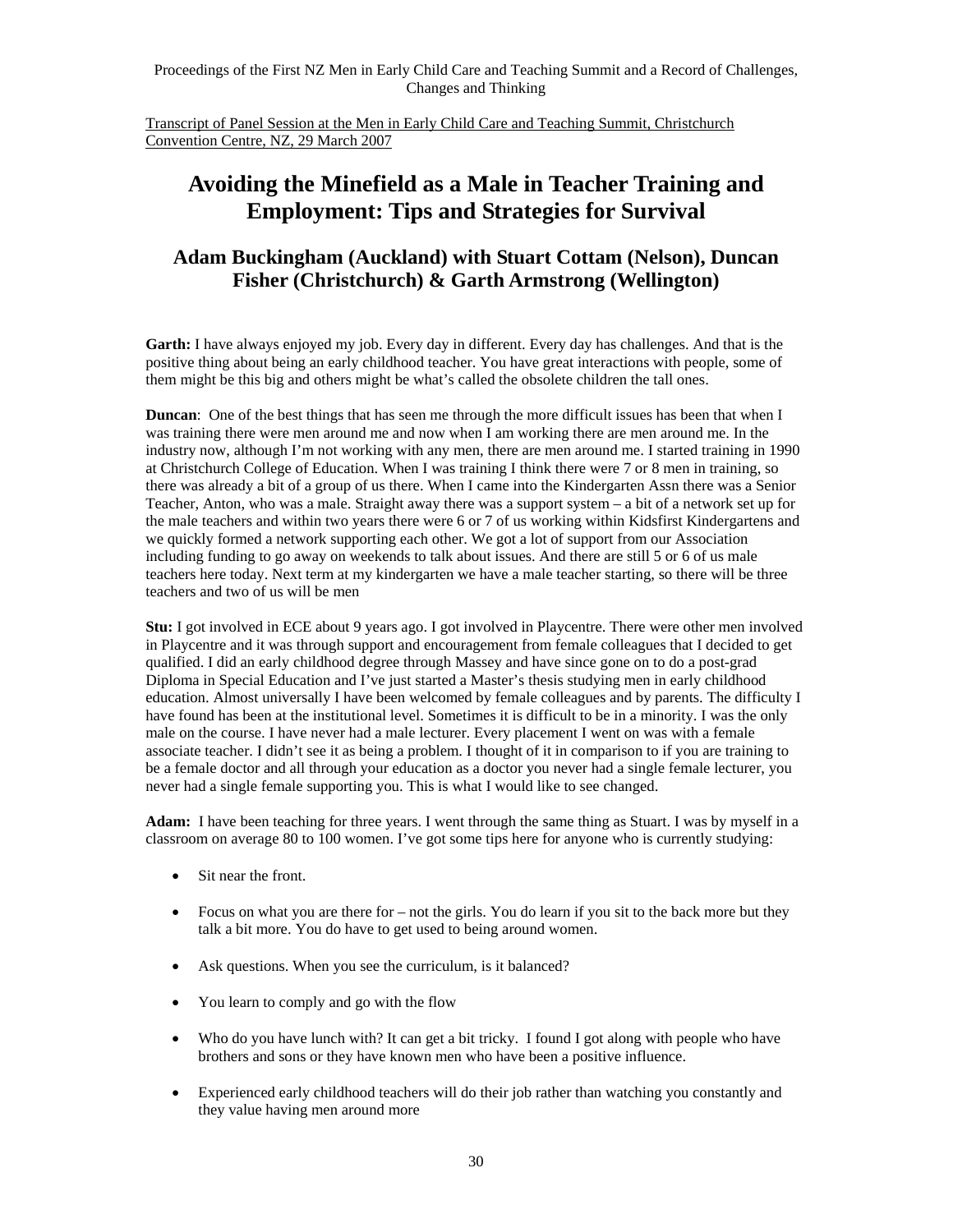- Be positive. You will get negative experiences within your career. We all do. You are there for the children.
- I think it would be very hard for men not married or without children of their own, because people think you okay when you have. You have to remember to have a story about yourself and why you are there – because everyone wants to know. Over a period of a couple of months everyone in the class will have come up and want to talk or want to know something about you or why you are there.

**Duncan:** For a young man coming into the industry when of the biggest things is having a strong sense of identity. I look around here now and I see some strong looking men. I wonder how many of us went into the industry old, when we already had a good idea of who and what we already were. For a young man coming into an industry that is dominated by females, you need to be strong; you need to have a focus. To help you need good support around you. It isn't an easy job and the rules do change. Every time you think you have worked them out they change.

**Garth:** I agree with Duncan. You do have to have a strong sense of who you are. I take my hat off to the women I have worked with. I have learnt a lot from all those women I have worked with. You have to learn to work collaboratively. That's the approach in early childhood (besides the standard 'I enjoy working with children' thing). One of the reasons I became an early childhood teacher and not a primary teacher was I liked working in a team approach, I liked working with other people. Some one else to bounce an idea off, someone to build an idea on. Early childhood is a supportive environment if you can get it right and get the relationships sorted out and there is no little power struggle going on or whatever. You learn to deal with that overtime and you learn to deal with that right from the start in training. One of the issues that came up for me is that trainees need support. I had other male trainees in both the courses I did because I took a long time, but those other ones dropped out, there wasn't the support. We have a role as male early childhood teachers to support the trainees. I have always been an associate teacher and I think that's a very important role you need to take on as a male. You are a male – of course you have the novelty factor – you are going to be different – you've got to be as good if not better – but that's what we are in it for – to be as good and be better and be who you are. My goal as an early childhood teacher is for when a child leaves my centre they go away with a strong sense of who they are and 'I can do anything'. That's my job – so you have to reflect that in the relationships around you and the relationships with people coming into the centre. You need to be there promoting and supporting. We have a Code of Ethics. It's there for a reason. The downside is (laugh) there is a golden rule, it's probably a men thing, but don't screw the crew – it's unprofessional. Be realistic. You are working with a lot of women. You are going to stuff it up if you sleep with them as well as work with them (laughter).

**Stu:** Most of the children at my centre are one and two year olds. I am the only male who works there with about six teachers. The parents are very welcoming. Its hard work but I find it tremendously rewarding. I am also qualified to work in primary schools and for my first year after graduating I worked in a primary school. I was treated differently as a beginning teacher in primary school whereas I was very differently treated in the early childhood sector a lot of us are beginning teachers so you get a bit more respect.

**Duncan:** I have also done primary training and I am also a teacher of the deaf. I do prefer the team approach in teaching. I have been teaching where I am now for nine years. To my knowledge there haven't been any issues with the community. I would be a bit naïve not to think that someone hasn't come and seen a male and decided they don't want to come. I do know that there have been parents who have turned up to the kindergarten because they have heard there is a man there and they want to have that influence in their children's lives. I believe that's going to occur more and more – in a nice way. One of the things I have noticed, whether it is because of our socialisation or whatever, is that I would allow more robust play to go on for a little longer than the female staff. We have had some interesting discussions as to when or why superhero play should or should not occur, and how often do you turn girls away from the family corner, and why do we turn boys away from super play.

Garth: At the moment I am working in a Wellington kindergarten, a school day session kindergarten so we have children who sleep and lunch with us for six hours of a session. In my experience I can't say I've had very much negative feedback as a male. I've had one experience as a reliever when I went into a centre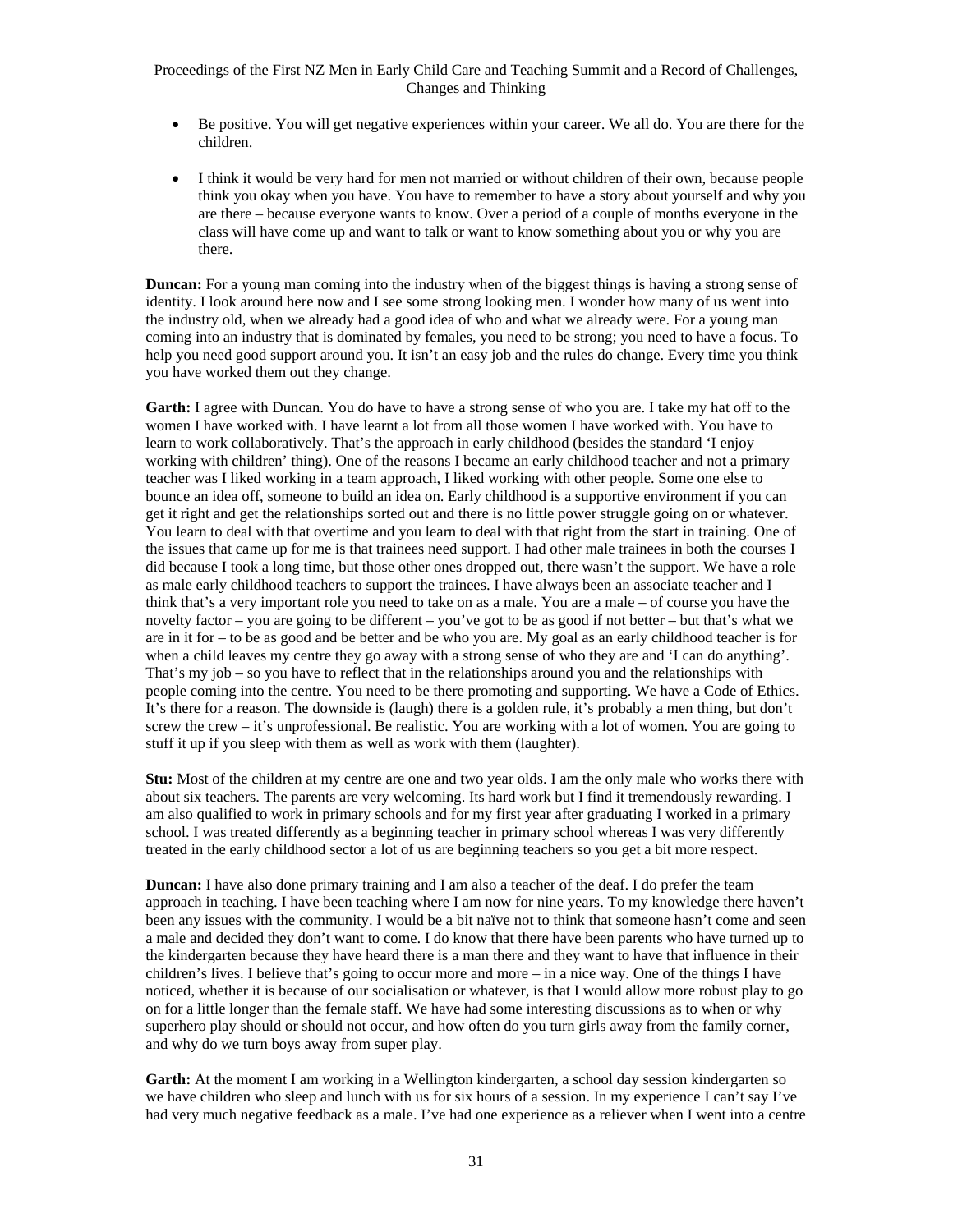and the teacher was approached by a parent who saw the child sitting across my knee when I was reading a story. The child initiated sitting on my knee so I went with that. The parent didn't like it. The teacher said at that time 'oh yes I'll talk with him about it'. Later afterwards she actually felt that she hadn't supported me and I expressed here because here I am an experienced and trained early childhood teacher. As a male I am probably more inclined to let children take more risk because I believe we are ironing risk out a little too much. It was lovely to see Russell's centre, and it looked like a pretty cool environment for a boy to hang out in, that's for sure. One example of the centre I work in at the moment is that we have this little bar on the top of the slide. We have children from 2 years at the centre. It is quite a high slide. If a child swings on this bar, they could fall beyond the slide but I have to say I haven't yet seen a child do that. I think we have to let children take more risks. There are ways to keep you, as a male, safe. One of the ways is to have a child sit across your knee, not straddling you.

**Adam:** When children want to say good bye to you, sometimes they will run up and want to give you a kiss, as a guy you can give them a High Five. I was given some good advice in my training, when you go looking for a job look at the centre layout first, is it open plan. You need to do this if you want to look out for yourself – it is quite sad I know. I work in a community centre with children 6 months to 5 years old. I don't change nappies, it's my choice and it keeps the parents happy It's in my job description, they requested that I didn't do nappies. I don't think it is a trust thing I think it is a choice to keep things nice and happy. But then women don't have the choice, do they? It can be hard being a male by your self. I normally involve families, like fish 'n chip nights involving a lot of parents and fathers. I try to find out what fathers do for a living and utilise resources they've got to involve them. I think we should all be involved in talking with the local media, about your job, what you do everyday and keep it very positive. We are an endangered species. We all enjoy our job and we need to tell people about it. I think we should allow people to see what we are doing and open it up more and see how positive it is and how cool it is.

**Stu:** When I was out on placement during training I found it useful to take something that you might enjoy to use with the children. It is something that the children will probably enjoy and maybe haven't seen before. It's not getting something off the centre. I've taken a cricket bat sometimes and it's been really useful for getting a rapport going and for helping me to settle in. Because if you are going to an unfamiliar centre, unfamiliar things, you are going to be very much under scrutiny. If you don't like mechanics, don't feel you've got to be a mechanic. If you love cooking do cooking.

Garth: Two years ago I was working at another kindergarten and I hadn't been there for too long. I had forgotten this story when it came up last year in a Letter to the Editor. The parent reminded me that I was giving her child a High-Five and the child decided it wasn't good enough and gave me the hug. I haven't given children a High-Five since. If a child goes to kiss me, well that's what it is. It is about the child having the power and control over that and not the other way around.

**Audience Question:** Do you leave the toilet seat up or down?

**Adam:** I worked in a centre that had a toilet seat that would never stay up.

**Garth:** I've been trained to leave it down.

**Stu:** Maybe the girls would like a urinal.

**Duncan:** I asked about a urinal in mine. For no additional cost I can turn the ladies toilet into a unisex toilet simply by walking in the door.

**Stu:** Boys generally won't have used a urinal at the centre until they go to school and then they go to school and they've got urinals. Maybe some of the bigger early childhood centres should think about getting urinals put in for the boys.

**Garth:** Yes, where is the role-modelling for them (laughter). Little boys sit down, you know.

**Audience:** I was never taught how to do it properly. Not that there is a proper way.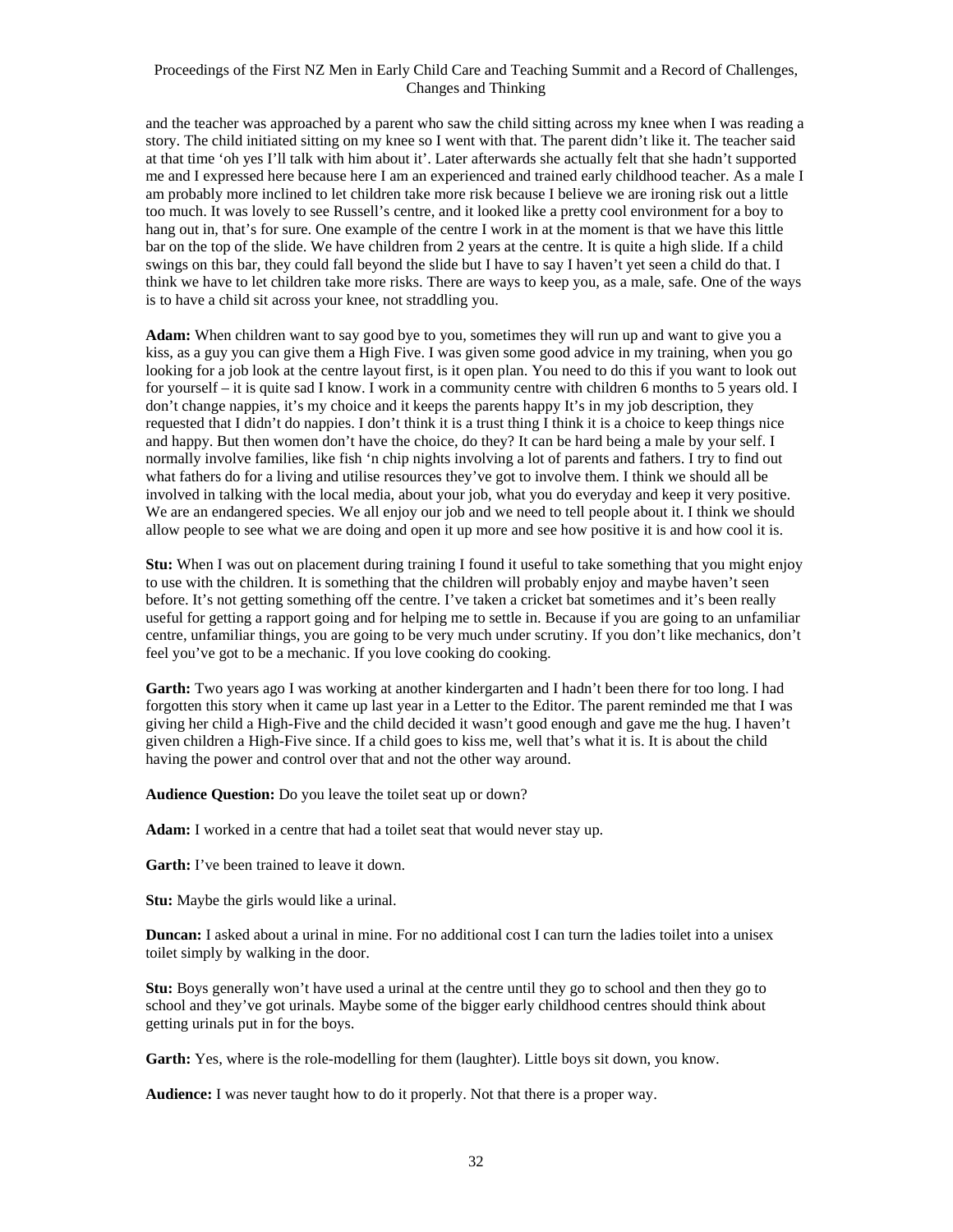**Garth:** I think you'll find there is at the rugby (laughter).

**Adam:** Teachers will tell you that boys don't use them very often. If they watch another boy use them then they will.

**Audience:** Do you have a policy on home-visiting.

**Duncan:** We used to do home-visiting but we dropped it because of the time factor. We can't just fit them in.

**Stu:** It's not something that's cropped up. Not because it's a problem. It's just not something that's really been thought about.

Garth: In one of my jobs we did do home-visits when requested. We also found with one particular child who was in the special needs category that it made a huge difference to our relationship with that child. There is a place for home-visiting. But the first thing is you would never go by yourself whether you are a female or a male teacher.

**Audience:** Comment on male students (… indecipherable on tape)

**Adam:** I go to a university lecture at least once a term, on technology and the blokey things. I get to meet the men and talk with them. I tell them where I work, and if they want to help or anything like that.

Audience comment indecipherable

**Stu:** I think you could ask them (training course lecturers) to ask some of their past male students in to come and talk with their students about what it is like to be a male in teaching.

**Adam:** I had a conversation with a past student at my centre who appreciated having a practicum feedback in the pub.

Garth: A big part of my training as an early childhood teacher was going to the pub with my colleagues, female and the odd male. That was valuable, having an opportunity to network and to have a social download about your day and what you do. That was something that one of my head teachers who is now a teachers' college lecturer presented as really solid professional development, get involved, you can't be just there at the centre, it's the whole profession and you've got to be involved in all the other stuff. You have probably guessed that I'm heavily into the political side of things. I always will be.

**Audience Member:** You shouldn't have to challenge the educational facilities. You shouldn't have to challenge them. Male students should go to centres where there is a male. It should be something they pick up straight away to help the males have support. I went to a centre with a male associate and that helped me heaps. But if I hadn't have asked I probably would never have gone there.

**Adam:** These are ideas we are going to take forward later for a session on how to get more men into early childhood.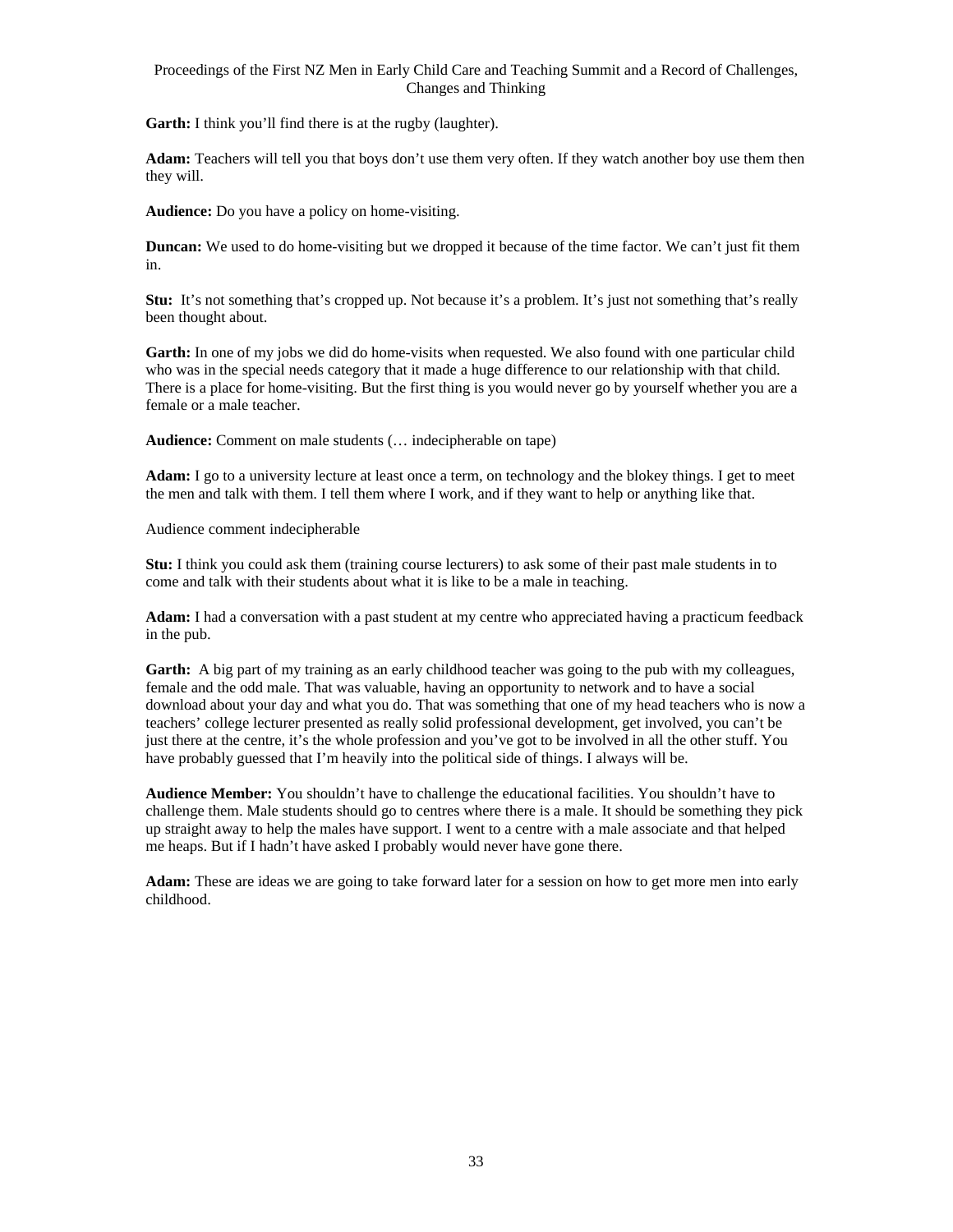Transcription of Presentation at the Men in Early Child Care and Teaching Summit, Christchurch Convention Centre, NZ, 29 March 2007

# **An Overview of Early Childhood Teacher Recruitment Activities and Opportunities**

### **Jacky Robertson & Karl Le Quesne**

#### **ECE Co-ordinator TeachNZ & Senior Manager Policy, Ministry of Education, respectively**

#### **Karl**

There has been a lot of talk about why it has taken so long for the Ministry to respond. I guess the most upfront answer I can give you is that we have a national tragedy every week we have to fix. Every national tragedy takes up time. The kind of thing I want to put to you is do you want this to be defined as a national tragedy or do you want it to be defined as the possibilities for children's learning because that is what I've heard coming through really strongly this morning. I have also heard dissatisfaction with this being defined as a Peter Ellis problem. What makes it easier for us to work with you is when this is about a possibility that adds to children's learning and development. So I really encourage what I've heard today. That does make it easier. A lot of the things we've heard about the whys and the why nots are incredibly value-laden and that's really hard for a government department to lead on. If this is about possibilities for children then we can really go along way I think.

We have made a small start. Some of you have seen the new early childhood recruitment pamphlet that has lots of pictures of men. It would be easy to say "doesn't that look really good, we've done a lot" but I think there is a lot more we can do. I have a lot of contact with people from overseas who come to visit NZ to find out about our early childhood education. The thing that amazes them most is our work in getting more qualified and registered teachers, and then when they see all the policies we've got supporting that, all the various different grants and financial supports they are amazed. We have got a very good set of policies there that can be used to get more men into early childhood education. We can do a lot with that to try to take it forward. The key thing is finding the opportunities like today to hear from you, specifically how we can use it, obviously not just to get men into the profession but to help them to stay in the profession to support them to make it a really productive career for them.

I am hoping that today is the start of an opportunity to get together and work on that. We are here to listen to you and to learn and to find some ways of working together. We have been very busy on the Early Childhood Strategic Plan but we've got room for more work.

### **Jacky**

My position was established in Dec 2004 to support centres to meet the 'person responsible requirements' implemented on the 1 Jan 2005. Surveys in 2004 estimated, that 200 plus centres would be placed on provisional license for not meeting requirements. Auckland showed the highest numbers of centres at risk. That's why the position was set up in Auckland. There were 50 centres last year and at the moment in Auckland we have 3 centres on provisional license.

It is a difficult time in recruiting at the moment. We have a lot happening. But what I do say to centres when I visit them "its tough at the moment but in the end we are going to end up with something better". It is going to be better when we get more qualified teachers involved in early childhood. I don't think I've come across any teacher yet that doesn't see the benefits, and the dynamics in the centres change when the have qualified staff.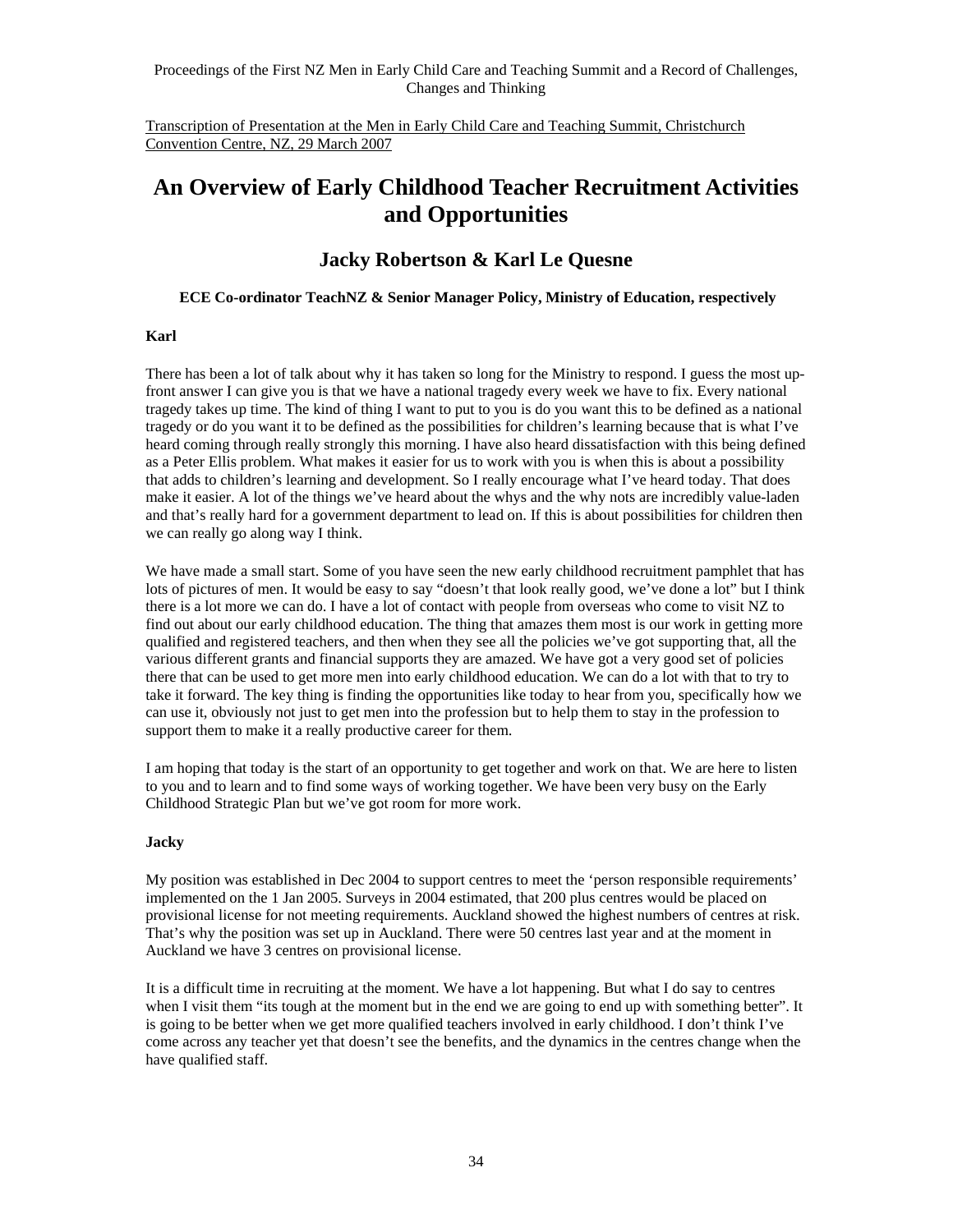My role is advising centres on recruitment initiatives and data base recordings to see how many vacancies there are throughout the country. It's interesting to see the trends. My role also touches on encouraging people to study and get their qualifications.

We would like to be going overseas for more teachers but unfortunately for most overseas teachers don't meet New Zealand requirements. We have high quality requirements. Therefore, we recruit very few overseas teachers unless they come here and do some sort of additional study. What we do is try to attract NZ qualified teachers back into the country.

There are two areas we focus on. One is access to financial assistance to support people in their study. The second is in the promotional materials that we have available. All the information I am giving here is not gender related. None of the support grants specifically target men.

New scholarships came out in 2005. Previous to that you would apply at the beginning of your training and if you missed out, you missed out. Now you are able to apply each year if your financial circumstances change. Since 2005 to the current round that's just gone through in 2007 there were a total of 4,224 applications and 2,443 of those were approved. Out of that there were 93 males applied and 48 were approved. This says that of those approved 2.2% were male, overall approval was 1.9%. So there is little difference between males approved and the overall figures. The scholarship is based on income and males may have in the year previous to enrolment a higher income, therefore they don't get approved their first year. If that is the case and their income drops then they will be able to apply again if they meet the criteria for the second or third year of their study.

Other financial supports are: Incentive Grant applied for by the students centre. Study Grant for those enrolled in the Graduate Diploma available to those with a degree or primary teaching qualification, this is a one year to 20months depending on which institution you study with. I think this might be an opportunity for males who have a prior degree or primary qualifications. Another support is the provisional registration grant which is to support early childhood teachers to get teacher registration.

Promotional materials: We have had males represented in Teach NZ materials since 2004; an example is the material recruiting Maori teachers. We have been aware of the need for some time but possibly we have not been as active as we could have been. A new pamphlet we have here now specifically targets male teachers. We now have profiles of male teachers up on our website too. This will also be complimentary to the DVD that we are producing. So you can show the DVD and hand out the pamphlets.

There is also available a new poster for up on the office wall or notice board which outlines the scholarships available and the criteria for them for quick reference. An updated generic pamphlet will also soon be available.

The TV adverts which most people would have seen is increasing the profile of early childhood [in general]. They are effective because most people I talk to and mention the TV ad will say "oh yes I know that one". It's giving early childhood a good image out there.

*Unfortunately the tape ran out here and discussion was not recorded.*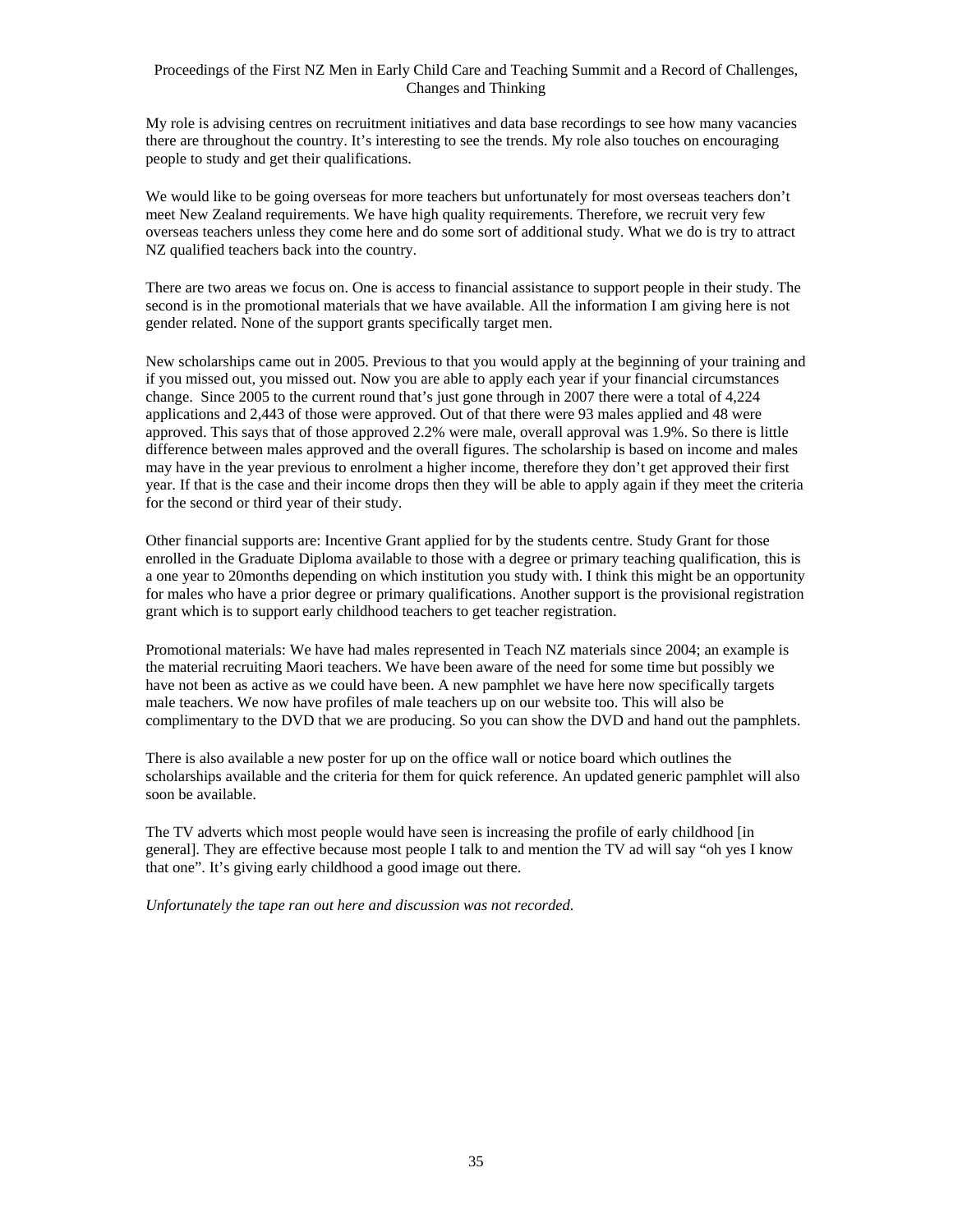# **SECTION B COMMENTS AND LETTERS**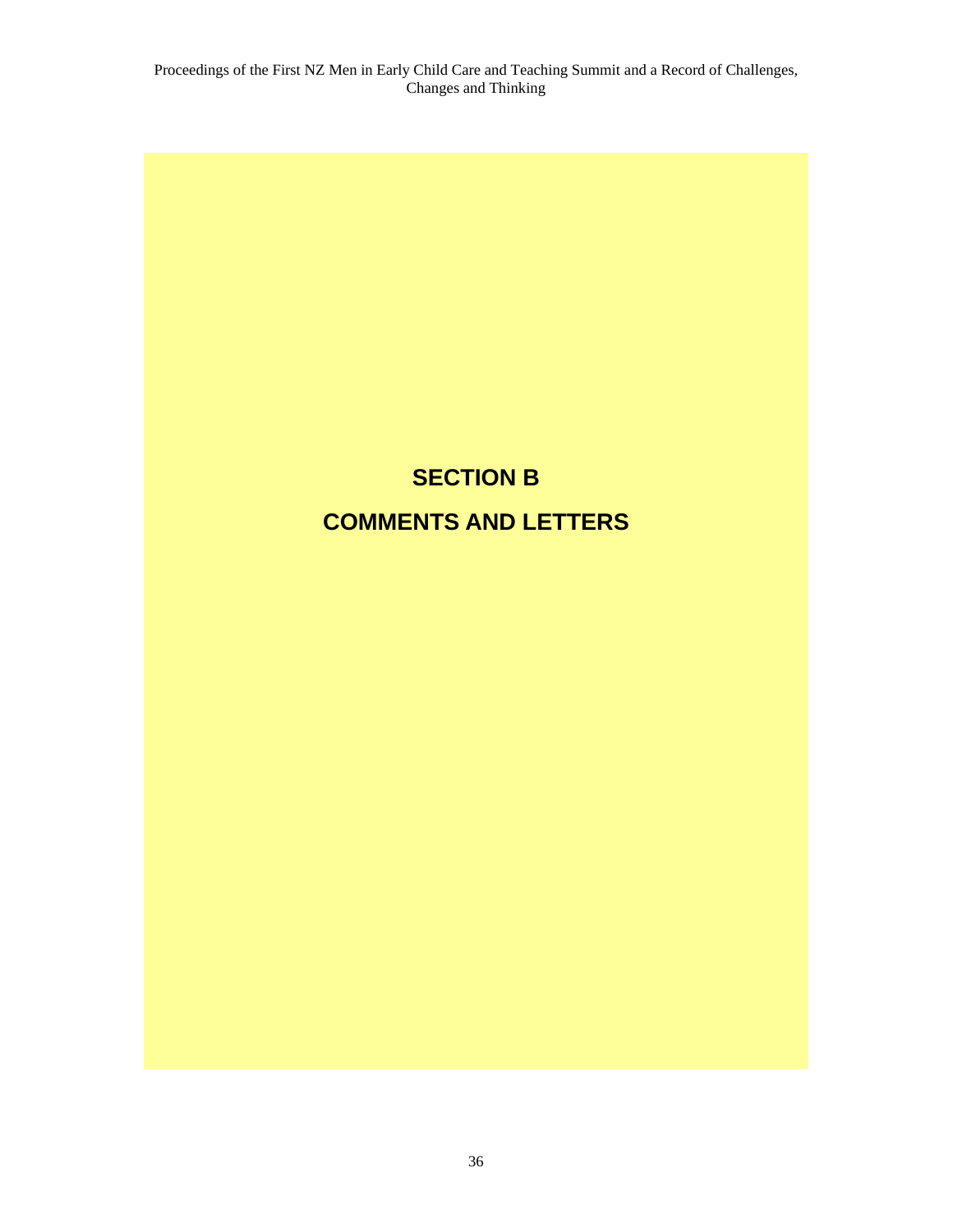# **The Early Childhood Council Views Men as Important**

### **Sue Thorne Early Childhood Council**

*From Sue Thorne's speech to the Men in Early Child Care and Teaching Summit* 

I head the Early Childhood Council, the largest representative body of licensed early childhood education centres in New Zealand. We have 1000 member centres that are both community and privately owned, that teach 50,000 children and employ more than 7000 staff.

I am aware that men in our sector can face substantial difficulties: the view of others that it is somehow 'not normal' to be a man and working with young children; the isolation of being the only man in a training course or in a centre; the pernicious suspicion men face that they are not as safe around children as women.

It is unacceptable because in the absence of men our sector fails to offer a valuable option to the families we serve. As well as the teaching and caring that is the core of what male teachers do, they bring some special things to the children they look after.

They provide an invaluable male influence, especially for those children who have no man at home. They bring rapport with fathers and an intuitive understanding of what boys need. They help teach both boys and girls that good men are sensitive and nurturing as well as strong and competitive.

Recent national campaigns to attract more men have succeeded in Denmark, Belgium and Britain. Norway will achieve 20% by the end of this year. And there is no reason why New Zealand cannot do the same.

International research suggests a sustained increased in the number of men working in early childhood education requires a sustained effort from all organisations in the early childhood sector.

The centres cannot do it on their own because they cannot attract trained male teachers who do not exist. The teacher trainers cannot do it on their own if centres do not provide environments in which men want to work. The Government cannot do it on its own if the sector is not ready to back new policy with new action.

I believe that this, the Summit and a workshop to follow at the ECC's annual conference to define an action plan, is an historic moment for early childhood education in New Zealand. The decline in the number of men in our sector needs to be, and will be, ended for good.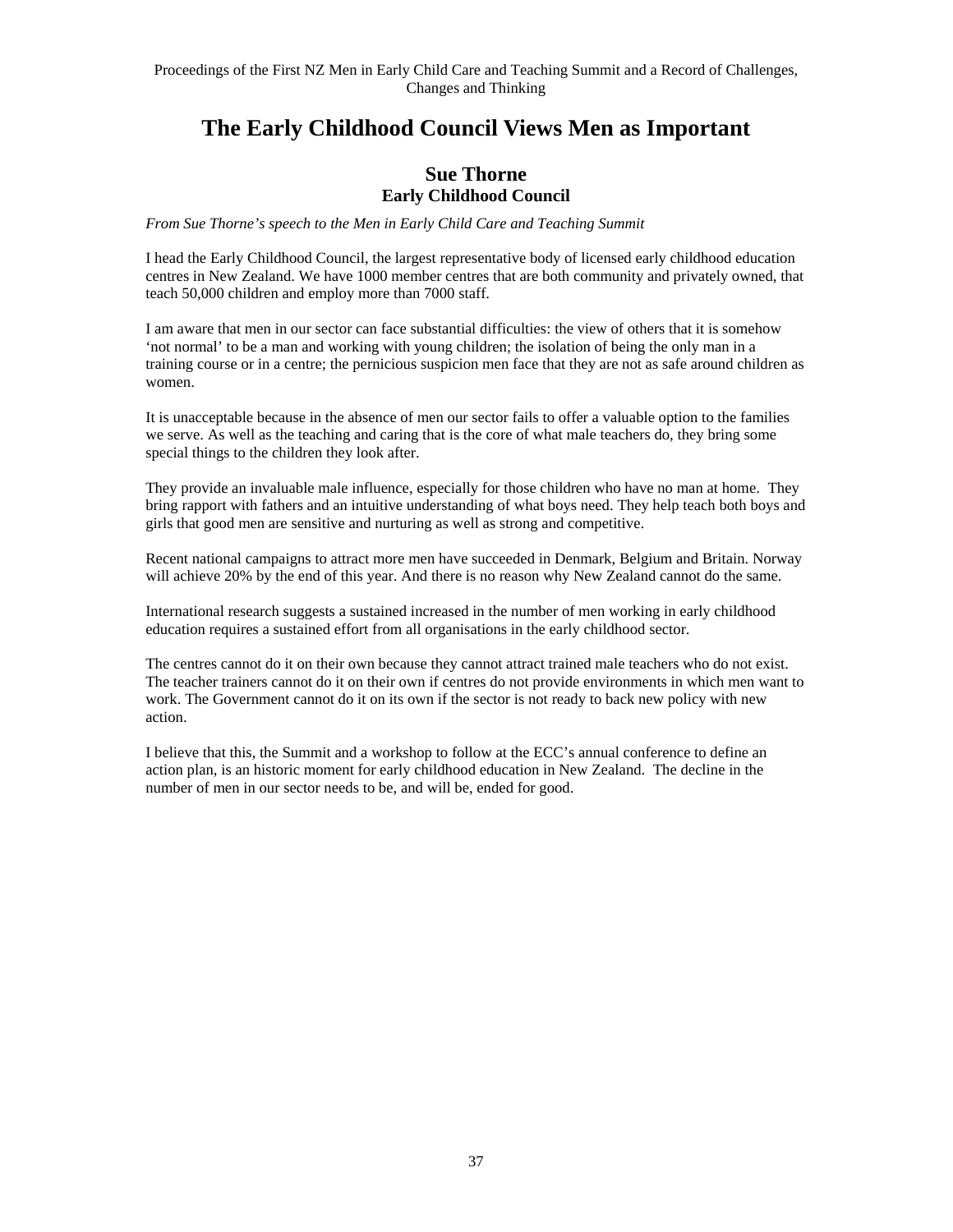# **Dialoguing**

### **Alex Gunn University of Canterbury, Christchurch**

Hi Everyone, I am responding to the invitation to dialogue about the important issues raised, in the report *Men at Work: Sexism in Early Childhood Teaching* and the TVNZ Sunday documentary *A Few Good Men*. The report and reporting of issues have been provocative to be sure. Here are my immediate thoughts.

I agree with the challenge to the Ministry of Education that the overwhelming image of the early childhood teacher has been female. This raises questions for the Ministry who are trying to generate interest in teaching per se as a profession and who want to attract men into teaching. This image that has been portrayed may well begin to constitute institutional sexism and would need to be documented and challenged on that basis. Such an analysis would be helpful for assisting institutions such as the Ministry to see how they can perpetuate forms of discrimination like sexism. A future research project for someone out there perhaps?

The Civic Case is often quoted as a factor detrimental to men's involvement in early childhood education. I think however that the issues surrounding men's involvement are more complex than simply fallout from the Civic Case. I did notice in the written report, *Men at Work: Sexism in Early Childhood Teaching* that some of these things are touched on. First, the low status of childcaring work in itself means that men who go into the profession might have their motives unfairly questioned. Why would you want to be an ec teacher when childcaring is often positioned as a service industry - to women largely (i.e., working women) and perceived at times as glorified babysitting?

Second, the working conditions and pay of teachers in early childhood education has been comparatively poor with other professions - why would a man make a choice to enter into a career with long working hours, limited leave provisions and low pay? So those who do may well find themselves questioned. And yes, where this happens, it is unfair - for women as well as men.

Third, men who become teachers, especially of younger children are regularly challenging traditional gender performances when they engage in caring work, but also, regularly taking up positions where they uphold traditional ideas of gender with their activity choices etc. We saw this in the Sunday documentary, the men talked about being nurturing men but 'mostly' we saw images of them engaging in mechanical activities, rough and tumble play, active and outside pursuits, leading a parent evening - it must be very tiring to be upholding these two very different agendas - one, showing non-stereotypical maleness and two, making sure children don't miss out on 'men's unique contributions' - the inverted commas are indicating an intangibility about this idea as yet unresolved for me.

Fourth, the lasting effects of the Ellis case do feature in teachers thinking. The case has meant that men and women are acculturated into the profession in a way that foregrounds the risks posed to them by allegations of abuse. Teachers, men and women, find themselves continually keeping themselves visible. They are peer supervised, they check and double check on each other's whereabouts. Teaching is a risk averse profession undertaken in a climate of risk and risk management - a place many men choose not to enter into, but many women unquestionably subject themselves to every day in the course of their work.

A comment was made on the Sunday documentary about the over representation of women in childcaring work within early childhood centres being abnormal. I disagree. Isn't it the case that women in the home have traditionally been the dominant force in childcaring? Few men make decisions to parent at home although some changes to this are occurring - overwhelmingly women take that role in our society. Do we not see the same pattern replicated within communal settings - i.e., early childhood centres? The idea that it is abnormal when women make up the significant proportion of people in childcaring work just doesn't hold up for me. What does such a message say to those families where women single parent or where lesbians raise children without men in the household - are they too, abnormal? It might be considered 'abnormal' to not have men in the household if your frame of understanding these things is entrenched in heterosexuality - ie., normal families are nuclear in their form. Yet, many families are not this - it is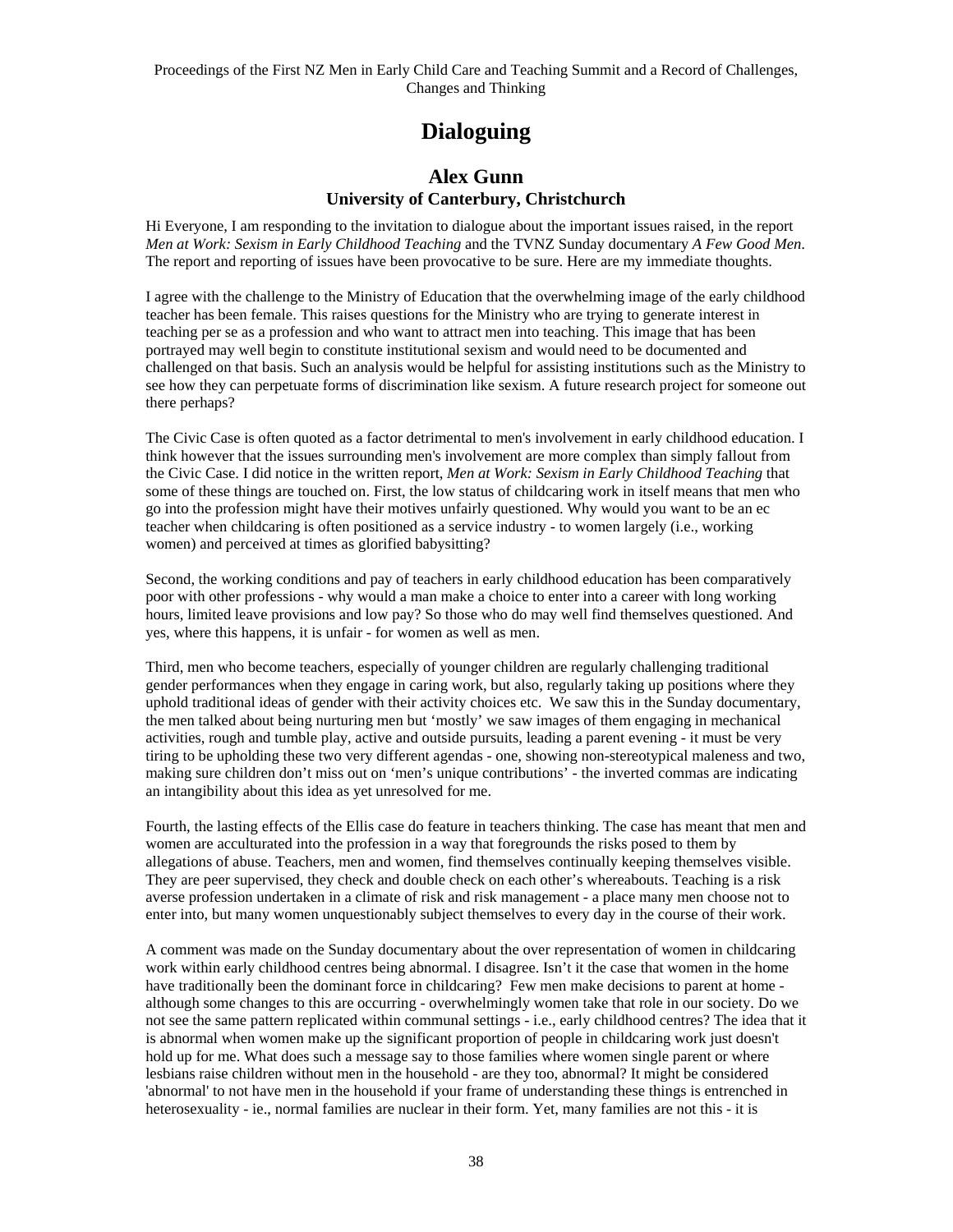troubling when language is used in such a manner. A climate for change is rarely achieved when one's language and actions marginalise those with whom they need to work in order for change to come about.

If early childhood teaching is truly a profession - then yes, it should be as attractive to as many diverse peoples as possible. It should also be that if one is a professional in such a field that they are given recognition for the important job they're doing. I felt really saddened that the legitimate issues of a lack of institutional support for facilitating men's entry into teaching was clouded by the adversarial discourse in the report and the reporting of the issue. There is work to be done, yet I suspect it could be done for reasons different to those perpetuated in the report. I worry that the approach taken and perpetuated in the reporting of the issue will provide many more barriers to be overcome. Let's see what the response is. Respectfully yours, Alex Gunn,

# **Reflections on the Summit**

### **Stu Cottam The Child Care Co. Nelson**

Kia ora to the many men and women who recently attended the Men in Early Child Care and Teaching Summit. Wow, what an inspiring event it was and a huge thank you to Sarah for being the inspiration and the driving force behind the event. I'd have to echo the comment that I heard all day, 'I've never seen so many bloke teachers before'! That would apply to both the early childhood sector and the primary sector as I've got all too used to being the only male at meetings, courses & seminars and I'm sure many others share that experience.

I left the summit feeling that I'd made a good decision to be an EC teacher and that I could, perhaps, be a little more articulate in my efforts to explain what I do as an EC teacher & why it could be a great career choice for a bloke. I take my hat off to the many blokes who have been EC teachers for years, decades even! The longest I've lasted in any job (thus far in my life) has been 3 years!

One of the most thought provoking events of the day was Sue Thorne (from the Early Childhood Council) boldly announcing that this conference marked the point in time at which the number of men in ECE will begin rising again. I sincerely hope she's right but I continue to have a sneaking suspicion that it may still get worse before it gets better. In my experience there are very few men in training to be an EC teacher, few men expressing an interest to train to be an EC teacher, and a tiny pool of trained male teachers. This 'will' change and I believe the process has begun but in the short term the industry may become even more gendered than it already is (if that's possible?).

I don't know if the subsequent Early Childhood Council Conference resulted in any concrete decisions about how to recruit more male teachers into the early childhood sector but judging by Steve Maharey's ambiguous comments I don't think we can rely on the M.O.E. to be the driving force behind anything. I'm trying to be more pro active in my own community at interesting men in becoming EC teachers and I'm sure that many other attendees are doing likewise (and probably a lot more pro actively than me!).

From experience I know that we shouldn't underestimate the ambassadorial role that we, as a small band of male EC teachers, represent nor the power we have to plant a seed in the heads of other men who may see us doing what we do and think 'Yeah, I reckon I could do that!' Nice to meet some of you and hope that we can all meet up again sometime next year!

Lastly, as I mentioned at the summit, I'm in the process of undertaking research for a thesis that will look at the self-perceptions of and the perceptions towards the pedagogy of male EC teachers who work with infants and toddlers. So, towards the end of this year, I'm going to need some male interviewees who are teachers or educators working with infants and toddlers. At this stage I have three of you who have passed on your contact details to me and I'd be very grateful if anyone else could let me know, in confidence, if you might be interested in playing a part in the research. I've still a way to go before the interview stage! Thanks, I can be contacted at stupom38@xtra.co.nz Haere ra! Stu Cottam.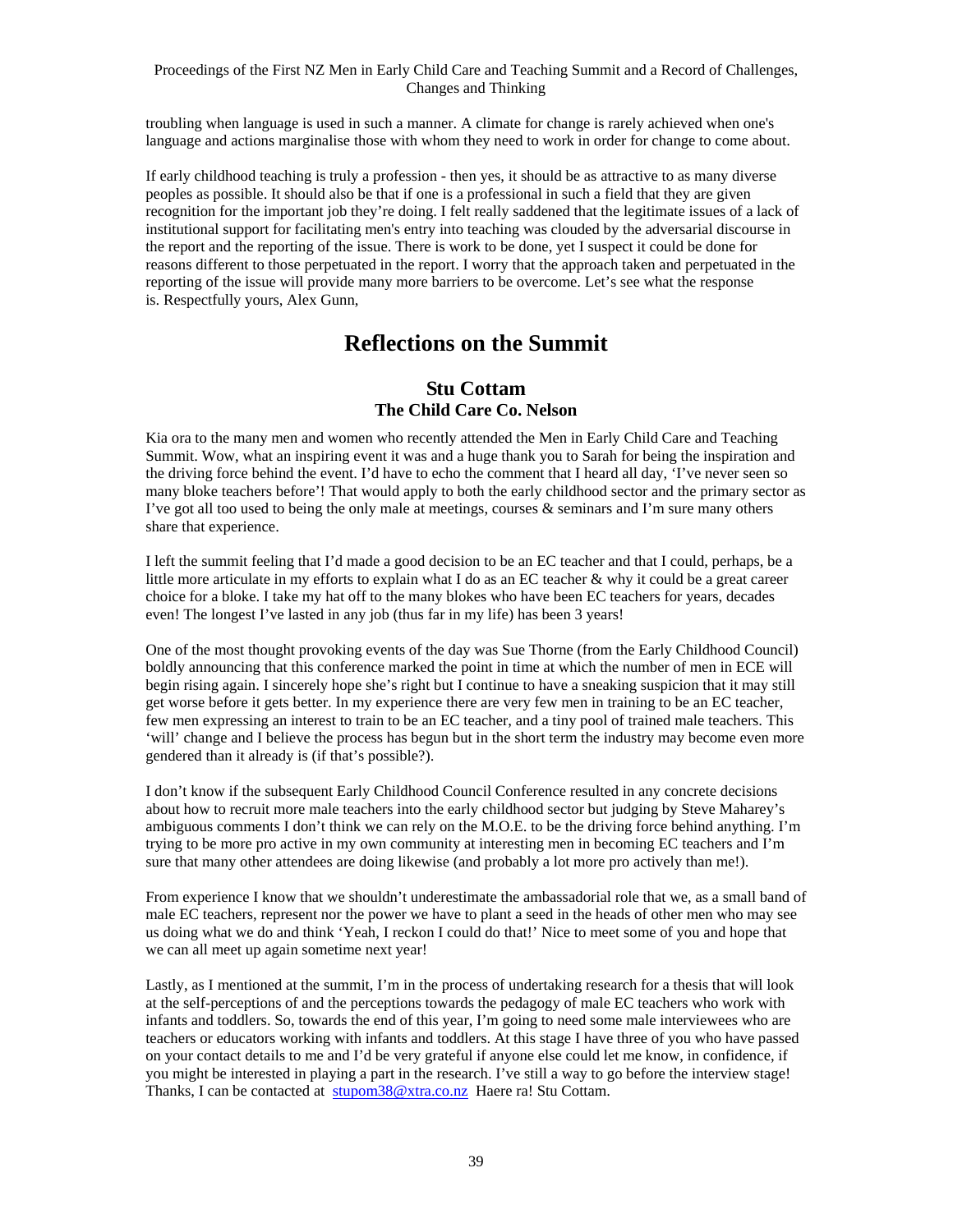# **A Personal Response**

### **Dr Beverley Clark AUT University, Auckland**

The one-day Summit, which I attended in Christchurch on the 29 March 2007, was extremely rewarding at a number of levels, including in terms of the realisation that in spite of the limited number of men working in centres, there are men in ECE who are making such a strong contribution to the lives of children and their families. What the Summit also did was to confirm this (potentially) to those who attended and to then go on from there to expand this at the Convention (which I was unfortunately not able to attend). It is evident that not only are these dedicated men making a difference at a local level but through their commitment they are making a difference at a national level.

It is very encouraging that in Kohanga Reo, men are significantly taking their place in this work. It is also encouraging that although the numbers in other centres in New Zealand is relatively small, that the men who are teaching are making a difference for the children and the parents and for their female colleagues. One of the points made that struck a chord with me was that when men and women work together in teams children see these positive male-female working relationships role-modelled. Overall, the positive effects of men in ECE were clearly evident through the stories and voices of the men who spoke at the Summit.

Overwhelmingly, the voices of the men provided solid support for their work. I have one concern though and that is the number of men who said that they did not have a role in some of the caregiving roles such as nappy changing. When we consider the theoretical principles on which much of working with infants and toddlers is based, then this is a serious concern.

I refer to the work of Emmi Pikler and Magda Gerber who recognise the fundamental value and opportunity in the caregiving routines. These theories are explored further in Gonzalez-Mena and Widmeyer Eyer (2004) in which caregiving is considered to be curriculum. The question is: how can men who work with young children fully build on these multiple opportunities for communication, connection with and respect for young children if they are excluded from these interactions. I am also concerned at the message which this gives young children that men are not to be fully trusted with their care.

I value the comments of some of the men at the Summit that policies need to be in place that protect children at all times and that also protect all the teachers. It is this approach that I believe is necessary to ensure the safety of all in ECE rather than dissociation from certain roles. Providing a safe environment which allows teachers to work fully with young children rather than having a partial role, should, I believe, be something that we as a profession should work towards. A better understanding of how this is achieved in centres which support this practice could be accessed to provide support for centres who would like to change their policies and practice.

I thank you for the opportunity to attend this significant event and for the opportunity to hear the personal stories and of the contribution of men to ECE.

To the men in ECE: Kia kaha. I was inspired by your stories and filled with hope that your contribution can make a positive difference to the experiences of young children and their families, to our communities and ultimately to our society.

### **Reference**

Gonzalez-Mena, J. & Widmeyer Eyer. D. (2004) *Infants, toddlers, and caregivers. A curriculum of respectful, responsive care and education* (6th ed.). New York: McGraw Hill.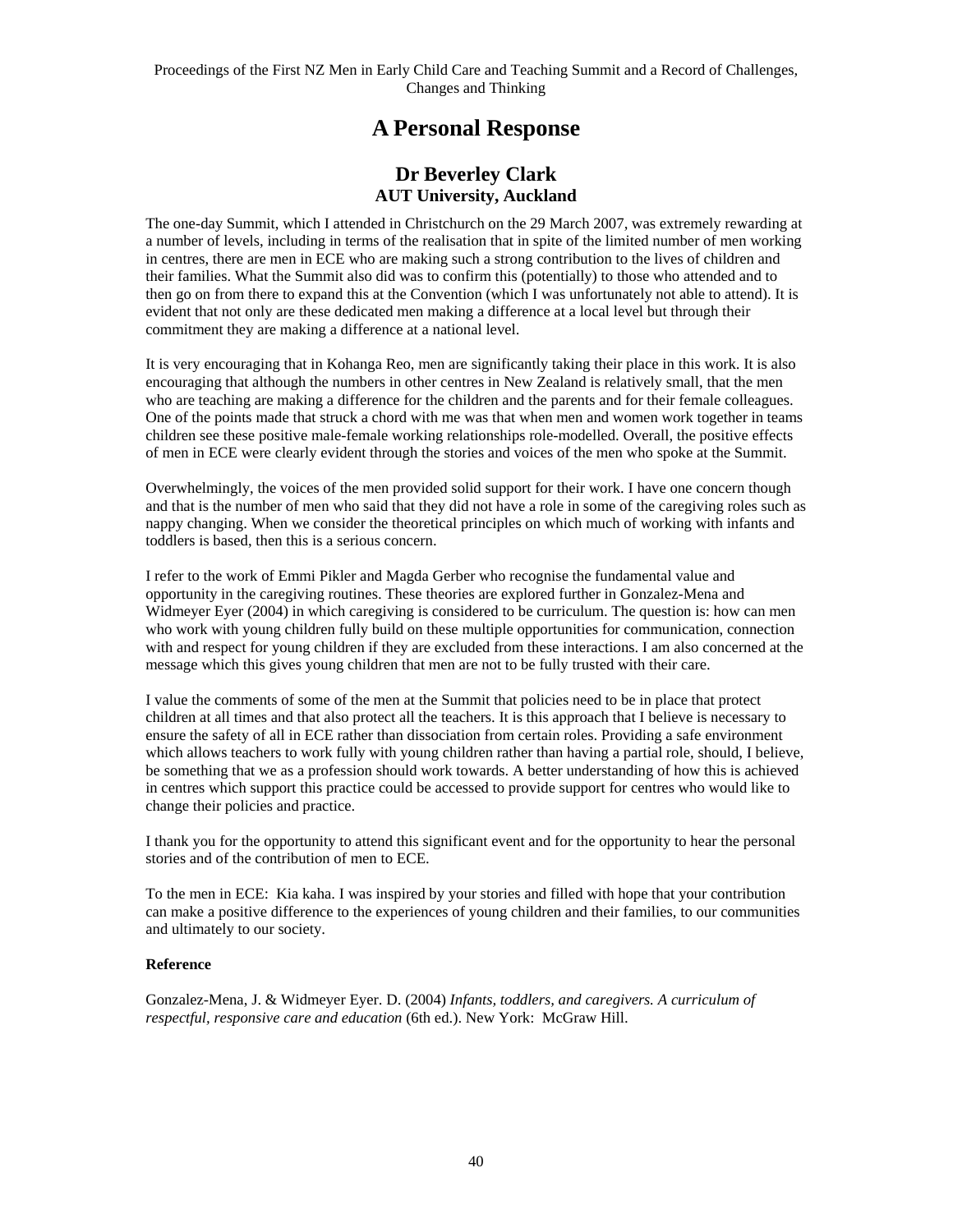# **A View from the Great White North (Canada)**

### **Ron Blatz**

### **Discovery Children's Centre, Winnipeg, Canada**

Just received a report on your "Men in Early Child Care and Teaching Summit." I want you to know how encouraging this is for us in Canada. You guys are doing a great job of smashing the barriers, providing support for men, and gathering to plan better recruitment and retention strategies. These are sure to reap good results.

I'm doing my small part to move this issue forward here in Canada and it is nice to have others to follow, so lead on New Zealand. I will be forwarding this to the Manitoba Child Care Association (largest provincial association in our Country) in hopes that they might consider adding a similar summit to a future conference here in our province.

I've just returned from the World Forum on Early Care and Education (May 2007) in Malaysia and the growing level of support for, and recognition of the importance of male involvement was breath taking to experience. There is a growing global movement to see the under representation of Men in the ECE workforce be addressed. The first big push in this work will happen in Hawaii in 2008 at the Working Forum on Men in Early Childhood Education. I sure hope some of your women and men in the ECE field, come and share your success stories with the rest of the world.

Some of my most recent "lessons learned" have come from a colleague in Scotland. He tells us that it takes a very different approach to recruiting a male into the field. Women come on their own while men need to be invited. While processing this lesson I did a little experiment in Canada to see what would happen if I targeted men in an advertisement in the newspaper. A typical advertisement for a "childcare assistant" would probably bring 30 respondents with 29 or 30 of them being females. Our advertisement was placed in the general section of the help wanted ads and read "Wanted, a few good men with the courage to work in Child Care. Discovery Centre believes gender balance is good for young children….." The results of this advertisement absolutely shocked me (a 25 year veteran of the industry). We had replies from 30 men interested in working with young children. Three have been hired and we couldn't be happier with the quality of these staff. It would be interesting to see if this targeted approach also works in New Zealand.

I myself have the privilege of working in a centre with over 20% male staff (9 in total) and love the diversity, and certainly believe men have something very unique to bring into the lives of young children.

Thanks again for being on the cutting edge.

Ron Blatz Director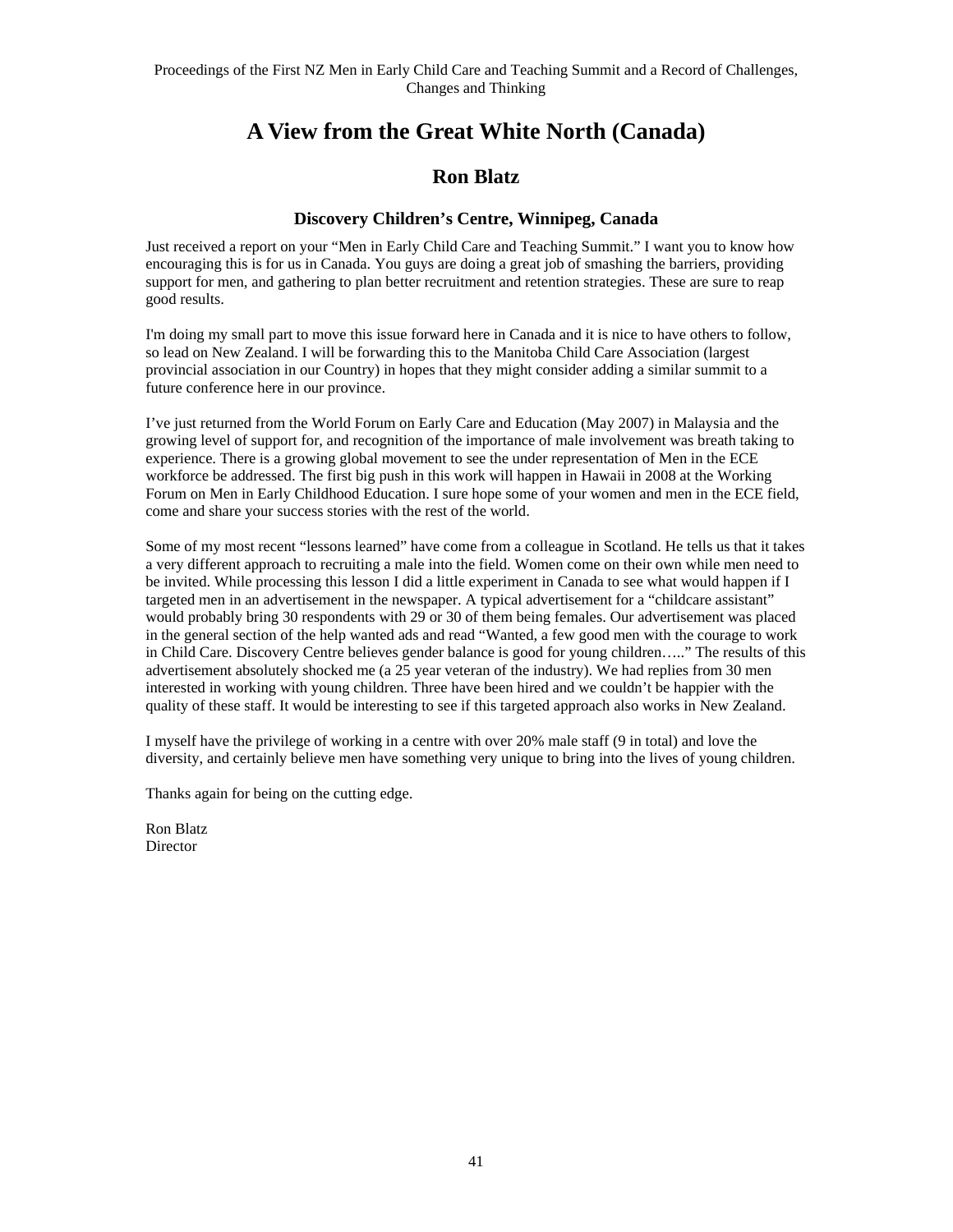# **A Mouse in a Fishbowl**

### **Dale Neill Brockville Kindergarten, Dunedin**

Ok so I know quite a few of you are thinking to yourself what does the title have to do with reflecting on men in early childhood? Well I came home one day to my foster daughter screaming at me that there was a dead mouse floating in her fishbowl. As it had been such an interesting week I looked at this poor wee soul and thought 'I know how feel, mate'. At times this is so true through the often isolated professional work place, the gender imbalances that dominate our lives as men in early childhood through to the often feminisation of the education system itself we can feel like a mouse invading an environment that historically we would have stay well clear off.

So why as males have we decided to forge a path towards working with children in early childhood. I certainly can't speak for everyone but I do know that I personally could not see myself doing anything else. There is no other job I know of where you walk through the door to be greeted by a sea of warm friendly faces all who are actually pleased to see you and desire to spend time with you. It is also a great career for making a difference. There is not a day goes by that I know I am making a difference through the achievements of the children around me. I believe this is an important aspect of any job and it is an aspect I have and get in spades.

I was so warmly encouraged at the summit, which I attended in Christchurch on the 29th of March 2007. Encouraged by the fact that the room was so full of MEN, who through talks and discussions I discovered felt along similar lines as me. It is very empowering to know that there is a diversity of men from the top of the North Island to the bottom of the South Island who are striving to challenge the imbalance within the early childhood setting and more importantly working towards giving the children in their care the knowledge that men can be careers too.

I do believe that 'the times they are a changing' and more males are looking to a career in early childhood. However we need to address many issues including support into and through training financial, and emotional as well as addressing issues of a historical leaning - yes you know it and here it comes - in particular the Ellis case. I believe this case haunts us and will continue to haunt us as we try to create a name for ourselves in this sector of the workforce. The only way we will move forward from this is to get over it. While we continue to mention and debate this case it brings all the issue we don't want highlighted to the foreground. Therefore I issue a challenge to all reading this letter to resist the urge to mention this case; think of it as a Macbeth for teachers, but you can refrain from pinching your nose and all that stuff.

Ultimately I feel very blessed to be working in such a great part of the workforce. The majority of the people I have worked with and for have been very supportive and I believe that shows a great shift in the thinking of the wider community to the males in early childhood.

Before I go back to swimming in my fishbowl that seems to be losing water by the day I would like to share a comment I received by way of a card today. **"We think only a superhero decides to be a kindy teacher"**. That in itself sums up the importance of males in early childhood. Look at that guys we are superheroes I think I might leave the tights at home thou…. - Kia Kaha, Dale Neill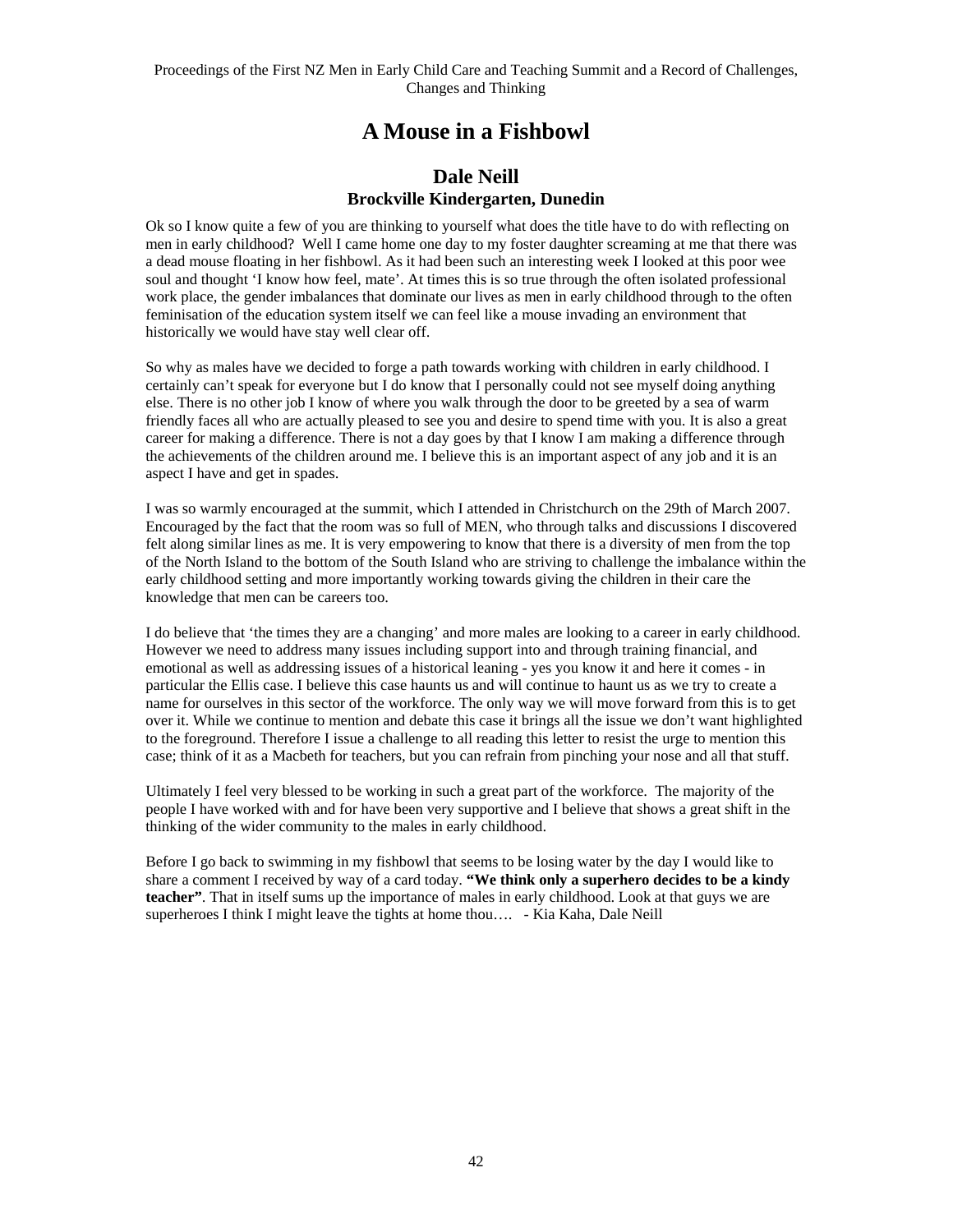# **Changing the Culture in Centres**

### **Christopher Jones Takarunga Playcentre Auckland**

Hi everyone, I have started a thread at the Playcentre bulletin board (http://www.playcentre.org.nz/bboard.php?read=2018) in the hope of getting into contact with other men involved in Playcentre. Do look up the thread and respond whether you are involved in playcentre or another early childhood service.

I have been actively involved at Takarunga Playcentre since January 2004, have completed the Playcentre training up to Course 3 level and have attended sessions as a duty parent once a week for the last three years. We are very fortunate at Takarunga to have four active dads, who started with us last term - all of whom help run the sessions and manage the centre. Indeed, on a Thursday morning, there are three of us all together on the one session, out of a duty team of six!

Two years ago, I started running 'Dads Sessions' at our Playcentre once a term on a Saturday which, I feel, has been a very powerful way to get the fathers more involved with their children's play and learning and to get them more involved at Playcentre. These have proven very popular that now we run them twice a term. They have, I think, played a very important role in changing the culture at our Playcentre (i.e. changing women's attitudes and views about male involvement) and making the place much more accessible to fathers as a result. – Christopher Jones.

# **Attracting Men into Early Childhood Work**

## **Denise Heald**

I have taught for the past couple of years on a Level 5 Certificate/Diploma EC programme for International Students (Asian). This 1 year programme is proving very popular with both men and women because they get 50 immigration points when they complete the qualification and another 50 points if they get a job in a centre as a teacher. 100 points puts them in the pool for Permanent Residency. These students are well aware of the Ministry of Education 2012 deadline for completing their teaching diploma or degree - but they all want PR first so that they can enrol as domestic students and pay reduced fees.

Whereas their motivation for enrolling in an early childhood programme may be a concern, what I have found is that for those who really enjoy the practicums (field experiences) they become excellent early childhood teachers. They surprise themselves at how much they enjoy working with children. Whereas the males had some concerns relating to how they would be perceived by their family and friends as an early childhood educator, this became a non-issue when balanced against the job satisfaction of working with children. They really have fun!

I have kept in touch with many of my former students. It is tough for the men to stay in teaching, not because of the work but because of the attitudes of female staff. One Chinese guy has been working in a centre for just under a year and he tells me that although he enjoys working with children, he often feels lonely because apart from work related stuff, he has no one to talk to. Basically the women don't include him in their casual conversations and he feels quite 'left out'. So it seems nothing much has changed on that front!

It seems to me that although early childhood educators may say that we need more male teachers in centres, some female teachers are not living their philosophy by demonstrating inclusive and equitable practice to all. Isn't it about time that we started to practice what we preach by ensuring that all teachers are included in every aspect of centre life?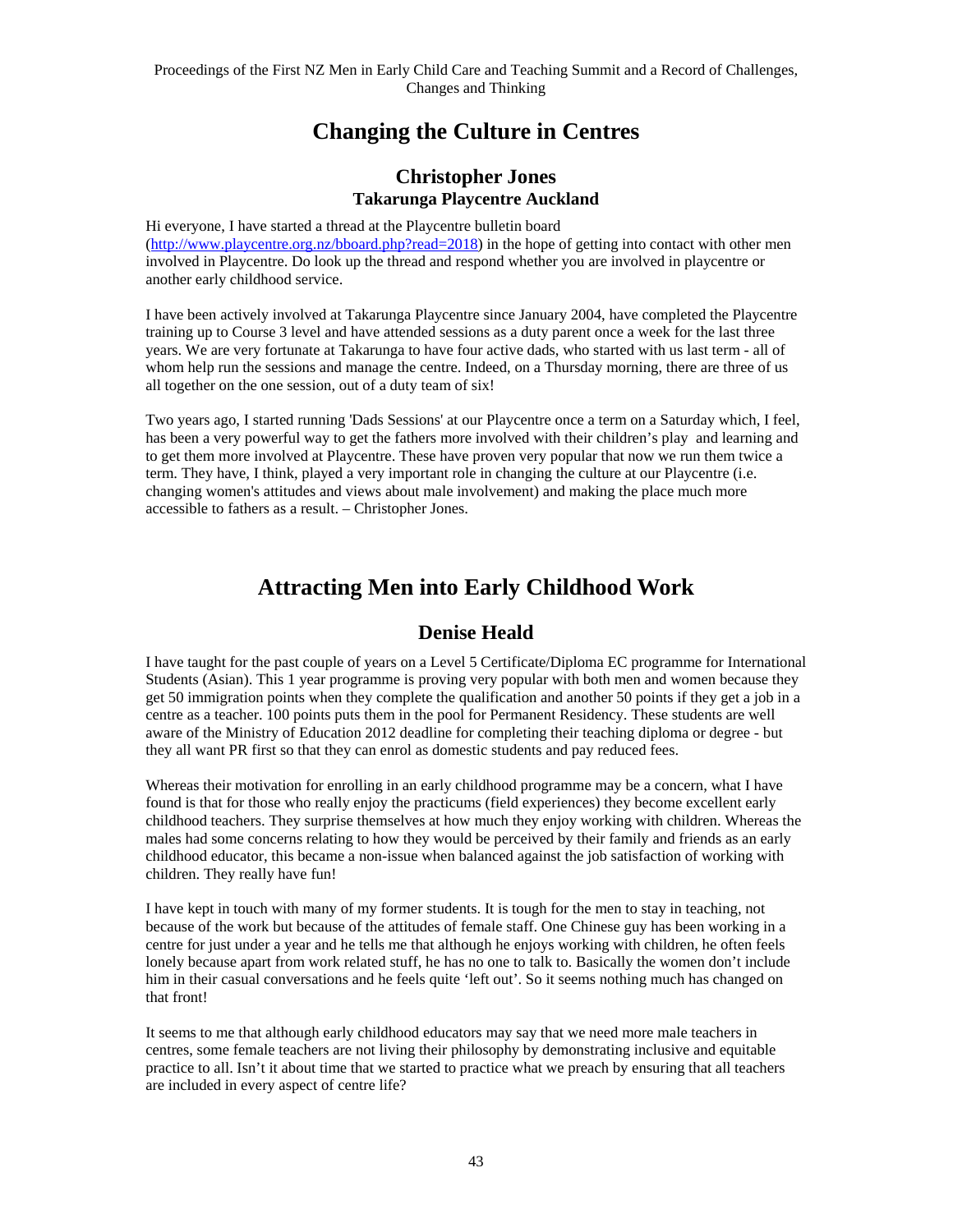# **Just Go For It!**

### **Larry Walker Tikipunga Educare, Whangarei**

My name is Larry Walker. Here is my story. In September 2005 I started a training course at Regent Training, Whangarei, with the vision of becoming an early childcare teacher. The year long course available at the time was for Teacher Aide. I was the only student at the beginning of the course wanting to do early childcare, and one of two males in a class of 18. I had to do the teacher aide papers along with the other students as well as nine extra papers based on the early childcare certificate. During my time there several other students joined the course with early childcare in mind. By mid-June 2006 I had finished all my papers and gained passes in both the Teacher Aide and Early Childcare certificates. I was also the first student to achieve the honour of passing both, and all this in eight months!

I knew by then that I wanted to do my diploma in early childcare teaching and that there was an intake coming up in June. So I rang TeachNZ to make enquiries. After a long but very informative phone conversation, I was all signed up to start my diploma (just the paperwork to come in the mail for me to sign). My initial thought after putting the phone down was "what the heck have I just done"? Was I really ready to take the plunge and do this?

So I spoke with a friend who owns a childcare centre and with her help, guidance and confidence in me, I knew I had made the right choice and was ready to tackle the diploma head on.

I chose to do my diploma through Te Tari Puna Ora O Aotearoa and started in June 2006. I have found myself yet again the only male in the class. Alas, I am treated no differently and find the other students as well as the staff very helpful, friendly and knowledgeable. Part of all this has been the fact I have had to do some training within a childcare centre. From September 2005 until early 2006 I had the pleasure of working at Kensington Childcare Centre. Since then I have been based at Tikipunga Educare. Both of these fantastic centres are based in Whangarei.

I have been very fortunate in that both centres have been amazingly supportive and encouraging in how and what I do in regards to my training and learning. This has been of great value to me and my confidence. Everyday for me is a learning day and all comments passed on by my peers I have taken onboard in a positive way and tried to use to better my methods of teaching.

The most amazing thing I have found at both centres has been the outstanding support of the parents. Initially I had my concerns to their reactions of a male being at the centre. My concerns were all in vain. Parents have been so positive and I have even had comments passed on to me that some parents, when initially looking at the centre with the view of registering their chid/ren, made their final decision because they liked the fact a male was present.

As for the children at the centre, they are what makes me want to go to work everyday. Seeing there faces light up and hearing them say "Larryyyy!!!!!, Good morning Larry!!!!!" is more than enough satisfaction to know I am at the right place in my life, doing what I want to do.

I am coming up to the last weeks of my first year of my diploma and it has gone so fast. I am the first to admit it hasn't been an easy road. Learning to study, reading material, trying to take it all in, assignments, weekly journals etc, but I stuck it out because I had faith in myself and believed in what I am learning.

As I have said in the past, I challenge all males who want a career in early childcare to go for it. I do it because I want to make a difference and a contribution to the community.

My thanks to Dr Sarah-Eve Farquhar for giving me this opportunity to tell my story. I hope it inspires you or any of your friends. - Larry Walker.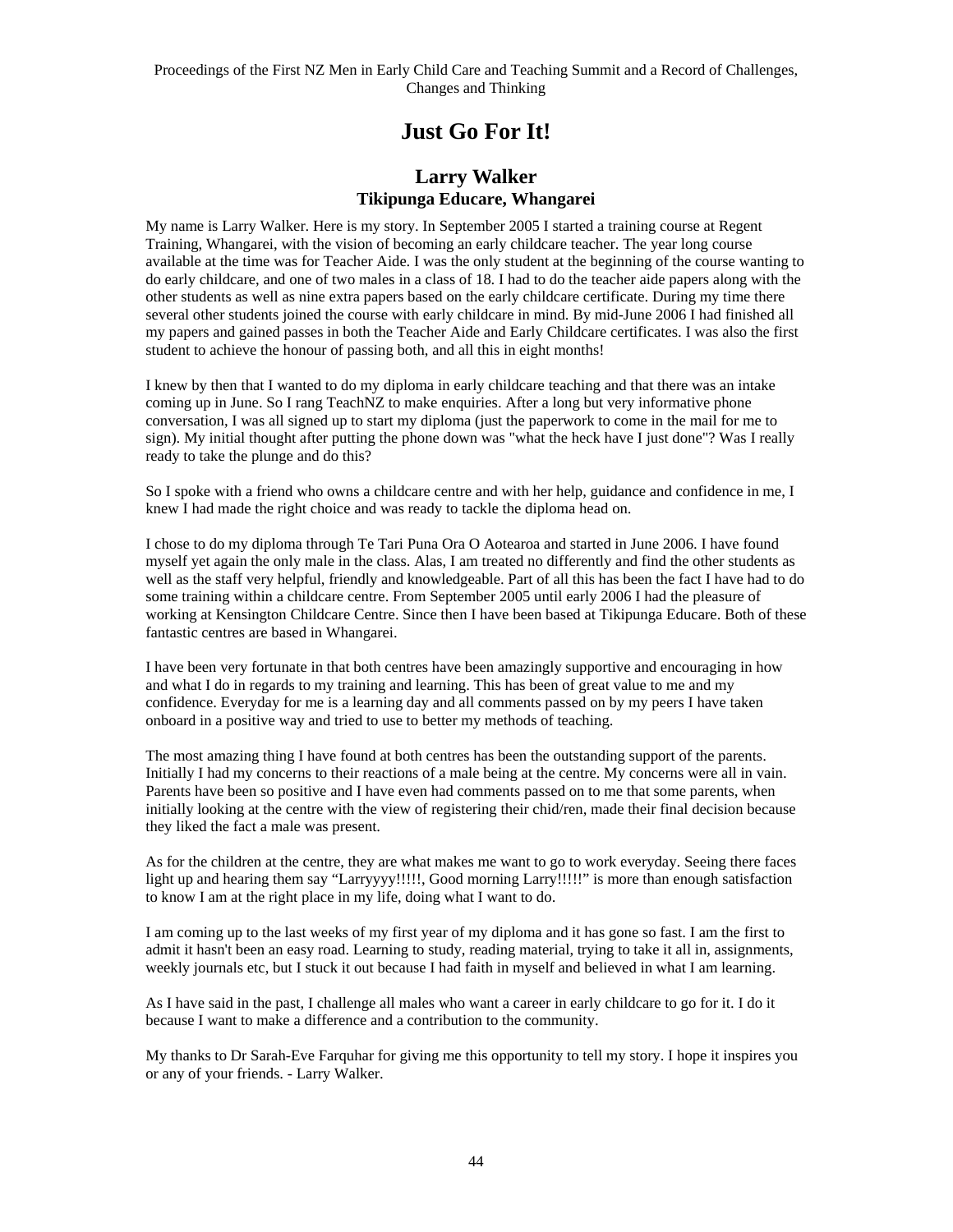# **The Power of the Media**

### **Caterina Murphy Te Tari Puna Ora o Aotearoa/NZ Childcare Association**

A prospective new student came to our teaching base after seeing the TVNZ doco "A Few Good Men" to obtain an enrolment pack. Jason (not his real name) is a 57 year old male who has always wanted to be an early childhood teacher. He said that after watching the Sunday doco his wife turned to him and said "it's what you've always wanted to do- go for it."

He was emotional about coming up to see me. I hadn't met him before, but he said this was the right time and that he was not going to put his application off for one more moment, He is raising three young grandchildren with his wife and also does a lot of community work for IHC. He said that the Peter Ellis case had totally put him off teaching and he has been scared to take the plunge all these years. When he goes to pick his grandkids up from a local centre, he takes time to read stories to the children when he's there. When he saw the doco he thought, "enough is enough, I'm going to do what I've always wanted to do. Surely from that and with police vetting etc, I will be safe to work with young children". But he's still scared.

I welcome men to be involved with young children and think it is important that we positively promote the profession as one good for men. In our local area, we have three men working in early childhood, one of whom is a student of ours. It is a pleasure having him add a new dimension to our classroom discussions. I think the recent media coverage has been empowering for men already in teacher education programmes and has opened a new window for those who are thinking about becoming teachers.

The power of the media is strong but not necessarily sustainable. Families will need to exercise their voice about how important it is for them to have men working alongside women with their children. Teachers will need to re-visit and share their beliefs about how important interactions with men are for young children. I'm doing that now. We will need to use that trusty cultural tool, the television, to promote men as teachers.

Men have so much to offer early childhood. I have noticed male teachers playing differently to female teachers in early childhood centres. Their play patterns and behaviours seem more energetic and vigorous, especially in places like the sandpit and carpentry areas. I've seen them take more risks with equipment such as paint sprayers and electric drills which is all exciting stuff as it makes the learning environment more interesting; more authentic; more flexible in its stance. I've seen greater voice intonation during story telling and puppet shows and different styles of negotiating conflict resolution between children. I've also noticed differing levels of tolerance about behaviours. All of this is important because gender differences there are and I want early childhood learning environments to reflect a more real view of life to young children.

More men in early childhood will add greater diversity to our learning environments and a richness to our Whaariki, a difference in our weaving style. The power of the media can only be truly effective if it is reinforced at every level of teacher education. This is a great time, right now, to question, "who is the weaver of the early childhood curriculum in the 21st century?"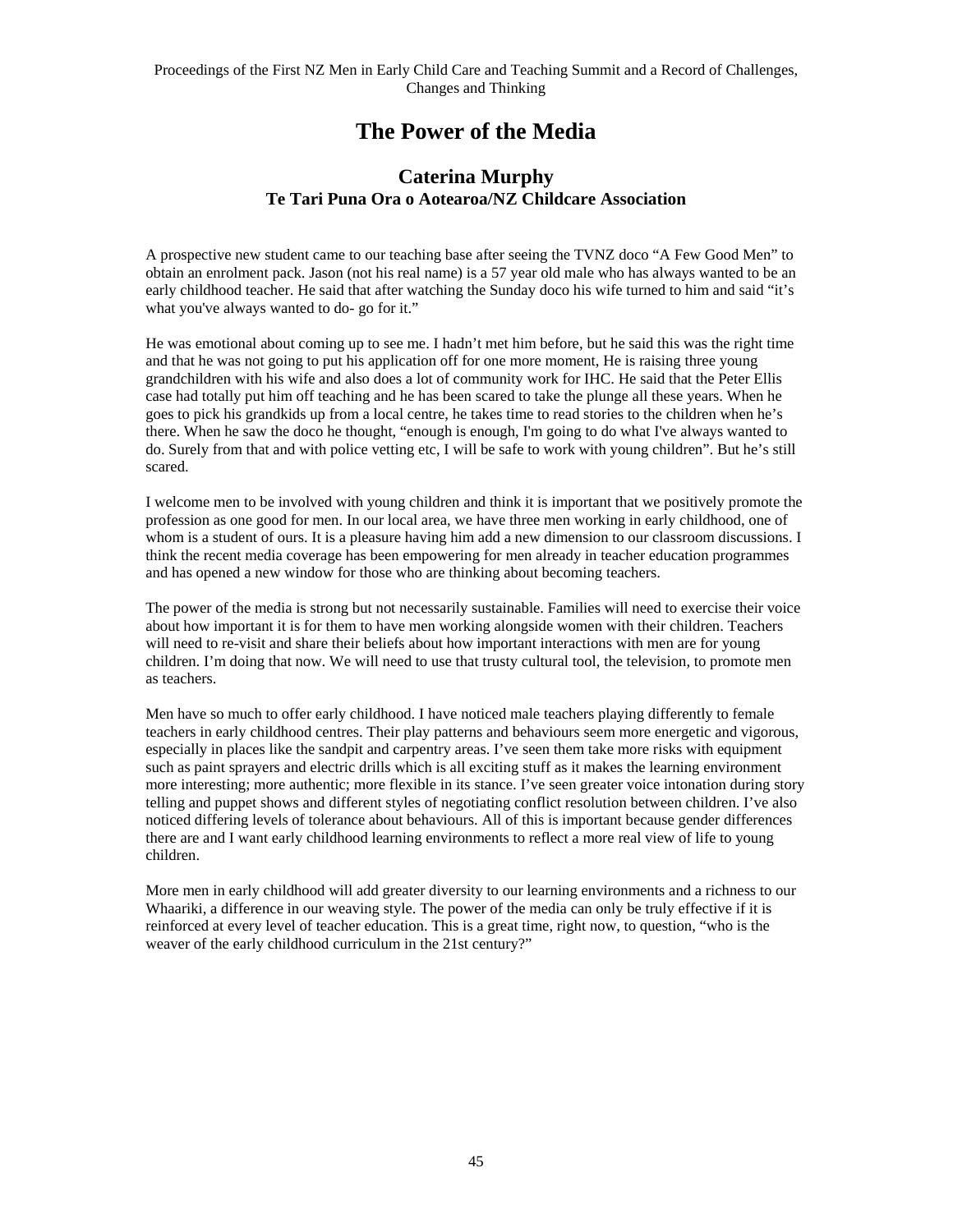# **SECTION C ARTICLES**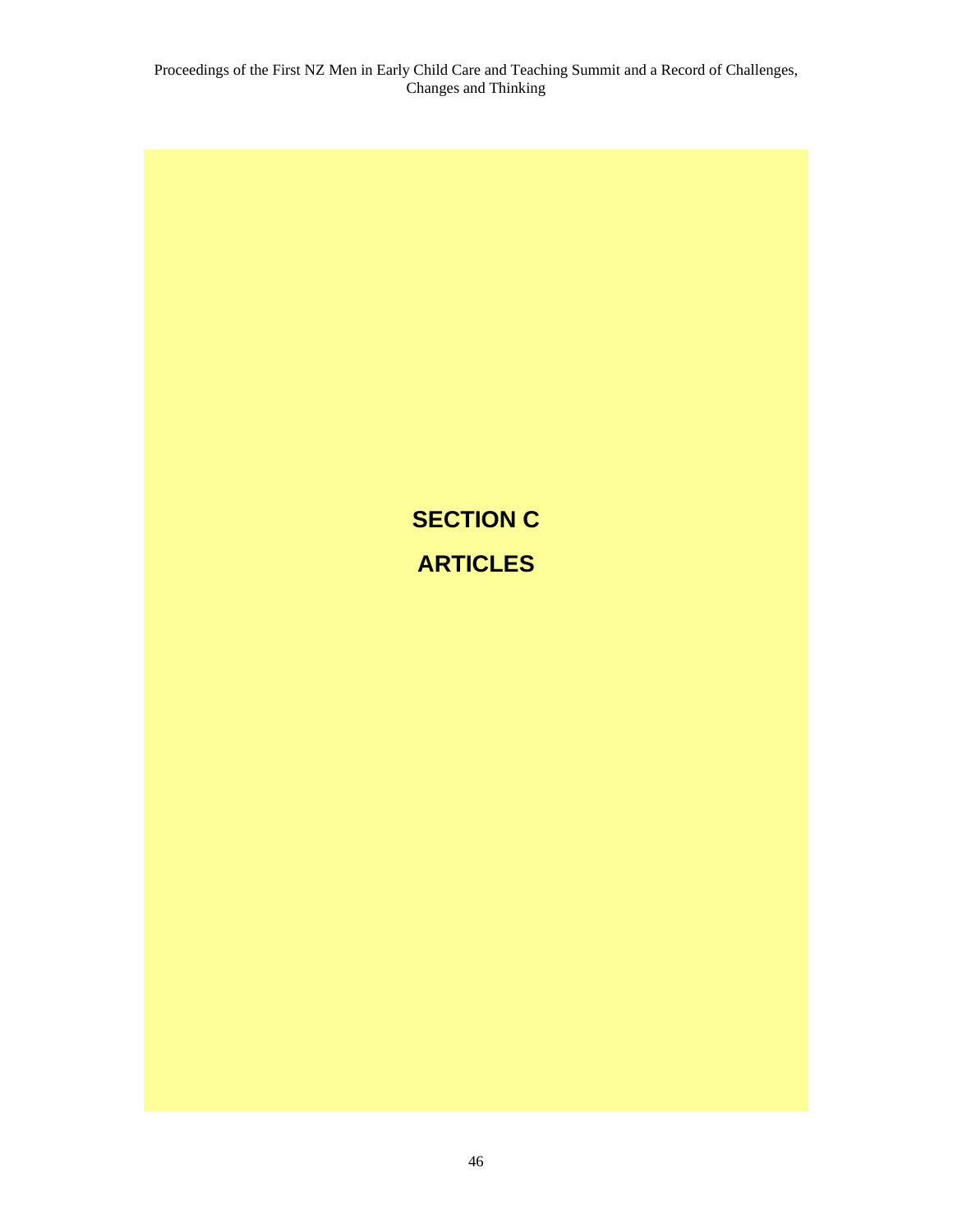# **Critically Endangered: Male Pre-school Teachers**

### **Harald Breiding-Buss**

**Published in Father and Child Issue #36, 2007** (reprinted with permission)

*Despite fathers doing more and more childcare at home, male staffing at childcare centres is at a 20-year low. While New Zealand's leading association of childcare providers calls the situation a "national disgrace" there's no indication that the issue has made it on to the political agenda. Harald Breiding-Buss reports from the Christchurch Men in Early Childcare Summit held in March this year.* 

Looking at your average kindergarten or childcare centre today it is almost hard to believe that some of the key drivers of early childhood education were male – and staunch Germans at that. It was people like Kindergarten founder Froebel or anthroposophist Rudolf Steiner who took early childhood away from a mere 'looking after' approach to it being the first step in education, and a very significant one. Movements like the ones founded by these men introduced the now generally accepted idea that a child is not merely an immature adult that has to learn about society's rules and mores, but has development needs specific to their age.

Beyond being role models, men and women provide specific stimulation for young children that is beneficial for their development. However, in childcare centres children will in all likelihood, mainly get the female variety.

New Zealand's track record in attracting men to the profession is particularly appalling. Not only have the numbers of male Early Childhood teachers always been small, they have actually been declining further in the last 15 years. While the childcare sector has ballooned in terms of the number of staff employed, the number of men teaching our smallest youngsters has gone down both relatively and absolutely. Amongst nearly 14,000 women Early Childhood teachers in state-sponsored centres there are only 130 males currently employed in this profession – less than 1% and down from 2.5% in 1992. Compare that to frontrunner Norway where the male proportion of early childhood teachers is 20%, or even 'macho' Australia at 4%. The Early Childhood Council, which is the largest national body for licensed early childhood centres, went so far as to say that the current lack of male teachers is a 'national disgrace'.

Should this concern us?

Absolutely, says Wellington researcher Sarah Farquhar, who has been pushing that particular barrel for nigh on 15 years now. Her perhaps strongest argument: "The Early Childhood Education sector is not reflective of the situation in the community." Translation: fathers have been taking up hands-on child care with their own offspring in droves, yet the situation that children encounter in childcare facilities is one where men are almost completely absent. "Society has moved on", she says. "Men are more actively engaged in caring for their children; yet the early childhood workforce seems stuck in the 1970s family model."

Childcare – or Early Childhood Education Centres – is a growth sector, because parents of pre-schoolers spend more and more hours in paid work. Because of the sector's female-dominated work force, "children's time with adult males is thus reduced", says Sarah.

The decline in the number of male Early Childhood teachers also goes against a trend in other femaledominated professions such as nursing, where increasing numbers of men are seen.

Sarah Farquhar felt strongly enough about the issue to convene a 'Summit' on 'Men in Early Child Care and Teaching' in Christchurch in March this year, attended by about 70 people with an interest in the area, including many male Early Childhood Educators. The summit's aim was to put this issue on the map and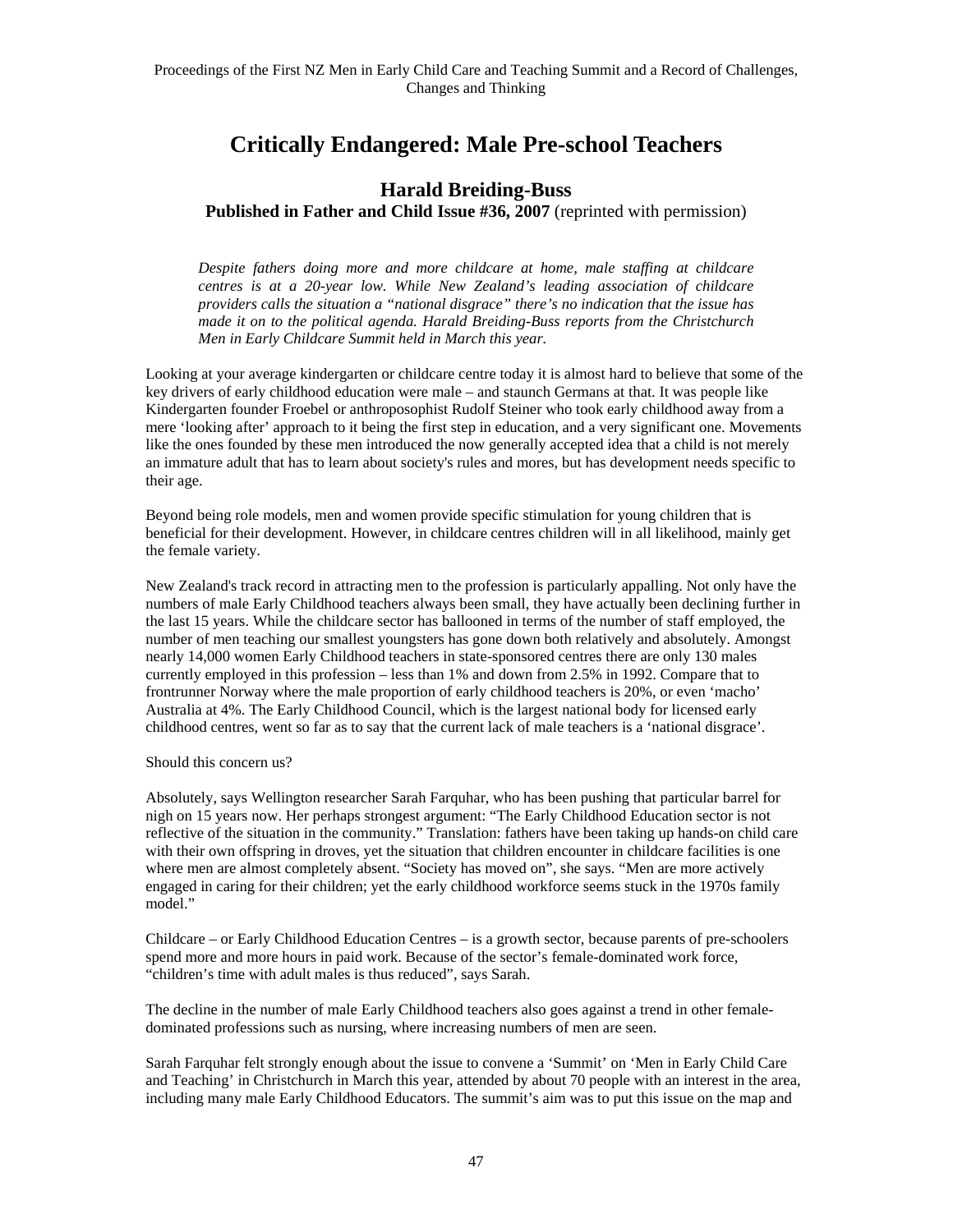create a network, perhaps a movement, that can push the issue into the public and political limelight. Three issues were at the fore of the discussions:

*Fear of sexual abuse allegations.* More than a decade on from the Christchurch Civic Crèche case, where three female and one male childcare workers were accused of sexually abusing children (and the male, Peter Ellis, was eventually convicted and sentenced to 10 years imprisonment) many at the summit felt that men are vulnerable to false accusations of sexual abuse. It's the 'elephant in the room that no-one wants to see' said Lynley Hood, author of 'A City Possessed', who thinks that none of the issues raised by the Ellis case have been addressed.

*Lack of role models in the profession.* Men working as Early Childhood Educators are so rare that men may be forgiven for thinking that this profession is simply not open for them. There are virtually no other men who can tell them what the job is like, what the rewards (and pitfalls) really are. Male Early Childhood Teachers also tend to attract more father involvement in the centre, which creates a better balance of male and female role models overall.

Some small efforts are made to at least include more images of men when advertising the career, for example on the TeachNZ web site which promotes teaching jobs.

Men who do work in the profession are quite isolated as it is highly unlikely that there will be another male working at the same centre. Networking amongst those working as Early Childhood Teachers was seen as a key to any progress.

*Unsupportive political environment.* Sarah Farquhar pointed out that compared to efforts to promote women into traditionally male-dominated jobs the government is more than a little cagey about opening women's professions to men. There is a tendency to blame the men themselves for not wanting to work in low-status, low-pay professions. However, many male-dominated jobs pay significantly worse and have lower status (supermarket trolley-pusher is one), and never mind job satisfaction.

Wellington researcher Paul Callister summed up the approach of the Wellington academic and political environment like this: "Whenever women are at a disadvantage it is a problem of society. Whenever men are at a disadvantage it is the problem of the individual men."

In his presentation, Paul showed how government policies of promoting women into men's jobs had the desired effect: When it comes to university or other tertiary degrees, women now outnumber men in previously male-dominated areas such as dentistry as well as maintaining or increasing their advantages in their own traditional strongholds.

Says Callister: "it's obvious that this kind of approach works." So why not take it to promote men into a profession that is so crucial for all of us?

When in opposition the two main political parties have always supported increasing the number of male early childhood teachers. Leading up to the 1999 general election Labour's Steve Maharey not only said there need to be more men in the profession but also slammed the then National-led government for policies that do not protect people against false abuse allegations. When in government, however, Labour did nothing about those policies, or anything to encourage men into Early Childhood teaching.

National education minister Nick Smith announced in 1999 a government initiative to get more men into primary teaching. This was to include television ad campaigns, but none were actually forthcoming. Now in opposition, National is criticising Labour for its inaction - and for policies that scare men away.

It is hard to see how the situation could improve without the political will. As summit participants pointed out, individual childcare centres may want to employ men, only there aren't any around with the right qualifications. Education providers may want to include men as much as women, but if there aren't any applicants there is not much they can do.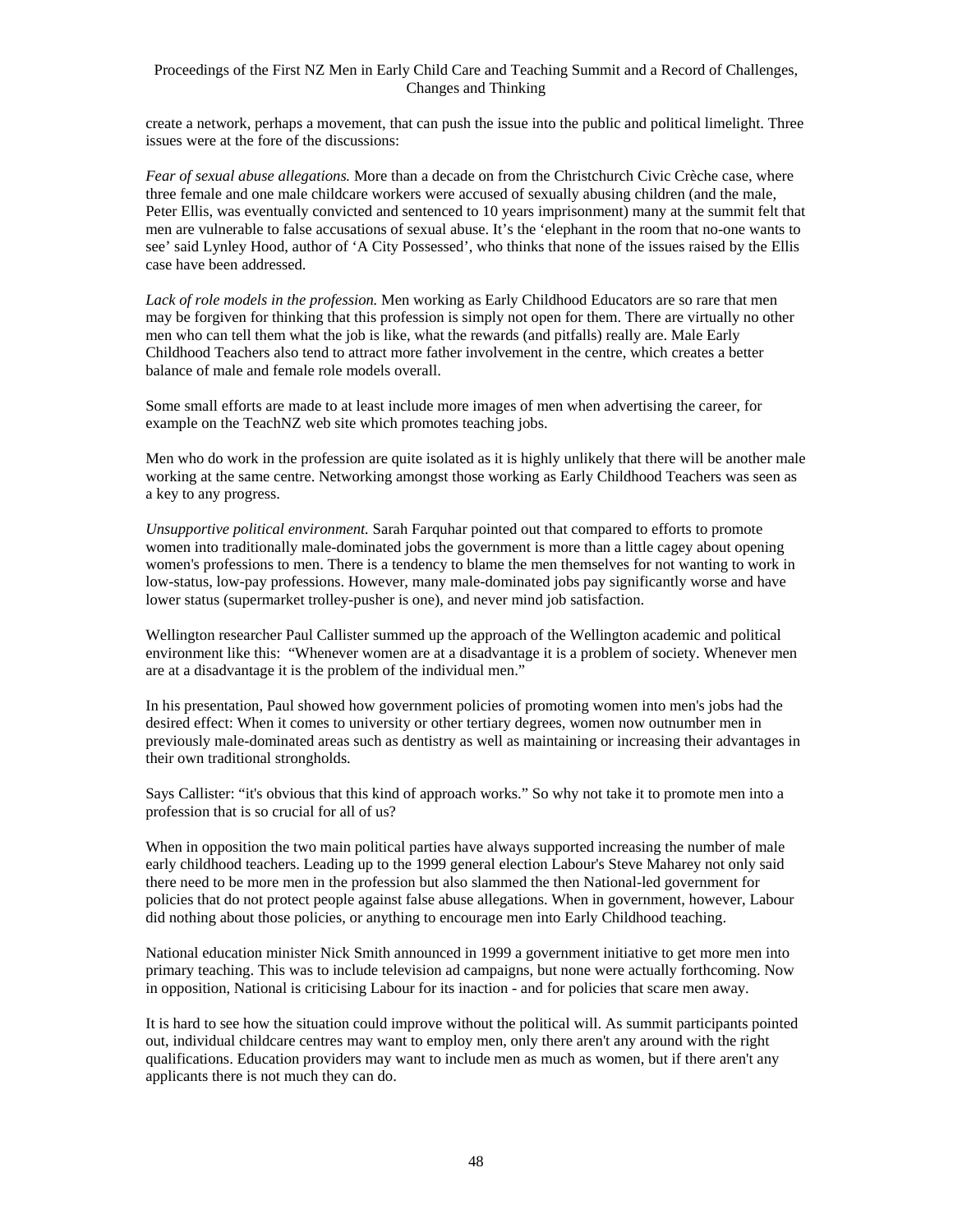One summit participant pointed out that in the late 1980s and early 1990s there used to be a scheme where male pre-school teachers would speak to high school students about the job as part of making students aware of career choices. This was dumped during the Peter Ellis case.

Without encouragement male pre-school teachers may become completely extinct. Do we, in this age of active fathers, really want to send the message to our youngest children that they are women's work and women's work only?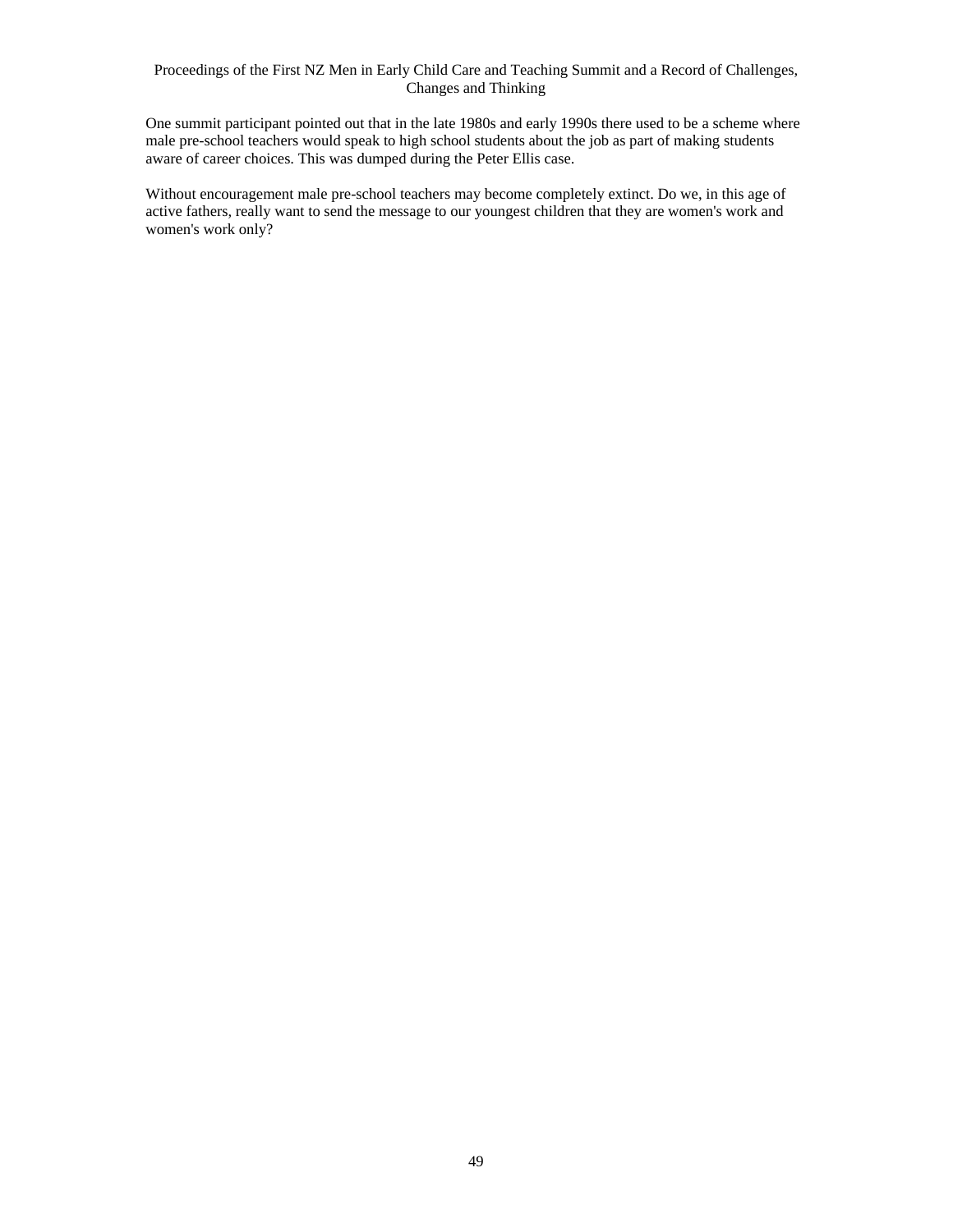# **The Consequences for Children of an Absence of Men in Early Childhood**

### **Peter Heaslip Consultant, Whangarei**

Several years ago I expressed my concern in a paper *Boys will be Boys but will they be Men* at an ECC national conference and asked why we were not facing up to the issues of the absence of men in early childhood.

The shape of the modern family has change and this has caused me to ask 'where are the male role models for our children?' Demographic changes have meant that the traditional male authority figure is now absent, not just from many home but also from our everyday lives. Men that children could look up to and model themselves on. Who are the present males for boys to model themselves on? Watch the television and you will be left in no doubt. Much of the male image is obtained from sportsmen, or from the buffoons of American sit-coms or the conflicting but not necessarily contrasting characters in police dramas. With the absence of a satisfactory male role model, this is all that both boys and girls are left with.

I thought I would check on the net to see what information it had on this issue- there are over 21 million entries under the heading 'male role models', so someone somewhere is thinking about the absence of men in young children's lives. It is fascinating and time-consuming to go through some of those entries some are way out but in general there is obvious concern in some sectors and clear evidence that some governments are seriously concerned about the issue.

Stuart Millar from the National Centre for Education Information in Washington writes: "One of the interesting aspects of Society that I have noticed is that in addition to removing fathers from children's lives after separation and divorce, there are very few positive male role models for children. Children are very likely to encounter loving, nurturing female role models, but unlikely to encounter the same in the counterpart, especially in their early developmental stages. This reinforces our argument that fathers are the best opportunity to encounter positive, loving male role models."

There is now well documented evidence that girls are out-performing boys at almost every level from the primary school through to University. For more than a decade, Vice Chancellors of Universities in the United Kingdom have been concerned, not that women are out performing men in sciences as well as arts, but their concern has been the male response to this phenomenon. The men have reverted to laddish behaviour, which has not only affected their studies but made the females dismiss them even more and sent them on a continuing downward spiral of even greater laddish behaviour. There is another side of this culture of 'laddism', among the boys which leads to hostility towards others of their gender who are seen to be clever and this is evident in a younger pre-university age. With the absence of effective role models boys are under pressure to conform to a culture created by images in magazines and the media about what it is to be masculine.

If we wish the negative effect of a 'laddism' culture to be reversed, it is important that we do something about it urgently. An extensive study by the US Dept of Ed, national Centre for Education and Statistics took a representative sample of 22,000 children and concluded that although boys and girls aren't that different when they begin 'kindergarten' by the time they reach fifth grade or intermediate school age the gap in overall achievement between boys and girls had widened considerably.

Prof Alan Smithers, Sydney Jones Professor of Education and director for the Centre for Education and Employment Research at the University of Liverpool, like others suggests that the problem with boys' relative under- performance originates in their early education. "Boys don't get a very good start at school" he states." Some experience failure and then seem to slip further out of the school context." Journalist Neil Linden agrees and feels that a key factor in their lack of achievement is the absence of men as early childhood and primary teachers. "The key factor he states is the extinction of men as teachers in the primary schools."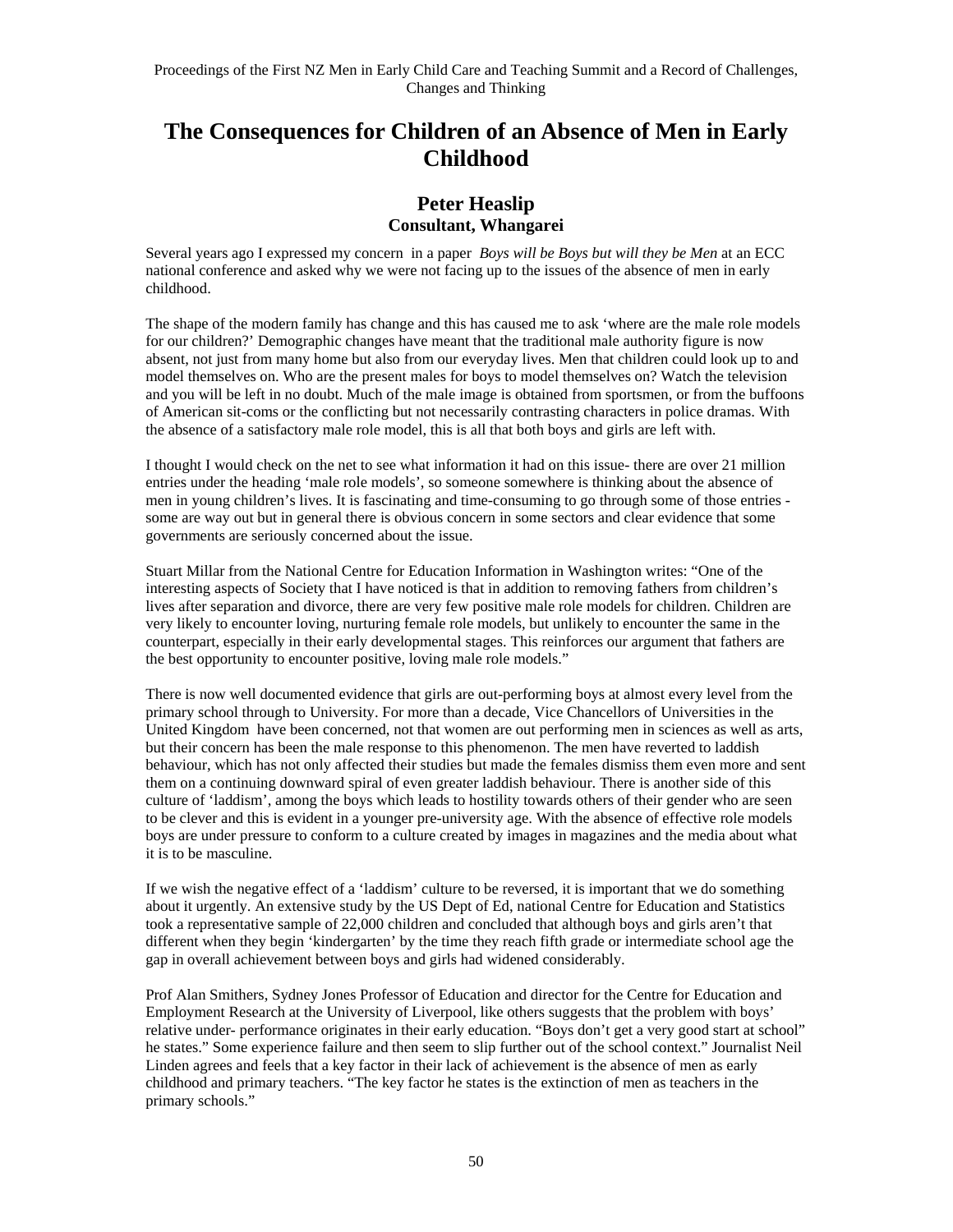As Lilian Katz has indicated, we know that boys are neurologically slower than girls, but that they should catch up in middle childhood. But the pattern is that they do not. Why ? Boys are growing up in a culture where males are expected to be assertive. In other words they are being directed into a 'boy code'. And this is starting and being fostered in many of our homes and in our early childhood centres. If we 'get it wrong' in our early childhood centres, the boys are far more likely to be adversely affected than the girls.

Our Ministry should be asking if centres are doing sufficient to be an antidote to the media image of men? Is it possible in an almost "petticoat profession" to be able to do this? When many children in their own homes are unlikely to benefit from a constant available male figure, our centres helping the situation?

I have seen little evidence that there is any widespread public concern about the absence of men in primary or early childhood teaching. If our Ministry has any concern, I fail to see evidence of any steps that it is taking to remedy it. The lack of action in New Zealand is not evident in other parts of the world Male teachers in many other countries are acknowledged as vital role models for both boys and girls, for they reinforce messages about masculinity and education, and help dispel the myth that it is not cool to do well at school. It is in the pre and primary school where young people get their first experience of life outside the immediate family. A strong positive role model there benefits students

The lack of action in New Zealand is not evident in other parts of the world. Conferences are being held in USA to face directly the concern. In New South Wales last year, John Aqilina, the Minister for Education and Training announced that he was holding an inquiry into the decline in male teacher numbers. "We need to find out why young males are not choosing teaching." If in the past there has been an absence of a lead from our own Government and Ministry of Education, what can you do to halt the trend of 'failing boys'? Lilian Katz, warns of the 'latent disposition syndrome', - dispositions acquired or destroyed in early childhood remained latent, often to reappear only at teen age.

This means in our homes and in the pre-school and primary we are setting the basis for 'failing boys' in their teen years. We do see the signs of laddish behaviour, but too often dismiss this as 'Boys will be boys!' The absence of positive male role models and the lack of clear immediate evidence to us may lull us into a sense of complacency - an indifference that I feel must be avoided.

From a personal perspective, it has been a lonely life for me as a man in early childhood. Too often at conferences which I have been asked to speak at over the last 20 years, I am the only male. In early childhood education and increasingly in primary education too we are now a petticoat profession. Whereas once you were quite likely to have a male teacher at some time in your primary schooling, now that becomes a rarity. It seems strange that this is against a national trend of men having more to do with what was often associated with the female or domestic side of family life. Men are increasingly seen in supermarkets, and not just pushing the trolleys, there has been an increasing acceptance of some men staying home to be house husbands while wives or partners are the main earners.

The decline in male teacher numbers is quite a genuine community concern" he stated. Male teachers are vital role models for both boys and girls for they reinforce messages about masculinity and education, and help dispel the myth that in is uncool to do well at school. It is in the primary school where young people get their first experience of life outside the immediate family. A strong positive role model can benefit all students.

Fifteen years ago in Bristol as part of a research study I surveyed staff in centres asking if it was important to have men in early childhood. I was surprised that only half felt men were necessary, ( the reasons given for welcoming them into the profession ranged from "They could help move the heavy furniture." to "It would stop the women being so catty"). I was dismayed to find the negative response to my questionnaire for at interviews there seemed to be an acceptance at the best and tolerance at the least to men working with young children. So I did an age analysis of responses expecting to see the older women being those who opposed men - but I was wrong. Those who were most positive to men in early childhood teaching positions were those in the 55+ range and those between 25 and 34. The strong negative response came from those in the 35 - 45 year range. Why, I asked myself? I suspect it was about career prospects.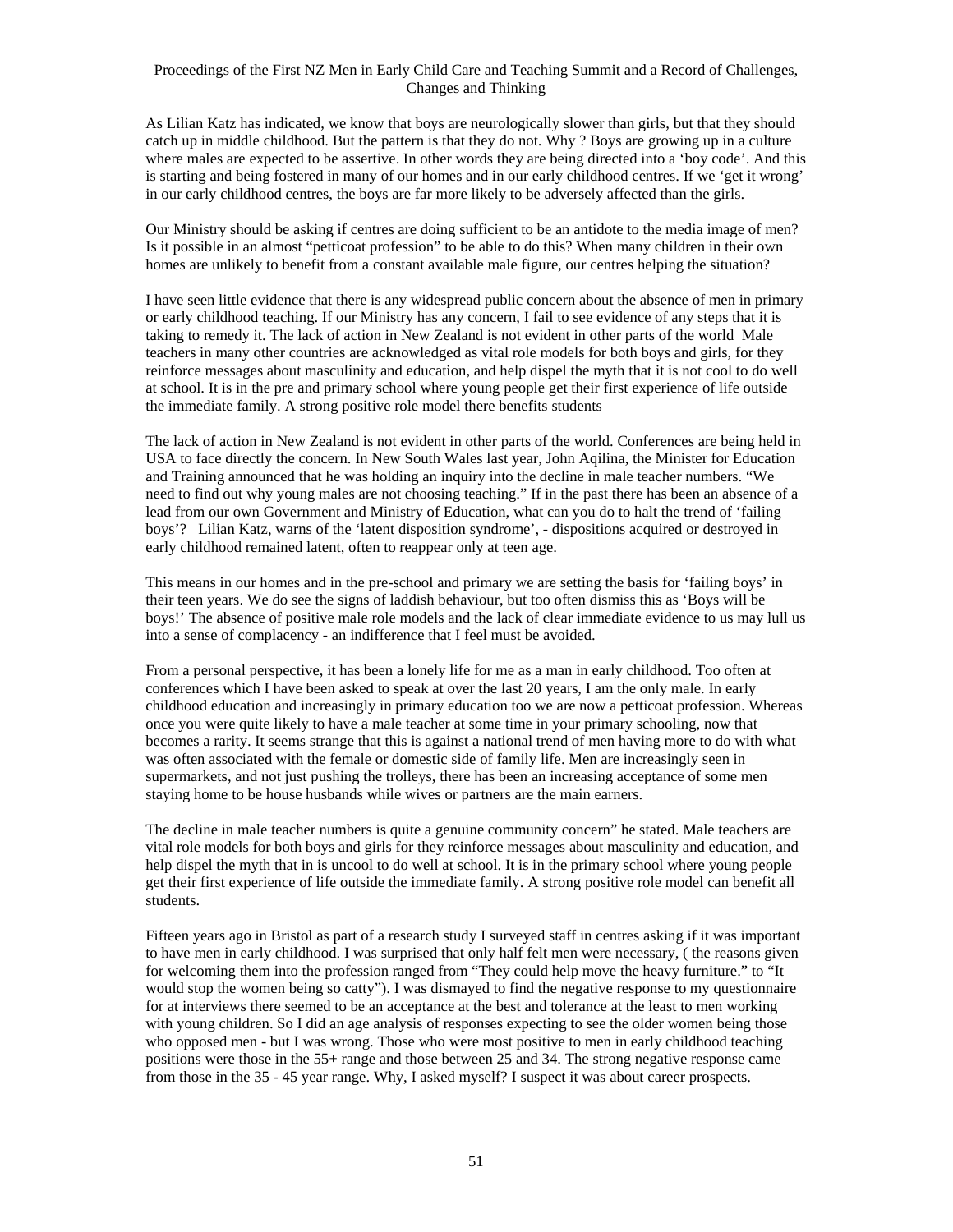Kenneth Wilson, again reporting for the National Centre for Education Information in Washington comments: "From what I can tell the problem of the absence of men in the teaching profession becomes far more pronounced as you go down in age: day care, kindergarten, and early primary teachers are overwhelmingly female, and usually young. If you are a single father with a child of the young age, you can probably think of worse things than dealing with a large group of young females, but the key issue is that it is not good for providing role models for children".

We don't just want any men working in our centres, we need the 'right sort' of men. I remember well working with deprived children in a centre in Bristol when a single parent father brought his lad in, and seeing me with his son advised me, "Be rough with him man, be rough with him". That is not the image we want to convey, nor is it one of the weak effeminate male. Children need to feel secure in knowing that men can be gentle but strong, comforting yet firm, serious yet fun loving and displaying all the other qualities we hope they will aspire to from an appropriate role model.

Even before the Peter Ellis case achieved such publicity, a man working in what has traditionally been an all female domain has had its challenges. I know when I first started freelance lecturing in the United Kingdom I had to overcome three prejudices and misconceptions in my audiences. First that I came from a University, second that I was a foreigner, and thirdly that I was a man. I think I quickly dispelled those prejudices. But when I was first appointed as an S J C (formerly an Infant Mistress) in a large primary school I then too had to convince three sets of people that ,as a man, I could work with young children. Those 3 sets of people were my colleagues, the children I was working with and their parents. The children were fine from the start, and when the parents saw that a man COULD work effectively with their own children they too were convinced, - the hardest were my colleagues especially those with whom I was not working directly.

When the British Council sent me to Czechoslovakia in the 70s when I asked why there were no men working in early childhood education, I was told with aghast faces that men just couldn't do it. I noticed a complete absence of men in the HIPPY program in Israel but this was for a different reason. As there was a lot of home visiting associated with the programme it was felt to be culturally inappropriate to have men working closely with women in their homes. But how about here in New Zealand?

#### Can men do it?

The only comparison I can give you is this. A woman may be mechanically minded and completely competent with how a car works. But if she takes a car into a garage for repairs there is almost always the complete assumption by the mechanics, that as a woman, she wont understand too much, and it is better not to try to explain but for them to get on with it. Somehow there remains a belief that men can't and don't know how a young child 'works'.

I think that common sense makes clear the importance of males on which we model ourselves. If you have observed young children, you very quickly realise how much of their behaviour they model from you.

Are we doing sufficient to be an antidote to the media image of men? Is it possible in an almost "petticoat profession" to be able to do this? When many children in their own homes are unlikely to benefit from a constant available male figure, how are we compensating in our centres, or are we aggravating the situation? Now is the time for action. I plead for more men in early childhood services. I would like to see the concern about male teachers taken into a broader debate – a greater recognition of how and why boys are falling behind, and what we in the early years sector can do about it.

If the lead does not come from the Ministry, it must come from us, but better by far for it to be a collaborative effort.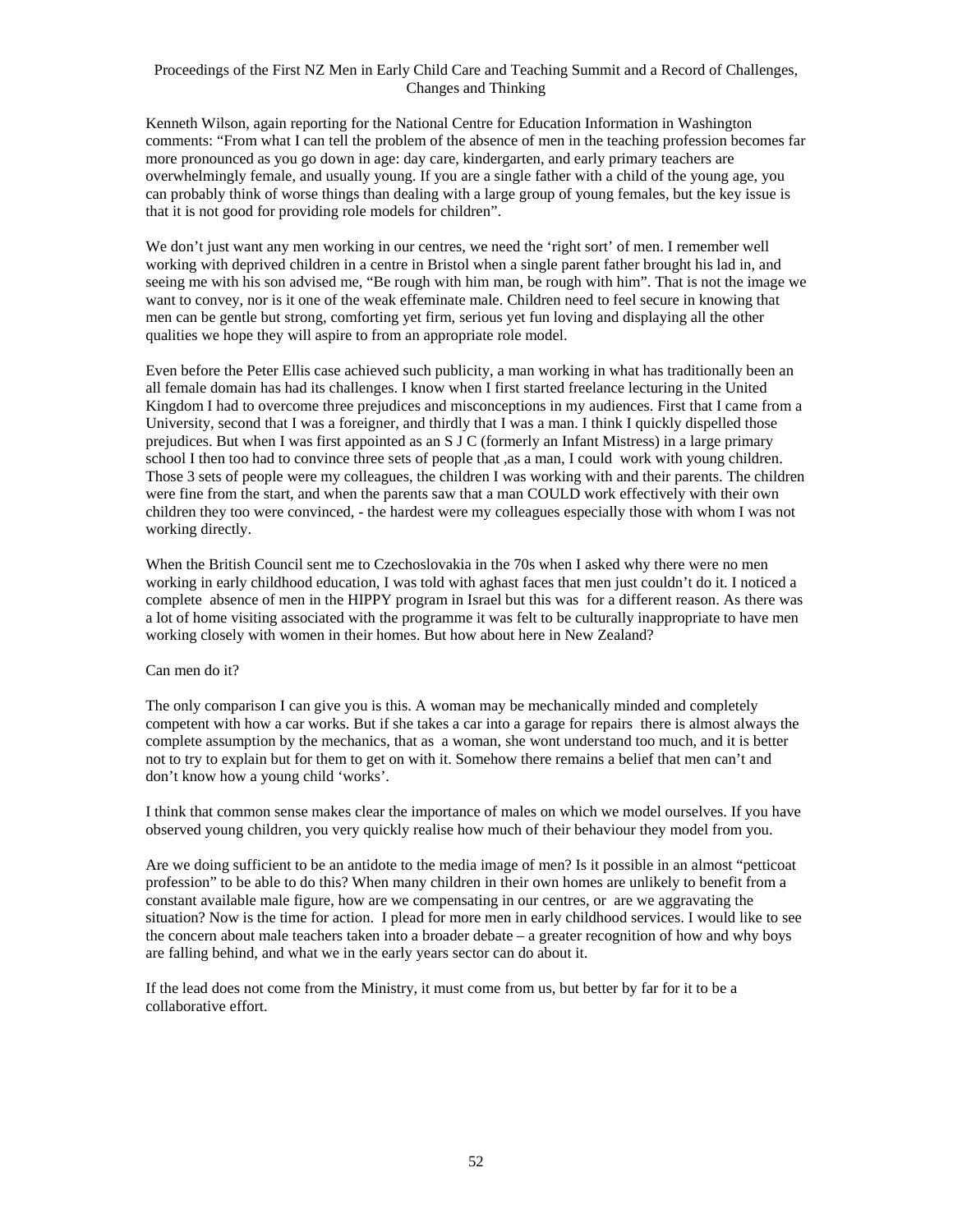# **Men in Early Childhood Teaching**

### **Sarah-Eve Farquhar**

Full reference: Farquhar, S. (1999). Men in early childhood teaching. *NZCER Early Childhood Folio, 4,*  29-32. (reprinted with permission)

There needs to be some support for females working with males. I've been in situations where two female teachers have faced angry parents because they are having a man turn up at the kindergarten who they haven't even met at that stage.... Some females [teachers] have difficulty working with the opposite gender or are not sure how to relate to a male as a teacher because they have always been around mostly women. (Denis, male teacher)

When James was first appointed to the job I felt that the Association could have warned me before James phoned. . . . There aren't many of them [male teachers], and you think to yourself about whether he is going to be able to do baking and all these things that women do. I must say that in the beginning our relationship was rather strained. (Bridget, female head teacher) [all names used are pseudonyms]

As the above quotes suggest men are uncommon in early childhood settings and this can present problems. Male teachers may cause initial debate and even tension in early childhood services because by their very presence they are challenging social norms.

Men's participation in early childhood teaching and the difficulties male teachers experience because of their sex need to be understood in context. Male teachers may have their masculinity questioned and perceived to be effeminate or gay due to the social belief that working with young children is not an appropriate occupation for men. Parents and employers may be more suspicious of the motives of men who choose to work with young children than women because of a view argued by some feminists that all men are potential child molesters and rapists. Further, the popular feminist slogan in the 1980s that "girls can do anything" was not matched by a similarly well-publicised message that "boys can do anything".

Hence one reason that women's earnings continue to lag behind those of men is that men are not making sufficient entry into the lowest paid areas of women's work, namely the care and education of young children.

Some traditionally female occupations such as nursing have become more gender neutral in recent years but early childhood teaching is one of the few occupations which has not experienced any improvement in gender balance. Over a decade ago being an air-hostess was seen to be an occupation for attractive young women only. With a change in title from air-hostess to cabin crew member and deliberate policies by the two major domestic New Zealand airlines to change the sexist image of the occupation, approximately one in five cabin crew staff are now men. In contrast only about one in 100 teachers in the kindergarten and childcare services are male. In recent years the percentage of male to female teachers in childcare centres dropped from 2.6 percent in 1992 to 1.35 percent in 1998. There has been a nominal increase in male teacher participation in kindergartens from 0.7 percent in 1992 to 1.2 percent in 1998.

What has been happening in the early childhood sector, or more correctly what has not been happening, in regards to recruiting and supporting male teachers is also evidenced in the primary school sector. In 1971, 37.8 percent of primary school teachers were male. This figure dropped to 24.4 percent in 1992 and has continued to decline to 20.5 percent in 1998. The figures suggest that many children will not have a male teacher until their secondary school years.

The disproportionate number of men to women in a profession which is so central in the lives of children and families is very worrying both from an educational perspective and from a gender equity perspective.

While kindergartens and childcare centres have focused on gender equity within their programmes, for example encouraging children to engage in a wide range of non-gender specific activities, the fact remains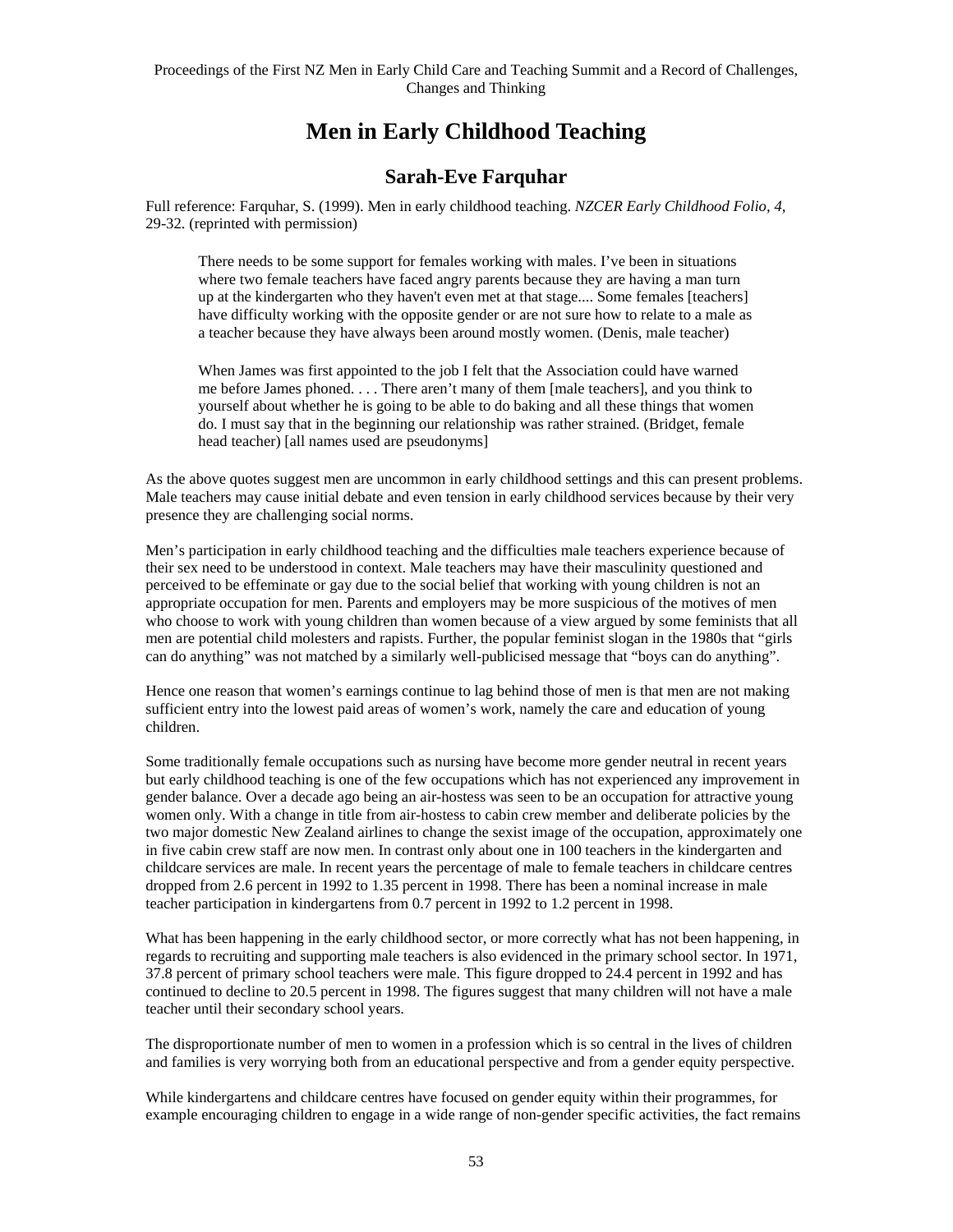that the vast majority of the adults providing the programmes are of one gender. Men are needed just as much as women in teaching, and especially during the first six to eight years when children are forming their gender identities, values and attitudes. Children as young as two-years know whether their teacher is male or female. While female teachers may purposefully model masculine behaviours and attitudes they are not actually men.

Overseas research has pointed to a range of benefits of having men on the teaching staff, including benefits for children's learning and improving the dynamics of staff relationships. As well there exists a substantial literature on the importance of men's involvement in child rearing. In recent years, due in no small part to the work of the late Commissioner for Children Laurie O'Reilly, the importance of fathers and the need for men to participate in children's lives has become a topical social issue.

As a first step to exploring ways of supporting male teachers, reducing unfair biases and tensions in centres, and recruiting men into the teaching profession, information is needed about male teachers and their experiences. Key questions are: Who are these men? Why are they in teaching? What differences might they bring to teaching because they are male? And what is it like to be a teacher who is male?

## **The study**

The aim of this study was to gain some preliminary insights into what male teachers are like and what it is like to be a male teacher. Twenty men working with children in kindergartens and childcare centres participated in the study.

They were selected through a process of approaching kindergarten associations and childcare centres at random to obtain five participants working in childcare in the North Island and five in the South Island, with the same number for the kindergarten service. Participants ranged in age from 24 to 54 years—the average age was 35 years. Kindergarten participants tended to be middle-aged with nine out of 10 being in their thirties or forties, and childcare participants tended to be either younger in their twenties or older in their fifties (eight out of 10 men). They had an average of seven years experience working in early childhood education (range 6 months to 15 years). All participants held some kind of teaching qualification except for two childcare participants. One was not trained and the other had the final year of his fieldbased diploma to complete. Four participants held university degrees and a fifth had only a third of his degree to complete. Five out of the 20 participants were the head teacher or supervisor at their centre.

Each participant was interviewed at a place and time of his own choosing. Interviews were tape-recorded for later transcription. Participants were asked a series of questions relating to their background, views, and experiences using a semi-structured interview format. The interviews were analysed with the assistance of the Q.S.R. NUD.IST computer program. Participants' responses were coded and categorised, and responses within and across categories were compared to identify common viewpoints and experiences and to note any differences.

### **About male teachers**

Data on the family and income status of the participants indicates that most were family men and that their earnings often formed the greatest contribution to the household income. Most participants (65 percent) were parents including one who was a single parent and at least two men who reported having responsibility for children not their own through marriage or re-marriage. Seventy-five percent of participants were the main or the sole household income earner.

## **Self-perception**

Participants' own perceptions of themselves were generally different from the social belief that men must be feminine or gay to choose to work with young children. When asked how they would describe themselves the majority (70 percent) talked either about having a mixture of feminine and masculine characteristics or being individuals and not feeling that they could fit into either gender category. Twentyfive percent described themselves as masculine men but not as strong macho types. These participants talked about how working with children and women had enlightened and changed their views especially on the social and economic disadvantages women as a group experience within society. Only one participant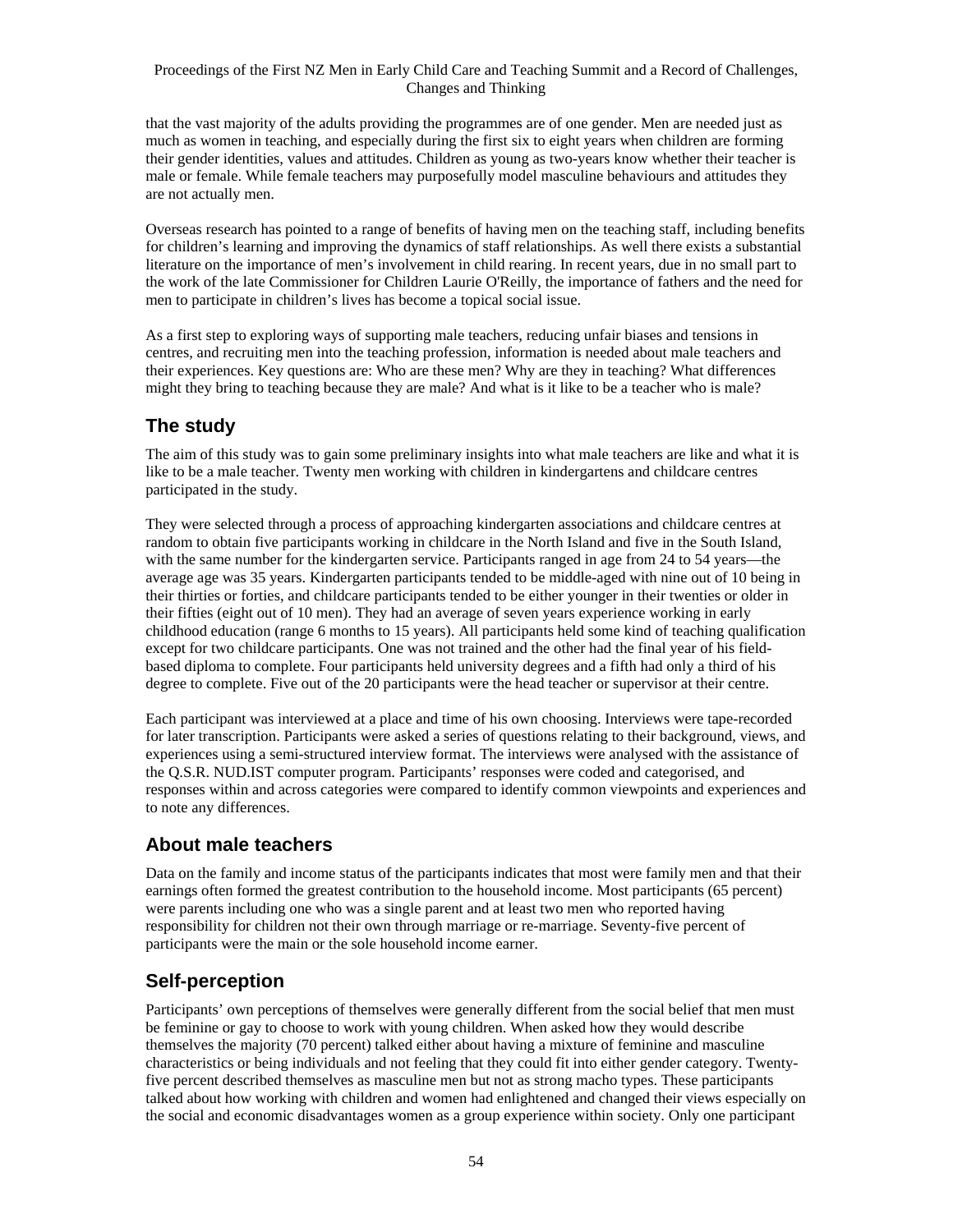described himself as effeminate, playing down his maleness, seeing issues in a female way, and preferring the company of women to men.

#### **Reasons for entering teaching**

Women have some influence over men's decision to enter early childhood teaching. Twenty-five percent of men talked about how a female member of their family was instrumental during their childhood in helping them to value and like 'women's work'. For example, David explained that he was an only child and spent a lot of time with his mother who taught him much about women's work. As adults, 35 percent of participants reported that they entered early childhood work almost by accident through the suggestion or example of their wife, girl friend, or a female friend. Desmond, for example, explained that after he was laid off from his job as a plumber and experienced difficulty in finding a new job his partner suggested that he do some relieving work at her childcare centre. At the time he did not like the idea because he viewed it as a woman's job. However, he went along with his partner's suggestion as he considered it was better than doing nothing. Four years later he is still in childcare, aspires to become a childcare supervisor, and has no desire to return to plumbing.

Desmond's experience of entering the field as a second or later career choice was typical of many of the men in this study. Most participants (75 percent) were unemployed, made redundant from their job, or their business was closed prior to entering teaching.

This finding indicates that becoming a teacher is probably not something that men dream about or aspire to as teenagers, but rather something they go into after trying more traditional jobs.

Men can be encouraged to consider early childhood teaching as a possible career option through contact with a male teacher as was the case with 10 percent of participants in this study. For example, after chatting with a male teacher who came to his bookshop one participant decided to try teaching. One possible strategy to increase the participation rate of men in teaching would be to show men more often in advertisements about early childhood teaching. Another strategy would be for career advisers to ask male teachers to talk with groups of students and for recruitment agencies to call on male teachers to talk with unemployed and mature men who are seeking a career change. Most importantly, female early childhood teachers should not underestimate their influence through talking positively with men they know about early childhood teaching as a worthwhile and satisfying occupation.

#### **Roles and behaviours**

Participants reported that they carried out the same work as their female colleagues, with the exception of 15 percent of participants who did not change children's nappies or pants (because their employer would not allow them to in two cases and because in one case the teacher wanted to reduce the possibility himself of being accused of child sex abuse). Although as teachers they reportedly did much the same work as their female colleagues it seems that male teachers may extend our current notions of the role of the teacher. For instance, in regards to how much the teacher gets involved in play, how much latitude is given for play that is usually classed as boisterous or fun but not educational, discipline, relationships, and challenging social bias.

Participants perceived themselves as being very much hands on in participating with children in the children's activities. They perceived the teacher's role as helping children to have fun, to laugh, and to enjoy learning through their play. In other words, a key part of the teacher's role was to be a playmate or friend.

Participants valued active participation in both standard activities such as dough and block play as well as in children's spontaneous social play including chasing games and rough and tumble play on the floor:

I do a lot of dancing with the children. I like to get involved with what the children are doing and will join them in building castles or tall buildings. ... I notice I have a lot more to do with the children when they are doing physical activities like jumping. Very rarely do I see the other [female] staff members holding the children and picking them up and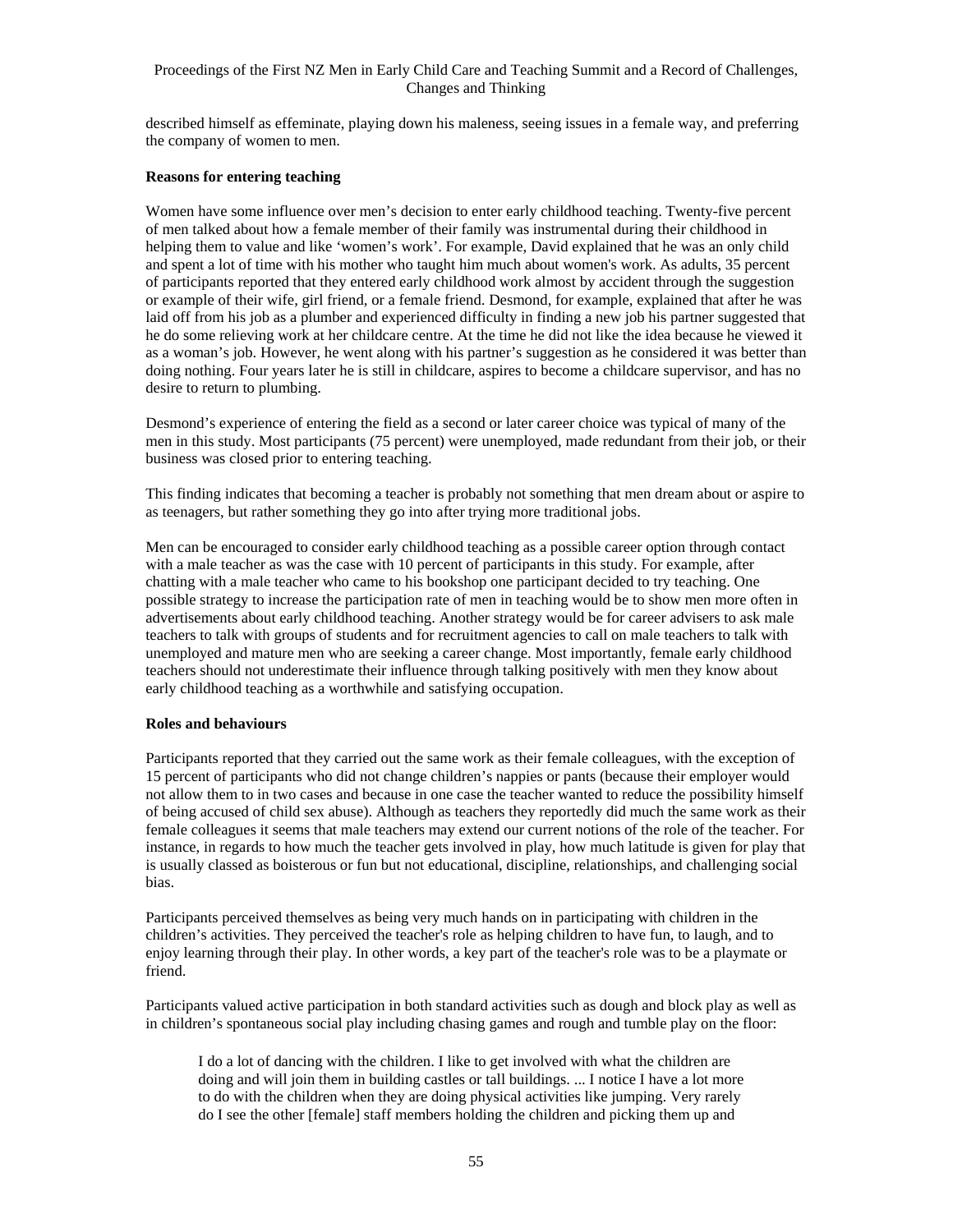getting the children to jump off objects or jumping to me. The children who are on bikes and can't reach the pedals, 1 will push them around. (Dirk)

It probably increases their [the children's] involvement because I am in their play. I am part of their play until I get tired and think I might take a seat. Then the children all go and hide and so I go and hide too. (Warren)

While male teachers seem to provide children with a greater range and scope of physical play at the same time they find they sometimes have a different kind of influence on children's behaviour compared with their female colleagues. The reasons given by participants for their tendency to sometimes be more effective in managing children's negative behaviour included their deeper voice, their understanding of why children (often boys) were behaving badly, and that children may have already learnt that within society men tend to command more respect (or fear):

You should have been here at mat-time. The kids were performing rather badly [for the female teacher]. As soon as I walked in they were quiet. They know they can't play up for me... the pitch of my voice is louder. ... I can be heard more clearly. (Don)

I have observed that I have fewer problems with discipline and I think that's probably a hangover from the wait 'till your dad comes home, you'll be told off type of thing. I try not to take on that disciplinary role but when I do speak to children they are more inclined to listen to me than the female teachers. (Dennis)

In addition Alan mentioned that children from some cultures responded to him as an authority figure because he was male.

For the participants an important part of their role as teachers was to establish rapport with the children, going beyond simple friendship to understanding where children were coming from and children's viewpoints and feelings. It seems that their different gender and minority status may help male teachers to identify more with children as people rather than as students and makes them aware of the possible influence of their gender on children:

Children can feel they can be the kind of person they are at home, at kindergarten. With the women [teachers] it is you are a four-year-old and I am the teacher.... I'll come in the morning and say to the kids, "Give me five! Good to see you!" (Alan)

I seem to have a really warm rapport with the children. If I start on a later shift and I walk in the door the kids are, like— "Richard's here!!!" (Richard)

We had one particular girl whose parents had split up and for the first three months after she started she would not go anywhere near me. All she saw when she saw a male was her father, and she was scared. As time went on we became very good friends, to the point that although she is at school now she still visits.... It was a good close bond and a positive one, which was important for her. (Grant)

Male teachers help by their presence and also through their activities and interactions to increase awareness of gender role stereotypes. For example, Noel reported that he noticed his kindergarten's dramatic play area excluded boys and after bringing the attention of his colleagues to this most of the sexist materials were discarded and the remainder was spread throughout the kindergarten environment. Dirk reported that children have talked to him about being a boy and discussed his gender with him. Martin explained that it is important children observe him doing traditionally feminine activities such as cooking as well as more traditionally masculine activities such as drilling holes and putting hooks in. All participants reported that a male teacher was beneficial for increasing children's awareness that men can be teachers and men can be caring; in Noel's words: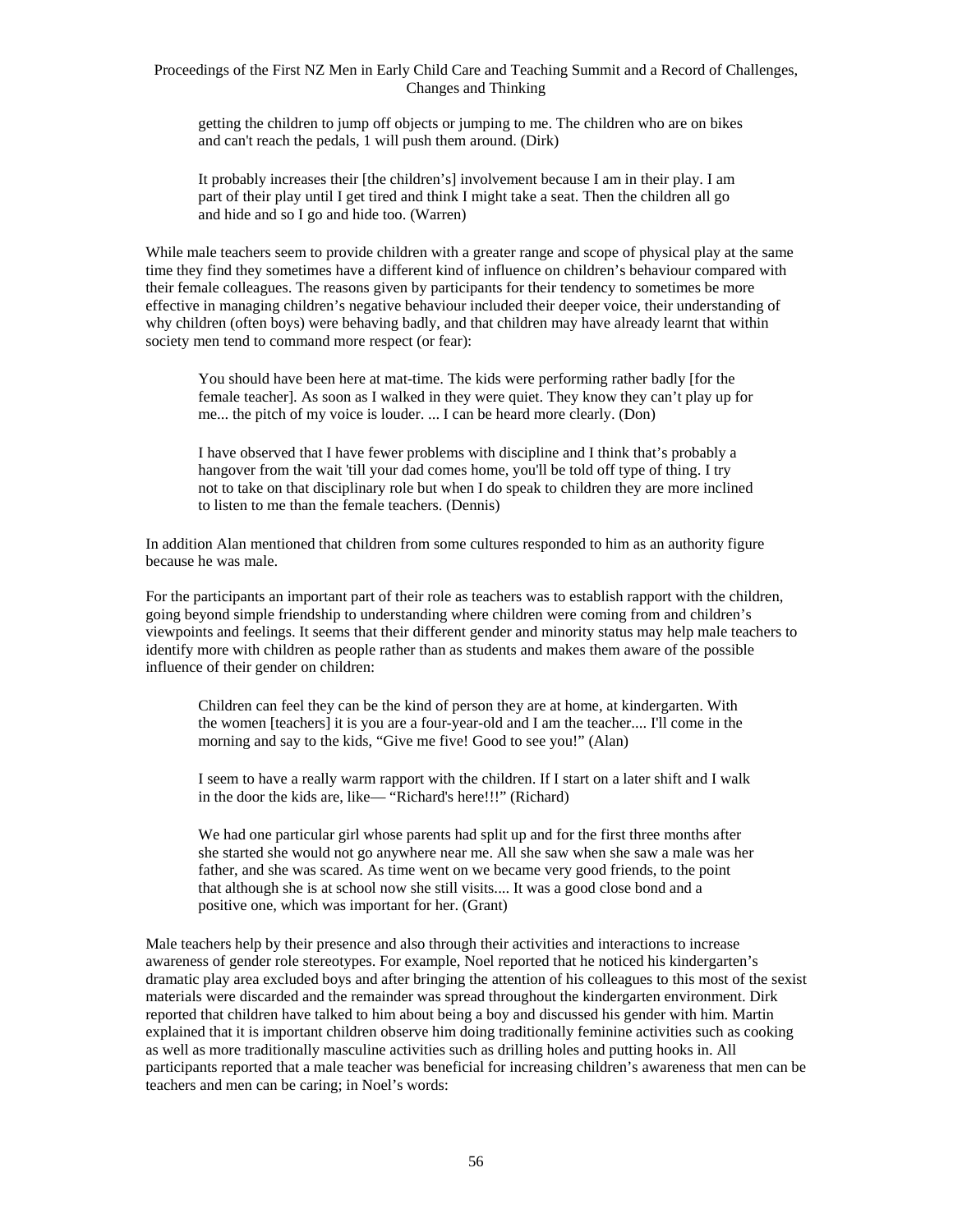Children see that men care for them as well. It shows that there are men who are prepared to spend time with them - that men care for children.

### **Their personal and professional experiences**

#### **Acceptance**

Only 25 percent of participants reported that immediate members of their family supported their decision to become teachers. It helped to have a wife or partner working in early childhood education, to have worked with children previously, or to have had difficulty finding work. Most participants (75 percent) spoke of family members who argued that they should not be teachers for any one or more of the following reasons: it is a woman's profession, it has low status, they risk being accused sooner or later of child abuse, that it was not real work, and they were capable of higher achievement. Similar reactions from friends and acquaintances were experienced by 50 percent of participants:

I used to go to parties and I used to be quite proud I was a kindergarten teacher. Now I just say I am a teacher. Not because I am not proud of it but because I can't stand the criticism. (Don)

Male friends joked "Oh, child molester." They thought I was a girl. (Richard)

Most of the participants who had undergone training reported little difficulty on the basis of their gender in being accepted into their training course. The exceptions were three who applied for training before 1985 when it was virtually unknown for men to be in early childhood teaching.

Anecdotal evidence was given by some participants of men they knew who were not (but they believed should have been) accepted into training around the time of the Civic Childcare Centre Peter Ellis sex abuse case 1992/3. The Ellis case seemed to have some influence on the decision of two participants in training at the time to enter kindergarten teaching instead of childcare work.

Difficulties were experienced by participants during training, centred around the lack of male peers and male lecturers and the feminine orientation of course content and expectations. As Ivan explained:

... the training was very female oriented. I wouldn't have got through it if I didn't have another male doing it with me. It is very difficult to be a male in that environment

Men can face discrimination on the basis of their gender when applying for teaching positions. For example, when Desmond applied for a new position at a childcare centre he reported that the committee looked more closely into his background and did a police check on him because he was a man (this had not been done for women staff appointments). Len was put on a month's trial when he started work in a childcare centre because the centre was unsure whether a man would be capable of doing the work. When Noel tried to change to a different kindergarten district he found after a year of trying that he could not even win a teacher's position although he was currently a head teacher. His experience over the years in applying for positions in different kindergarten districts was that some districts did not want male teachers. Only one participant who worked in childcare reported that he had never had any problem in applying for jobs and his experience was one of almost reverse discrimination because centres he had applied to wanted a teacher who was male.

### **Fish out of water**

As men in a female profession, male teachers are easily noticed and as Gary explained it is something they have to live with due to their small number. They can find it annoying to be singled out or treated differently simply because they are men and not women. Noel mentioned that at large area staff meetings other (female) staff tease him about being the only male. Denis noted that many people approach him first when they enter the kindergarten, assuming that he is the boss. When James started work at a kindergarten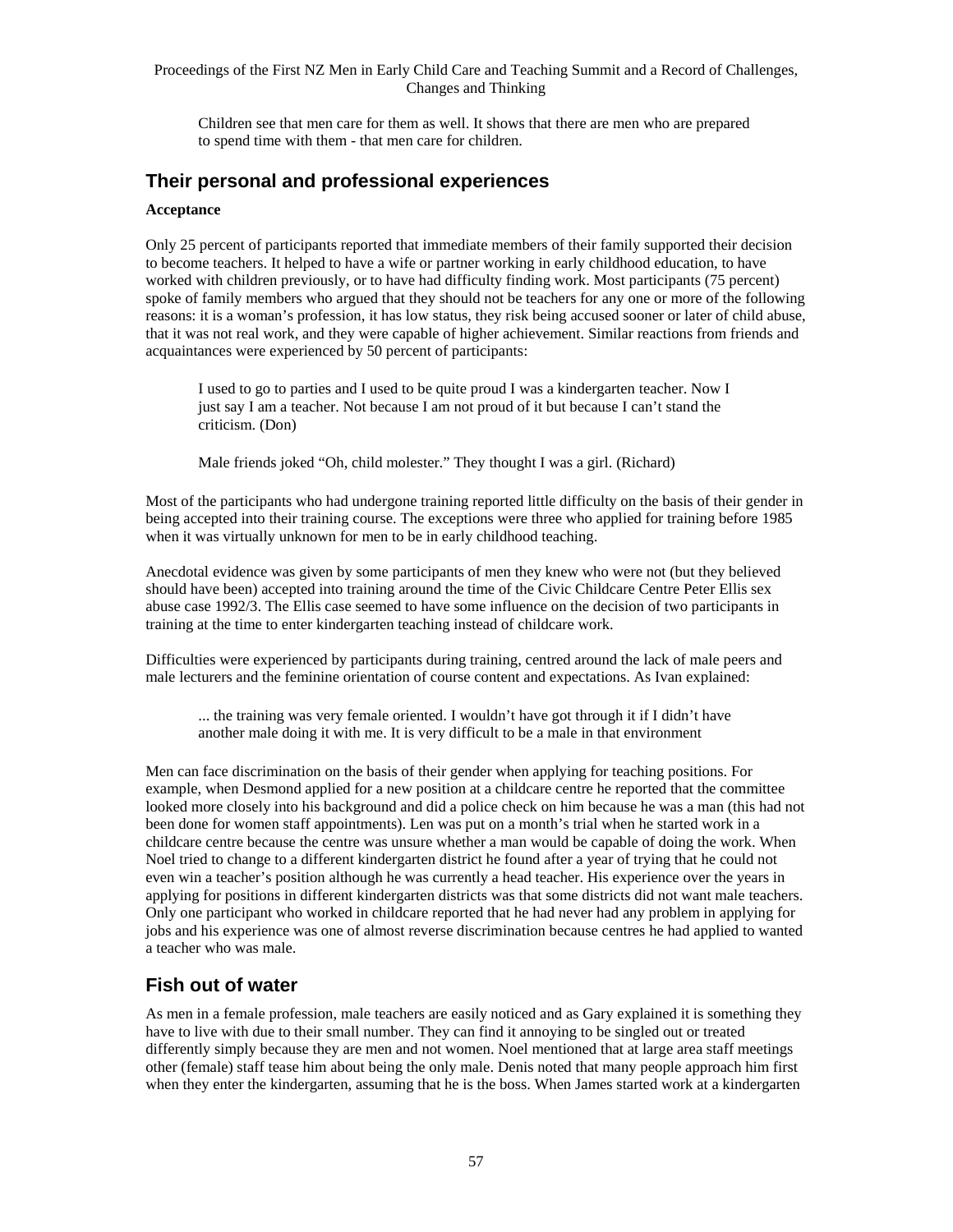he was very aware that he was the only male at committee meetings and he felt everyone else was aware of this too. It took quite a while before he felt accepted into the group.

While participants accepted that conversation amongst teaching colleagues is often on female topics this can make male teachers feel uncomfortable, isolated, and even excluded as the following illustrates:

Being the only male in my centre can be lonely because any social conversation that goes on I don't know if I necessarily fit into it. At times a female staff member has turned to me and said, "Oh you wouldn't understand, you're a male." (Dirk)

But equally annoying as feeling singled out or excluded can be an assumption that male teachers want to be accepted as women. Desmond and Glen disliked being regarded as honorary females and they believed their colleagues wanted to avoid dealing with the fact that teachers can be male.

### **Implications and conclusion**

Male teachers do not fit the macho traditional image of the masculine man and nor do they all fit the image of being girls or gays. It should be recognised that men have a right to care for children and that stereotypes can be harmful to their participation in teaching. There may be benefits for women in encouraging more men to enter early childhood teaching because, as some participants in this study said, working in early childhood can influence men's views about gender roles and increase their understanding of women's issues.

The level of salary or wage is probably an important consideration for attracting and retaining more male teachers into the field, given that many were the primary or main income earner in their household. Like women teachers, male teachers may also have family members to support. Careers advisers and recruitment personal in training institutions could consider targeting mature-aged men, providing them with information about early childhood teaching, and arranging opportunities for them to meet male teachers. Women working in early childhood education could play a proactive role in encouraging male family members and acquaintances to enter teaching since this was one of the main way that participants in this study came to take up teaching.

There was no evidence that male teachers do not do the same work that female teachers do, however, in regards to interacting and relating with children there seems to be some differences. This may be due to how male teachers perceive their role, often as friends and playmates, and the effect of their gender on what they feel they add to the early childhood setting, for example a desire to understand the child's viewpoint. Children notice the gender of their teachers and this in turn can mean that children respond differently to teachers of different gender, for example in the area of behaviour management. Male teachers clearly have a contribution to make in helping programmes to become more gender inclusive and allowing for a wider range of differences to exist. Further study of the differences male teachers bring to the programme because of their gender would be useful, including looking at children's perspectives on their male and female teachers, and observation of teachers at work.

The social climate can influence whether men are accepted into training, but generally entry into training does not appear to be a barrier to male participation in teaching. Colleges of Education and teacher education/training establishments could note however that male students may experience a lack of support and find it difficult to fit in. Some simple strategies may help, such as ensuring male students are placed in the same class groups, addressing gender bias in course content (for example, in cases where there may be a focus on women's issues but not men's issues), and looking at how male students can have contact with male role models (for example, on teaching placement).

Socially it is often not easy for men who are early childhood teachers. Staff trainers, female colleagues, and employers could help by letting men know that they recognise they are going against social norms. They could also support male teachers by acknowledging and valuing their perspectives and interests, without making them feel singled out like freaks or turning them into honorary females. Employment policies should take into account the minority status of men in the teaching profession and ensure that men do not experience any disadvantage during the appointments process.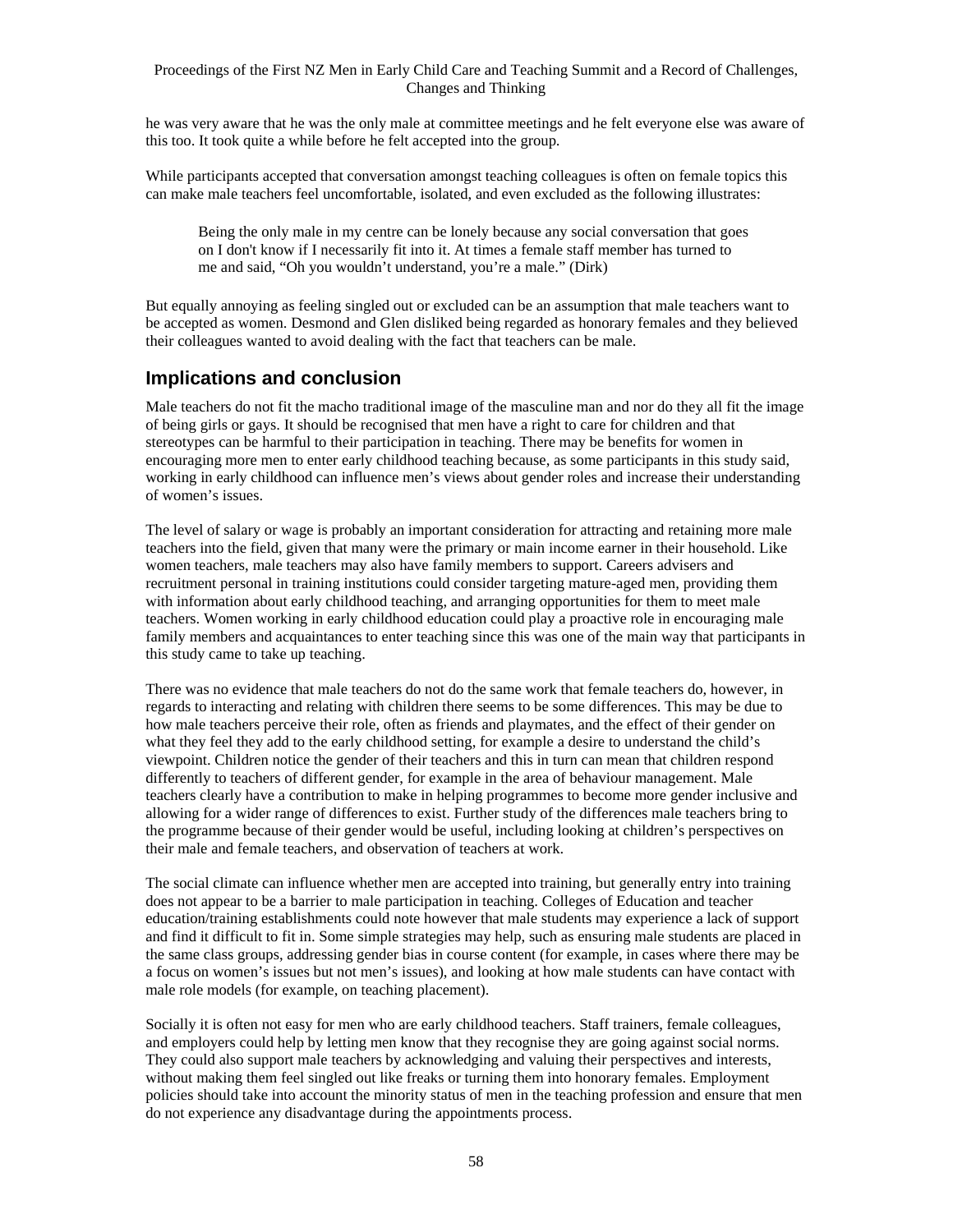Moreover, employers should seek a gender balance in the staff of early childhood centres and not have none or only a token male staff employee.

The findings of this study suggest that male teachers tend to have a fairly hard time because it is so unusual for men in our society to be involved in early childhood education and care. We need to become more open to male participation in early childhood teaching and to more actively work to support and increase the participation rate of men in this important occupation.

#### **NOTES**

1. This paper comes from a larger study reported in:

Farquhar, S.-E. (1997). *A few good men or a few too many? A study of male teachers.* Research Report Palmerston North: Massey University.

2. Issues surrounding male participation in teaching:

Allan, J. (1993). Male elementary teachers: Experiences and perspectives. In C. Williams (Ed.), *Doing women's work: Men in non-traditional occupations* (pp. 113-121). Newbury Park, CA: Sage.

Bradley, H. (1993). Across the great divide: The entry of men into 'women's jobs'. In C. Williams (Ed.), *Doing women's work: Men in non-traditional occupations* (pp. 10-27). Newbury Park, CA: Sage

Farquhar, S.-E. (1997). Teaching: A women-only profession? *New Zealand Annual Review of Education, 7*,169-180.

Gould.T. (1997). Buildings as well as systems can appear as negative to males in early years settings—exploring the role and status of the male educarer working with the under-threes. In L Abbott & H. Moylett (Eds.), *Working with the under-3s: Training and professional development* (pp. 60 -77). Buckingham: Open University Press.

3. Statistics on teacher gender from: The Data Management Unit at the Ministry of Education, Wellington.

4. Review of the literature on the need for and value of men in early childhood teaching:

Jensen, J. J. (1996). *Men as workers in childcare services. A discussion paper*. European Commission Network on Childcare and Other Measures to Reconcile Employment and Family Responsibilities.

5. On the importance of men being involved in children's lives:

Callister, P. (1994, March). 'Just a father': Men as caregivers. *Playcentre Journal, 89*,22-23.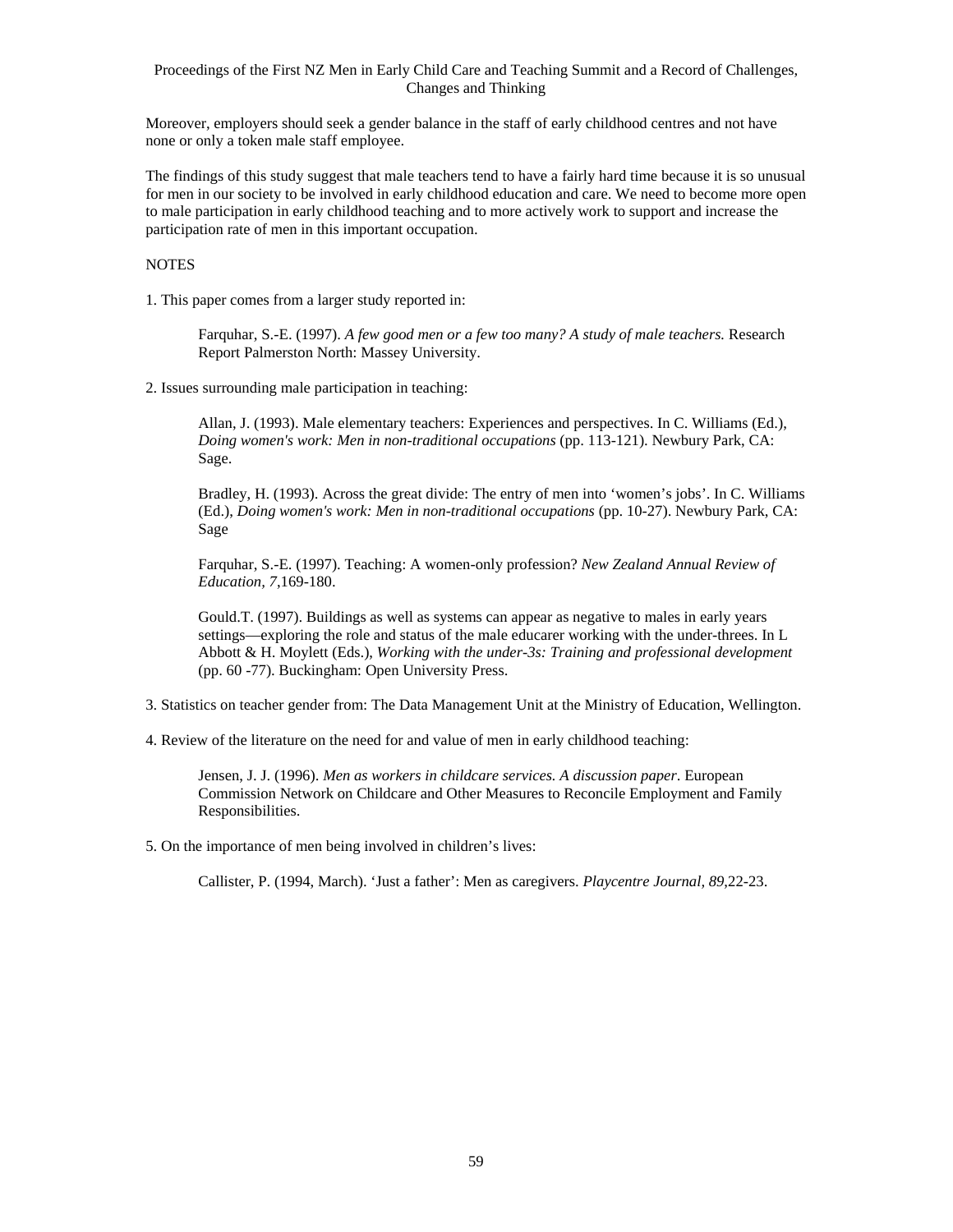# **Men in the Lives of Children: Recruiting Male Teachers**

# **B. Cunningham & L. Watson**

For a copy of the full article go to: Cunningham, B., & Watson, L.W. (2002). Men in the Lives of Children: Recruiting male teachers. *Young Children,* November. Online at http://naeyc.org/resources/journal/2002/11/recruitingMaleTeachers.pdf.

### **A Useful Checklist Given By the Authors to Check Our Own Attitudes**

We can all contribute to the recruitment and retention of male teachers. Use the following questions to review your beliefs and assumptions about men teachers.

- What do you think is the value of having male teachers?
- What are the drawbacks of not having men teachers for young children?
- What beliefs do you have about how well men can fulfil the role of teaching young children?
- Do you welcome all men as teachers or only some kinds of men? Which kinds? Why?
- What do you believe happens when males enter the early childhood field? Do they strengthen the field? Do they take away power from women? What other effects do they have? Why?
- What would your program be like if half the staff were men?
- How do you encourage families to welcome and accept men as teachers of their young children?

### **And to Quote the Authors …**

More men will want to teach young children when they see that more men are teaching young children

Men should be supported in exercising the full range of practices available to all teachers.

Are we the inclusive, diverse profession we claim to be?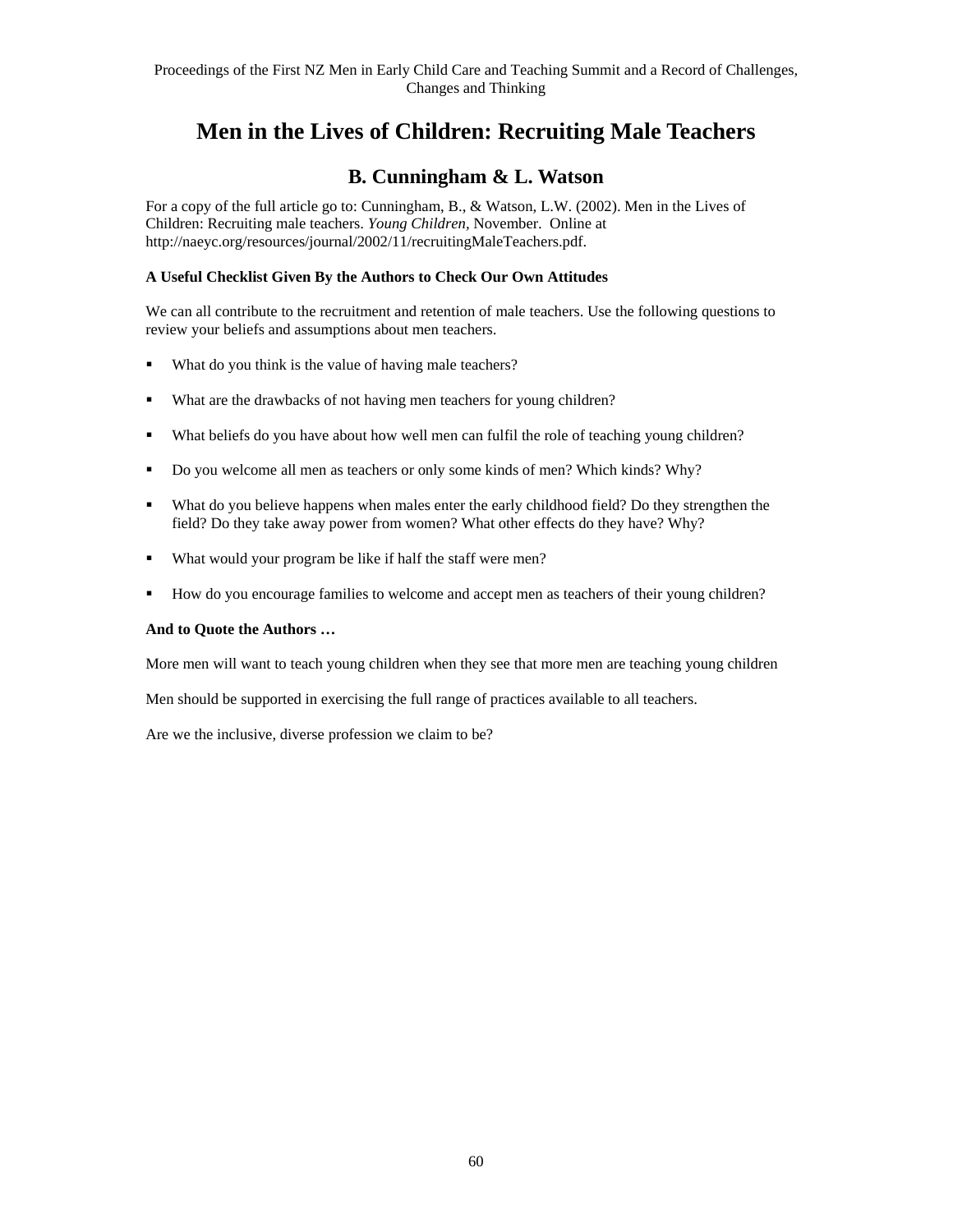# **Men at Work: Sexism in Early Childhood Education**

# **Sarah Farquhar, Lance Cablk, Adam Buckingham, David Butler and Russell Ballantyne**

Available at http://www.childforum.com/publication\_details.asp?REF\_NO=26. A limited number of printed copies are also available (send a cheque for \$15.00 in NZ or \$25 overseas, to Childforum, PO Box 58-078, Whitby, Porirua, NZ. Include the name of the paper, the number of copies you want, and your full postal address).

Men at Work. Sexism in Early Childhood Education (2006) features articles written by four men on their experiences of being involved in early childhood work: Russell Ballantyne, David Butler, Adam Buckingham and Lance Cablk. The writers point to difficulties in being men in a predominantly female job. Read the articles and you will get a strong sense that childcare teaching is work that interests men and that they can do it well.

The report also reviews progress – or the lack of it – since a 1997 research study titled "A Few Good Men or a Few Too Many" by Sarah Farquhar and provides an update on the situation.

In this 2006 paper "Men at Work. Sexism in Early Childhood Education" it is explained that sexism is stronger than ever in the early childhood education sector.

The child abuse argument has proven to be a convenient excuse to keep men out of an occupation that has been a site for feminist activism since the 1970s. Over a decade after the Peter Ellis, Christchurch Civic Childcare Centre case, it is time to move on and bring gender diversity into the workforce. But the hands of employers are tied.

The government, through the Ministry of Education and TeachNZ, has taken greater responsibility for recruitment and setting qualification requirements and the early childhood workforce now stands out as probably the 'pinkest' in New Zealand. For example, in nursing and midwifery male registered nurses now make up 6.5% of the workforce, and around 33% of flight attendants are male.

Internationally, NZ has amongst the lowest rate of male participation in early childhood teaching. Today less than 1% of teachers in early childhood education are men, as compared with over 2% in the early 1990s. This is in spite of:

- social change toward men participating more in child care as fathers and wanting children,
- awareness that female-intensive occupations hinder progress toward pay equity for women,
- higher teacher salaries,
- **higher qualification requirements and status,**
- considerable government money going into publicity and recruitment campaigns, and
- a shortage of staff in many parts of NZ.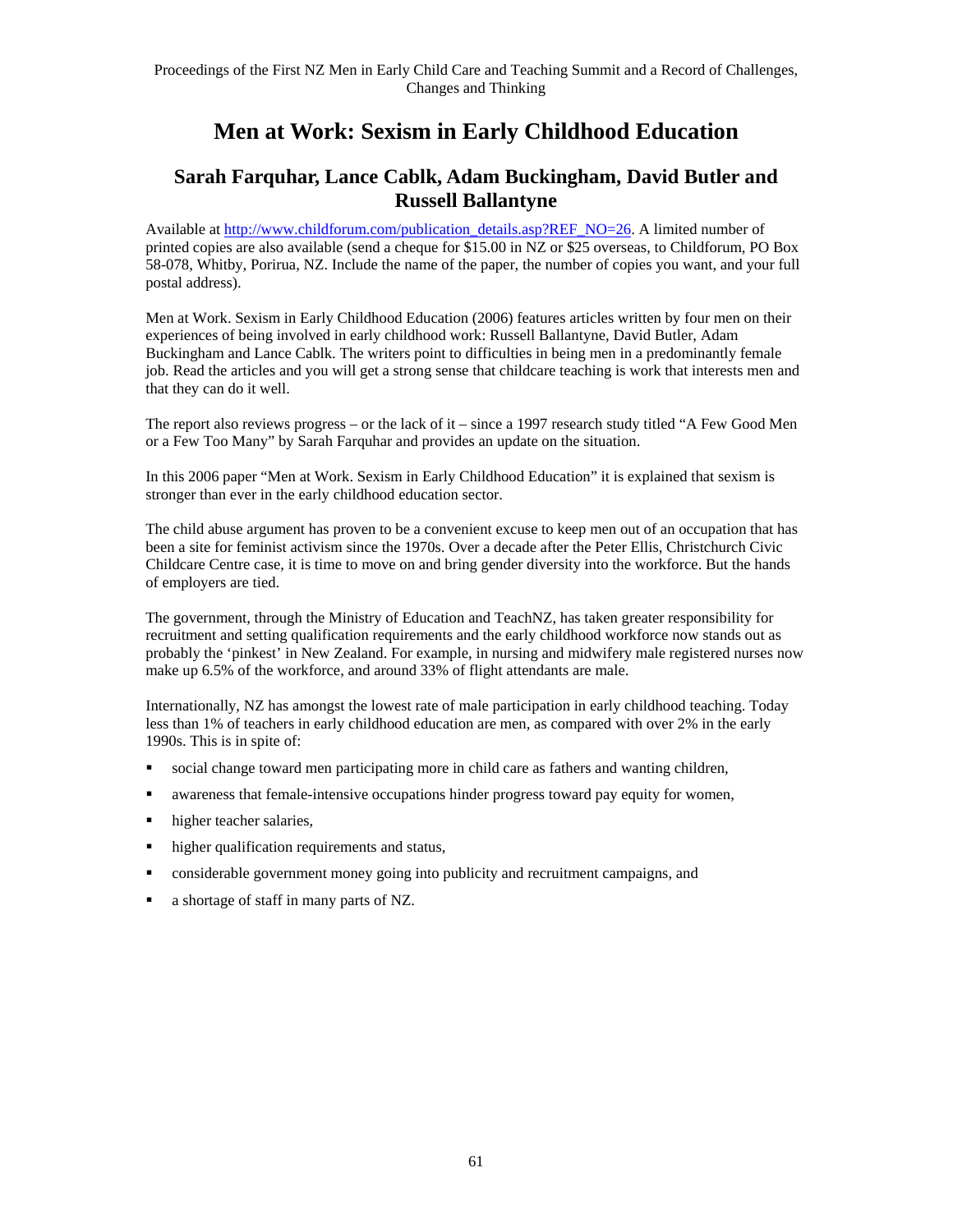# **A Case for Allowing and Enabling Men to Work with Young Children**

Published in Farquhar, S. E. (2005). *How to Pick Remarkable Childcare and Education*. Porirua: Childforum Research. (pages 65 - 67).

### **The Problem**

There is a problem of entrenched sexism in the early childhood sector. The beliefs behind this include:

- A historical emphasis on caring for children as women's work.
- A historical emphasis on women as the ones suffering from a variety of forms of economic and social disadvantage. Equal employment opportunity policy as it is interpreted in the early childhood education sector does not recognise men as a disadvantaged group.
- An emphasis within the early childhood profession on making sure children's play activities are not sex-stereotyped while ignoring the influence on children of the learning provided by an all female teaching staff.
- Since the Peter Ellis, Christchurch City Council childcare centre sex abuse case in 1992 and the Geoffrey Scott, Wellington Hospital childcare centre sex abuse case in 1994 public support for men as teachers dropped and has never recovered.
- NZEI Te Riu Roa, the early childhood and primary teachers' union, promotes a no-touch policy and advises teachers that any form of physical contact with young children poses a risk to the teacher.
- NZEI Te Riu Roa, early childhood representative groups and teacher education institutions have not made a serious attempt to rehabilitate the negative image that surrounds being a male who is a teacher. The common perception is that any increase in the participation of men would be damaging to the profession and potentially open early childhood services to up to more allegations of child abuse.
- Gender issues in employment and teacher training and recruitment appear not to have figured at all in early childhood education government policy. Only in 1999 the then Minister of Education announced a short-lived promise to recruit more men into primary teaching.

Ministry of Education statistics show that in 2003 of the 12,650 staff in kindergartens and childcare centres in New Zealand only 129 were men (approx. 1%).

### **Men's Contribution**

Why should men be involved in childcare and early education? Perhaps the strongest reason is that the profession should be representative of the community so that a message goes out to parents and children that (a) men do have a valued role to play alongside women in children's lives, and (b) learning and caring is for everyone.

A variety of literature points to a range of benefits for children of men working in childcare/early education:

- Girls and boys can observe that it is socially acceptable for men to participate in the care of children and do domestic duties (e.g. cuddle and comfort children, wipe tables and change nappies).
- **Boys are more likely to admire and model the behaviour of male, rather than their female adults.**
- Boys' interests are more likely to be respected and catered for by male adults (e.g. ball games, more boisterous play).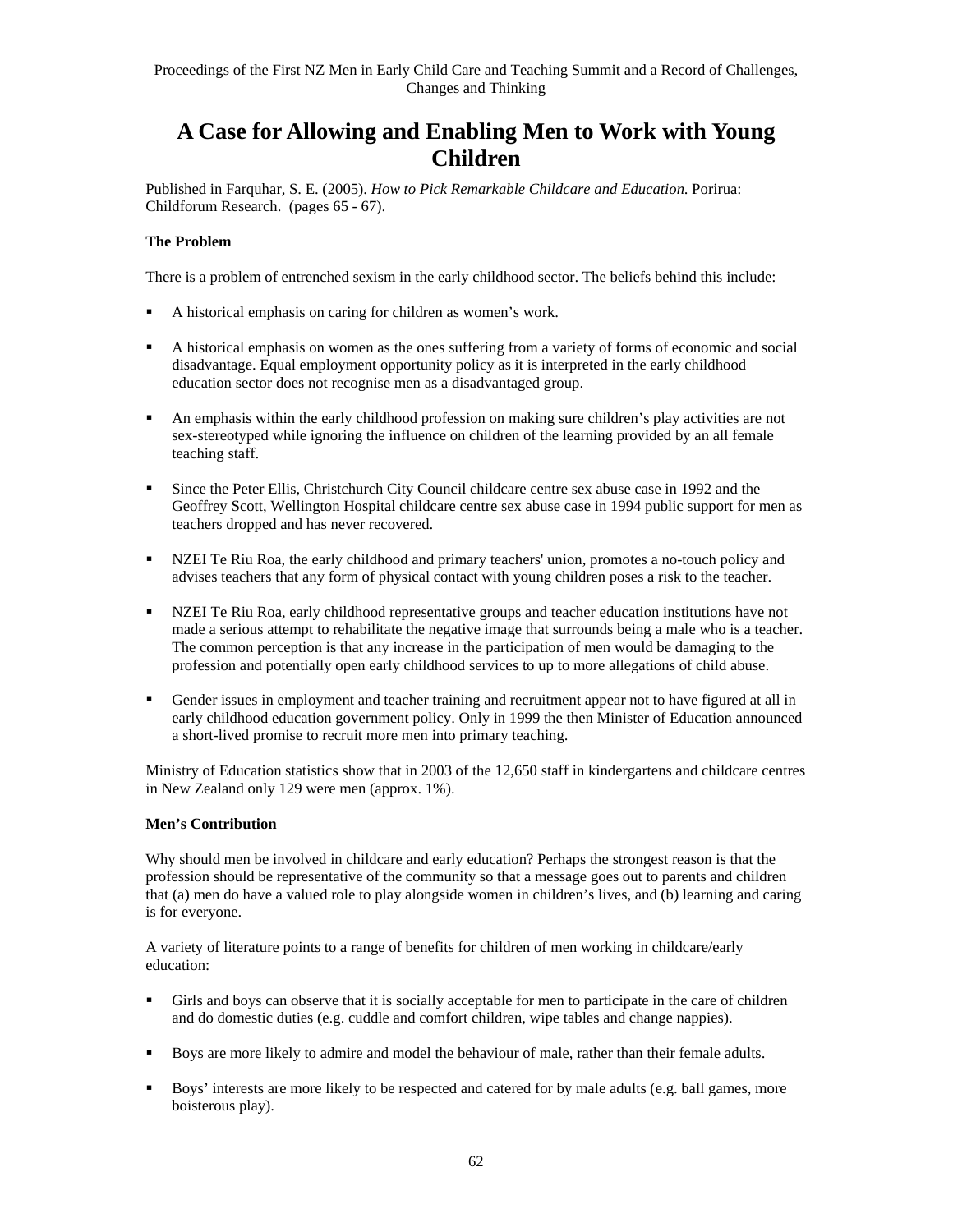- The involvement of a man on the staff can lead to an increase in the range and variety of activities and conversation for girls.
- Male teachers/staff/home educators are important for girls and boys who do not have a father or who have little contact with a male in their family. Also they may provide a stable, positive male figure for children whose "fathers" are constantly changing, regularly absent from home, or are abusing them.
- Men may help to give boys in particular a better early foundation for learning because men are more likely to create a "boy-friendly" environment whereas the evidence points to women favouring girls and rewarding feminine behaviours.
- Further, having men working with children can signal to fathers that (a) it is a cool occupation for men and (b) it is a good thing for fathers to be involved in their children's care and learning. It can also help to sensitise female staff and mothers to the possibility of their own (possibly latent) sexist attitudes by working alongside or seeing men caring for children.

# **Of Puppy Dog Tails, Sugar and Spice: Gender Inequality and Discrimination in Early Childhood Education**

### **Sarah-Eve Farquhar**

Published in *Delta* 49(2), pp. 405-416, 1997. Also available for study or personal use only online at http://www.childforum.com/publication\_details.asp?REF\_NO=7

This paper looks at how equal the opportunities for men in early childhood teaching are.

Given that men are under-represented and that the profession is dominated by women, could it be that men experience discrimination? The findings reported here suggest that they do. The subjective experiences and perspectives of male childcare and kindergarten teachers and their female colleagues tell a story of apathy towards encouraging male participation in teaching, sexist treatment, and discriminatory employment practices.

To achieve a more equitable balance of male and female teachers in early childhood centres two major suggestions arise from the findings. First, specific projects to recruit men both into training programmes and into employment are needed, as are a set of guidelines for employers on the appointment of men and gender-equity in the workplace. Second, there needs to be recognition that the child abuse argument is being used to keep men out of teaching and to limit their involvements with children. Positive action for change should be taken by all groups and organisations associated with early childhood education (including the Ministry of Education and the teachers' union New Zealand Educational Institute). A focus on increasing the involvement of men in caring for and educating young children is needed.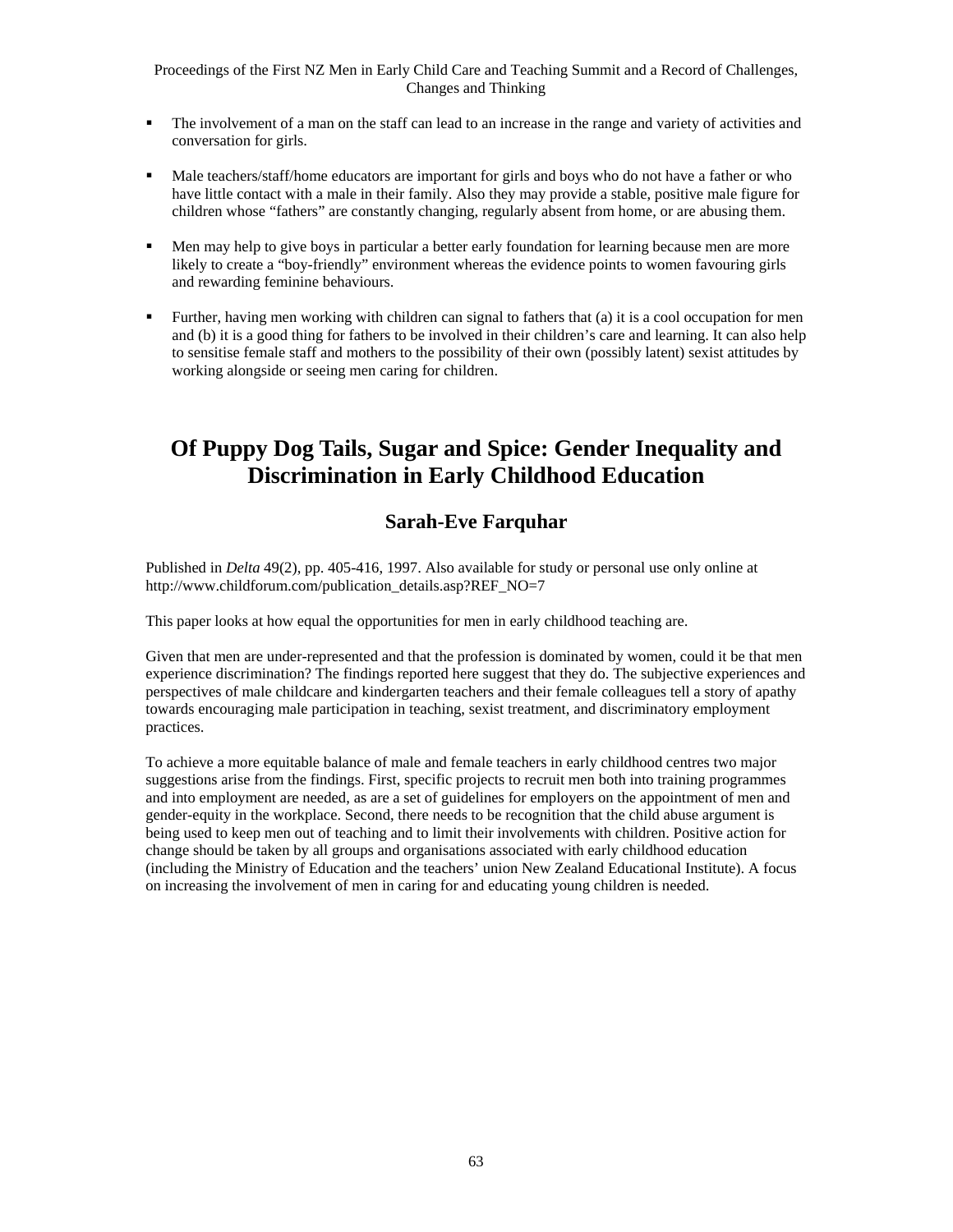# **Fathers' Involvement in Early Years Settings: Findings from Research**

## **Tim Kahn**

Published in the *NZ Research in Early Childhood Education Journal,* 2006, Vol. 10, pp. 115 – 126. Published by Childforum Research.

This research aimed to discover the extent to which fathers and male caregivers in England are involved in early years settings and the factors that facilitate and/or limit their involvement. The degree of father involvement (both current and future) was gauged by means of questionnaires completed by staff (paid and unpaid) at 322 settings; eight focus group interviews were also held involving a total of 21 staff and 21 fathers. The results suggest that while staff recognised the importance of father involvement, fathers often did not feel comfortable in these settings. Staff from only six percent of settings believed that setting up activities exclusively for fathers was necessary. At the majority of settings (71%) activities were provided for parents in general and fathers were not specifically targeted. Interestingly, in the context of focus group discussions the idea of separate activities for fathers was viewed very positively by staff, suggesting a possible difference between practices of parent involvement in settings and staff views.

A number of possible strategies for increasing father involvement emerged from the findings:

- 1. increasing the presence of men working in settings as paid staff, students on placement, and volunteers;
- 2. planning activities for fathers based on the interests of fathers within the individual setting;
- 3. understanding that different approaches may be necessary in different communities and with different groups of fathers; and,
- 4. staff needing to be aware that the language they use and the roles they assign to mothers and fathers and mothers assume (of being the primary carer) in the early years setting can be a barrier to male involvement.

Recommendations from the research include:

- 1. providing staff with 'what works' leaflets and training;
- 2. staff training to raise awareness of gender issues; and,
- 3. addressing the gender imbalance in the early years workforce.

Note: The research has been completed and a report is available entitled "Involving Fathers in Early Years Settings – Evaluating Models for Effective Development". Go to http://www.pre-school.org.uk/research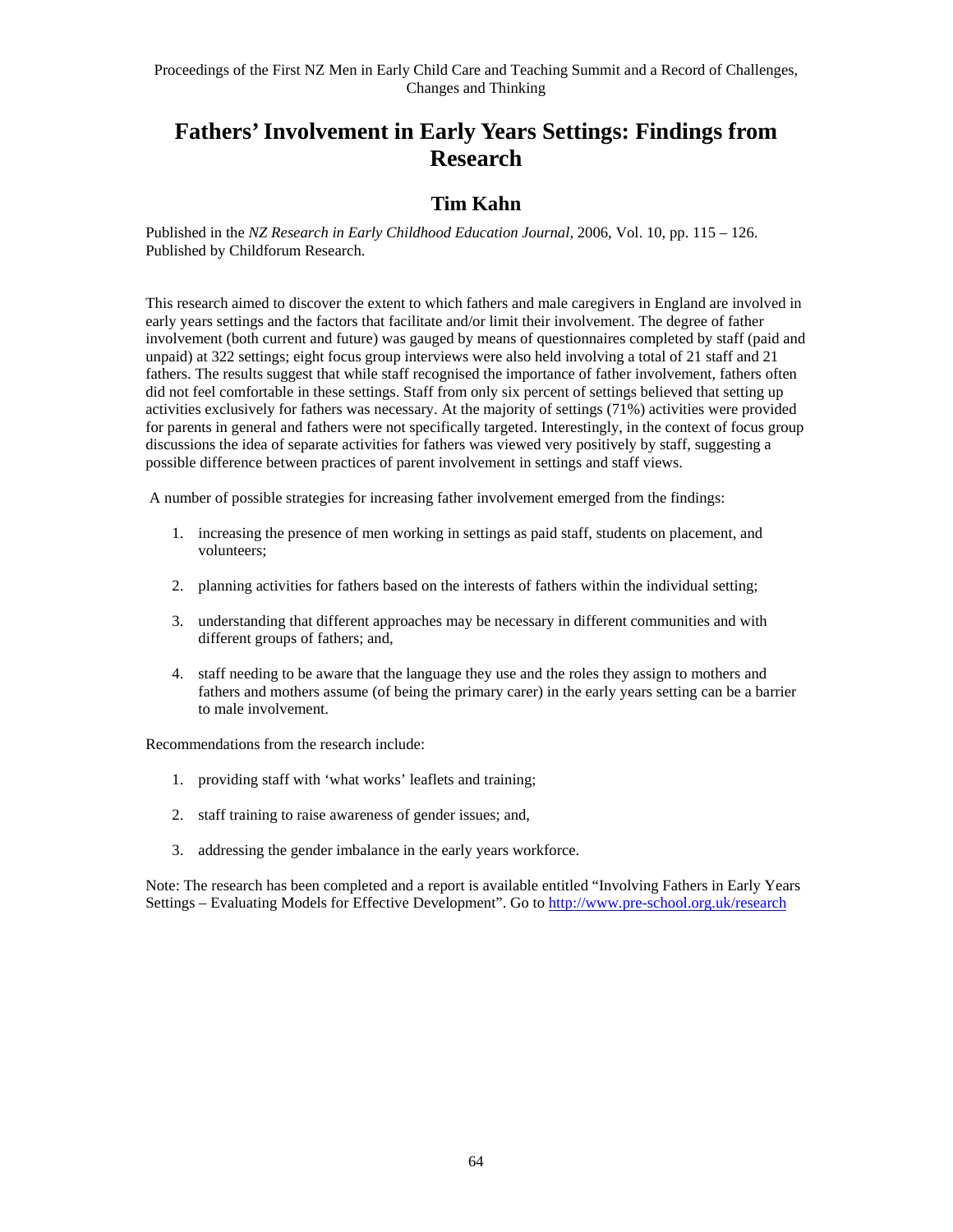# **Including Men in Early Childhood Education: Insights from the European Experience**

### **Jan Peeters**

Published in the *New Zealand Research in Early Childhood Education Journal*, Vol. 10, 2007, pp. 15 - 24.

The European Commission Network on Childcare introduced gender as an issue in early childhood services in Europe. In 1996 the Network set a target of 20% male workers in childcare that had to be reached by 2006. Several campaigns and interesting initiatives were set up and were successful in Denmark, Norway, Sweden, the UK and Belgium, but no European country has reached the target. This has led us to investigate the reasons why early childcare and education is so gendered. Childcare is seen as women's work, something that women naturally do and are intrinsically better at. In addition, as gendered work assumes a female workforce, it is constantly reproducing its own patterns in recruitment and training. Several authors advocate on the one hand a gender-neutral culture that does not exclude men, and on the other hand they plead for gender pedagogy, a reflection on the differences between boys and girls, men and women.

This article examines the crucial question of what can be done to increase the employment of men. It discusses possible policy measures, men-only training courses, male mentorship of trainees, recruitment procedures that give equal opportunities to men, ways of remodelling the sector and of creating a menfriendly climate to make men visible in services.

### **Conclusions**

The early childhood workforce is almost exclusively female in all countries. Policy makers must emphasize the importance of male workers in early childhood policy documents.

Most men working in early childhood have chosen this as a rethought career. Therefore, adult/teacher education stands the best chance of getting more men in the sector. Providing appropriate career information for young males is also necessary. The recruitment methods have to focus more on men that have worked with children as volunteers in child, youth or sports clubs.

Networks have to be created for men working in early childhood services. These networks can attract new men and can avoid high turnover of male trainees and men working in the sector.

Improving the quality of training into a more men-friendly direction has been successful in several countries. Men-only courses and the support of male mentors have proven to be successful.

Countries with a high level of professionalism have greater chance of attracting men, but increasing the salaries alone will not lead to more male participation. The female workforce will continue to deter men from taking up the work, unless the sector is remodelled towards a more men-friendly culture so it does not constantly reproduce its own patterns in recruitment and training.

The notion of care is less attractive for men; but an emphasis on more social issues and on outdoor and sports has been successful to attract men. The predominance of part-time jobs is widely believed to deter men and full-time work options must be available. To change the gender balance, sustained commitment and policy priority is required for a period of at least ten years.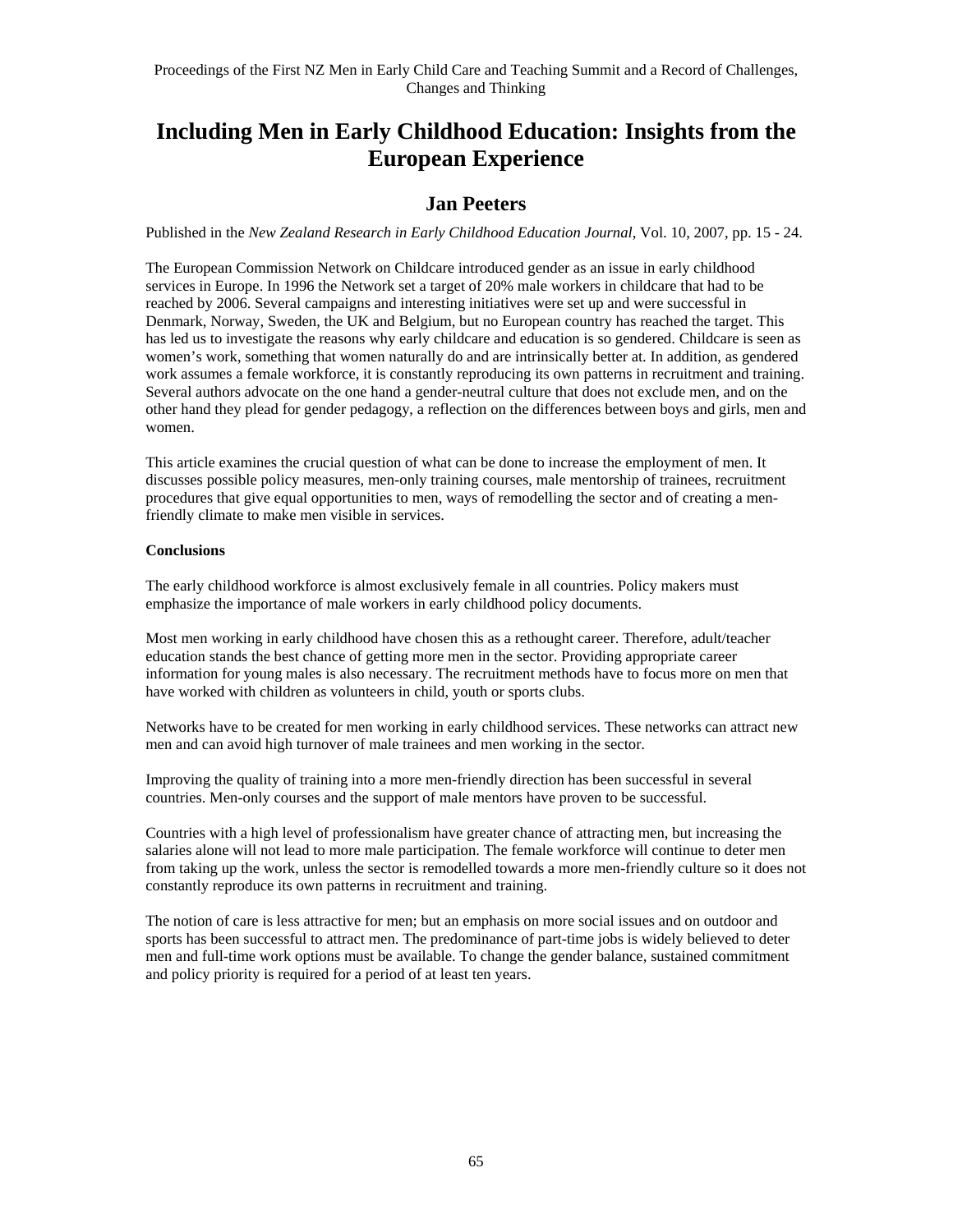# **The Men as Role Models Argument: A Case for Researching Children's Views**

### **Richard Harty**

Published in the *New Zealand Research in Early Childhood Education Journal,* Vol. 10, 2007, pp. 183 - 190.

The theory that male teachers provide positive role models that can counter any negative male role models and compensate for the absence of men in children's lives is considered in this paper. The review is positioned in the European context where there have been consistent calls over the years for an increase in the number of male teachers. It highlights the dearth of literature that attempts to identify and include the voices of very young children within the debate on the inclusion of men as workers within the early years.

My early analysis of the literature and my own pilot study of primary or elementary aged children's views suggest the possibility that young children may not necessarily agree with this idea of gender role model. The paper argues that a way forward for research on teacher gender, and in particular on the role model argument, would be to include children's voices.

A preliminary unpublished study (Williamson & Harty 2006) highlights one possible methodological approach to extend on Sumison's work. A local holiday programme with children ranging in age from four to 12 years was chosen as the staff team included a male member of staff who had worked there consistently over as number of years. Children participating in the programme were asked to describe the characteristics of good teachers. This was achieved in two ways. First, children were asked to identify whom they felt would, or would not be a good teacher, and why they thought this, from a selection of photographs of well-known famous people who would be known to the children. Second, children were asked to draw pictures of someone who would or would not be a good teacher.

The results indicated that the children did not use gender as a salient descriptor. Rather they used information they could infer about the person's personality, or skills, from their previous knowledge of that person. For example children thought that David Beckham would be a good teacher because he is 'nice' and 'he can teach us football', while half believed that he would not be a good teacher because 'he would be too busy playing football'. For all the personality photographs approximately half the children thought the person portrayed would be a good teacher and half thought they would not, there was no difference between boys and girls as to who they thought would be a good teacher. The results showed that positive aspects of a person's personality, for example being kind, happy and funny were important to children, they also considered having skills and knowledge to teach and pass on to children as a good quality. Qualities which the children most mentioned when talking about people they did not see as good teachers were being angry, being bossy and being lazy or too busy.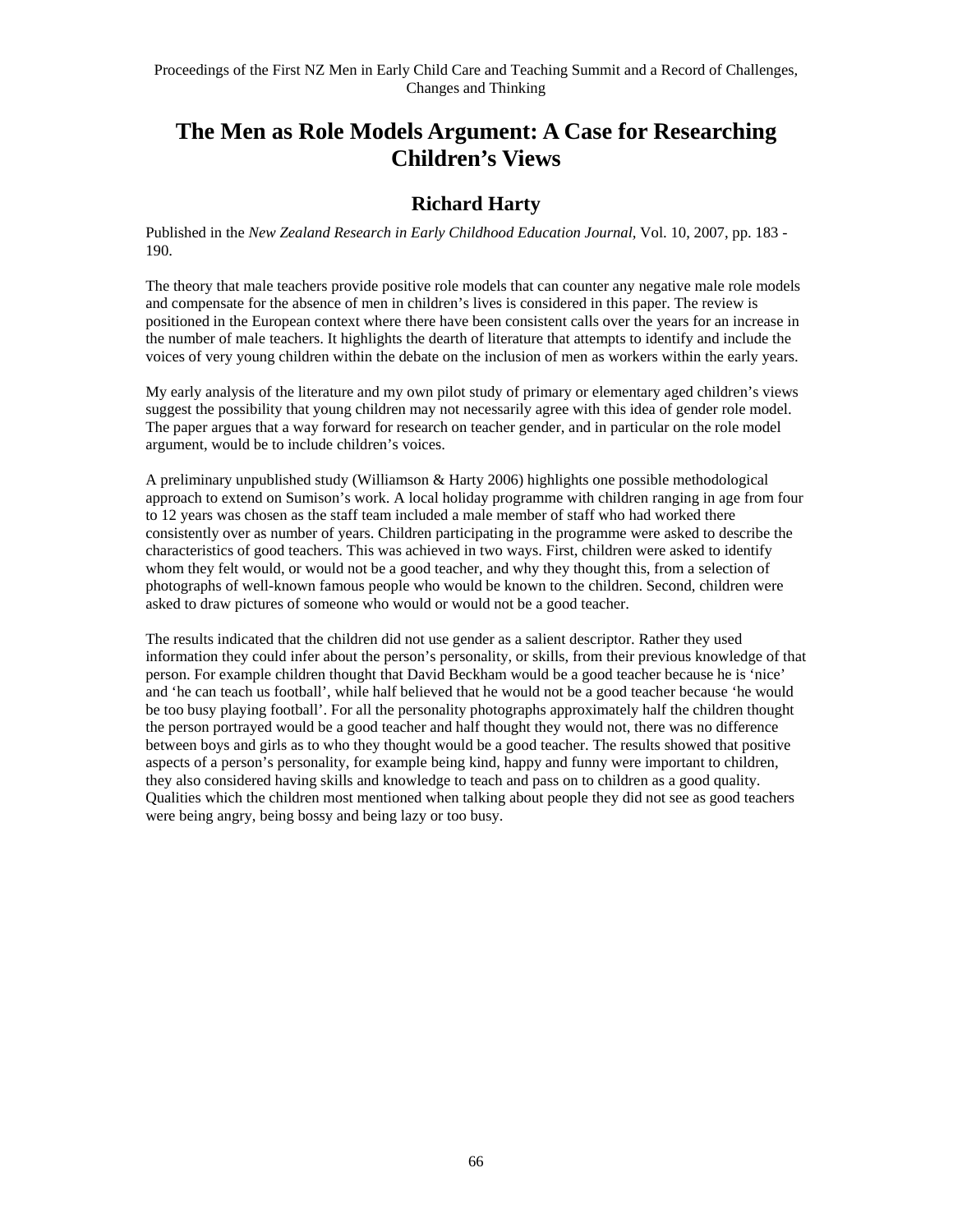# **SECTION D NEWSPAPER ARTICLES**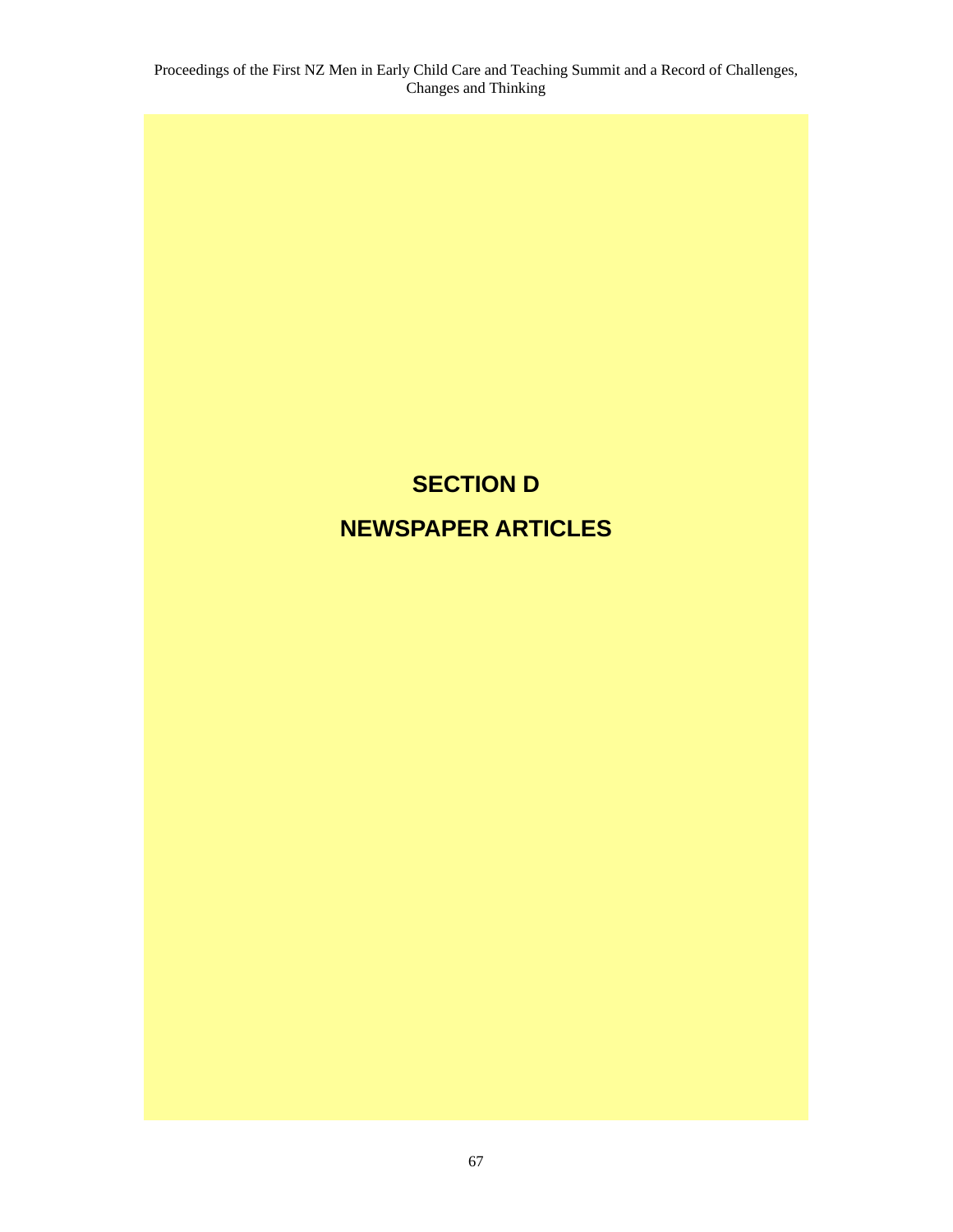### **Abuse Allegations**

### **Editorial For the full editorial go the Otago Daily Times, 28 January, 1997, p.8**

What is our society coming to when men are scared off becoming child care centre staff because of the danger of child abuse allegations? All sensitive men dealing with children and youth must now be aware of their vulnerability. A little parental and institutional caution, as well as sensible procedures, should provide some protection for all concerned. But if the children of New Zealand and society as a whole are not to become much the poorer, men willing to work in such fields must be encouraged and supported.

A new Massey University study has highlighted the problems in childcare centres. Lecturer Dr Sarah Farquhar's study on the male teachers there makes disconcerting but unsurprising reading. She has found not only that men are afraid to work in centres following tow high-profile sex abuse cases, but also there appears to be discrimination against men applying for jobs. Many male teachers experienced parental suspicion of being a child-abuser or low-level sexual harassment (joking or put0downs). Against this background, the percentage of men working in the early childhood area has dropped by a third since 1992 to 1.4%.

Yet, Dr Farquhar lists some of the benefits of male teachers …

In an age when many children are brought up by a mother alone, surely men can contribute to healthy development. While we are rightly aware of the possibility of abuse of trust, we need to give men willing to take on teaching roles and voluntary youth work all the kudos, support and encouragement we can.

### **Sex Abuse Fears Keep Men Out**

#### **James Gardiner For the full article go the NZ Herald, 27 January, 1997, p. A4**

Dr Farquhar's report, A few good men or a few too many?, was issued today based on interviews with 40 teachers, half of them male. She concludes that there are a variety of reasons few men work in kindergartens and crèches.

The already low numbers dropped further in the aftermath of high profile child sex abuse court cases in 1993 9Chrischruch Civic Centre crèche work Peter Ellis jailed for 10 years) and in 1994 (Geoffrey Scott, Wellington Hospital childcare centre, jailed for seven years).

Dr Farquhar says one of the men she interviewed was beaten up at his home after the Wellington case although he worked at a different child care centre. Another interviewee, working in the South Island, lived in fear after parents suspected their child had been sexually abused. He assumed, as a man, that he would be accused, although the culprit was found to be another child.

She says there is no evidence that male teachers are a greater danger to children. Male teachers are more likely to be actively involved in children's activities; they give the children a male figure to bond with. "There's some evidence that men are actually more effective teachers with children that age … We certainly need more of them".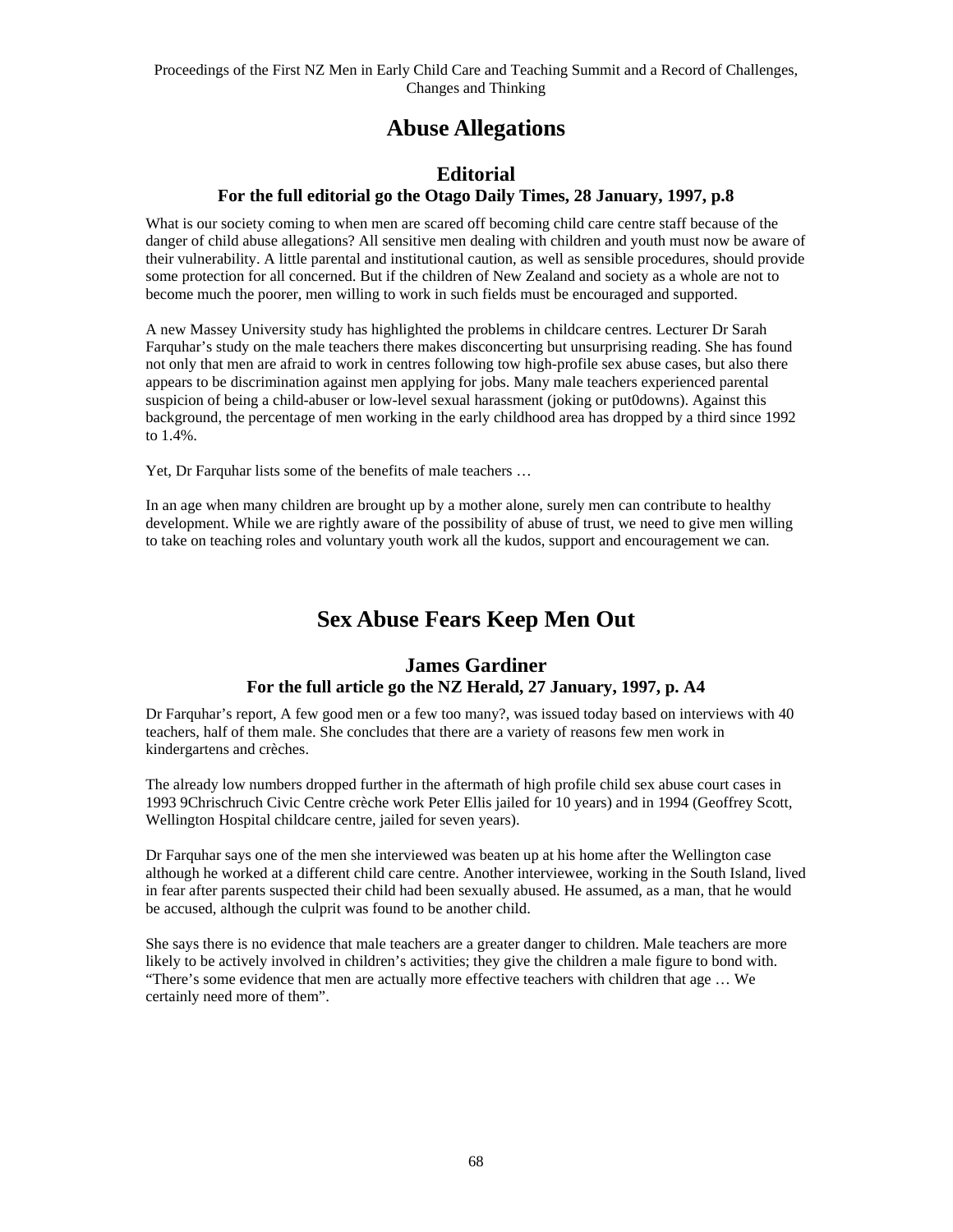### **Men Scared off Teaching by Sex Claims – Report**

#### **Alison Tocker For the full article go to The Dominion, Wellington, 28 Jan, 1997.**

Fear of being wrongly accused of having sexually abused children is scaring men away from early childhood teaching, according to a report by Massey University lecturer Sarah Farquhar.

More than half the male teachers surveyed report having been treated as if they were a child abuser, or being made to feel they could be one. All of the 20 male and 20 female kindergarten and early childhood teachers surveyed say the most relevant explanation for the lack of male teachers is the fear of being falsely accused.

However, Ms Farquhar said yesterday there was no evidence that men in early childhood education were more dangerous to children than women. And there were many educational advantages for children from having men around.

It could even be damaging not to have male teachers, as gender identification and attitude development took place under the age of five, she said.

Dr Farquhar called for positive publicity and support for men who shoes to teach children.

Education Minister Wyatt Creech said he had no doubt that fears of being wrongly accused of sex abuse were putting men off the profession. He had heard the comment in many childhood centres he had visited.

Mr Creech said the only real answer was to change public attitudes, "but that will take time".

The union that represents early childhood teachers, the Educational Institute, rejected the contention that sex abuse fears were the main reason for the lack of men.

"If you found early childhood workers were going to be paid \$50,000 a year, you'd suddenly have lots of men seeking to train". While a few male teachers had reported not being fully trusted in their work after the Ellis case, the concerns appeared to have died off, Ms Beresford said.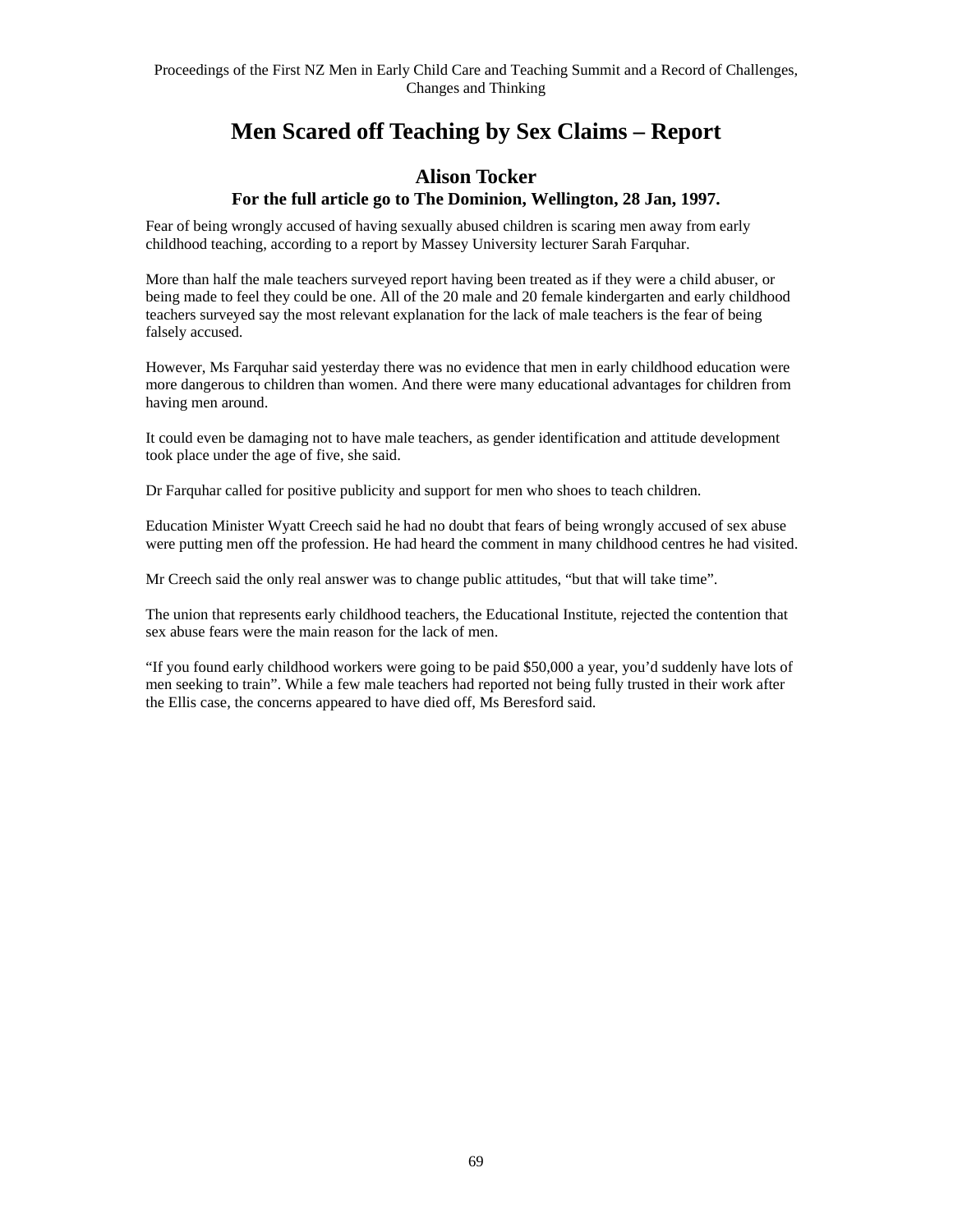### **The Pressures that Drove Carl from a 13-year Career**

#### **Mark Stevens For the full article go to The Marlbourgh Express, 12 March, 1997, p. 13.**

It was a work environment where everyday tasks had to be undertaken with an imaginary camera pointed at him. Carl Wallace trusted himself and gave no reason for anyone else not to. Yet there was continual fear that some small-minded ignorant parent would one day point the finger at him and accuse him of sexually abusing their child. It was the scenario which drove the Blenheim man out of a 13-year career in early childhood education. And it all started when Christchurch crèche worker Peter Ellis was convicted of sexually abusing children in his care.

Carl was one of the lucky people in this world who not only worked for money, but also for the love of the job.

Carl felt the pressure of having untrusting eyes continuously falling upon him was affecting his ability to do his job. "You are supposed to be able to work as team and do the same as everyone else," he said. "You could tell they were looking at you sideways."

Carl is now in the primary education sector and can see children coming through that have trouble identifying with both genders. Early childhood is an important development stage.

"Males have a totally different perspective on things," he said. "My attitude was a lot more lax than some others. They see that the man is willing to get more involved. They learn basic social skills like being able to go up and talk to a male."

Before the Ellis case Carl could take children for walks or let them tag along when he did the crèche banking. That all stopped. His reputation in Blenheim for being good at his ob was once a saving grace. But it was not enough and eventually the pressure got to him. "One minute I was relaxed and casual and had a great job. The next minute I had to think about justifying every action". Knowing he would never be accepted in the community or in the industry as an equal led to the decision to get out of early childhood work.

Fortunately, Carl has a Diploma in Education so he did not find it hard to win another job. But he questions whether he should have had to. He loved his job and he loved children. But because of the occupational path he chose he was eventually railroaded out of a 13-year career. He is now not there to offer his skills to the children of Marlborough. But who can blame him?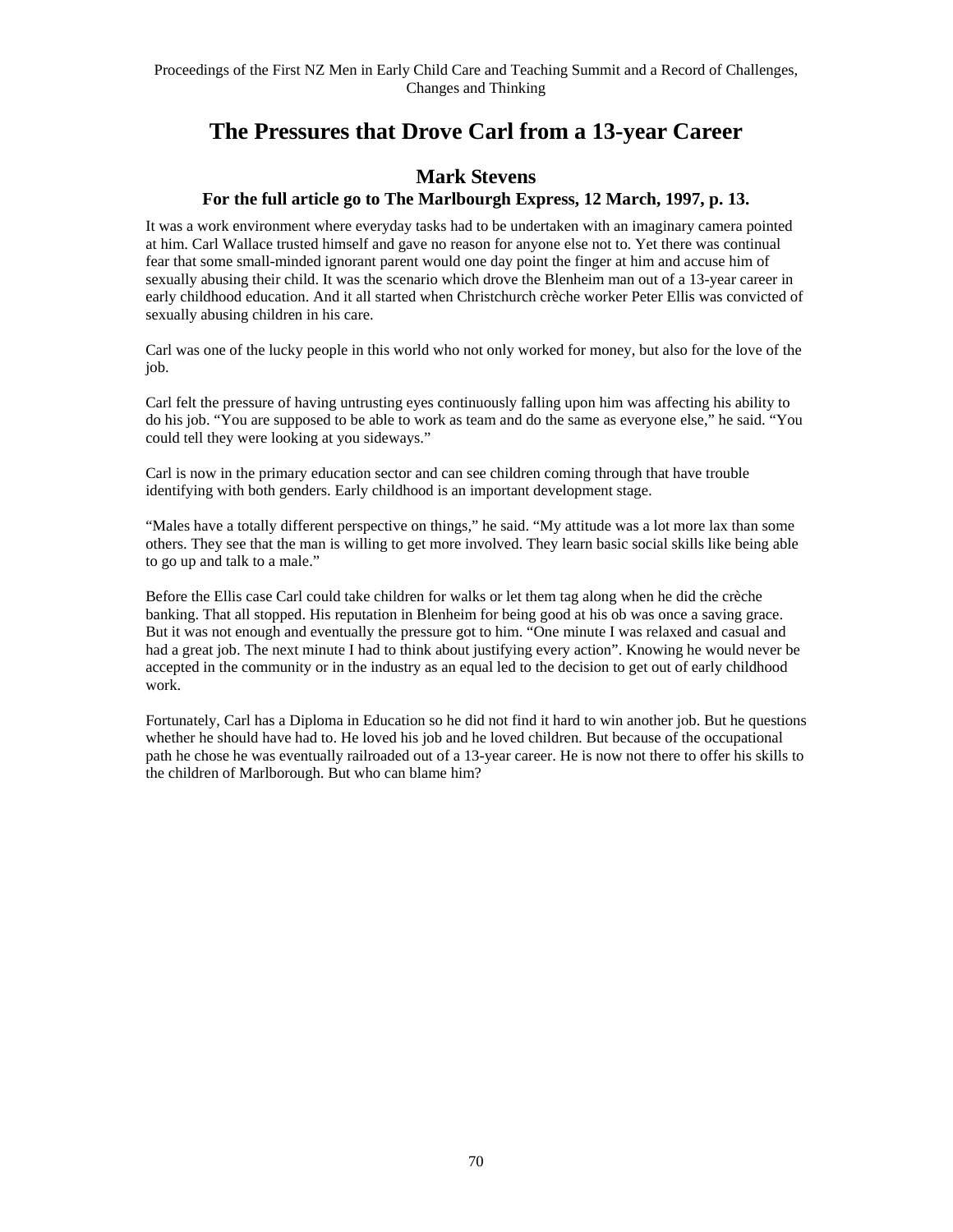### **Society Suffering as Males Run Scared of Abuse Accusations**

### **Editorial**

#### **For the full editorial go to the Daily News, New Plymouth, 29 Jan, 1997.**

Massey University research Sarah Farquhar may have exposed more than she realises with her investigation into male under-representation in kindergartens and childcare centres.

In the light of publicity given to Christchurch Civic Centre worker Peter Ellis, and Wellington Hospital childcare centre teacher Peter Scott, [this has] left public perception of the problem quivering at the extreme alarm level. While this has its benefits in discouraging others from similar crimes and alerting parents and caregivers to the particularly unpleasant risks, it also has a significant downside. There is a strong likelihood of such awareness seriously damaging relations between adult males and children outside of the education system.

In preschool classrooms … children under five are in their most impressionable years and any absence of male teachers can leave a quiet incorrect impression on the roles of the different sexes. This is doubly serious in a society with so many solo mothers raising children. It deprives these youngsters of another opportunity for beneficial male association.

The most unfortunate thing about this whole situation is that there is no evidence that men in early childhood centres are more dangerous to children than women. Dr Farquhar's call for an end to discrimination on this basis needs support. So does a rethink about our tendency to over-react to the risk of molestation. Because of it we may be turning potentially warm and caring individuals into cold, hyperconscious, adults, shunning physical contact for fear of what others might think.

### **Men Shy Away from Teaching**

#### **Lisa Webber For the full article go to the Christchurch Star 25 April, 1997, p.1**

Christchurch College of Education administrators are racking their brains to figure out why men are not applying for primary teacher training positions. This trend is in the face of a sharp increase in the number of first year students applying for 1997 training positions.

### **Growing Gender Gap in Primary School Teaching**

### **For the full article go to EDUVAC: The Education Weekly, 15 Sept, 1997, p. 1**

Although the number of primary teachers has increased by more than 2000 in the past seven years, the number of men teaching dropped by 335, or 6.7%.

Labour's Trevor Mallard, who drew attention to the plight in a parliamentary question, said the gender gap in primary school teaching was appalling and could be blamed on low pay.

He said a work force was needed that better reflected society and that while primary school teaching had always been a female dominated profession, the gap was widening.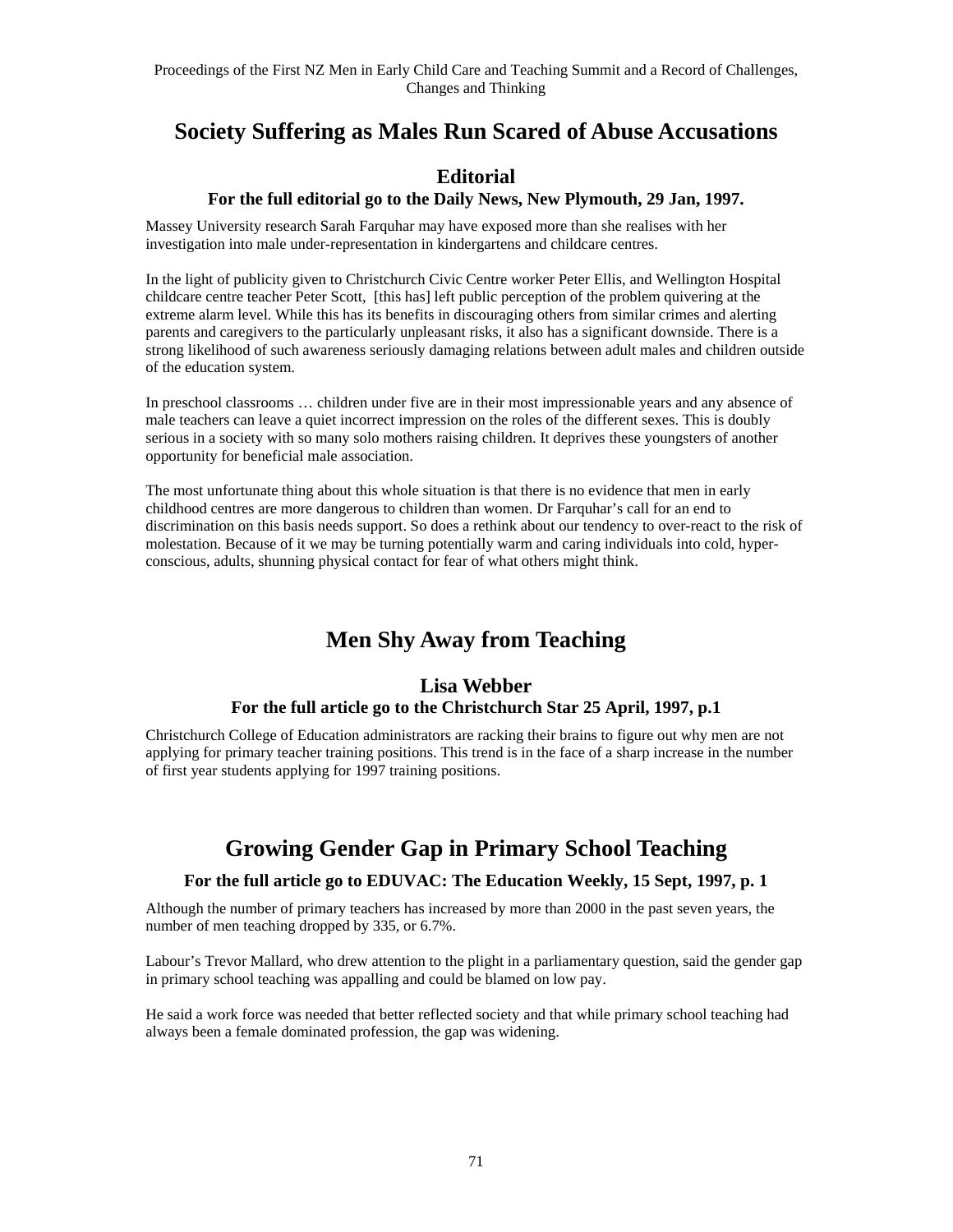### **Restoring Image of Male Teachers**

#### **For the full article go to The Otago Daily Times, 4 Aug, 1999.**

*Massey University researcher Dr Sarah Farquhar discusses sexism in the teaching profession following the Government's announcement to push for more male teachers. Dr Farquhar's research results on men in early childhood teaching caused a furore when they were published in 1997.* 

The announcement by Education Minister Nick Smith last week about an advertising campaign to attract men into primary teaching represents a momentous shift in government thinking, … the Government is boldly sending out a statement to groups such as boards of trustees and the NZEI that while it is not politically correct to talk about a lack of men in teaching, the problem has to be addressed head on, and the Government is prepared to push for change.

Research and expert commentary have argued that the scarcity of men in teaching is having serious consequences for the status of the teaching profession, the educational outcomes for boys, the social development of boys and girls, men's career options in an economy where traditional male occupation opportunities are shrinking, and fathers' participation in their children's care and learning. Women cannot hope to achieve equal pay until the barriers to men's participation in working work, such as teaching young children, are broken down.

The Education Review Office report "the Achievement of Boys" detailed findings on boys' underachievement and behaviour problems in schools and pointed to an urgent need for boys to have positive role models. A 1997 research paper by Christchurch School of Medicine researchers David Fergusson and John Horwood, on gender differences in educational achievement in a cohort of over 1000 children, noted that boys and girls had very similar IQ test scores. The researchers concluded that the traditional educational disadvantage shown by females has disappeared and been replaced by male disadvantage.

The male teacher recruitment campaign will involve newspaper and television advertising, as well as promotional material for use by career advisers. The minister also stated that he is considering using TeachNZ scholarships, currently only available to Maori and Pacific Island trainees, to help attract male achievers into primary teacher education.

However, if the campaign is only a one-off and if the Teach NZ scholarships are not available for males in at least equal numbers to other minority groups, then the minister's best intention will not be achieved. The campaign should extend beyond advertising. It needs to look at challenging employment practices and making teacher training more inclusive of male values and needs. Male teacher trainees can feel isolated and lack support. Employers tend to favour the employment of women due to EEO policy and often an underlying fear of the school being sued should the male teacher abuse children.

"Good news" stories informing the public about the achievements and activities of men in teaching are needed, and the media has an important role to play in promoting a positive image of male teachers. There is an urgent need to examine and review "no touch" policies (promulgated by the NZEI). It is tantamount to child abuse for a teacher not to cuddle a child.

My research points to the influence that women have on men's decision to enter teaching. The recruitment campaign should be aimed at capturing the attention of women – mothers, sisters and girlfriends – and encourage them to see teaching as a good career option for their sons, brothers and boyfriends. The campaign should target men who are dissatisfied in their traditional male occupations and are looking for change. Simply recruiting more men into teacher training through advertising will not necessarily mean an increase in the actual employment rates of male teachers and their retention. What is needed also are guidelines and training for employers, pre-service teacher trainers, and female teachers on such things as handling parents' questions about teacher gender and providing support for male teachers.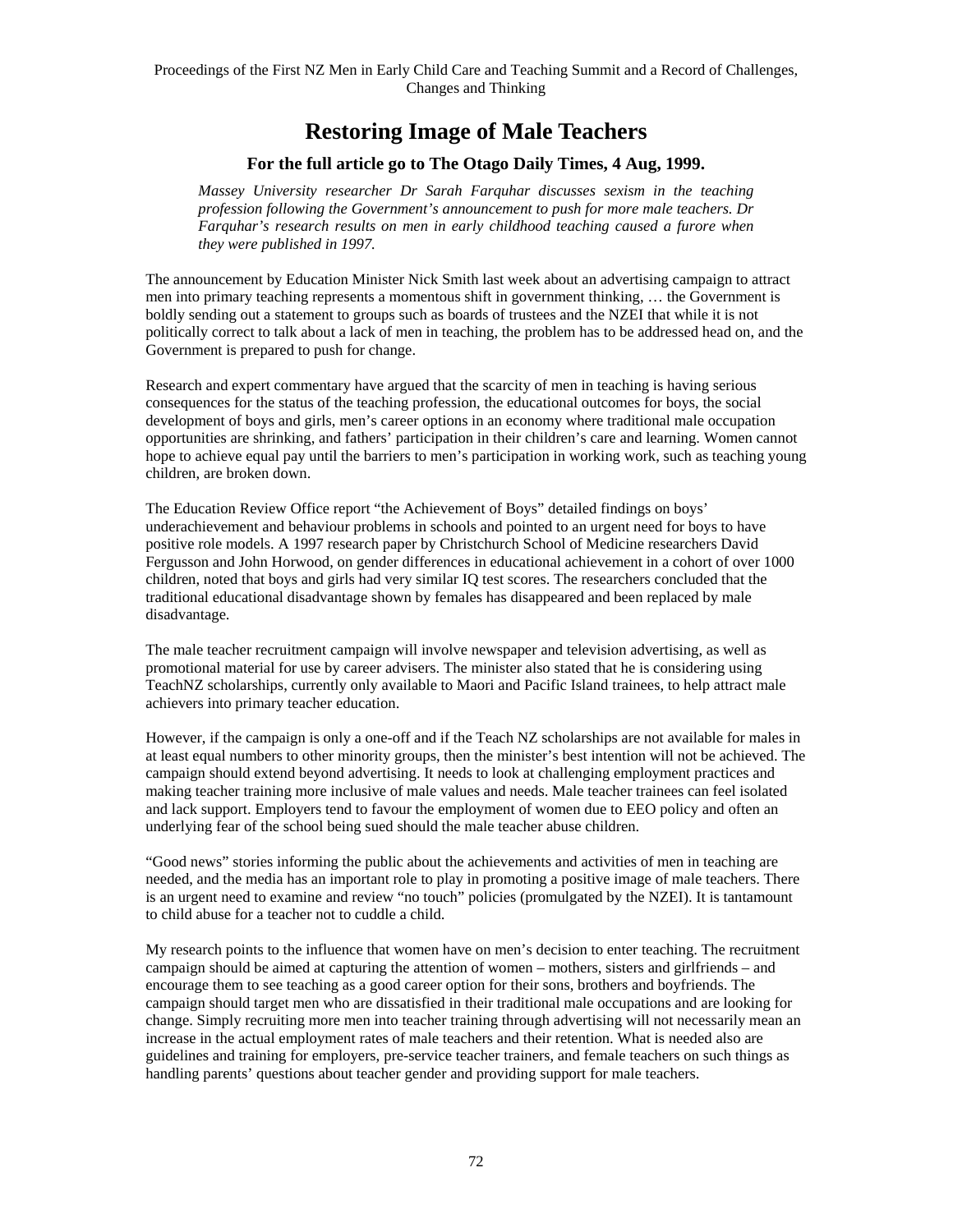### **Male Teachers Need Encouragement**

#### **For the full article go to The Evening Standard, Manawatu, 3 Aug, 1999, p. 3**

Men were reluctant to enter teaching because they feared accusations of sexual abuse and were affected by a social perception which saw teaching as a women's field. This was said by Massey education expert, Dr Sarah Farquhar, in support of Education Minister Nick Smith's announcement that an advertising campaign was to be launched in September to attract men into primary teaching.

Mr Smith said … schools needed a better balance of male teachers to deal with an increasing number of social issues to provide positive role models for boys. "Male teachers send a message to boys that education is not sissy". He said the issues of salaries, social attitudes and the fear of accusations of sexual abuse would be looked into, and the recruitment campaign would encourage society to value the role of male teachers in primary schools.

Dr Farquhar said the announcement represented a "momentous shift" in government thinking.

The minister said he intended using TeachNZ scholarships, currently only available to Maori and Pacific Island trainees to help bring male achievers into the primary education training sector.

*But with a change of Government (from National to Labour) and Education Ministers from Nick Smith to Trevor Mallard there was no longer a commitment to getting more men into primary teaching; although in opposition Mr Mallard had expressed concern about the lack of male teachers. No reported statements of support for getting more men into ECE from the new Education Minister can be found.* 

#### **Media Statement – 26 Sept 2000, Minister of Education, Hon Trevor Mallard**

The Government is to offer scholarships to encourage an increase in the number of Maori and Pacific Teachers into early childhood education.

"This is the first time that the Government has offered teaching scholarships for the early childhood sector …". "ECE services need teachers who have appropriate language and cultural understanding as well as appropriate teaching qualifications…" The scholarships are like those offered by TeachNZ in the compulsory sector.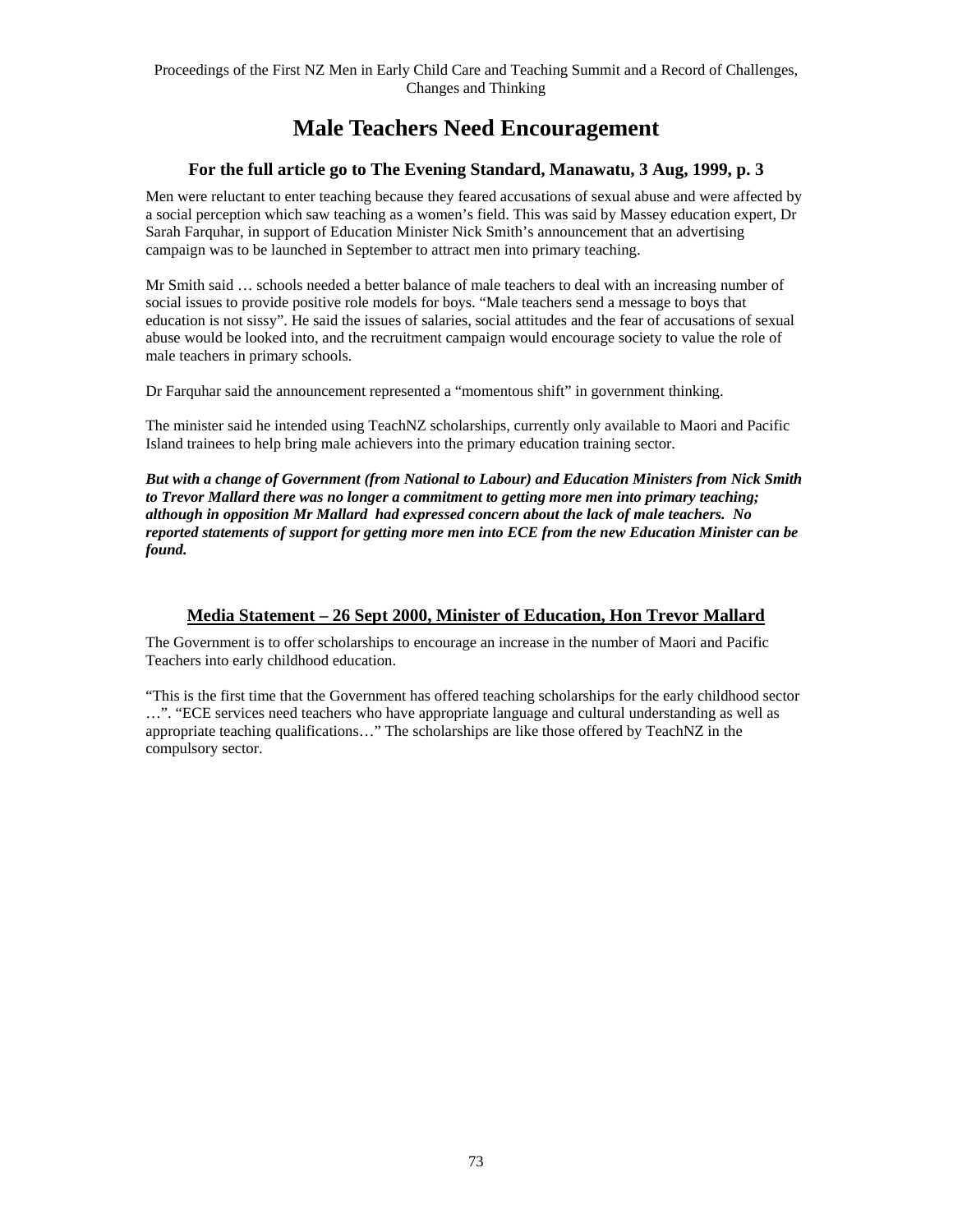### **Sex Slurs Forcing Men out of Teaching**

#### **Mark Henderson For the full article go to Sunday Star-Times 1 Aug, 1999, p. C5.**

The Education Review Office warns boys are underachieving in class and a lack of male role models has been blamed. Are Sexual abuse safeguards harming children and damaging men's role as caregivers?

Anton Wartmann, a senior teacher with the Canterbury-Westland Free Kindergarten Association says male teachers are nervous. He is one of only about eight men out of 180 teachers at the association's 62 centres.

Ten years ago, he reckons he was naïve. "I thought if I got accused of anything my conscience was clear. Now I've seen how drastically an accusation can affect a teacher. It's traumatic for them and their family, even if there's no substance to it. You only need to be accused once."

Author Lynley Hood is putting the finishing touches to her book what she views as the politicising of sexual abuse over the past 25 years. Earmarked for release later this year, the book focuses on the Christchurch crèche case. Men have become stereotyped as dangerous sexual predators, she says.

Some male teachers are convinced sexual abuse has been politicised to keep men out of early childhood teaching. They cite cases of women childminders killing their charges, but say they have not heard any calls to stop females caring for babies and youngsters.

Russell Ballantyne, from the Dunedin Kindergarten association … claims an element of the women's movement in government and early childhood colleges are happy to maintain a climate of mistrust, "They believe men have no place teaching small children." Ballantyne points to brochures for early childhood teaching courses: "They all feature women working with children, never a man."

There is bias in recruitment literature, concedes Lorraine McLeod, associate dean of early childhood education at the Auckland College of Education.

Phillip Ozanne is one of a handful of men studying early education. At 32, he is a latecomer to teaching. "I always wanted to teach young kids," he explains. "They have so much learning potential." His wife is a secondary school teacher. As part of his studies, Ozanne spends eight weeks a year at kindergartens and day care centres. Most have no-touch policies. "That's hard if a child is bawling their eyes out. But some centres let me cuddle."

Ozanne says it can get lonely being the only man among 20 women [in the class at training College].

Educators are unanimous in agreeing men are crucial for the balanced development of young children, especially boys. Yet, they say, there seem to be no initiative to retain or attract male teacher or efforts to confront social phobias.

Farquhar says the Government must step in and stem the crisis by funding and promoting recruitment of male teachers. Teaching colleges, she says, must also address their orientation toward females.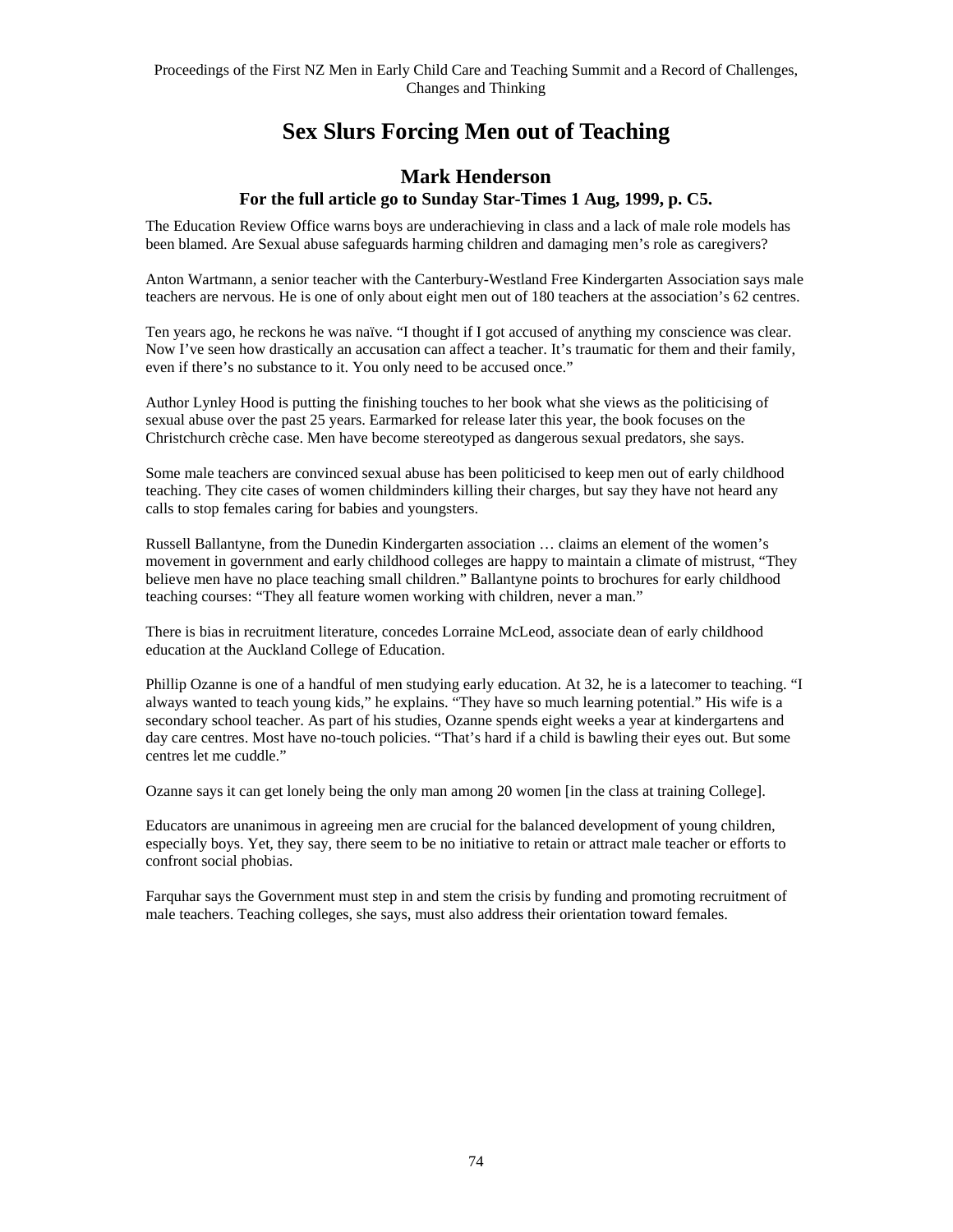### **Call to End Anti-Male Bias**

#### **For the full article go to The Press, Christchurch, 25 Sept 2006, p. A9**

A paper released today shows that internationally New Zealand has one of the lowest rates of male participation in early childhood teaching with less than one per cent of the workforce men.

Dr Sarah Farquhar … said that in the 1990s the fear of being accused of abusing children kept men out of the profession, but attitudes had changed … it was time to move on and bring men into the workforce.

With 49% of children in early childhood programmes being boys the workforce was not reflecting society.

"What children need is to have contact with everybody within their community and instead they're having only contact with women," she said.

Both salaries and status in the profession had improved and more promotion was needed to attract men to early childhood education.

Russell Ballantyne, who has been in early childhood education for 23 years, said … "I think it's a travesty for young children that they don't have the chance to build relationships with men".

Lance Cablk, who is the only male in his early childhood course in Auckland, said it was interesting being a pioneer in the profession. "It's been challenging," he said. "Obviously it'd be easier if there were more guys there but the women that were in my programme are really good".

### **Men Needed for Childcare**

### **Arwen Hann For the full article go to The Press, Christchurch, 26 Sept 2006, p.A7**

The Early Childhood Council has called for a government-led initiative to encourage more males into the sector, saying the "paedophile hysteria of the 1990s" had led to men leaving the profession and put off potential new recruits.

The call follows research by Sarah Farquhar that revealed less than 1 percent of today's early childhood teachers were men.

But some early childhood experts say that while the hysteria … may contribute to the lack of men in the profession, the focus on one problem is hiding other barriers.

"The issue is really complex and I don't think the Peter Ellis stuff is really up there", early childhood educator at Canterbury university Alex Gunn said. "The low status of child-care work, low pay and the perception of it being a career for women all put off men from going into early childhood work".

Farquhar acknowledged there were other issues to be considered, saying it was "time to see the hysteria and moral panic for what it was – a panic. The veil of sexism inherent in the profession, due it being a site for feminist activism and continued promulgation of the idea that men are not safe to work with young children, needs to be lifted and discussed."

Lynda Boyd, director of early childhood teacher education at the Christchurch College of Education, said she was lucky to see 10 male students in an intake of 500. "When I started at the college I would get four or five men just in my tutorial group. Now we are only getting four for five in the whole course," she said.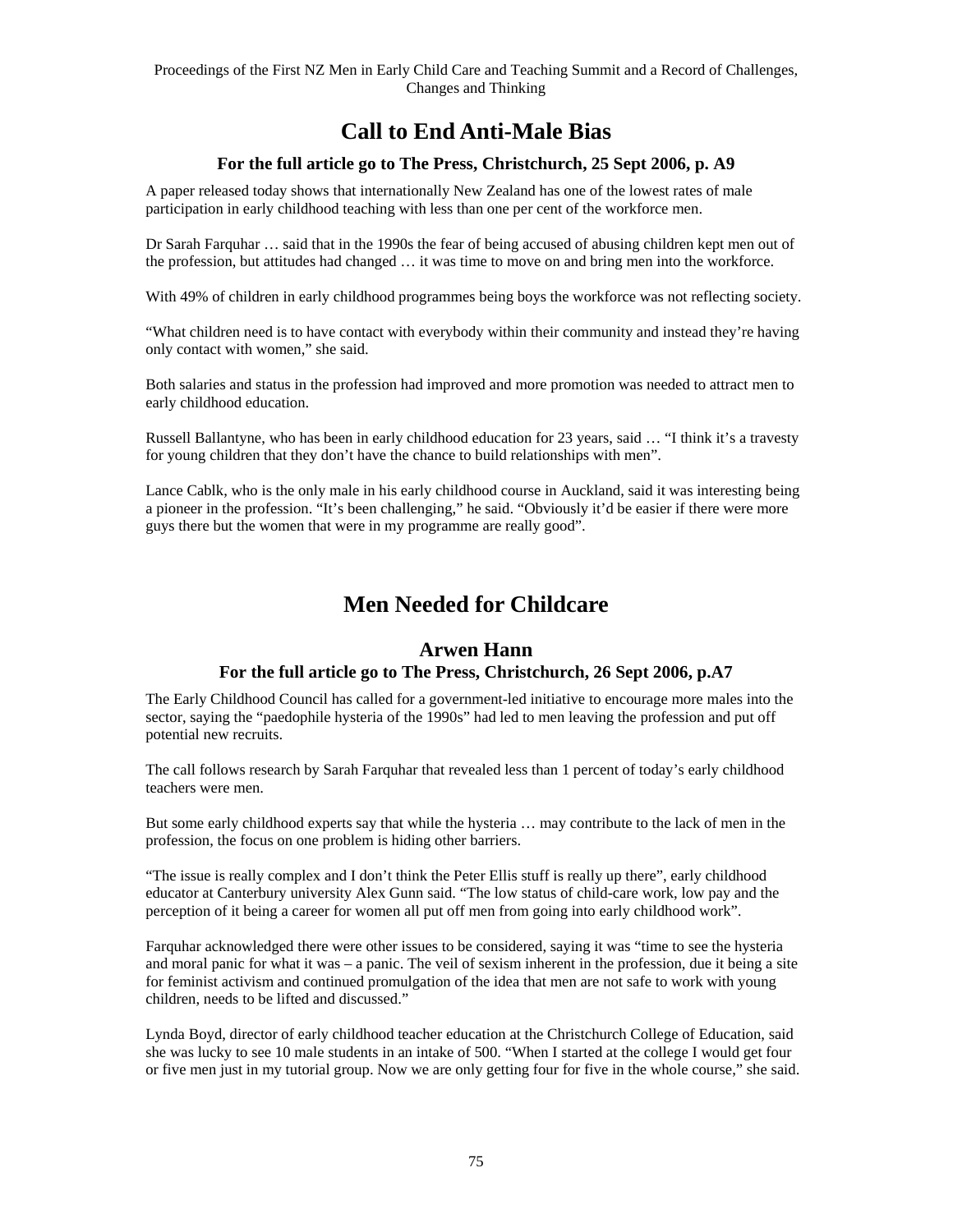### **Endangered Species**

### **Arwen Hann**

#### **For the full article go to The Press, Christchurch, 26 Sept 2006, p.A7**

Duncan Fisher is one of an endangered species. He has worked in early childhood education for the last 16 years and is one of only about 130 men working in the profession across New Zealand.

"My first job was just after the Peter Ellis thing and when they heard I was coming, one parent took their child out of the centre I was due to work at … Until about four years ago we were still hearing of things happening to male teachers.

 "I really enjoy my job. It sounds like a cliché but it is a privilege to see the excitement in the children's faces," he said.

"But I question why the media only pick up on the negative – where are the stories about the positive impact of men in early childhood? We need positive stories to help encourage more men".

### **Males Victims of Childcare Sexism**

### **Lane Nichols For the full article go to The Dominion Post, 26 Sept 2006, p.A3**

Children are being "quarantined" from men by sexist recruitment policies in the early childhood sector, an industry body says. Early Childhood Council chief executive Sue Thorne said children were missing crucial contact with male role models because men felt unwelcome in the profession. Mrs Thorne called on the government, teacher unions and education providers to launch a recruitment drive aimed at men to tackle a severe skills shortage and being the male-female teacher ratio into line with other countries in the Organisation for Economic Cooperation and Development.

A report issued yesterday by the Childfourm Research Network says Sexism is rife in the early childhood sector. "The child abuse argument has proven to be a convenient excuse to keep men out of an occupation that has been a site for feminist activism since the 1970s" (says Dr Sarah Farquhar). There is no evidence that more teachers' were more likely to abuse children, she said.

David Butler has been an early childhood teacher for more than 30 years. He is now a supervisor at Kelburn's Kea House crèche – and its only male employee. He felt discriminated against trying to find work in the 1990s but was now trusted by parents and colleagues, he said. Mr Butler said he knew male teachers who refused to change nappies or cuddle children but he continued doing so.

Education Minister Steve Maharey said professional qualifications and better wages had made the sector more attractive to men. He planned a recruitment drive to try to get more male teachers.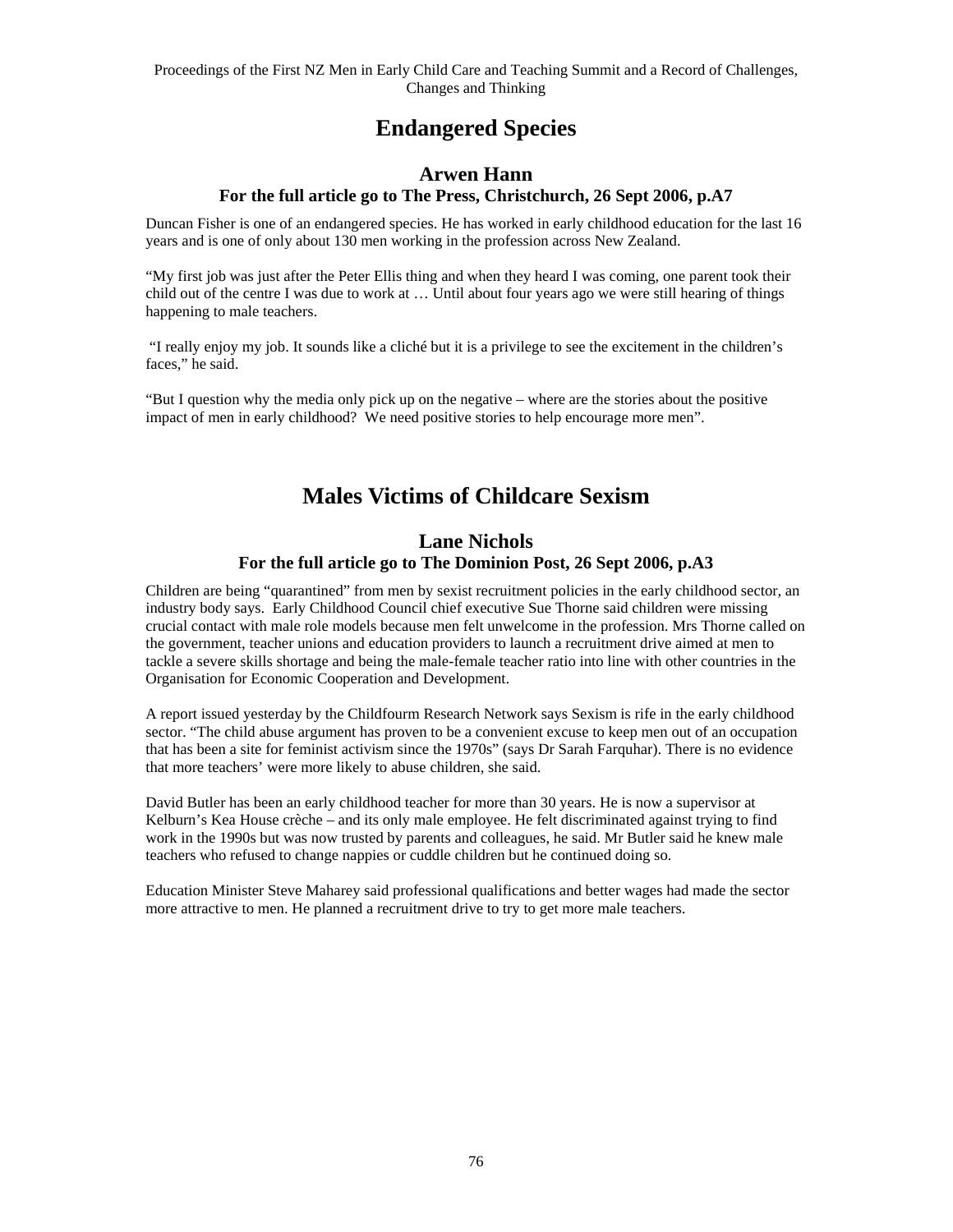### **Men Avoided 'Hysteria'**

#### **Claire Trevett For the full article go to The NZ Herald, 26 Sept 2006, p.A3**

Early Childhood Council chief executive Sue Thorne said the shortage of men working in the sector was a "national disgrace" and New Zealand compared badly with other well-developed countries.

Her comments follow the release of a paper by researcher Sarah Farquhar who said a 1 per cent male workforce made early childhood education the 'pinkest' in New Zealand – compared with nursing which was 6.5 per cent male and flight attendants, 33 per cent of whom are male.

Tu Henare, National's spokesman on early childhood education, said the best way for boys to develop learning skills was from men.

### **'Get over it'**

### **Editorial The Timaru Herald, September 28, 2006**

There are gender anomalies in many professions, but it would be hard to find such an imbalance as in the early childhood sector.

The defence forces might come close, and the police and nursing are still out of kilter, but just 1 per cent of pre-school teachers are men and it's looking to get worse.

It's been 15 years since the paedophile hysteria generated by the Christchurch Civic Crèche case, and it is time to move on. It is the children who are missing out, especially today when so many of them do not have fathers at home.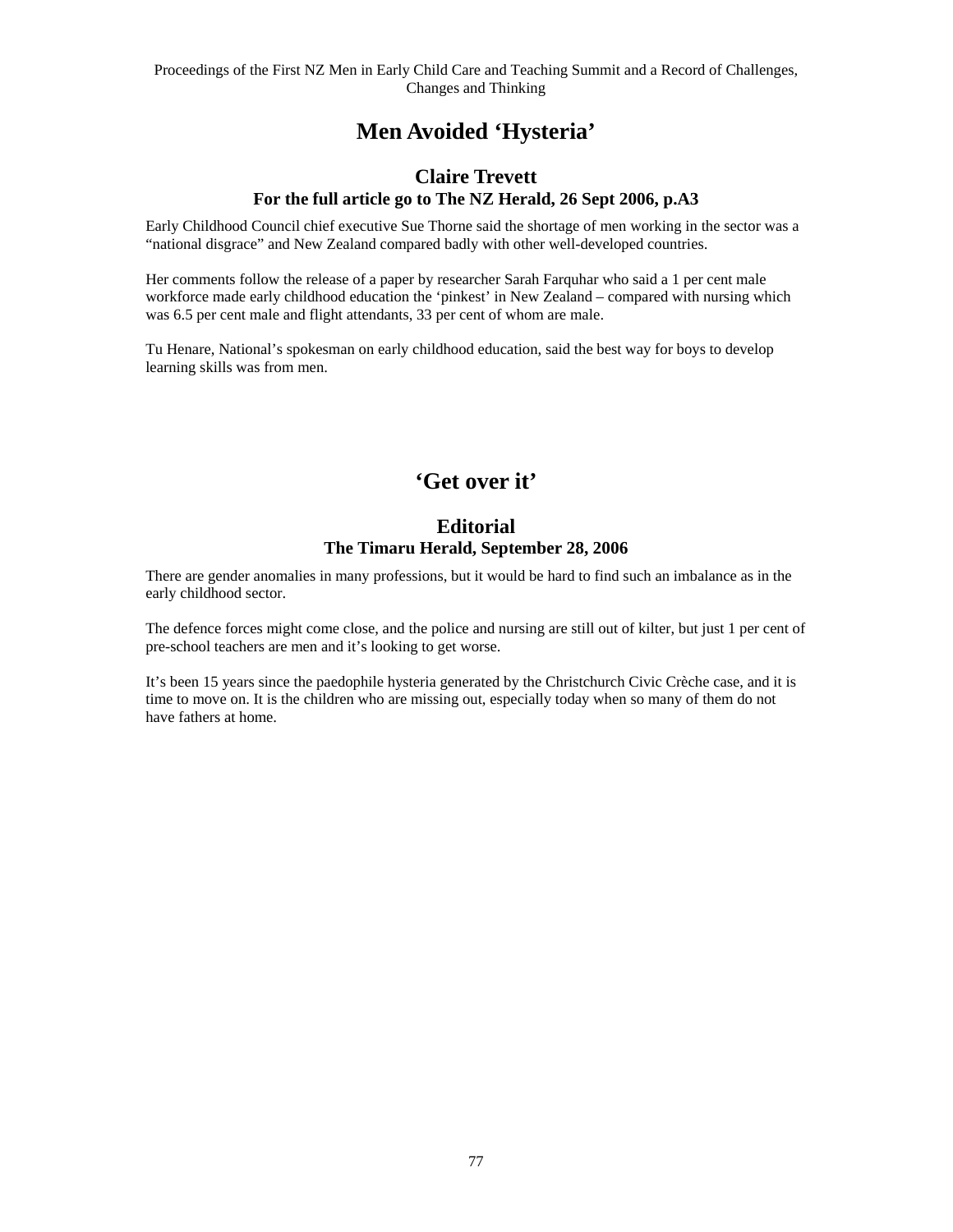### **Teachers Recoil from Risky Touching**

#### **Michele Hewitson For the full article go to the NZ Herald, 4 Nov, 1999**

Dr Jones says the debate in New Zealand about touching has focused largely on children's safety and the surveillance of teachers. "Touching children and getting huge pleasure out of touching children has been tainted so horribly that it must really affect the way we tech little children. But one of the reasons people are attracted to teaching is that they love the physicality of kids." It is a debate Dr Jones wants to widen, hence the one-day symposium entitled Hands Off? Teaching Touching Children to be held at the Maidment Theatre in Auckland on Saturday.

Dr Sarah Farquhar … will present a paper called The Disappearance of Caring in New Zealand Education, which traces the time-line leading to the "moral panic about touching" she claims is prevalent in early childhood education. … the Peter Ellis case … sent a shock-wave through the whole education community, causing a shift in emphasis form policies that promoted the safety of the child to a focus on teacher protection. Such a focus, says Dr Farquhar, has actually made [the classroom] less safe. You may be trying to protect teachers, but accusations can be made regardless of no-touching rules. "Are you really protecting children though not touching, or are you actually causing more harm by not touching them?". She argues that there is a potential contradiction between a school's legal requirements and its practices (as dictated by the NZEI union's no-touch policy). "Policies and practices limiting or denying any form of physical contact with their teachers can be argued to be contrary to current legal requirements for children's safety and emotional well-being". Male teachers are particularly affected.

Why, asks Dr Farquhar would men be tempted to enter a profession where "they're always having to watch their back?"

### **Panic Inspired Big Brother**

#### **Rebecca Rowe For the full article go to NZ Education Review, 12 November, 1999.**

At a symposium for educators entitled "Hands Off? Teachers Touching Children at the University of Auckland … Farquhar said a moral panic about touching had taken a grip on education in New Zealand, particularly the early childhood and primary sectors. If the trend was not arrested… "teaching will become a purely technical job", "Teachers will become like the Tin Man in the Wizard of Oz; people who work on oil but are not able to express feeling and warmth". Farquhar said the NZEI had reinforced the moral panic by warning teachers that any type of physical contact could be construed as assault.

NZEI said the union's code tried to strike a balance between protecting teachers and ensuring children's dignity and safety, which was paramount. "We're not about encouraging hysteria or depriving children of the contact they need to be physically safe and emotionally secure," Beresford said. Breresford noted that not all children like to be touched … teachers shouldn't assume that touch was a necessary part of a child's schooling. Farquhar told of an early childhood centre where parents were phoned to come and change their child's pants when they become soiled, and if it was close to home time the child was asked to wait until their parent arrived. "How physically uncomfortable and embarrassing for the child!"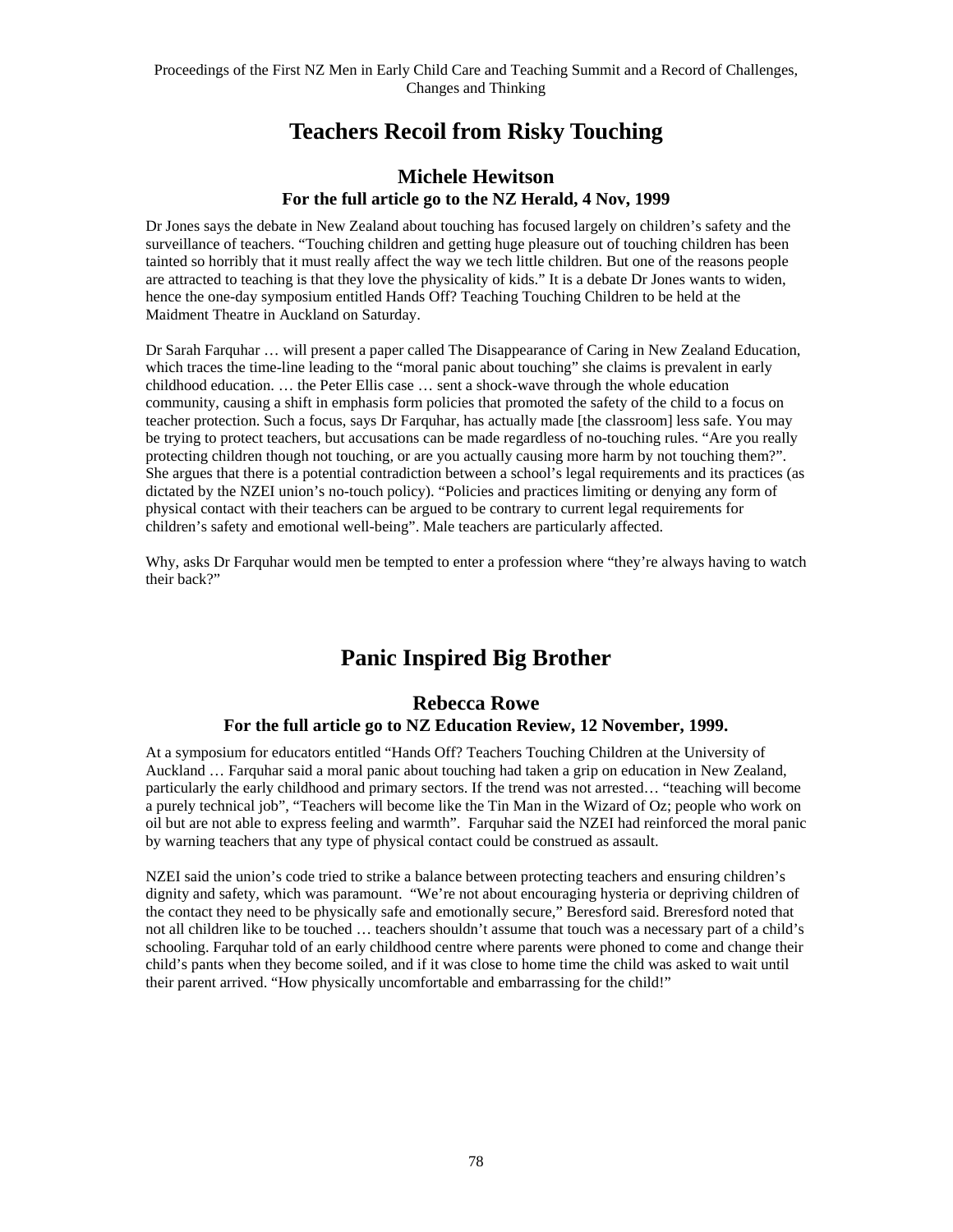### **Teachers Should Touch Children – Lecturer**

#### **Jon Morgan For the full article go to The Dominion, 9 November, 1999, p. 3**

"We need teachers and schools to get together and say, 'Enough of this rubbish – regardless of a climate of fear and mistrust, we can be trusted not to abuse your children," Sarah Farquhar said. Dr Farquhar said the Education Ministry and union had to tell teachers it was all right to touch children appropriately. The notouch policy, designed to prevent abuse, was causing neglect. "What happens when you have a situation of one child hurting another? Do you say, 'Look, I need to hold you tight to stop you hurting this girl, is that okay?' Is this the values we want children to grow up with? How will they feel about touching as adults? It could affect their relationships later in life if they view any touching as bad, as abuse.

Union secretary Joanna Beresford said teachers were advised not to touch children, except when absolutely necessary, and then only if another adult was present.

### **Draft Teachers' Code Touchy about Hugs**

### **Tara Ross**

#### **For the full article go to The Sunday Star Time, 24 July, 2005 p.A5**

Touching kids is OK for primary teachers, new draft guidelines suggest – but a look might still be enough to get them into trouble. Primary teachers are debating the draft drawn up by the NZEI designed to replace its controversial eight-page, hands-off code of physical conduct introduced in the mid 1990s after the Christchurch Civic Crèche case. Michael Neville, the Levin teacher who was last year found not guilty of assaulting four former pupils said the draft was fraught with problems… "**but we're too far down the track of everybody looking sideways at each other to roll it back**."

### **Teachers can Touch Children Says Union**

#### **Claire Trevett For the full article go to The NZ Herald, 26 Sept 2006, p.A3**

The primary teachers' union will tell its members it is all right to children to comfort or praise them, in a major shift in its advice about physical contact. The code says teachers must use common sense, but touching was acceptable when "carried out in a professional and responsible manner that is age appropriate". They advise enlisting witnesses to any physical contact when possible and for rooms to have visibility, such as with windows. *[Note that the new code still cautions against touching unless necessary instead of being part of spontaneous caring interactions between children and adults; it does not allow for touching for children when individually appropriate; it doesn't mention personal needs for privacy for children; and, it now specifically includes early childhood centres].* 

### **Teachers Want Help in Classroom War Zones**

### **Lane Nichols For the full article go to The Dominion Post, 26 Sept 2006, p.A3**

Secondary school teachers fed up with classroom violence have spoken out about pupils threatening them with knives and telling them they would be raped. Others say classrooms are battle grounds for gang recruits and angry pupils with behavioural problems are "time bombs" who threaten other pupils and staff.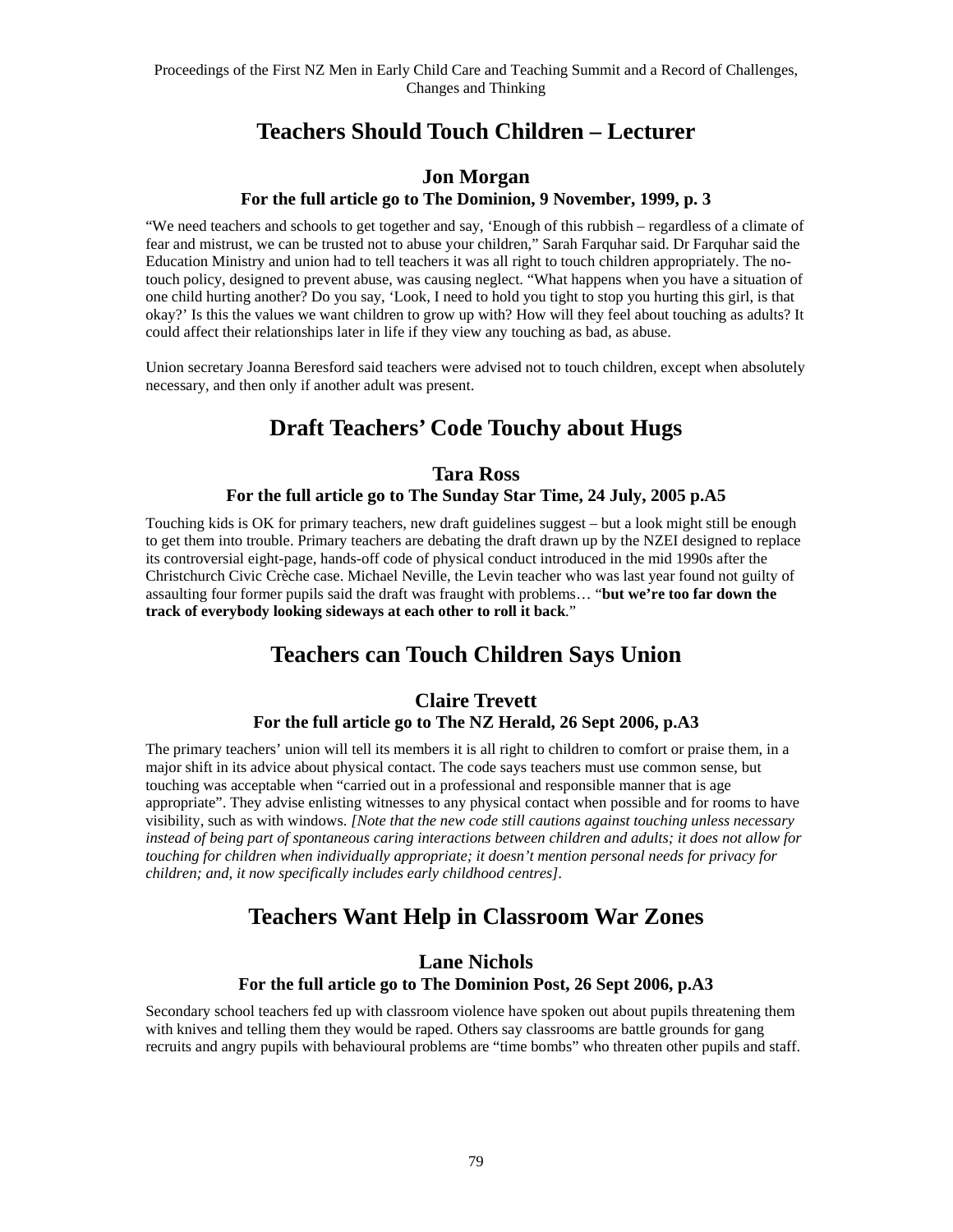### **Giving Men a Place at Preschool**

#### **Patrick Crewdson For the full article go to The Dominion Post, 28 Feb, 2007, p.A7**

In seven years teaching at five early childhood centres, Phillip Ozanne has not worked with another man.

As head teacher at Grace Kindergarten in Khandallah, Wellington, the 40-year-old is a rarity in a workforce that is now more than 99 percent female.

The shortage of men … has prompted a national summit in Christchurch next month.

Conference organiser Sarah Farquhar, said early childhood teaching rivalled midwifery as the most gendersegregated occupation. "And the number of men will continue to decline unless some kind of action is taken".

She said the summit was intended to bring male teachers together to form support networks and discuss ways to recruit more of their brethren.

Mr Ozanne said … "Boys need to learn how to be a man". "And girls need to learn how a man acts around girls."

Dr Farquhar said in the years following Peter Ellis' conviction … men stayed away from early childhood education for fear of being accused of abuse. Poor wages and low status were also factors. But since wages had risen and the industry had adopted a more professional focus, the main barrier cited by men was that early childhood education was promoted predominantly as the domain of men.

Mr Ozanne said the Government might need to create an incentive scheme to attract more men.

### **More Than a Job**

### **Ruth Hill**

### **For the full article go to Sunday Star Times, 4 March 2007, p.A7**

His youngest son's birth inspired Wellington electrician Ray Margrain's dramatic career shift – to become an early childhood teacher.

"… my wife's career was going from strength to strength, so it made sense for me to be the one to say home with him." It was such a rewarding experience that – at his wife's suggestion – he did a diploma in early childhood teaching. I was an electrician for 27 years, but frankly it was just a job," says Margrain. The 49-year-old father of four says he has now found his "passion".

He was surprised he was the only man on his course.

At my son's primary school, the gender split is about 50/50 on the teaching staff, so I'd just assumed it would be the same for early childhood education".

While the early childhood curriculum is all about inclusion and dispelling gender stereotypes, the lack of men on staff sends the wrong message he says.

"We don't push dolls on girls and trucks on boys any more, but if they only see women caring for children, it blows that.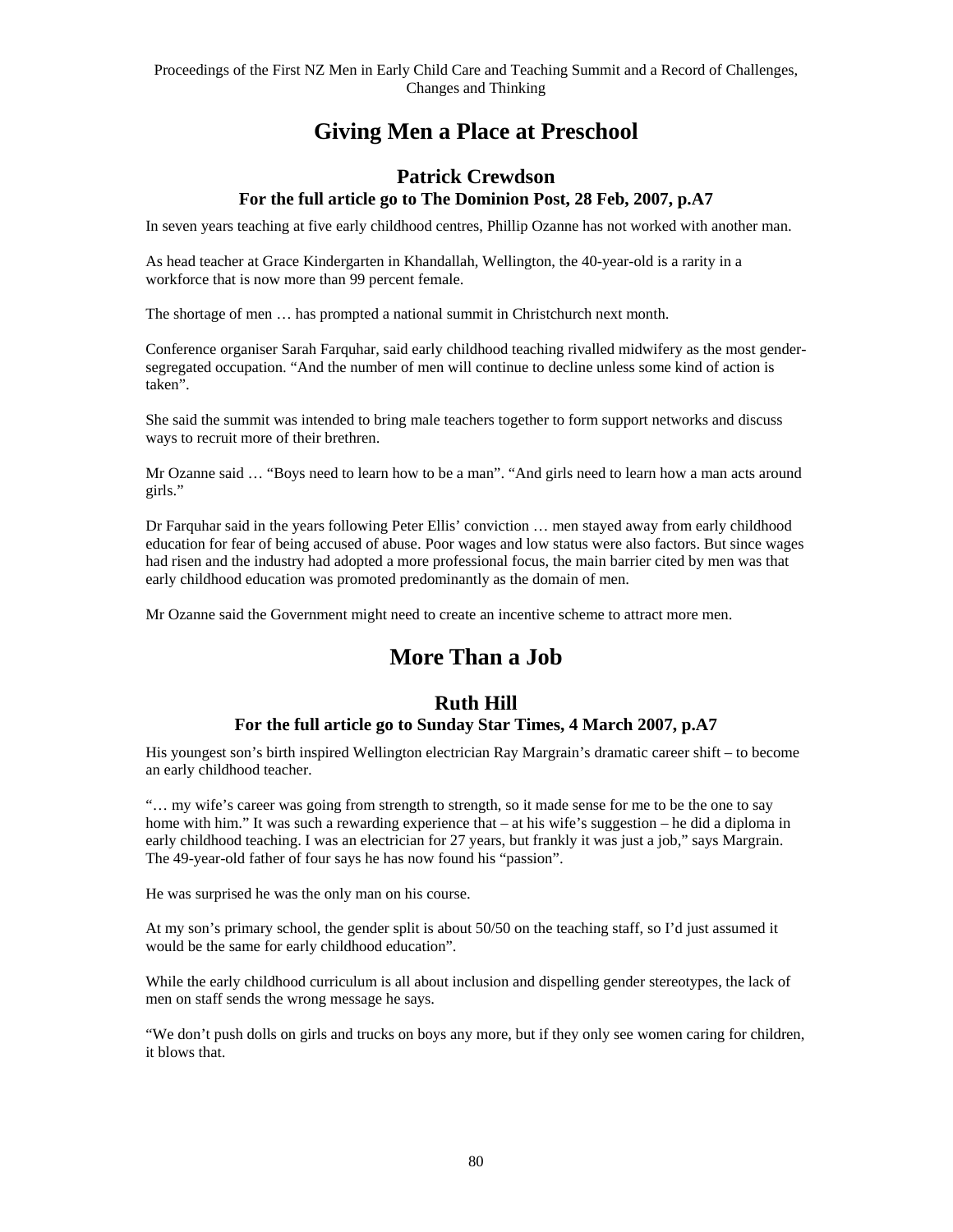### **Why Preschools Need Men**

### **Ruth Hill**

#### **For the full article go to Sunday Star Times, 4 March 2007, p.A7**

Falling rates of men teaching in kindergartens and day-care could be turning boys off learning for life education experts say.

The number of men in teacher-staffed preschools has halved to less than 1% in the past decade. That's below other countries.

Dr Sarah Farquhar, of the Childforum Research Network, blames "a veiled form of sexism" for deterring men from a career in early childhood teaching. She's organising a conference this month to look at the role of men in the sector. In 1997, her research found the infamous Christchurch Civic case … had driven many men from teaching. "I think that fear has dissipated as common sense has taken hold, but men still feel unwelcome".

Dunedin early childhood teacher Russell Ballantyne … said the gender imbalance within early childhood was "not only tolerated but also closely protected".

Despite the chronic shortage of trained early childhood teachers the Ministry of Education was doing little to entice men into the profession, he said. "In all their promotional material, there's not a single male face".

In many early childhood centres there was more value placed on passive activities – such as art and reading – than on the physical activities favoured by boys.

Education campaigner and writer Celia Lashlie … says "I think there is a link between the fact boys are falling behind academically and the way in which they are increasingly marginalised.

Farquhar… says more male involvement would be good for women, both within the profession and in the community. "If men are encouraged to be more involved in the care of young children, if that's seen as 'normal', it would take some of the burden off women. Female-dominated occupations also tend to have lower rates of pay."

A spokeswoman for Education Minister Steve Maharey, Helen Vaughan, said the number of male early childhood teachers has risen from just 40 in 2001 to 132 today – compared with more than 13,600 women.

*(NOTE: Figures supplied by the Ministry of Education, Data Management Section show that there were 154 men in 2002. The number of men and the percentage of men to women has decreased over the past decade, not increased).*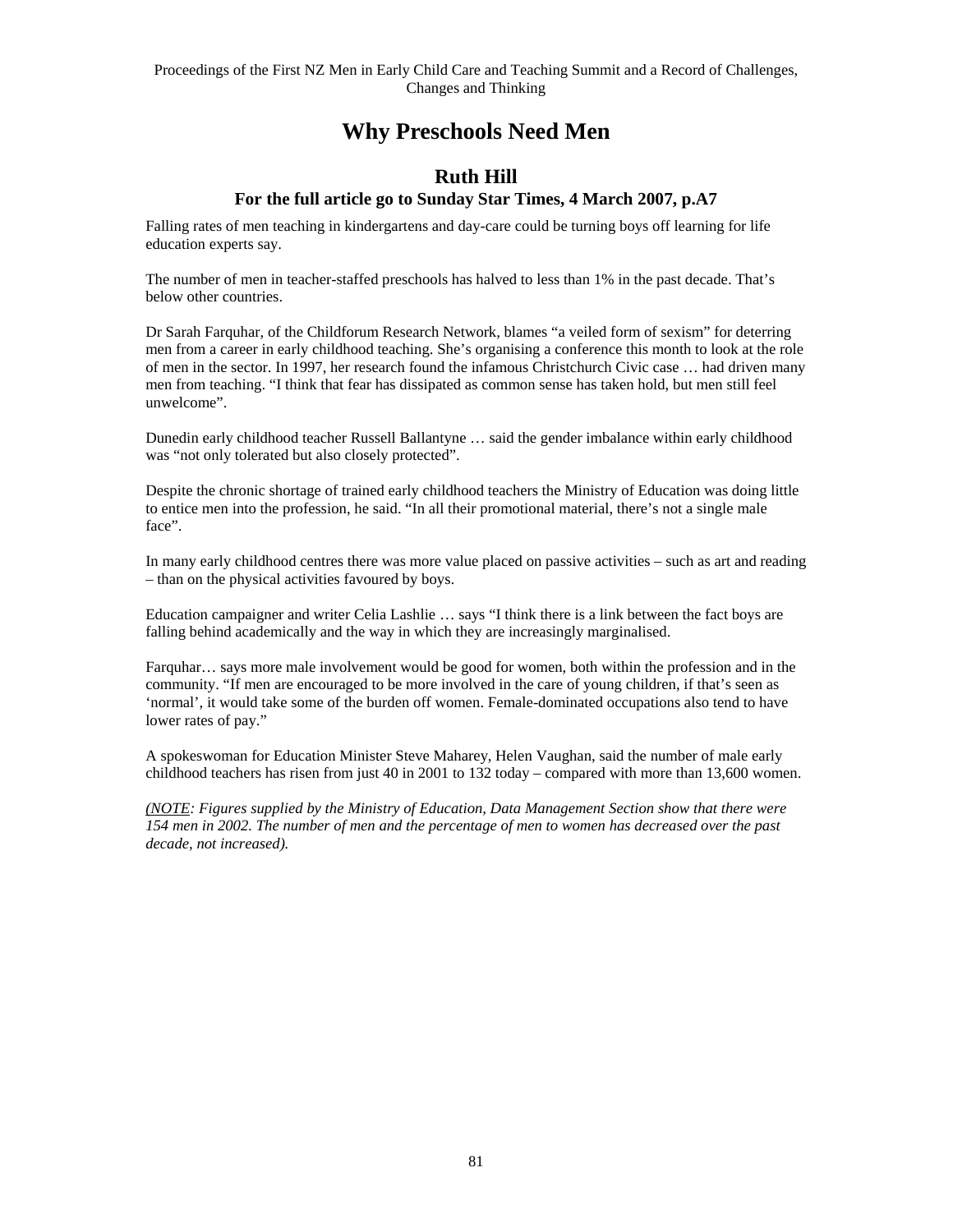### **Men Scared of Abuse Label**

### **Arwen Hann For the full article go to The Press, Christchurch, 30 March 2007, p.A5**

Speakers at the Men in Early Child Care Summit in Christchurch yesterday said negative coverage on incidents such as the Peter Ellis – Christchurch Civic Childcare Centre case stopped men entering early childhood work.

Researcher Sarah Farquhar told the conference "There has been lots of media coverage, but mainly about sex abuse," she said. "They don't pick up on all the great things men are doing, but the one thing men are scared of is being accused of child abuse. Even items that try to say positive things still have that thread running through them.

David Baxendell has worked at Edmonds Smith Street kindergarten in Woolston for 25 years. He said the Ellis case cast a shadow over his profession. Baxendell said he hoped the sector was shaking off the Ellis tag. "Things like this conference are a great step. It is great to see so many men in the sector getting together like this".

Farquhar said she hoped that men in early childhood education were starting to receive more positive coverage and that the sector's leaders would become more supportive.

### **Support Plan**

#### **Arwen Hann For the full article go to The Press, Christchurch, 30 March 2007, p.A5**

A national network for men working in the early childhood sector is planned.

The proposal, which has gained support from the Education Ministry, was put forward at the inaugural Men in Early Child Care summit in Christchurch yesterday.

The plan would see a national network co-ordinated by a small group of male early childhood teachers, with regional groups across the country.

Russell Ballantyne, who co-owns a childcare centre in Dunedin, said … "One thing a lot of people have said at this conference is that they are surprised how many men there are here, and a national network could help that," he said.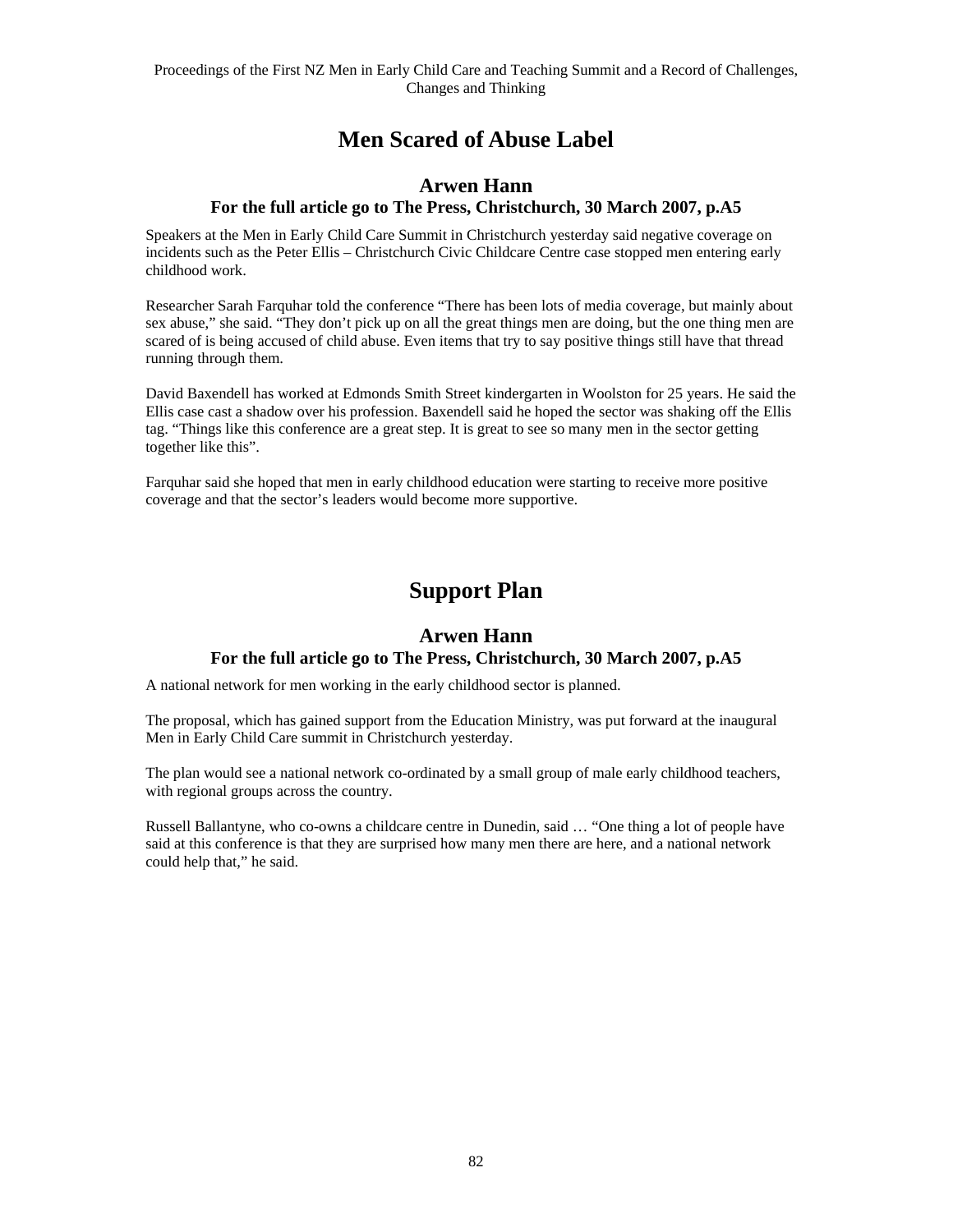### **Anti-male Prejudice Plagues Childcare**

### **Jenifer Johnston April 2007**

#### **Full story at**

#### **http://www.sundayherald.com/news/heraldnews/display.var.1346575.0.0.php**

University of Edinburgh research into a male-targeted recruitment drive, *Men Can Care*, for a residential school in the west of Scotland.

The recruitment drive, funded by the European Social Fund, used radio and newspaper adverts and even a stand at Braehead Shopping Centre to alert male applicants to the training scheme. Despite there being only 34 places, a staggering 1253 men requested information, with 660 submitting a formal application. The course included training in social care and IT and students gained work experience in the residential unit, some reporting that "for the first time in years" they enjoyed coming to work and that the course was "a major life- changing experience".

Researcher Mark Smith told the Sunday Herald the scale of interest in the scheme clearly showed that many men wanted to work as care professionals, but lacked confidence and felt unsure about how they would be perceived. Applicants for the *Men Can Care* project had backgrounds in various professions, from banking to taxi driving. Although had been unhappy in their previous jobs, they had not considered applying for a care position until the project emerged.

Smith said there was also an element of "institutional discrimination" from recruiters, which added to the hesitation of male applicants in coming forward to work with young people, as fewer of them gain fulltime jobs. Men are under-represented in almost every caring profession in the UK. Last summer was the first time in 25 years that the number of men entering primary teacher training in Scotland rose above 10% of the intake, while the Equal Opportunities Commission in Scotland has shown that just 4% of childcare workers are male, although 27% of men say they would consider working in childcare.

### **Babysitters' Club Changes Gender**

#### **Full story at http://www.nzherald.co.nz/topic/story.cfm?c\_id=177&objectid=10431730**

#### **March 31, 2007**

Male nannies, or mannies, are taking up a place in the American childcare industry, says journalist and author Holly Peterson. Male nannies tend to be like rough and tumble puppies, Peterson says, something that kids love.

"It doesn't mean they can't be nurturing like women, and doesn't mean women can't be fun like men, I just find that when I've had male babysitters, they are much more physical - throwing the kids on the bed, hanging them on their toes."

The odd manny is popping up in Australia, but they are still few and far between, according to Delia Timms, founder of the Find a Babysitter website. "About 1 or 2 per cent of nannies are males," Timms says. "Originally I was anxious about having male carers listed on my website, but I decided to be openminded. Fifty percent of parents are male, so I don't know why there aren't more male nannies."

Canberra-based manny Jake Holliday, 20, knows he is a rare breed in Australia. Young boys appreciate having a male babysitter, he says. Holliday is very aware of prejudice and wariness when it comes to men in the childcare industry and says he'll generally care only for children aged over 5, and prefers to care for boys to avoid potential problems.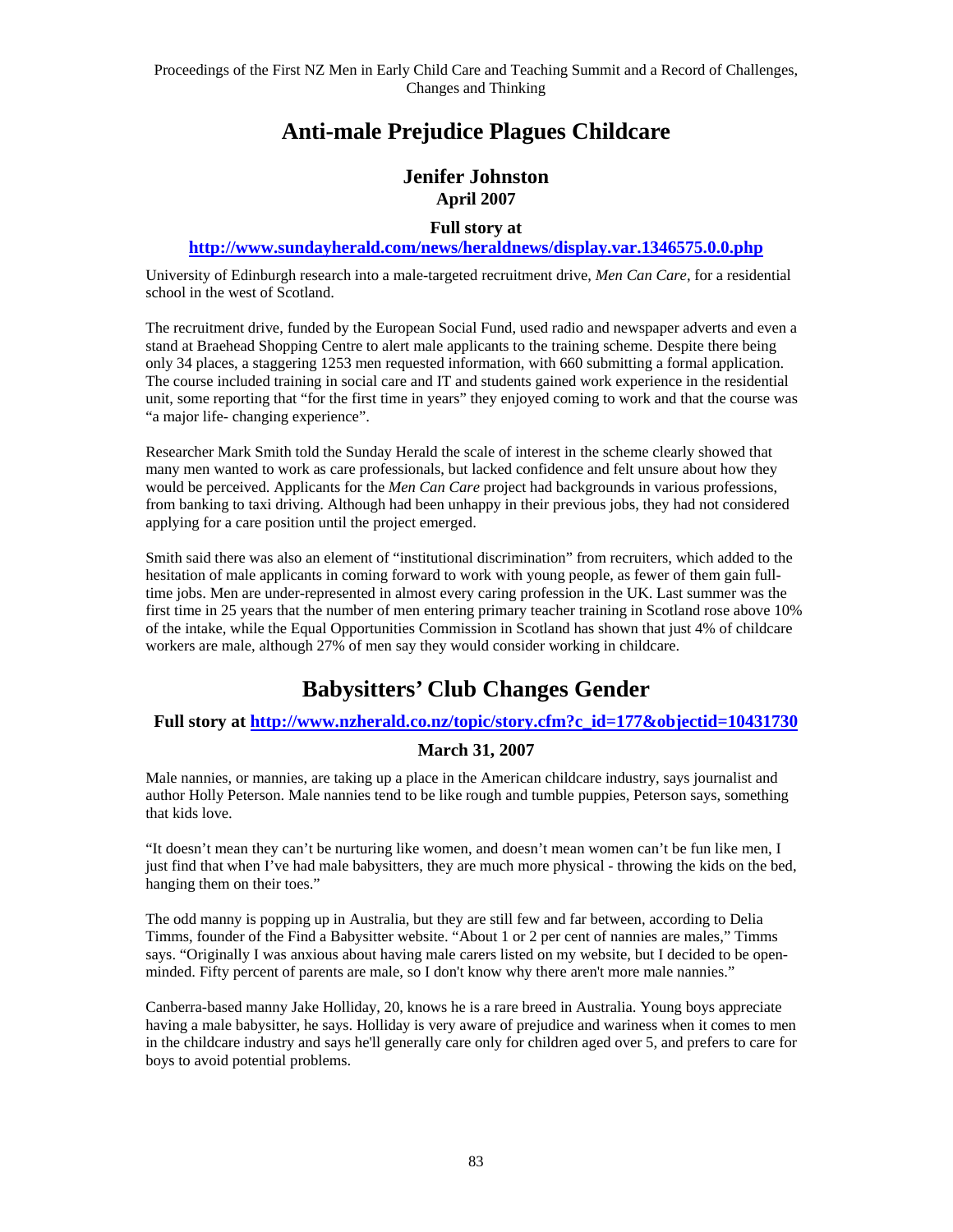## **SECTION E**

# **ONLINE INFORMATION AND RESOURCES**